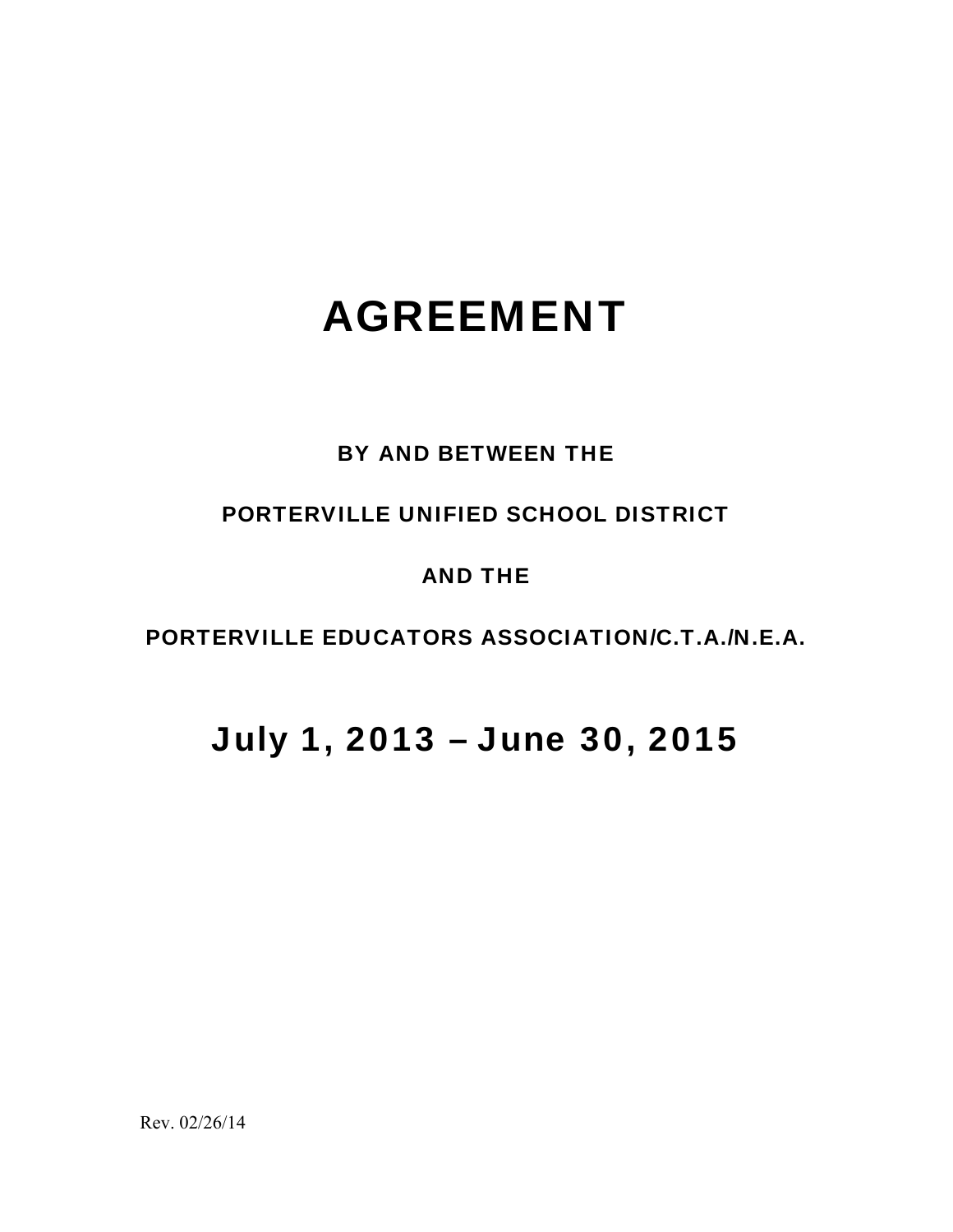|                       |                                            | <b>PAGE</b>             |
|-----------------------|--------------------------------------------|-------------------------|
| <b>ARTICLE I</b>      | <b>AGREEMENT</b>                           | 1                       |
| <b>ARTICLE II</b>     | <b>RECOGNITION</b>                         | $\overline{2}$          |
| <b>ARTICLE III</b>    | <b>DEFINITIONS</b>                         | $3-4$                   |
| <b>ARTICLE IV</b>     | <b>NON-DISCRIMINATION</b>                  | $\overline{\mathbf{5}}$ |
| <b>ARTICLE V</b>      | <b>NEGOTIATION PROCEDURES</b>              | 6                       |
| <b>ARTICLE VI</b>     | <b>ASSOCIATION RIGHTS</b>                  | $\overline{7}$          |
| <b>ARTICLE VII</b>    | <b>MANAGEMENT RIGHTS</b>                   | 8                       |
| <b>ARTICLE VIII</b>   | <b>MAINTENANCE OF BENEFITS</b>             | 9                       |
| <b>ARTICLE IX</b>     | <b>ACADEMIC FREEDOM</b>                    | 10                      |
| <b>ARTICLE X</b>      | <b>GRIEVANCE PROCEDURE</b>                 | $11 - 14$               |
| <b>ARTICLE XI</b>     | <b>LEAVES</b>                              | 15-24                   |
| <b>ARTICLE XII</b>    | SUMMER SCHOOL, ADULT SCHOOL                | 25                      |
| <b>ARTICLE XIII</b>   | <b>TRANSFERS AND REASSIGNMENTS</b>         | $26 - 28$               |
| <b>ARTICLE XIV</b>    | <b>CLASS SIZE</b>                          | $29 - 30$               |
| <b>ARTICLE XV</b>     | <b>LEARNING ENVIRONMENT</b>                | $31 - 32$               |
| <b>ARTICLE XVI</b>    | <b>TEACHER SAFETY</b>                      | $33 - 34$               |
| <b>ARTICLE XVII</b>   | <b>EMPLOYEE BENEFITS</b>                   | 35-39                   |
| <b>ARTICLE XVIII</b>  | <b>CERTIFICATED EMPLOYEE EVALUATIONS</b>   | $40 - 41$               |
| <b>ARTICLE XIX</b>    | <b>TEACHER RESPONSIBILITIES FOR</b>        |                         |
|                       | <b>SUPERVISION OF NON-TEACHERS</b>         | 42                      |
| <b>ARTICLE XX</b>     | <b>STATUTORY CHANGES</b>                   | 43                      |
| <b>ARTICLE XXI</b>    | <b>SALARIES</b>                            | 44                      |
| <b>ARTICLE XXII</b>   | <b>TEACHER TRAVEL</b>                      | 45                      |
| <b>ARTICLE XXIII</b>  | PHYSICAL EXAMINATIONS                      | 46                      |
| <b>ARTICLE XXIV</b>   | <b>SCHOOL CALENDAR</b>                     | 47                      |
| <b>ARTICLE XXV</b>    | <b>TEACHER ORIENTATION</b>                 | 48                      |
| <b>ARTICLE XXVI</b>   | PART-TIME EMPLOYMENT WITH FULL             |                         |
|                       | <b>RETIREMENT CREDIT</b>                   | 49                      |
| <b>ARTICLE XXVII</b>  | <b>SAVINGS</b>                             | 50                      |
| <b>ARTICLE XXVIII</b> | <b>TEACHING HOURS</b>                      | $51 - 53$               |
| <b>ARTICLE XXIX</b>   | <b>EFFECTS AND IMPACT OF LAYOFFS</b>       | 54                      |
| <b>ARTICLE XXX</b>    | <b>MISCELLANEOUS PROVISIONS</b>            | 55                      |
| <b>ARTICLE XXXI</b>   | <b>EFFECT OF AGREEMENT</b>                 | 56                      |
| <b>ARTICLE XXXII</b>  | PROFESSIONAL DUES OR FEES AND PAYROLL      |                         |
|                       | <b>DEDUCTIONS</b>                          | 57                      |
| <b>ARTICLE XXXIII</b> | PEER ASSISTANCE AND REVIEW                 | 58-64                   |
| <b>ARTICLE XXXIV</b>  | DUE PROCESS FOR DISCIPLINE LESS THAN       |                         |
|                       | <b>DISMISSAL</b>                           | 65-66                   |
| <b>ARTICLE XXXV</b>   | YEAR-ROUND SCHOOL                          | $67-69$                 |
| <b>ARTICLE XXXVI</b>  | <b>EMPLOYMENT OF COACHES</b>               | 70                      |
|                       | <b>SIGNATURE PAGE</b>                      | 71                      |
| <b>APPENDIX A</b>     | <b>SPECIAL SERVICES ADDED PAY SCHEDULE</b> | $72 - 73$               |
| <b>APPENDIX B</b>     | <b>SALARY SCHEDULE PLACEMENT</b>           | 74                      |
| <b>APPENDIX C</b>     | <b>SALARY SCHEDULES</b>                    | $75 - 76$               |
| <b>APPENDIX D</b>     | <b>SALARY SCHEDULE ADMINISTRATIVE</b>      |                         |
|                       | <b>REGULATIONS</b>                         | 77-78                   |
| <b>APPENDIX E</b>     | <b>DRESS AND GROOMING</b>                  | 79                      |
|                       |                                            |                         |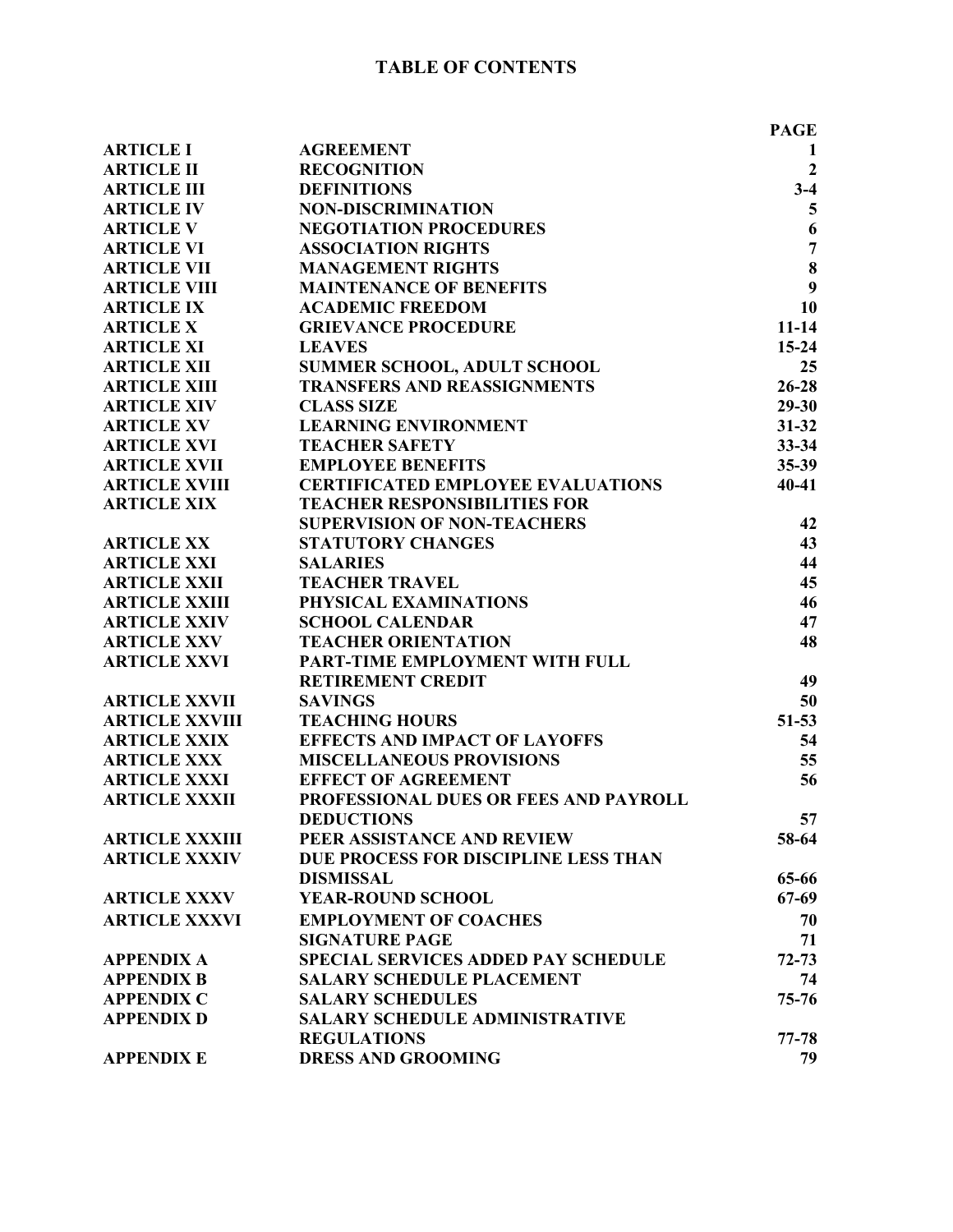#### **ARTICLE I: AGREEMENT**

- <span id="page-2-0"></span>1.1 The Articles and provisions contained herein constitute a bilateral and binding agreement ("Agreement") by and between the Governing Board of the Porterville Unified School District ("Board") and the Porterville Educators Association, California Teachers Association, National Education Association ("Association"), an employee organization. C.T.A. and N.E.A. are not parties to this Agreement.
- 1.2 It is mutually agreed by the parties that the terms and conditions of the prior Agreement between the parties, originally established for the period of July 1, 2010 through June 30, 2013, are fully supplanted and/or superseded by the terms and conditions herein set forth and that there is hereby established a full and complete Agreement, which replaces the prior 2010-2013 Agreement.
- 1.3 The Agreement is entered into pursuant to Chapter 10.7, Sections 3540-3549, of the Government Code ("Act").
- 1.4 This Agreement shall remain in full force and effect from July 1, 2013 through June 30, 2015.
- 1.5 The terms "District" and "Board" as utilized in this Agreement shall be deemed to be synonymous, and shall, as appropriate, include the District as an entity, the Governing Board of Trustees, the Superintendent and all other members of the District Management, including management at the level of the school site.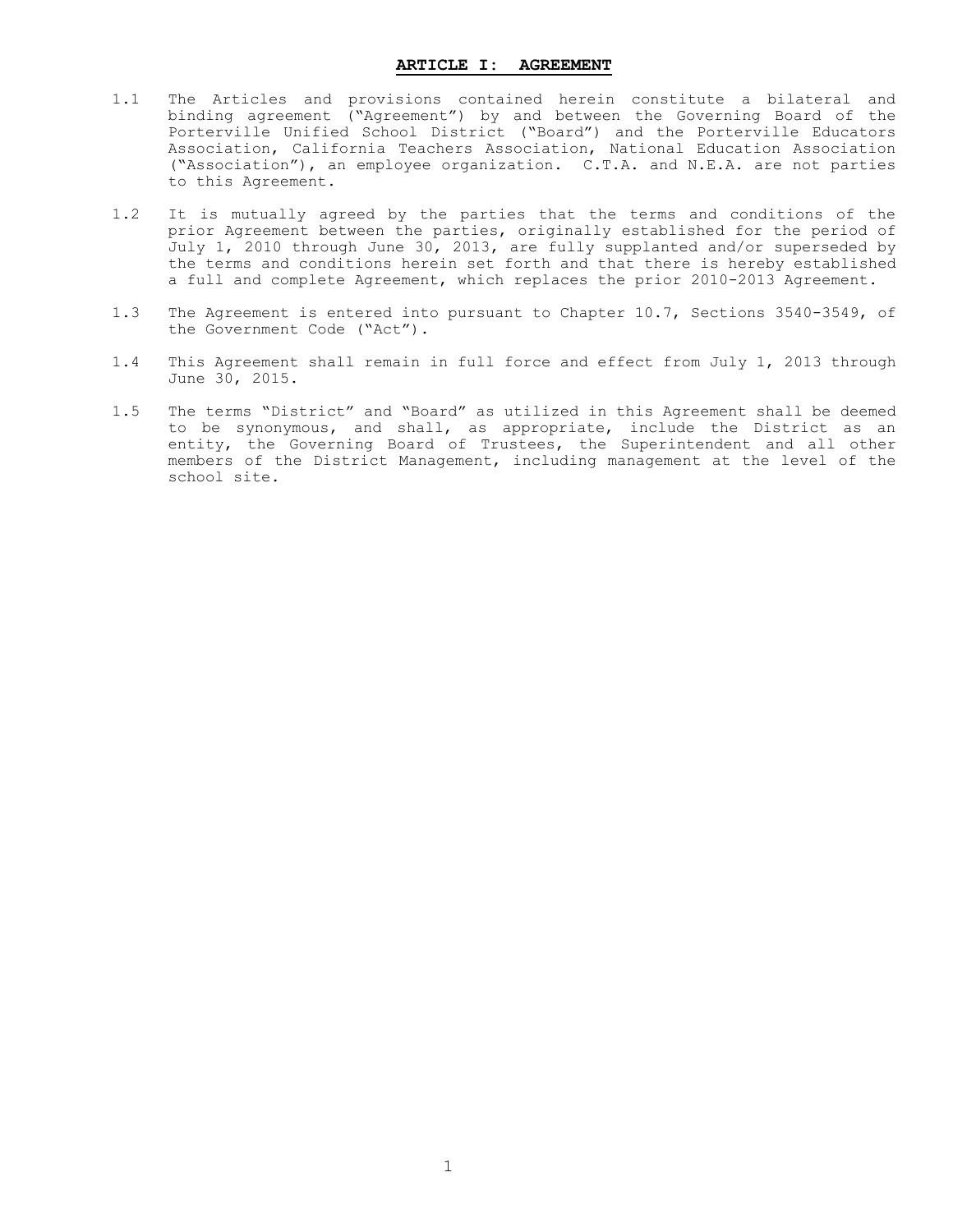#### **ARTICLE II: RECOGNITION**

- <span id="page-3-0"></span>2.1 The Board recognizes the Association as the exclusive representative of all certificated employees of the Board, excluding the Superintendent, Assistant Superintendents, Principals, Deans, Counseling Deans, Directors (not part-time Athletic Directors), Assistant Directors, Assistant Principals, District Psychologists, EAS Liaison/Program Specialists, substitute teachers and adult education and independent study teachers teaching less than eighteen (18) hours per week or partially compensated by another agency for the teaching function for the purposes of meeting and negotiating. This list includes any position listed on the Administrative Salary Schedule.
- 2.2 "Teacher" refers to every certificated employee, except those excluded in above paragraph.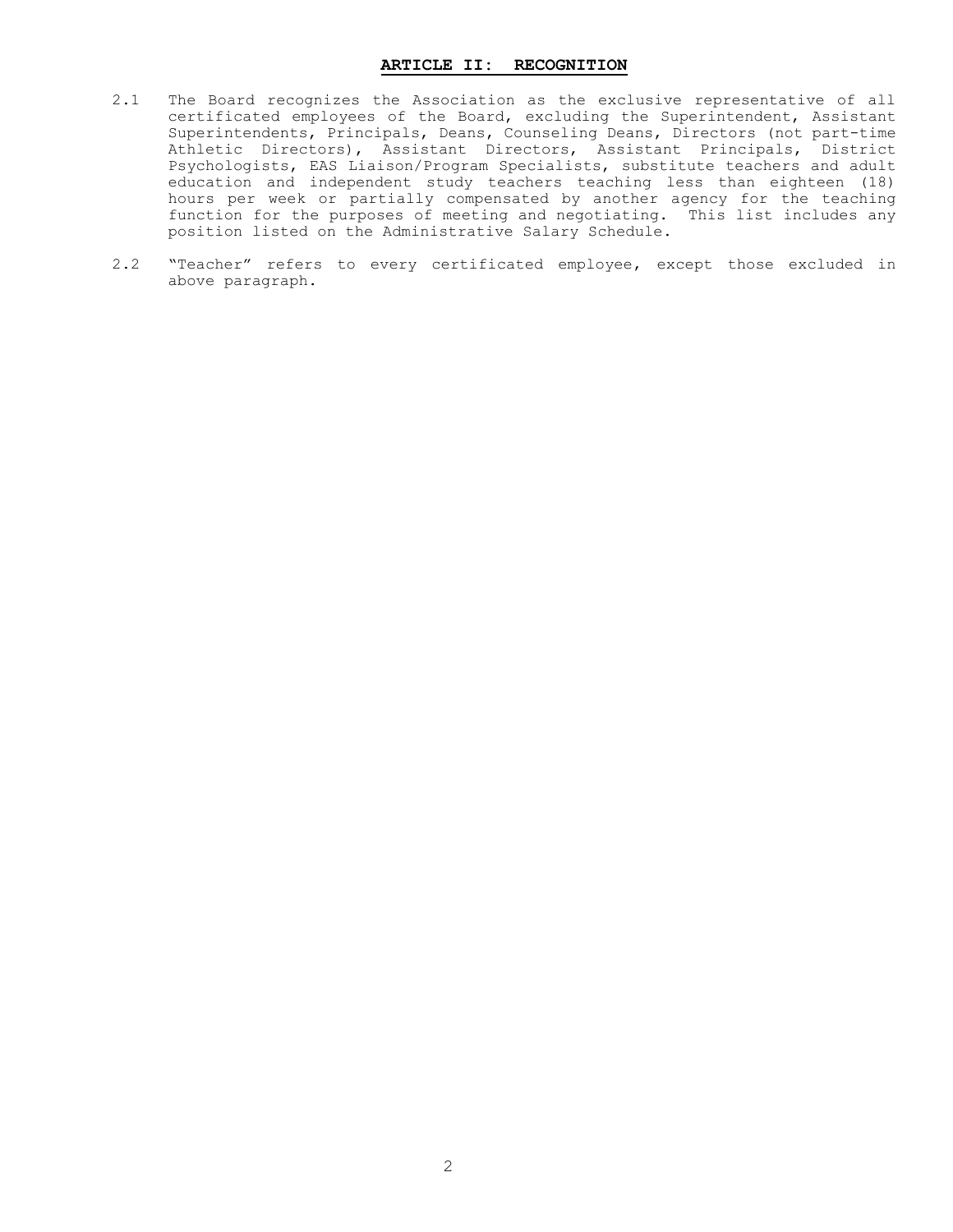- <span id="page-4-0"></span>3.1 "Teacher" refers to any employee who is included in the appropriate unit as defined in Article II and, therefore, covered by the terms and provisions of this Agreement.
- 3.2 "Days" shall mean school days during which students are required to be in attendance.
- 3.3 The scope of representation shall be limited to matters relating to wages, hours of employment, and other terms and conditions of employment. "Terms and conditions of employment" mean health and welfare benefits as defined by Government Code Section 53200, leave and transfer policies, safety conditions of employment, class size, procedures to be used for the evaluation of employees, organizational security pursuant to Section 3546, and procedures for processing grievances pursuant to Sections 3548.5, 3548.6, 3548.7 and 3548.8. In addition, the exclusive representative of certificated personnel has the right to consult on: The definition of educational objectives, the determination of the contents of courses and curriculum, and the selection of textbooks to the extent such matters are within the discretion of the public school employer under the law. All matters not specifically enumerated are reserved to the public school employer and may not be a subject of meeting and negotiating provided that nothing herein may be construed to limit the right of the public school employer to consult with any employees or employee organization on any matter outside the scope of representation.
- 3.4 "Negotiate in good faith" shall mean a serious and honest effort on the part of each party to reach agreement, including the duty on the part of each party to provide the other with all information, records, data, worksheets and budgetary materials, which are available to the public and are, also, relevant to the negotiations of negotiable items and, also, the duty to meet and negotiate, as provided by Section 3543.7 of the Act.
- 3.5 "School day" shall mean the amount of time in a regularly scheduled student attendance day during which students are required to be in school, unless otherwise provided in this Agreement.
- 3.6 "Immediate family" shall mean mother, father, grandmother, grandfather, or a grandchild of the employee or of the spouse of the employee, and the spouse, son, son-in-law, daughter, daughter-in-law, brother, or sister of the employee, or any relative living in the immediate household of the employee.
- 3.7 "Daily Rate of Pay" means the teacher's regular salary which is reported for retirement purposes divided by the number of days he/she is required by the Board to be on duty.
- 3.8 The terms "District" and "Board" as utilized in the Agreement shall be deemed to be synonymous, and shall, as appropriate, include the District as an entity, the Board of Trustees, the Superintendent, and all other members of District Management, including management at the level of the school site.
- 3.9 "Duty Day" means days when teachers are required to be working regardless of whether or not students are required to be in school.
- 3.10 "Unified Membership Dues" means annual dues of the United Education Porterville Educators Association/California Teachers Association/National Education Association.
- 3.11 "Seniority" is defined as position on the District-wide seniority list.
	- 3.11.1 Effective July 1, 2005, the District-wide seniority list will be inclusive of all certificated employees where currently employed in a teaching or management position.
	- 3.11.2 Position of the seniority list shall be established by: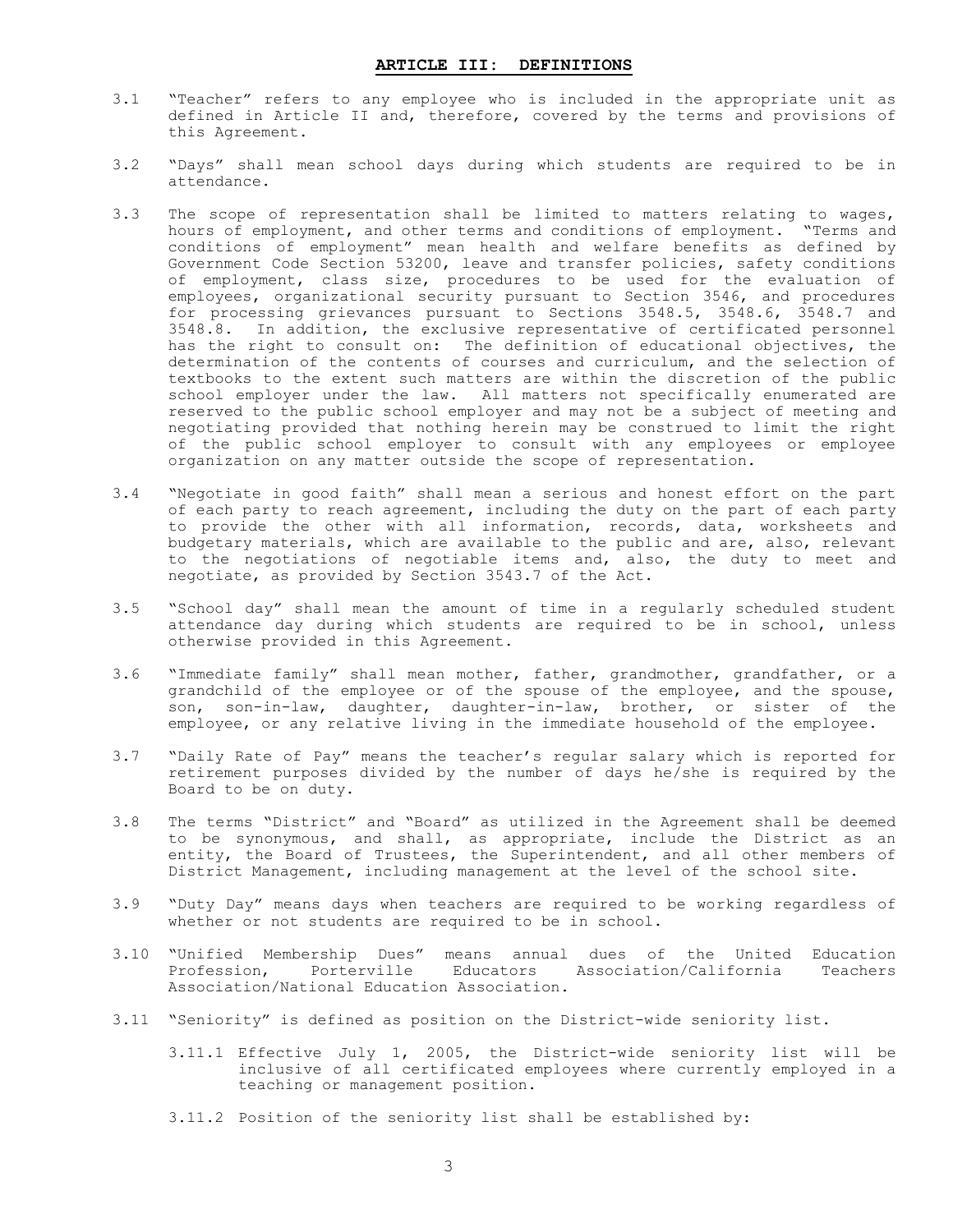- 3.11.2.1 Date of first *paid* day of service *in the P.U.S.D.* with a preliminary or clear credential in a permanent position.
- 3.11.2.2 Employees with intern credentials shall be listed by order of first day of service following the least senior fully credentialed employee.
- 3.11.2.3 Employees serving on emergency permits shall be listed by order of first day of service following the least senior intern credentialed employee.
- 3.11.2.4 Employees on a temporary contract do not have rehire rights but shall be listed by order of first day of service following the least senior emergency permit employee.
- 3.11.2.5 Ties that exist because of the same first day of service shall be resolved by a point system:
	- Five (5) points for each clear credential on file with the District.
	- Four (4) points for each advanced degree (Master's or Doctorate).
	- Two (2) points for each supplementary area on credential(s) on file with the District.
	- One (1) point for each year of verified teaching experience in a K-12 position requiring a credential.
- 3.11.2.6 A random draw shall be utilized to break ties that continue past the process in 3.11.2.5.
- 3.11.2.7 Position on seniority list is not effected by credentials, degrees or service gained after the initial tie is broken.
- 3.11.3 The District seniority list shall be utilized for all needs requiring determination of seniority, including, but not limited to, lay-offs and displacement. However, in the case of lay-offs, tie breaking criteria identified in Article 3.11.2.5 shall not be used. Tie breaking criteria for lay-offs shall be determined by the Governing Board based upon the needs and priorities of the Governing Board at the time of determining the need for such lay-offs.
- 3.11.4 Administration and the Association shall review the District seniority list annually. Any request for clarification or adjustment shall be in writing, and the employee shall receive a written response within fifteen (15) days.
- 3.12 The "beginning of the regular school year" shall be defined as July 1.
- 3.13 Progressive discipline is defined as a progression of disciplinary actions, including oral warning/conference, written warning, letter of reprimand and suspension without pay.
- 3.14 For those references under Article 11 Leaves, Appendix B and Appendix D, where service or served is specified, unit members shall be present on the job for the time specified. For example: In the case of leaves, members shall be present on the job for sixty-seven percent (67%) or more of the year (not on a leave of absence) to advance on the salary schedule.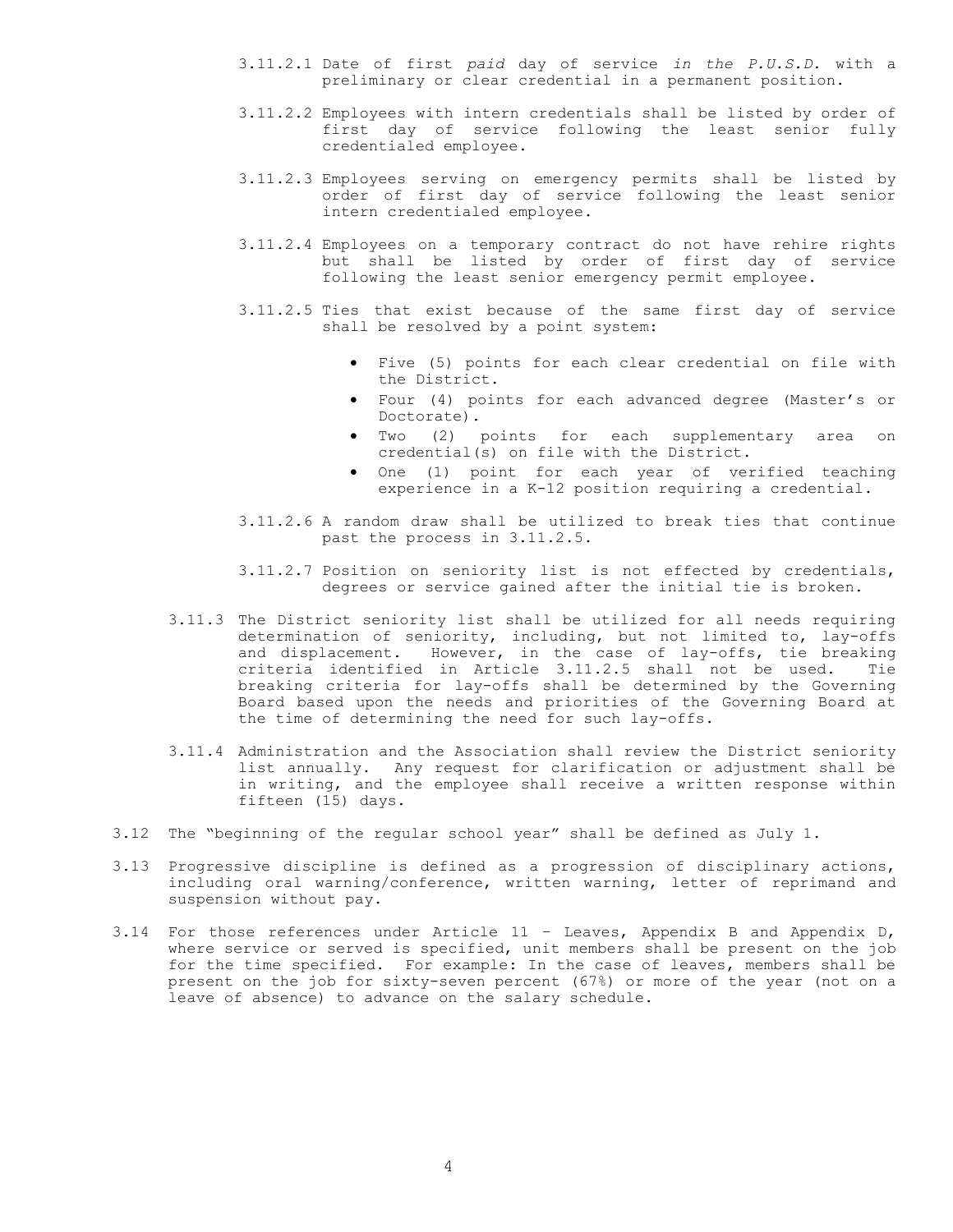#### **ARTICLE IV: NON-DISCRIMINATION**

- <span id="page-6-0"></span>4.1 The Board shall make every reasonable effort to conform to all current laws regarding discrimination toward any unit members.
- 4.2 Teacher application forms and oral interview procedures shall not refer to membership in or preferences for employee organizations.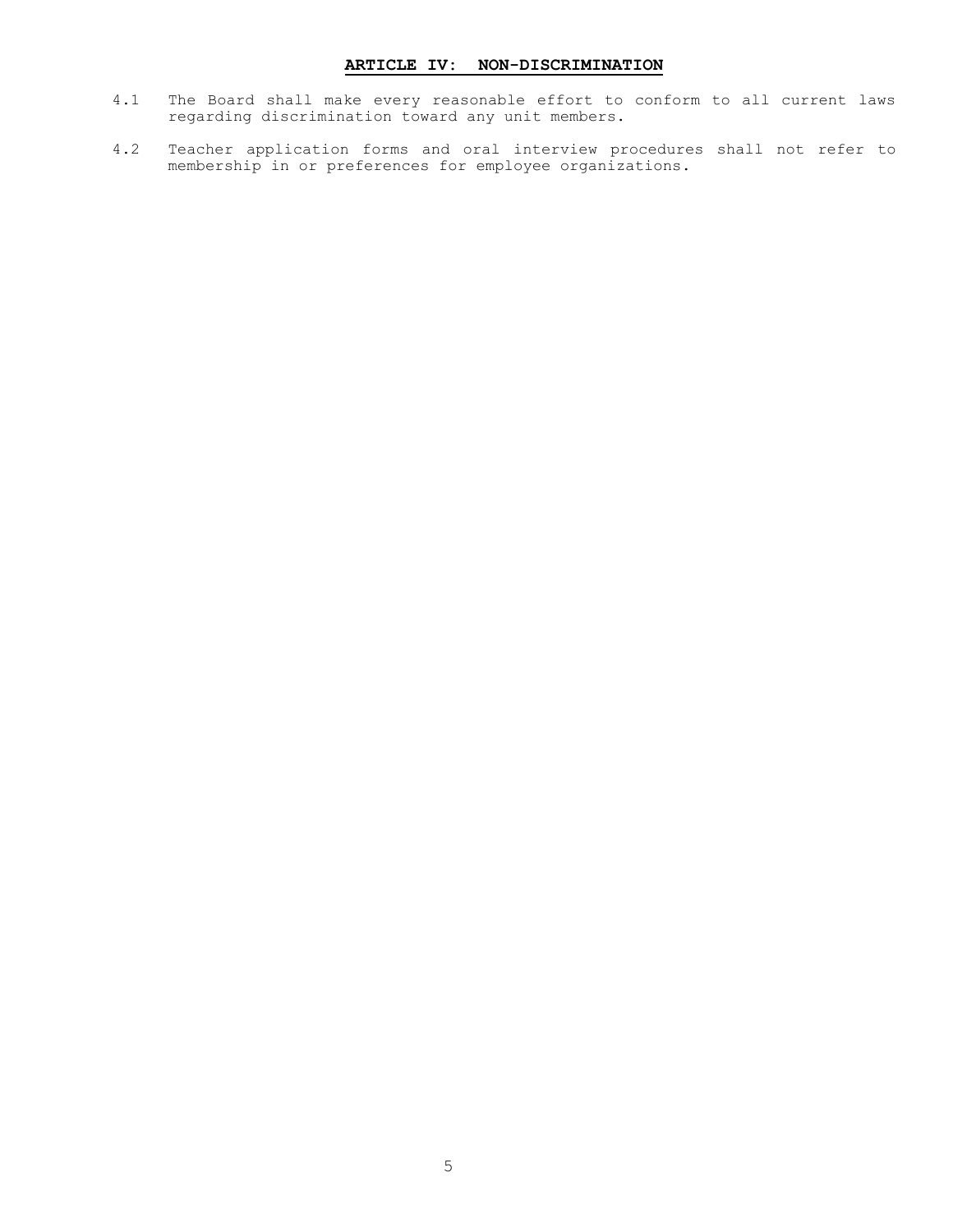#### **ARTICLE V: NEGOTIATION PROCEDURES**

- <span id="page-7-0"></span>5.1 Not later than April 1 of the calendar year in which this Agreement expires, the Board and Association shall meet and negotiate in good faith on negotiable items.
- 5.2 Either party may utilize the services of outside consultants to assist in the negotiations.
- 5.3 The Board and the Association may discharge their respective duties by means of authorized officers, individuals, representatives, consultants or committees.
- 5.4 Negotiations shall take place at mutually agreeable times and places provided that meetings shall be held within five (5) days from receipt of a written request unless extenuating circumstances exist to which both parties have agreed.
- 5.5 The Board shall furnish the Association with two (2) copies of all county and state-required reports as soon as they are transmitted to the county or state, and copies of all budgetary and other public information it produces that are necessary for the Association to fulfill its role as the exclusive bargaining representative as soon as they become available and, in such case, upon written request.
- 5.6 Not later than October 15, the Board, upon written request, shall furnish the Association with the placement of personnel on the respective salary schedule as of October 1.
- 5.7 The Association shall designate not more than five (5) representatives who shall be entitled to the use of up to five (5) hours per person per week during which said persons shall be released from their normal duties in the District without loss of compensation to meet and negotiate and for the processing of grievances. Additional release time may be utilized by mutual agreement of both parties to this Agreement.
	- 5.7.1 The District shall allow release time up to two (2) hours for each member of the PEA Negotiating Team not to exceed nine (9) members to prepare the Association's Initial Bargaining Proposal.
- 5.8 Each party in the negotiations process shall respond in writing to the other's proposal within ten (10) days.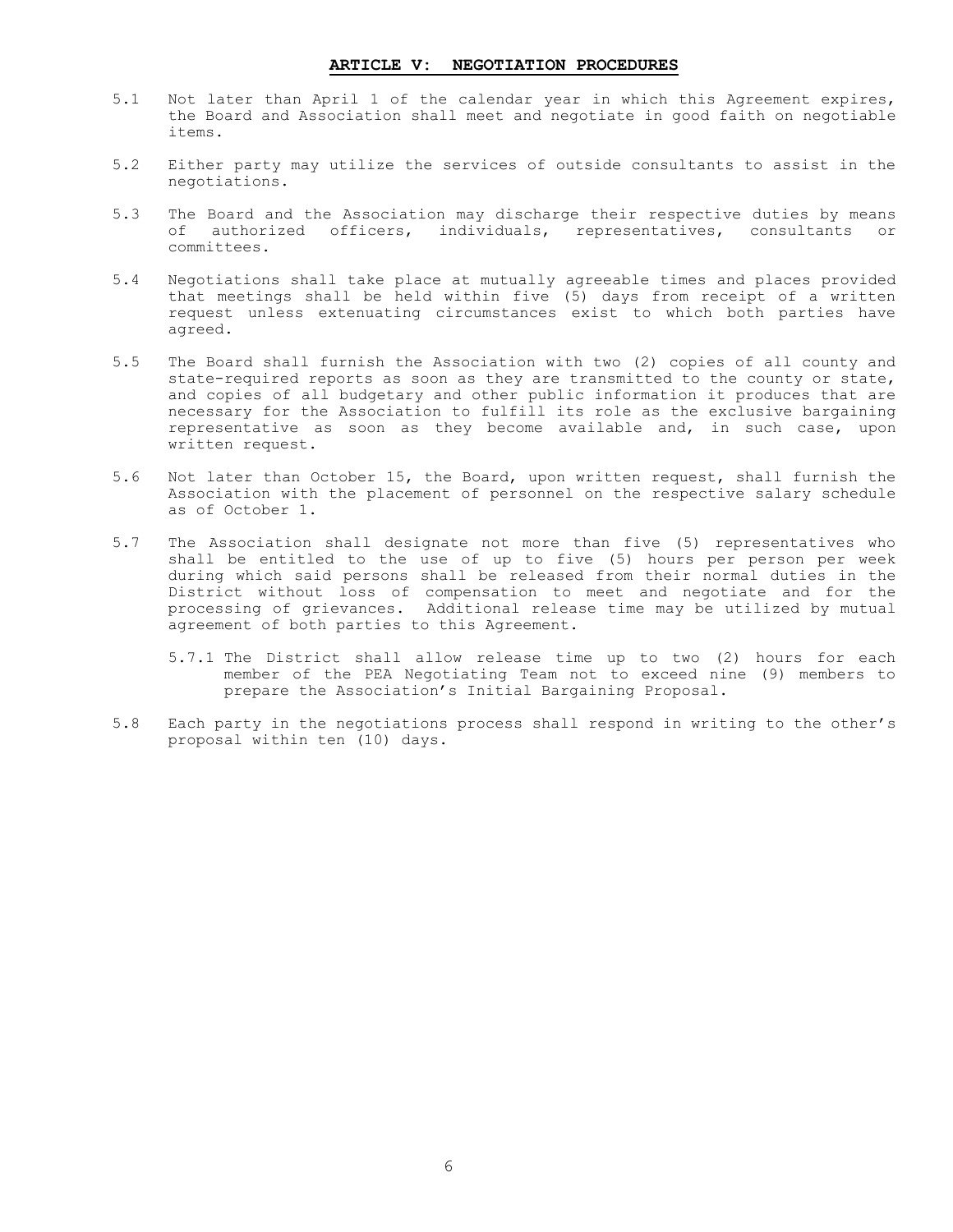#### **ARTICLE VI: ASSOCIATION RIGHTS**

- <span id="page-8-0"></span>6.1 Representatives of the Association shall have the right to utilize District equipment and facilities for the conduct of meetings with District employees. Requests to utilize such facilities shall be made upon forms to be prescribed by the District and shall be subject to prior requests for the utilization of such facilities by groups entitled to their use under provisions of the Education Code. Verbal permission for use of these facilities may be granted at the discretion of the campus administration. Meetings conducted in such facilities shall, in no way, conflict with the work of District employees and shall, in no way, conflict with the public school purposes of the District.
- 6.2 The Association shall have the right to utilize all bulletin boards normally used by the District for communication with its employees. One (1) copy of all materials to be posted shall be provided to or shared with District management at the facility in which such posting is to take place prior to posting. Nothing herein shall be deemed to permit the posting of defamatory or obscene materials, and such materials shall be removed without notice. The Association and its representatives shall be responsible for the maintenance of any materials posted on District bulletin boards and for the prompt removal of any out-of-date materials to assure that adequate space is available for materials that must be posted upon such bulletin boards. If sufficient space is not available, the Association may establish its own bulletin board at a mutually agreed location.
- 6.3 Existing District mailbox facilities may be utilized by the Association for communication with members or with other employees of the District. Any communication sent through school means of distribution, or placed in employee boxes, shall give the name of the organization sending the communication and the name of the responsible officer of such organization.
- 6.4 Names, addresses and telephone numbers, except those which are unlisted, of all District teachers shall be provided without cost to the Association no later than November 1 and updated monthly, each upon written request.
- 6.5 The District shall provide the Association with the complete Board agenda, minutes and all other public documents to be considered by the Board in its meetings at the time they are made available to the Board.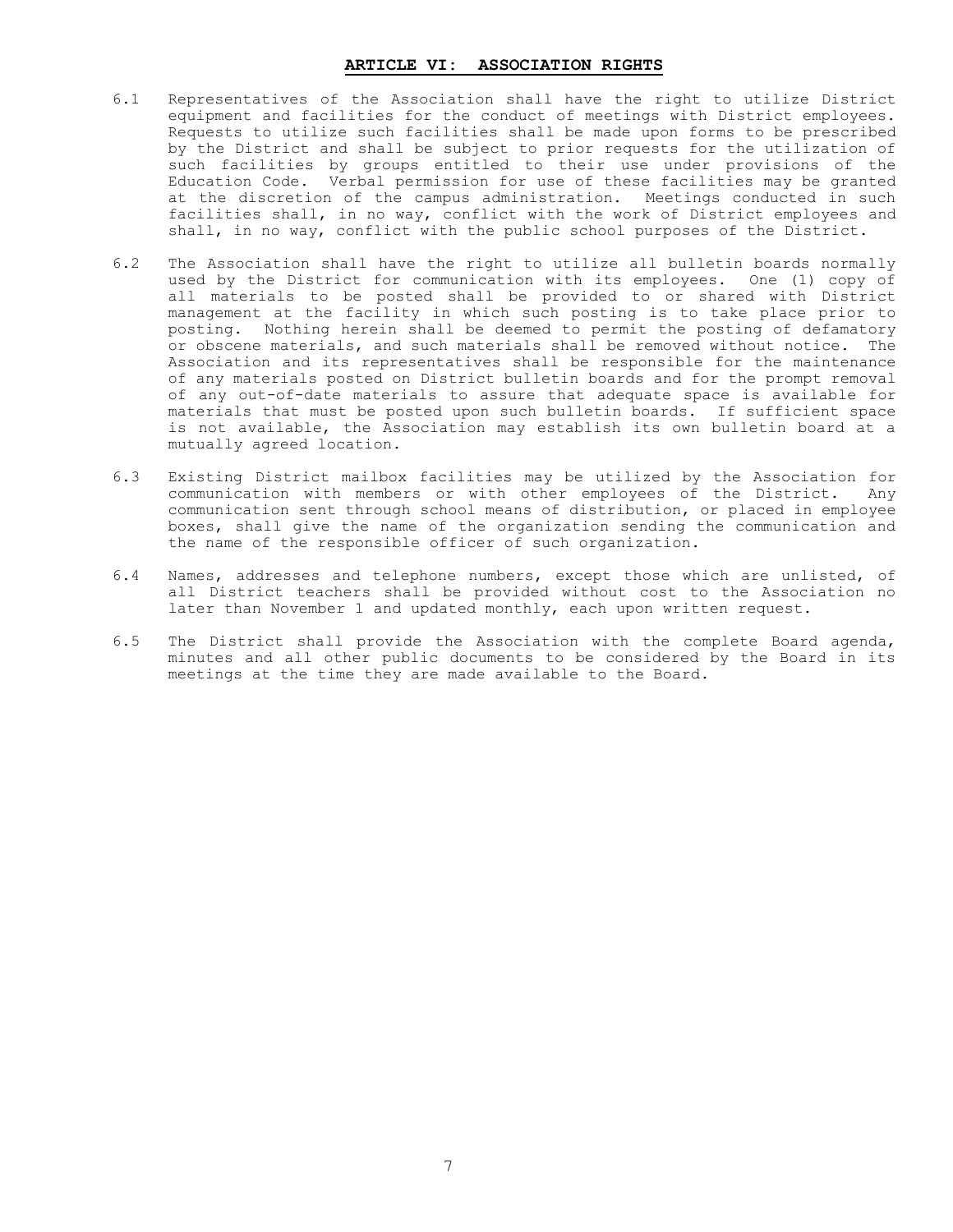#### **ARTICLE VII: MANAGEMENT RIGHTS**

- <span id="page-9-0"></span>7.1 The District retains, solely and exclusively, all of the rights, powers and authority exercised or had by it prior to the execution of this Agreement and to the full extent of the law. Except as limited by provisions set forth elsewhere in this Contract and without limiting the generality of the foregoing, the rights, powers and authority retained solely and exclusively by the District include, but are not limited to, the following:
	- 7.1.1 to manage and direct its operations and its personnel;
	- 7.1.2 to manage, control and determine the mission, goals, objectives and educational philosophy of its component facilities, programs and operations;
	- 7.1.3 to create, change, combine or abolish jobs, job classifications, departments and facilities in whole or in part;
	- 7.1.4 to insure the rights and the educational opportunities of its students;
	- 7.1.5 to subcontract work not currently performed by bargaining unit members or discontinue work for economic or operational reasons;
	- 7.1.6 to direct the work force, to increase or decrease the work force and to determine the number of kinds of employees needed;
	- 7.1.7 to hire, assign, evaluate, transfer, promote, terminate and otherwise maintain the efficiency of its operations;
	- 7.1.8 to determine its curriculum;
	- 7.1.9 to establish work standards, schedules of operation, workload and to specify or assign work requirements;
	- 7.1.10 to schedule working hours and shifts;
	- 7.1.11 to determine the type and scope of work to be performed and the services to be provided;
	- 7.1.12 to determine, develop and implement its budget and the procedures thereof;
	- 7.1.13 to suspend members of the bargaining unit in conformance with provisions contained in California Education Code Sections 44932 through 44944 or in accordance with the provisions of this Agreement;
	- 7.1.14 to determine the methods, processes, means, personnel and places of providing services;
	- 7.1.15 to take any action in the event of emergency. Emergency is defined as an unanticipated, unforeseeable circumstance that requires immediate District action.
- 7.2 Nothing in this article shall be construed to limit, amend, decrease, revoke or otherwise modify the rights and powers vested in the District to adopt, amend or rescind such policies, rules and regulations as the Governing Board of Trustees, in its discretion, shall deem necessary or any other powers vested in the District by the California Education Code or by other laws regulating, authorizing or empowering the District to act or refrain from acting.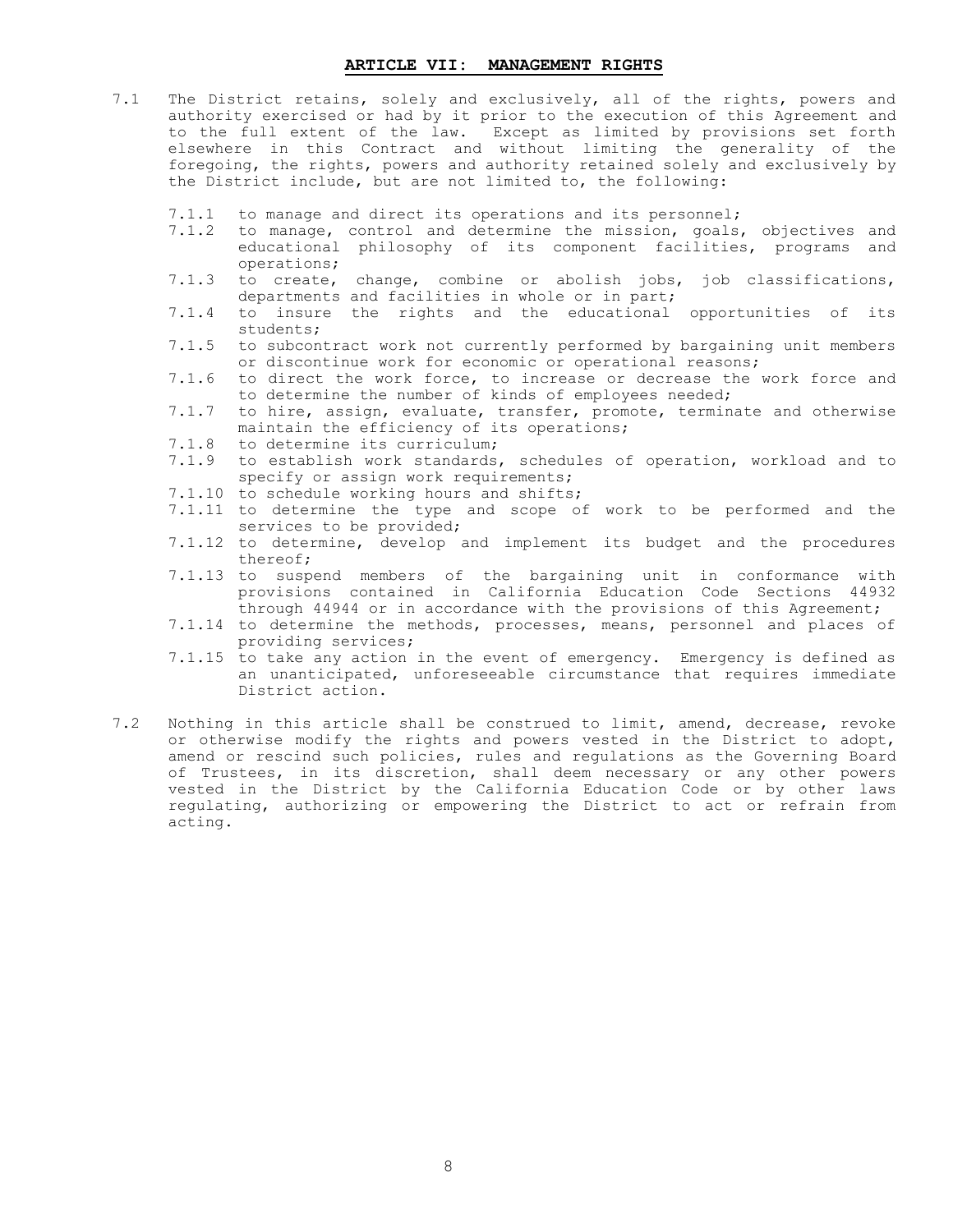#### **ARTICLE VIII: MAINTENANCE OF BENEFITS**

<span id="page-10-0"></span>8.1 The Board shall not reduce or eliminate any teacher benefit within the scope of representation and contained within this Agreement without first negotiating with the Association with respect to such reduction or elimination.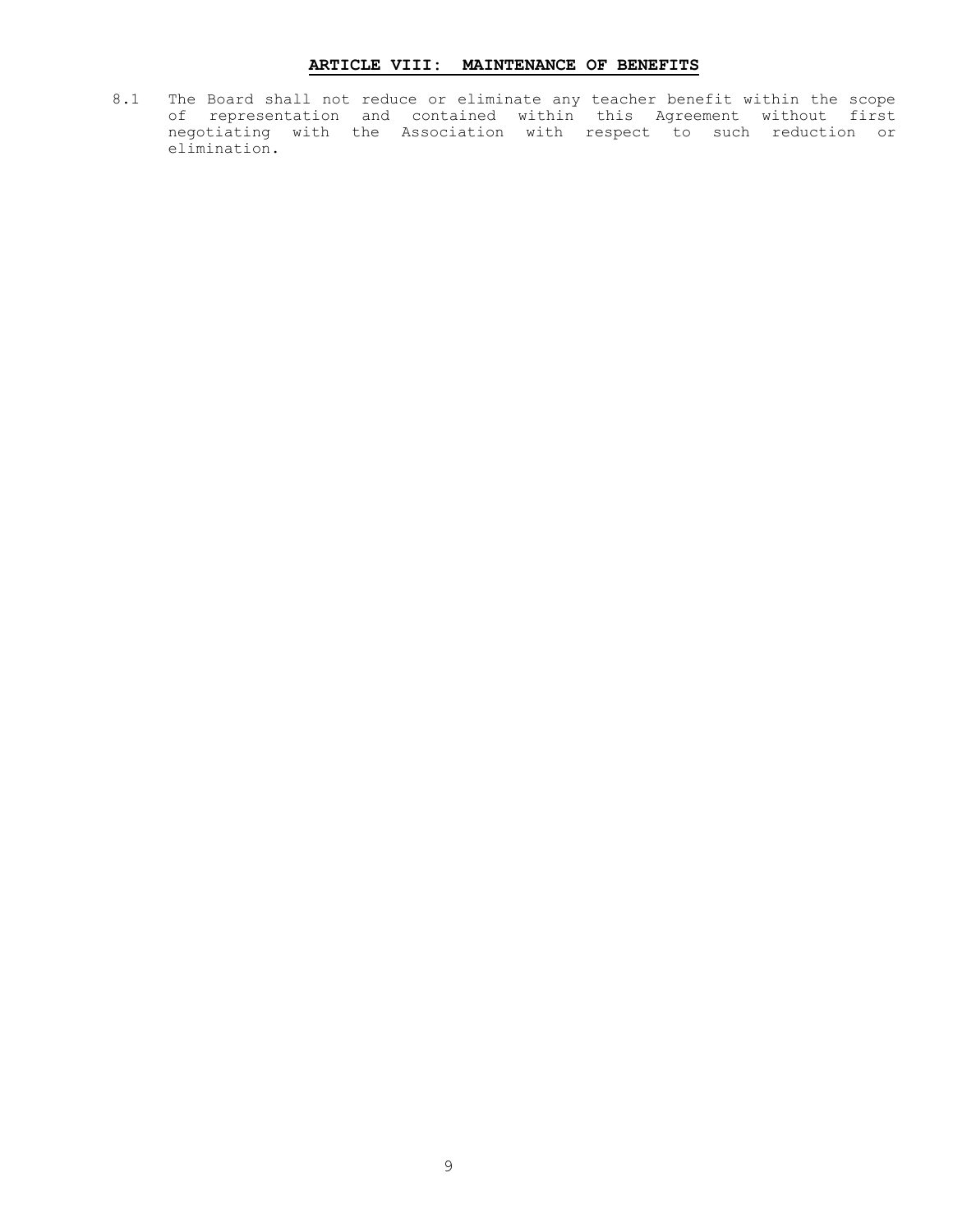#### **ARTICLE IX: ACADEMIC FREEDOM**

- <span id="page-11-0"></span>9.1 It is recognized that teachers must be free to think and express ideas, free to select and employ materials and methods of instruction, free from undue pressures of authority, and free to act within their own professional group. Teachers shall use such freedom judiciously and prudently to the end that it promotes the free exercise of intelligence and student learning.
- 9.2 The Board recognizes that some deviation from the approved course of study is necessary in the free exchange of the classroom. However, the Board specifies for the guidance of the Superintendent and the staff that discussion in the classroom shall:
	- 9.2.1 be related to the instructional goals of the course of study and level of maturity of the student;
	- 9.2.2 encourage fair presentation and open mindedness;
	- 9.2.3 be conducted in a spirit of scholarly inquiry;
	- 9.2.4 be instigated by curricular design or by the students themselves;
	- 9.2.5 draw upon information and insights from the widest feasible range of resources.
- 9.3 No controversial issues may be introduced which have the inherent effect of reflecting adversely upon persons because of their actual or perceived ethnic group, religion, gender, color, race, ancestry, national origin, physical or mental disability, sexual orientation or age.
- 9.4 In the discussion of any issue, a teacher may express a personal opinion; but he/she shall identify it as such and must not express such an opinion for the purpose of persuading students to his/her point of view.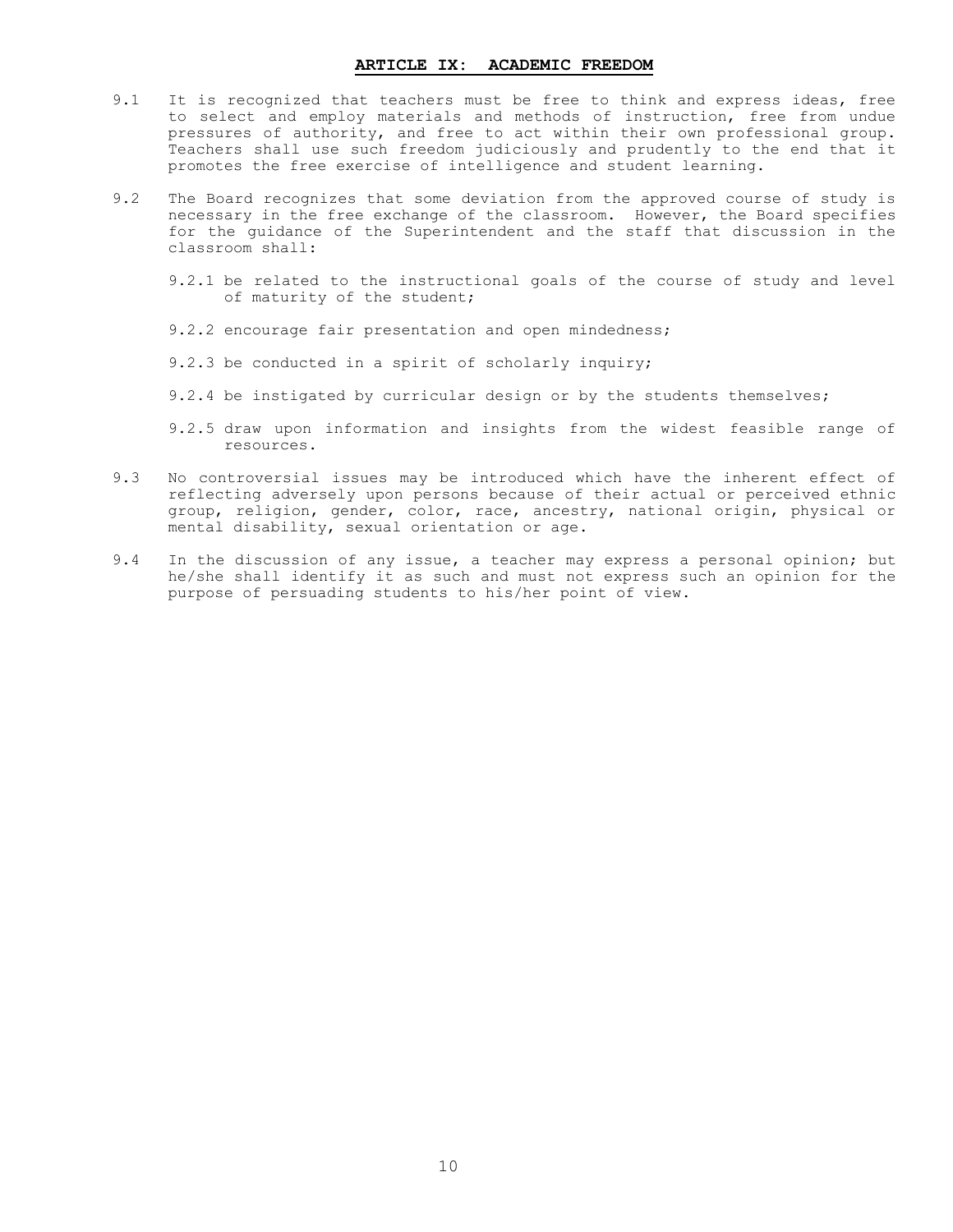#### <span id="page-12-0"></span>10.1 Definitions

- 10.1.1 A "grievance" shall mean an alleged violation, misapplication or misinterpretation of a specific provision of this Agreement which adversely affects the grievant.
- 10.1.2 An "aggrieved person(s)" is a Porterville Unified School District teacher or teachers, including the Association or representative thereof, making the claim.
- 10.1.3 A "party in interest" is any person who might be required to take action or against whom action may be taken in order to resolve the claim.
- 10.1.4 "Day(s)" for grievance resolution purposes shall mean any day on which the central administrative office of the District is open for business.

#### 10.2 Purpose

- 10.2.1 The purpose of this procedure is to secure, at the lowest possible administrative level, equitable solutions to the problems, which may, from time to time, arise affecting the welfare or working conditions of teachers. Both parties agree that these proceedings shall be kept as informal and confidential as may be appropriate at any level of the procedure.
- 10.2.2 Since it is important that grievances be processed as rapidly as possible, the time limit(s) specified at each level shall be considered to be maximum(s); and every effort shall be made to expedite the process. The time limits may be extended by written agreement.

#### 10.3 Informal Procedure

- 10.3.1 An aggrieved person shall seek a solution(s) to his/her problem(s) through at least one (1) informal discussion with his/her immediate supervisor prior to initiating a formalized grievance through the procedure hereinafter described. Adjustment of a grievance through such an informal discussion may be accomplished without the intervention of the Association. However, the aggrieved person may, at his/her discretion, be represented by the Association at any level of this procedure.
- 10.3.2 Such discussion shall take place within thirty (30) days from the time the aggrieved person learned of the event or matters, which gave rise to the grievance.

#### 10.4 Formal Procedure

- 10.4.1 Level I An aggrieved person shall first present his/her grievance in writing on appropriate District forms to the appropriate principal or immediate supervisor, either directly or through the Association's designated grievance representative, within ten (10) days of the informal discussion with his/her immediate supervisor. The principal or immediate supervisor shall communicate his/her written decision on the matter to the aggrieved person with ten (10) days after receiving the grievance claim.
- 10.4.2 Level II If the aggrieved person is not satisfied with the disposition of the grievance at Level I, or if no written decision has been rendered within the indicated ten (10) day period, he/she may forward the grievance in writing to the superintendent. This must be done at any time within ten (10) days after the Level I decision has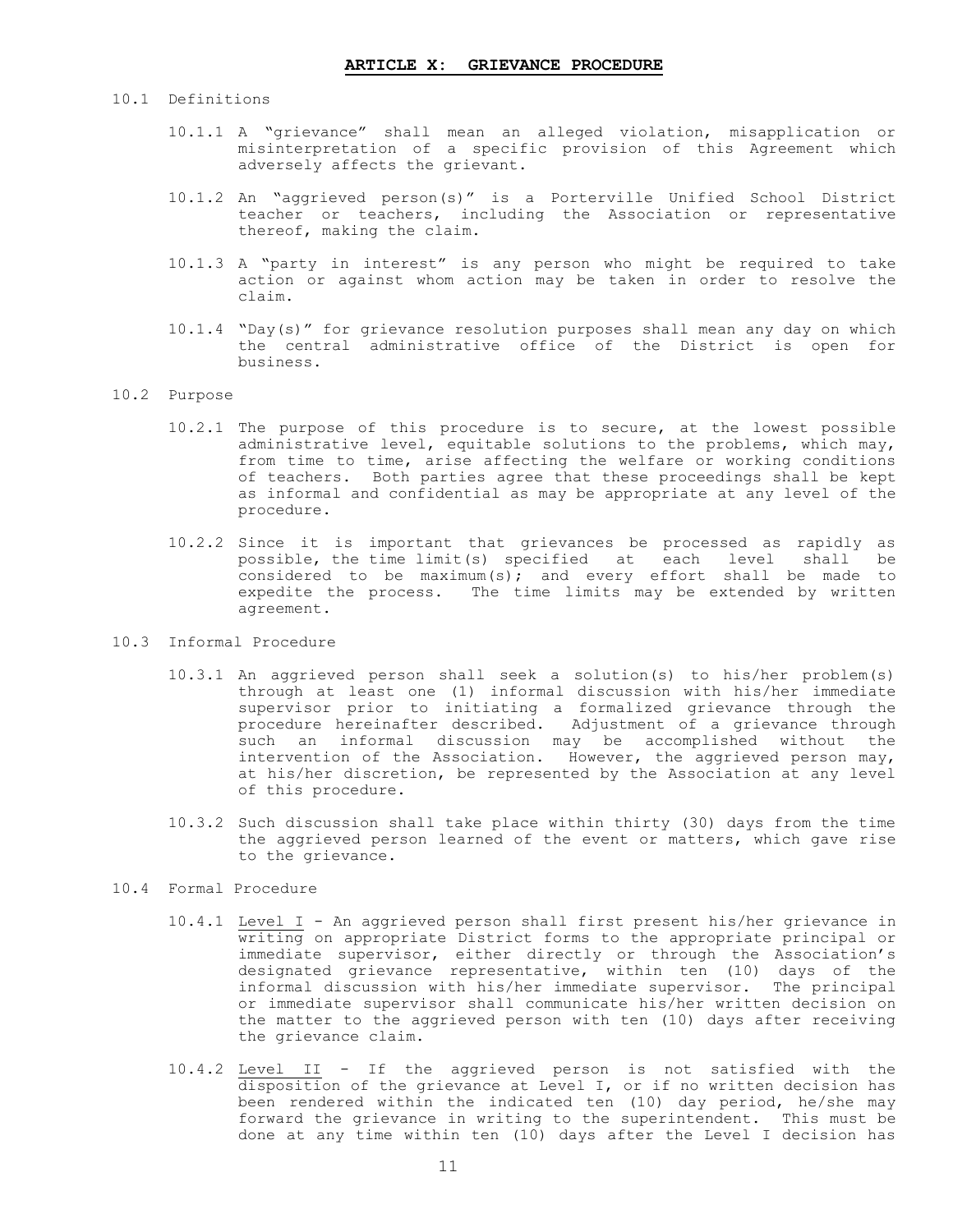been received or the ten (10) day period for such a decision has expired.

- 10.4.3 Within ten (10) days after he has received the written grievance, the superintendent or his/her designee shall meet with the aggrieved person. Within ten (10) days after such a meeting, the superintendent or his/her designee shall communicate a written decision on the matter to the aggrieved person.
- 10.4.4 Level III In the event the aggrieved person is not satisfied with the recommendation(s) of the superintendent/designee (Level II), the grievant may appeal the Level II decision to the Board. Such an appeal shall be filed within ten (10) days after the Level II decision has been received or the ten (10) day period for such a decision has expired. The Board shall respond in writing to the grievant within fifteen (15) days from its receipt of the grievance appeal. The decision of the Board shall terminate this grievance procedure.
- 10.4.5 If the aggrieved person does not agree with the Board's decision or if no decision has been received within the prescribed period, nothing herein contained shall prohibit the grievant from pursuing the matter in a court of competent jurisdiction.
- 10.4.6 Binding Arbitration: Binding Arbitration shall be limited to the provisions set forth below (10.4.4 and 10.4.5 shall not be applicable to articles covered by Binding Arbitration - See 10.4.6.9).
	- 10.4.6.1 If the aggrieved party is not satisfied with the disposition of his/her grievance at Level II, or if no written decision has been rendered by the Superintendent or his/her designee within the indicated ten (10) day period, he/she may request in writing that the Association submit the grievance to arbitration. This may be done at any time not to exceed twenty (20) days after the Level II decision has been received or the ten (10) day period for such a decision has expired.
	- 10.4.6.2 The Association shall retain full and complete authority to determine whether or not a grievance shall be forwarded for arbitration. In the event that the grievance is to receive further consideration, the Association, by written notice to the Superintendent within ten (10) days after receipt of the request from the aggrieved person, shall submit the grievance to arbitration.
	- 10.4.6.3 The Grievant/Association and the District shall attempt to agree upon an arbitrator. If no agreement can be reached, the parties shall request the American Arbitration Association to supply a panel of five names of persons experienced in hearing grievances in public schools. Each party shall alternately strike a name until only one name remains. The remaining panel member shall be the arbitrator. The order of striking shall be determined by lot. The parties and arbitrator shall then be bound by the rules of the American Arbitration Association.
	- 10.4.6.4 The fees and expenses of the arbitrator and the hearing shall be borne equally by the District and the Association. All other expenses, including the cost of substitutes, shall be borne by the party incurring them.
	- 10.4.6.5 The arbitrator shall, as soon as possible, hear evidence and render a decision on the issue or issues that were submitted to him/her.
	- 10.4.6.6 If the parties cannot agree upon a summary of the issues, the arbitrator shall determine the issues by referring to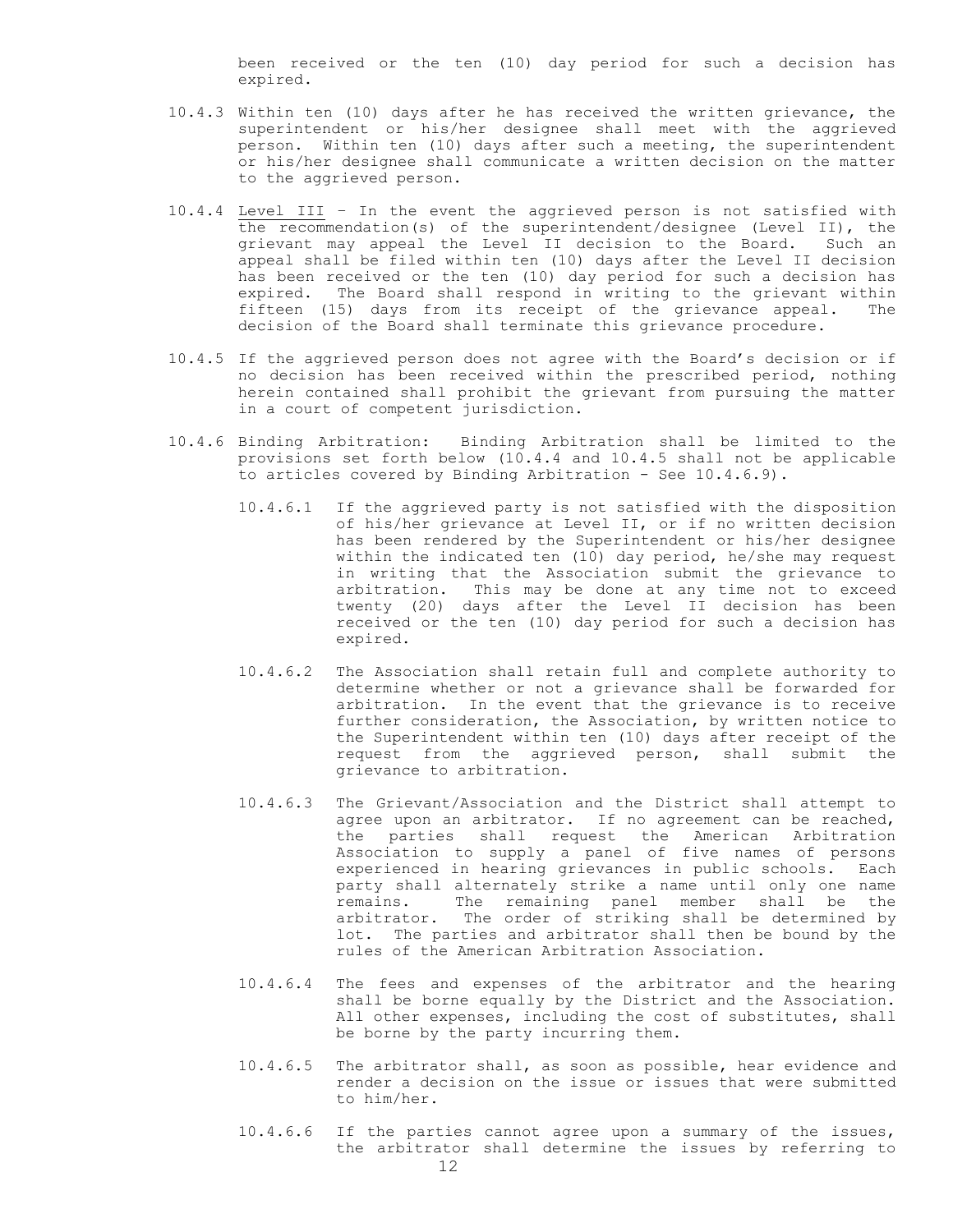the written grievance and the answers thereto at each level. In disputed cases regarding whether or not a grievance claim is within the scope of these proceedings, the arbitrator shall rule on the arbitrability of the issue.

- 10.4.6.7 The arbitrator shall be without power or authority to add to, subtract from, or modify the terms of the Agreement. The arbitrator shall be without power or authority to make any decision, which requires the commission of an act prohibited by law or which is violative of the terms of this Agreement. However, it is agreed that the arbitrator is empowered to include in any award such financial reimbursement or other remedies as he/she judges to be proper.
- 10.4.6.8 After a hearing and after both parties have had an opportunity to make written arguments, the arbitrator shall, within thirty (30) calendar days, submit to all parties his/her written findings of fact, reasoning and conclusions on the issue(s) submitted. His/her decision shall be final and binding upon the parties to this Agreement.
- 10.4.6.9 The arbitration provision shall apply to the following Articles: 10.4.6.9.1 Article I - Agreement 10.4.6.9.2 Article II - Recognition 10.4.6.9.3 Article III - Definitions 10.4.6.9.4 Article IV - Non-Discrimination 10.4.6.9.5 Article V - Negotiation Procedures 10.4.6.9.6 Article XI - Leaves 10.4.6.9.7 Article XIII - Transfers 10.4.6.9.8 Article XIV - Class Size 10.4.6.9.9 Article XVII - Employee Benefits 10.4.6.9.10 Article XXVIII - Teaching Hours 10.4.6.9.11 Article XXXIV – Due Process for Discipline less than Dismissal 10.4.6.9.12 Article XXXV - Year-Round School 10.4.6.9.13 Section 30.9 of Article XXX (Dress Code)
- 10.5 Miscellaneous Provisions
	- 10.5.1 The filing of a grievance shall not reflect unfavorably on the grievant or upon the supervisor with whom it may be filed.
	- 10.5.2 If an aggrieved person chooses not to be represented by the Association, the Association shall be provided with a copy of the proposed grievance resolution and shall be given an opportunity to respond.
	- 10.5.3 The aggrieved person and appropriate administrator shall have the right to include in a grievance meeting such witness(es) as each deems necessary to develop facts pertinent to the grievance. Names and witnesses to be utilized shall be made available twenty-four (24) hours in advance of the meeting if possible.
	- 10.5.4 All documents, communications and records dealing with the processing of a grievance will be filed in a separate grievance file and will not be kept in personnel files of any of the participants. Documents utilized in this grievance procedure, which emanated from a personnel file, shall be returned to such file without indication they were utilized in the procedure.
	- 10.5.5 Forms for filing grievances, serving notices, taking appeals, making reports and recommendations and other necessary documents shall be prepared by the District and given appropriate distribution by the Association so as to facilitate operation of the grievance procedure.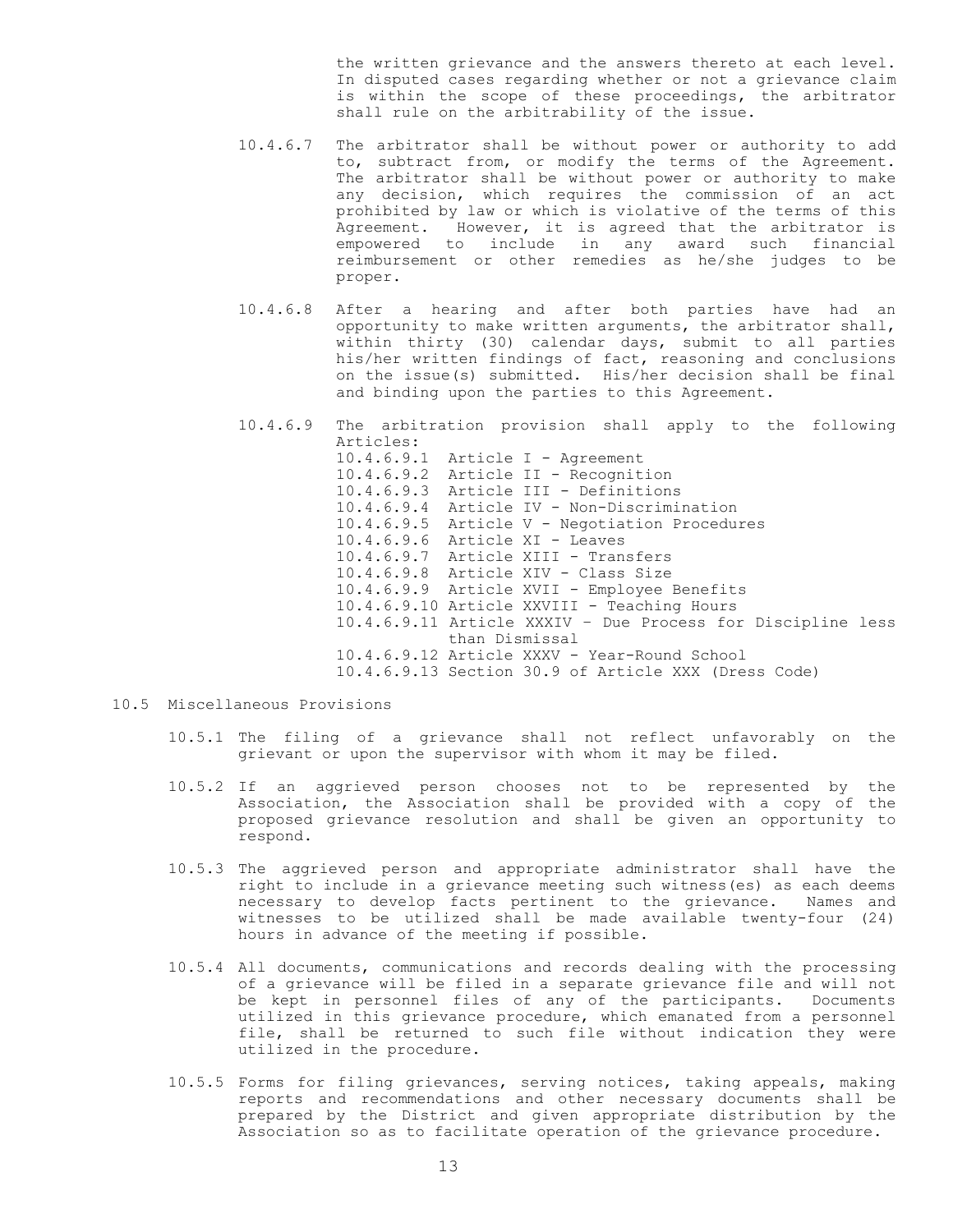10.5.6 During the 2007-2008 year, P.E.A. and the District agree to submit Article X: Grievance Procedure to the Learning Environment Committee, as defined in Article XV, for development of recommendations for rewriting Article X. Such recommendations shall then be brought back to P.E.A. and the District for modification and/or approval.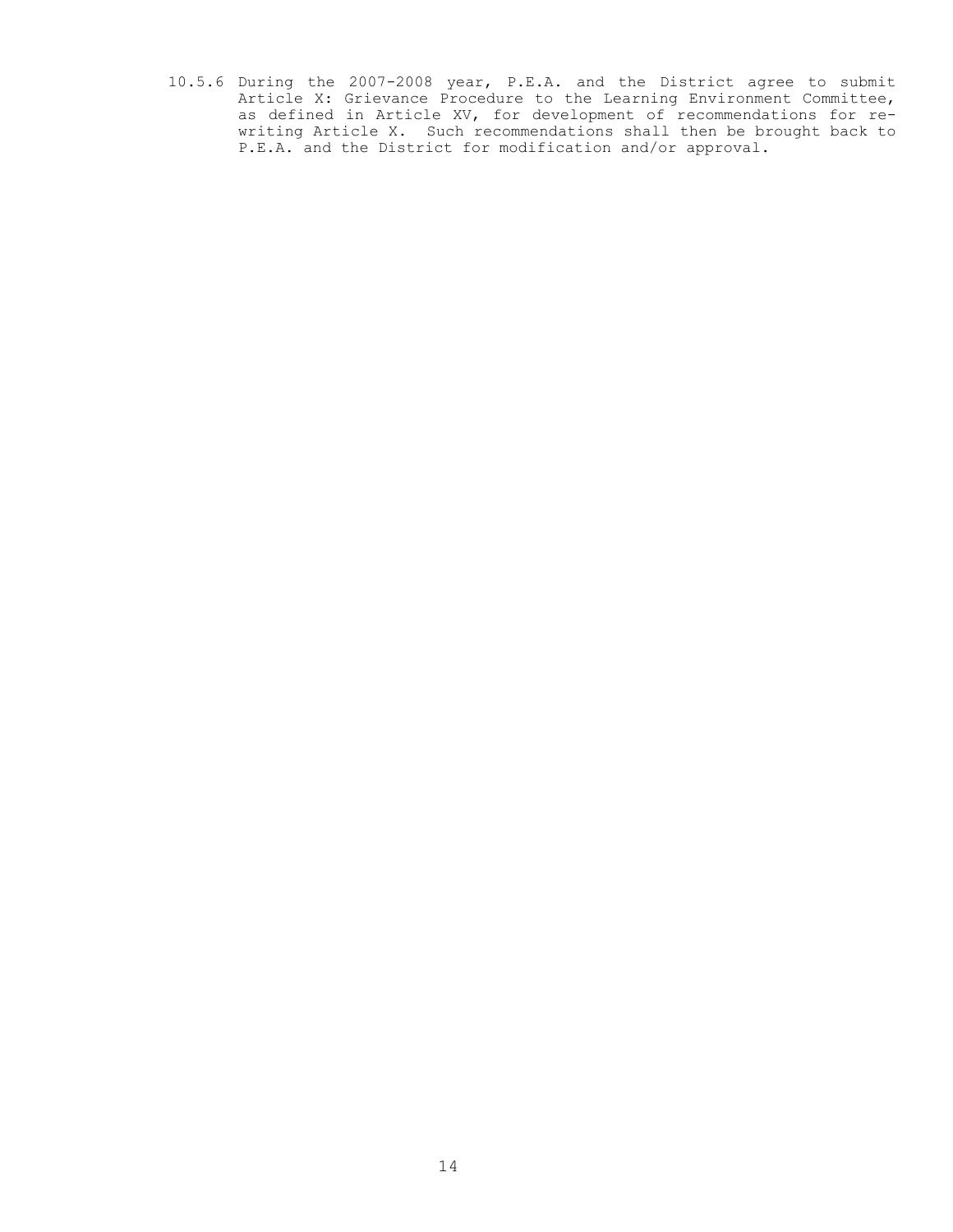- <span id="page-16-0"></span>11.1 Sick Leave - Every teacher shall be entitled to ten (10) days per school year and pro rata for additional days under regular school year contract of paid sick leave each school year of employment.
	- 11.1.1 Unused sick leave shall accrue from school year to school year.
	- 11.1.2 At the beginning of each school year, every teacher shall receive a sick leave allotment credit equal to his/her sick leave entitlement for the school year. A teacher may use his/her credited sick leave any time during the school year.
	- 11.1.3 The Board shall provide each teacher with a written statement of (1) his/her accrued sick leave total and (2) his/her sick leave entitlement for the school year. Such statement shall be provided at the earliest date possible.
	- 11.1.4 At the beginning of each summer school session, every teacher shall receive one (1) day sick leave, which the teacher may use during the summer school only and may be accumulated for subsequent summer school use. This sick leave is not available for regular school year use and is not convertible for retirement credit.
	- 11.1.5 The Board shall not, except under unusual circumstances, require a physician's verification of illness until a teacher has been on sick leave for three (3) or more consecutive days.
	- 11.1.6 The District and the Association agree and believe that good nutrition, physical fitness and lifestyles which foster good health can be beneficial to unit members. To encourage unit members to participate in personal programs which can result in better health, any unit member, who is employed on a full-time basis for a full year and who maintains perfect attendance without the use of any sick leave, personal leave or personal business leave, shall be eligible to receive a one-time, nonrepetitive increment of \$75.00.

Payment shall be made to eligible employees following the last day in each school year in which eligibility is established. No increment shall be paid if one or more leave days are used in any period of eligibility. Unit members, who are employed for a full year but who work less than full-time basis, shall be eligible to receive only that amount of nonrepetitive increment that bears the same ratio to the established full-time amounts stated herein as the annual number of work hours possible for the work year for a full-time unit member.

11.1.7 Pattern of sick leave abuse: Established patterns of five (5) or more absence slips submitted for sick leave use immediately before and/or after weekends, holidays and vacation periods within an academic year shall be considered a pattern of leave abuse.

#### 11.2 Maternity Leave

- 11.2.1 In conformance with California Education Code Sections 44965 and 44978, any teacher who is pregnant shall be entitled to the use of her accumulated sick leave for maternity purposes when there is a disability caused or contributed to by pregnancy, miscarriage, childbirth and recovery therefrom.
- 11.2.2 Teachers experiencing a disability, as described above, shall have the option of either using or not using her accumulated sick leave during the period of disability.
- 11.2.3 The length of the maternity leave period, including the date on which it shall commence and the date on which it shall end, shall be determined by the employee's physician, except that no teacher may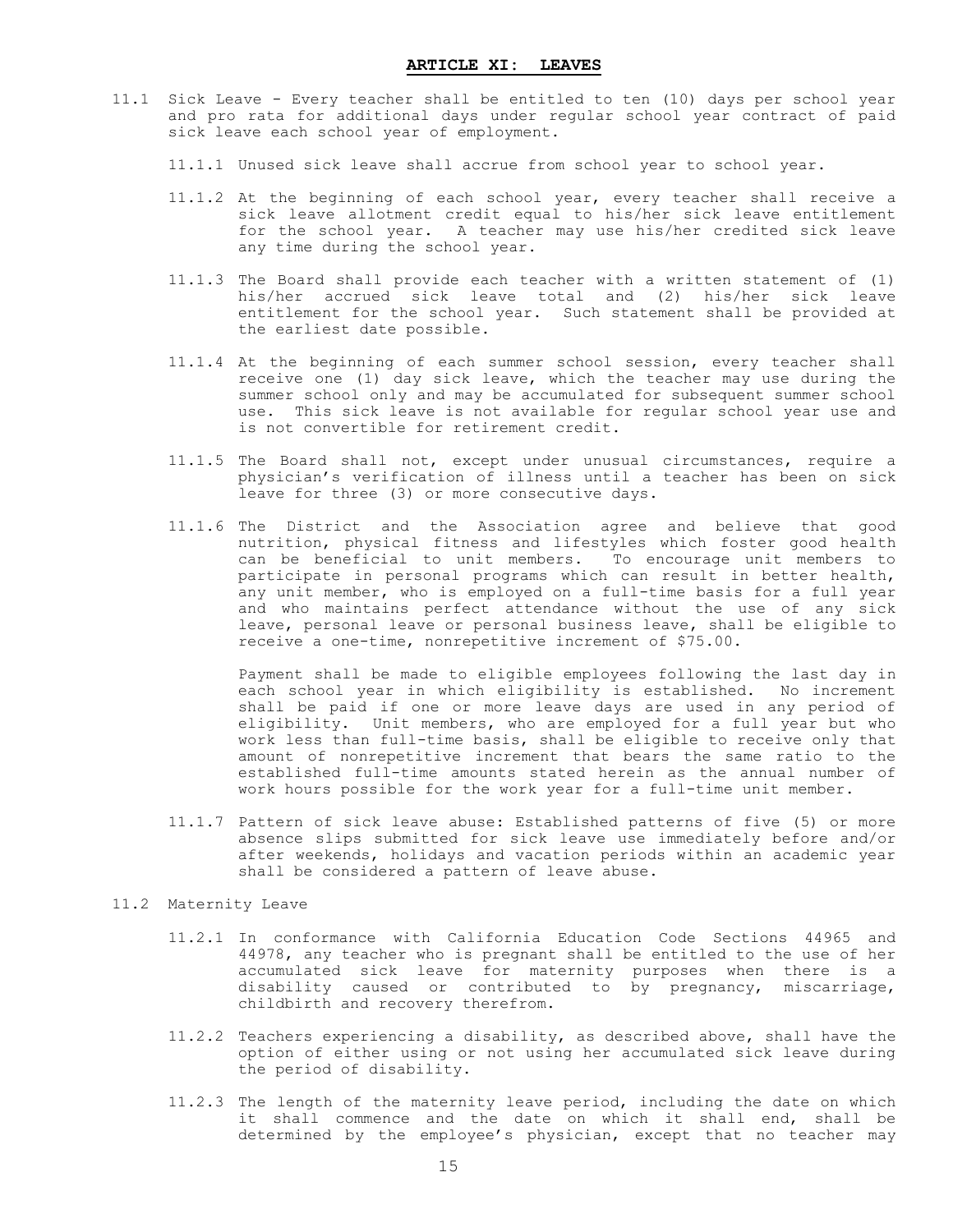return to active employment after April 30 unless by mutual agreement of administration and teacher.

- 11.2.4 Time spent on maternity leave shall be accepted by the District for purposes of allowing a teacher's advancement on the salary schedule, provided she has served sixty-seven percent (67%) or more of that school year and for the achievement of tenure.
- 11.3 Parental Leave of Absence A parental leave of absence without pay shall be granted to a teacher for a time period mutually agreed to by the teacher and the District for the purpose of childbearing as follows:
	- 11.3.1 A teacher who is pregnant shall be entitled, upon request, to a parental leave of absence, which may begin at any time between the commencement of her pregnancy and one (1) year after a child is born to her. Said teacher shall notify the superintendent in writing of her desire to take such leave and, except in case of emergency, shall give such notice at least thirty (30) days prior to the date on which her leave is to begin. She shall include with such notice either a physician's statement certifying her pregnancy or a copy of the birth certificate of her child, whichever is applicable. A teacher who is pregnant may continue in active employment throughout her pregnancy, as long as she is able to properly perform her required functions and on written approval of her physician.
	- 11.3.2 Any teacher shall be entitled, upon request, to a one (1) year parental leave of absence to begin within two (2) years after the birth of his/her child or within one (1) year after receiving de facto and/or de jure custody of any infant child (i.e., three (3) years of age or less) or prior to receiving such custody, if necessary, in order to fulfill the requirements for adoption.
	- 11.3.3 A maximum of one (1) year extension of a regular parental leave of absence may be secured, provided that request for such extension is received by the District Human Resources Officer no later than fortyfive (45) working days prior to the expiration of the original leave.
	- 11.3.4 A maximum of two (2) consecutive years absence per teacher will be allowed for maternity and parent leave purposes.
	- 11.3.5 Salary schedule credit and years of service will not accrue to a teacher on such leave, unless the employee works at least seventyfive percent (75%) during the school year.
	- 11.3.6 At the end of the agreed parental leave of absence, the employee shall be assigned to a position substantially equivalent to the one previously held. If an employee wishes to return to active employment prior to the agreed terms of the leave, this may be done by mutual agreement of the employee and District.
	- 11.3.7 If a teacher on parental leave notifies the District of his/her desire to return to active employment after he/she has been on such leave for more than two (2) semesters, said teacher shall be assigned to the first available vacant position for which he/she is qualified. If more than one (1) teacher has given notice of his/her desire to return to active employment from a District-approved leave, the teacher who gave notice at the earliest date shall be assigned to the position in question. In any case, the teacher shall be assigned to an appropriate regular teaching position at the beginning of the next school year after he/she indicates his/her desire to return.
	- 11.3.8 While on parental leave, a teacher shall have the option to remain an active participant in the fringe benefit programs of the District by contributing to the District the full amount of the premiums normally paid by the District for those who are actively employed.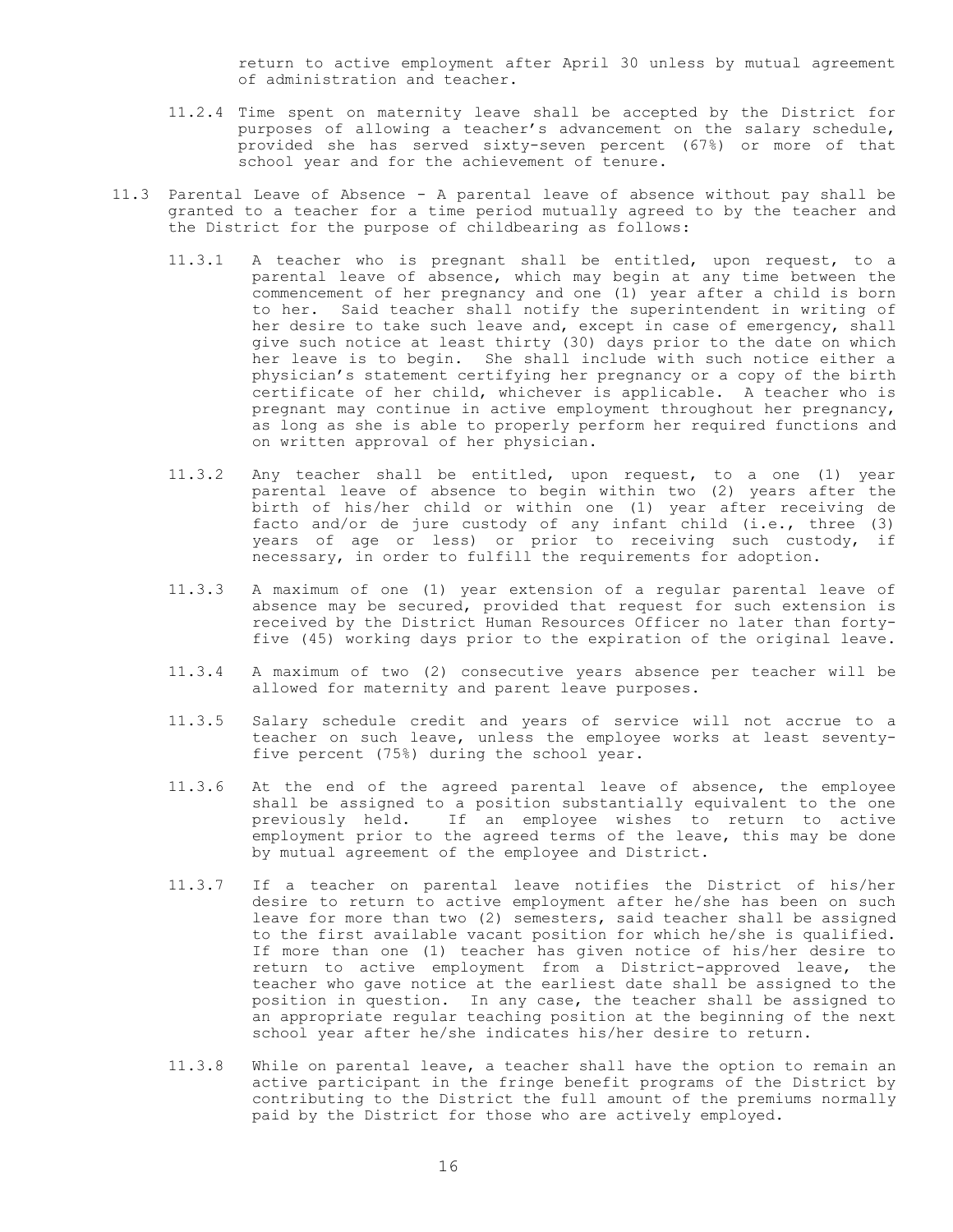- 11.3.9 The granting of a parental leave of absence shall not deprive the Board of its right to dismiss a probationary employee in accordance with Sections 44948-44951 of the California Education Code or any other applicable provisions of the law.
- 11.3.10 Sick leave shall not be accumulated by an employee who is on a parental leave of absence.
- 11.4 Extended Illness Leave
	- 11.4.1 Any teacher, who must be absent from his/her assignment because of illness or accident for a period of up to but not more than five (5) months, as per Education Code Section 44977, after all credited and/or accumulated sick leave in his/her account has been used, shall have deducted from his/her normal monthly salary due him/her for any of the five (5) months in which the absence occurs shall not exceed the sum that is actually paid a substitute employed to fill his/her position during his/her absence or, if no substitute employee was employed, the amount that would have been paid to the substitute had he/she been employed. The District shall make every reasonable effort to secure the services of a substitute employee. All other provisions of Education Code Section 44977 shall apply.
	- 11.4.2 Teachers on extended illness leave shall continue to be provided with the full range of regular employee fringe benefits as provided in this Agreement. Teachers shall not be entitled to extra-duty pay while on extended illness leave.
	- 11.4.3 Time spent on extended illness leave shall be accepted by the District for purposes of allowing a teacher's advancement on the salary schedule, provided he/she has served seventy-five percent (75%) or more of that school year and for the achievement of tenure.
	- 11.4.4 Persons utilizing these extended illness leave provisions may return to their regular positions upon notification to their immediate supervisors of their intent to return.
	- 11.4.5 Persons who return to active employment after having used the extended illness leave provisions of this Contract shall be fully entitled to subsequent use of these provisions.
- 11.5 Health Leave of Absence
	- 11.5.1 Any teacher, who must be absent from his/her normal assignment with the District because of illness or accident for a period extending beyond the expiration of the five (5) month period described in the "Extended Illness Leave" provisions above, shall be entitled to request and receive unpaid health leave of absence from the District.
	- 11.5.2 Health Leaves of Absence shall normally be granted for a period extending to the end of the current school year. Such leaves shall be extended, at the teacher's discretion, each time for a period not to exceed one (1) year. Such request shall be made in writing at least fifteen (15) days prior to the expiration of the current period.
	- 11.5.3 Any teacher, who is on a health leave of absence, shall continue to have available the full range of normal employee health and welfare benefits during the entire period of such leave at the teacher's expense.
	- 11.5.4 A teacher resuming active employment from his/her initial Health Leave of Absence period shall be entitled to return to a position similar to that held prior to taking such leave. Return to active employment may be requested at any time during or at the conclusion of the initial leave of absence period. By mutual agreement of the teacher and the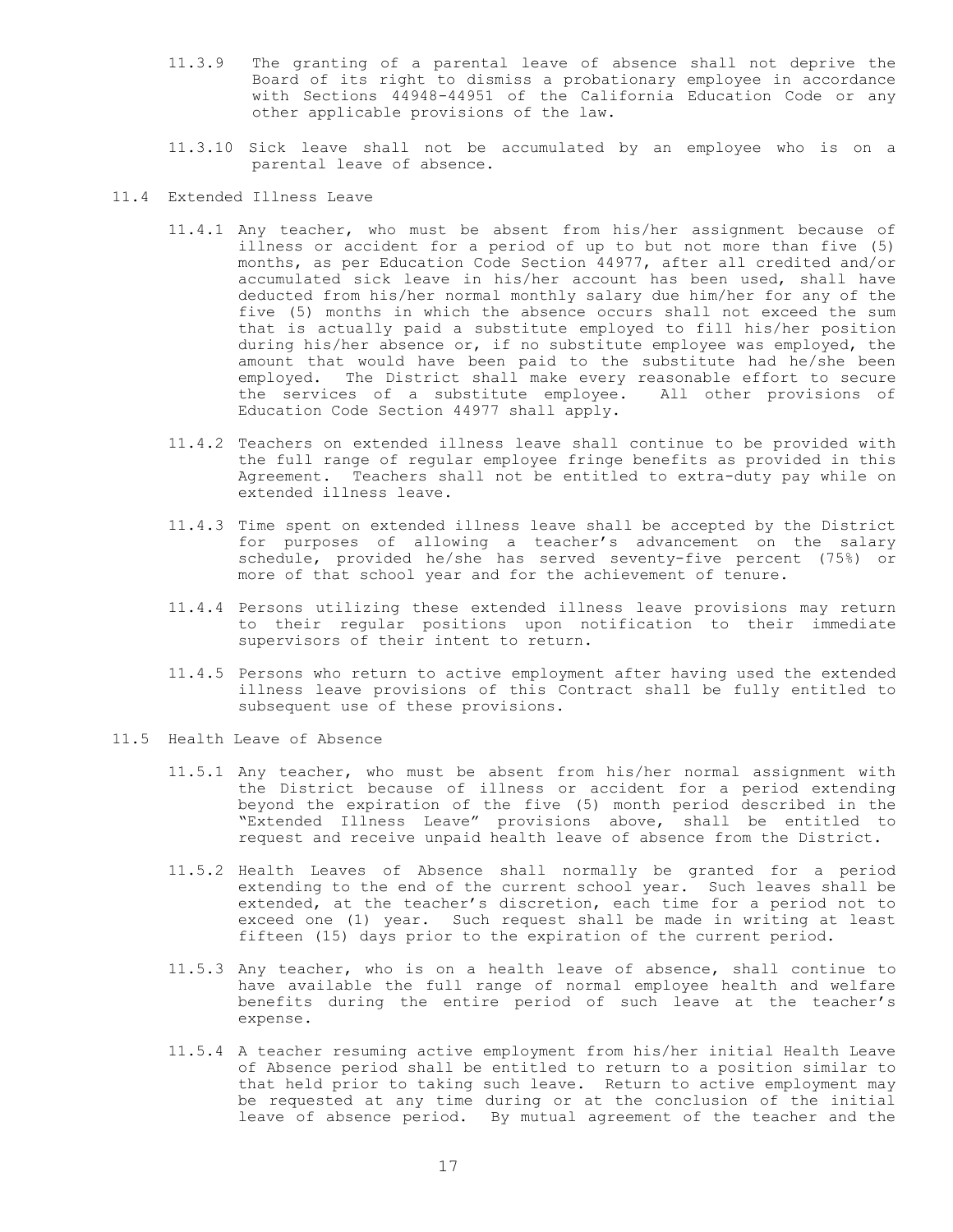District, the teacher may return to active employment prior to the termination date of the leave.

- 11.5.5 A teacher desiring to resume active employment at the conclusion of an extension of the initial health leave of absence shall be assigned to the first available teaching vacancy for which he/she is qualified and which is acceptable to him/her. If more than one (1) teacher has given notice of his/her desire to return to active employment for a District-approved leave, the teacher who gave notice at the earliest date shall be assigned to the position in question. In any case, the teacher shall be assigned to an appropriate regular teaching position at the beginning of the next school year after he/she indicates his/her desire to return.
- 11.5.6 Sick leave shall not be accumulated by an employee who is on a Health Leave of Absence.
- 11.6 Personal Necessity Leave
	- 11.6.1 Teachers shall be entitled to use accumulated and/or credited sick leave in case of personal necessity. No more than thirty (30) consecutive duty days shall be taken at any one time.
	- 11.6.2 Purposes and/or reasons for which Personal Necessity Leave may be used shall include the following:
		- 11.6.2.1 Death of a member of the immediate family. Use of personal necessity leave for this purpose shall occur after the full amount of Bereavement Leave time, as provided in 11.7.1, has been utilized.
		- 11.6.2.2 Death of someone to whom the teacher has a close personal relationship.
		- 11.6.2.3 Accident involving the teacher's person or property or the person or property of a member of his/her immediate family.
		- 11.6.2.4 Appearance in court as a litigant or as a witness under an official order.
		- 11.6.2.5 An illness or an unusual circumstance involving a member of the employee's immediate family, including child birth and child adoption, which, under the circumstances, the employee cannot reasonably be expected to disregard and which requires the attention of the employee during his/her assigned hours of service.
	- 11.6.3 Applications for the use of Personal Necessity Leave shall be submitted so that they may be received by the District Human Resources Office at least five (5) days prior to the days upon which the employee is to be absent, except that such advance notification need not be submitted to items 11.6.2.1, 11.6.2.2, 11.6.2.3, and 11.6.2.5 above.
	- 11.6.4 Such application shall be submitted on forms as prepared and made available by the District at each employee center.

#### 11.7 Bereavement Leave

- 11.7.1 A teacher shall be entitled to the use of up to three (3) days of fully paid leave of absence in the event of the death of any member of his/her immediate family or up to five (5) days of such leave if outof-state travel is required.
- 11.7.2 No charge shall be made against the employee's sick leave account for the use of this leave.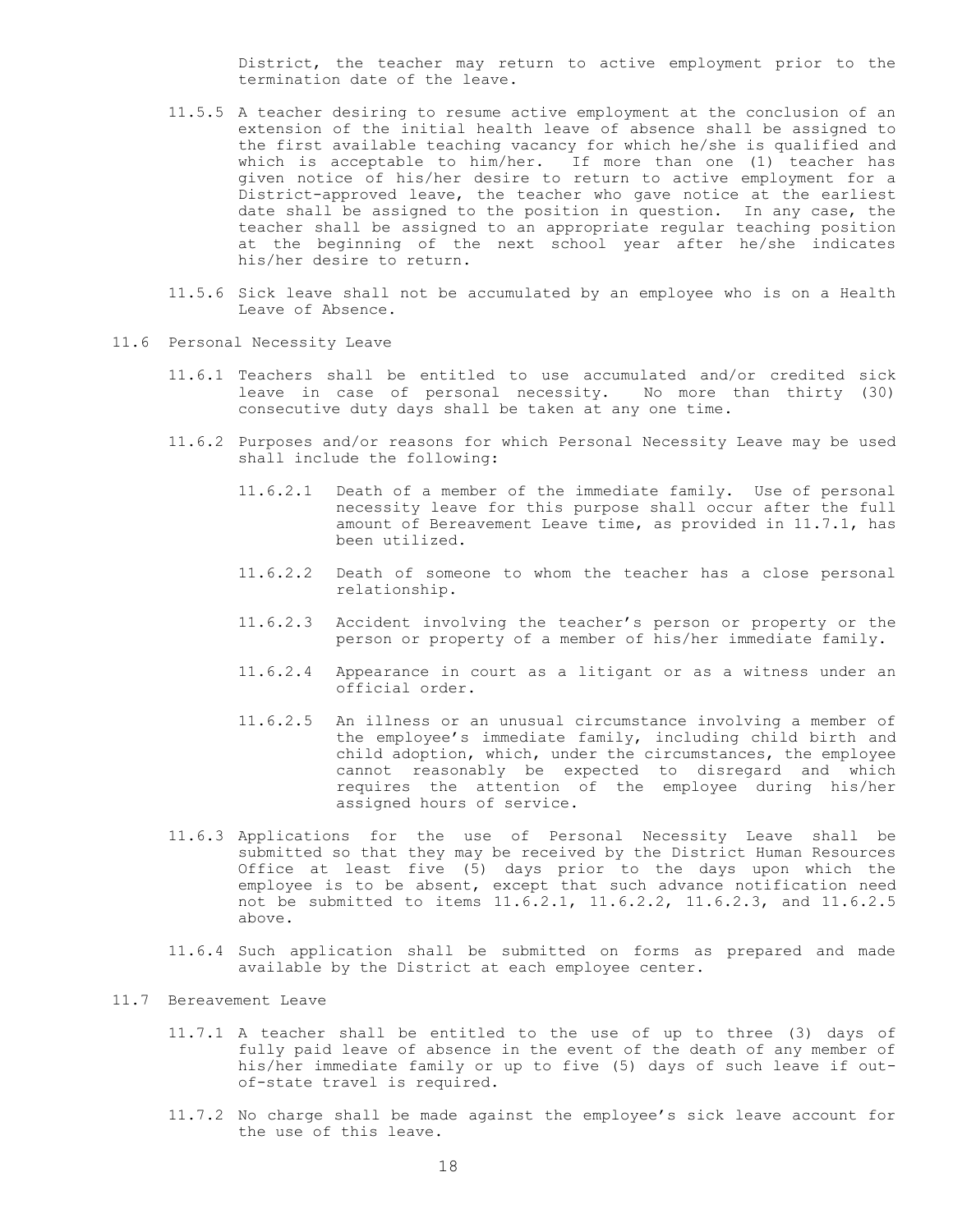#### 11.8 Personal Business Leave

- 11.8.1 A teacher shall be entitled to the use of up to four (4) days annually, during which he/she may be absent from his/her regularly assigned duties for the purpose of conducting personal business issues.
- 11.8.2 These days shall not be used for:
	- 11.8.2.1 Any form of concerted activity by the Association or employees generally.
	- 11.8.2.2 Social or recreational activities.
	- 11.8.2.3 Other employment or entrepreneurial activities.
- 11.8.3 Except in cases of immediate need, a teacher wishing to utilize the leave made available through this provision shall be required to notify his/her immediate supervisor at least five (5) days in advance of the time which he/she intends to be absent.
- 11.8.4 The use of such leave shall be charged against the credited and/or accumulated sick leave in the teacher's sick leave account or, at the teacher's option, the daily substitute rate shall be deducted from his/her salary in lieu of a charge to the teacher's accumulated sick leave account.
- 11.9 Professional Growth Leave

A teacher shall be entitled to paid educational leave as agreed upon by teacher and District.

- 11.10 Personal Leave of Absence
	- 11.10.1 Any teacher shall be entitled to apply for, and to be considered for, personal leave of absence without pay from his/her regular assignment for any of the following reasons:
		- 11.10.1.1 to care for a sick member of the immediate family
		- 11.10.1.2 to improve education (i.e., study, travel, research)
		- 11.10.1.3 to serve in overseas dependent schools
		- 11.10.1.4 to serve in the Peace Corps
		- 11.10.1.5 to run for and serve in an elected office
		- 11.10.1.6 to seek personal renewal
		- 11.10.1.7 to participate outside the District as a paid employee in a specific, educationally-related project, which is temporary in nature and which may provide the teacher with experience that could ultimately be of value to the District.
		- 11.10.1.8 any other reason mutually agreed upon by District and teacher.
	- 11.10.2 Probationary employees shall be entitled to a Personal Leave of Absence only for the reasons indicated in 11.10.1.1 above and then for a period of no more than two (2) full semesters.
	- 11.10.3 In order to secure a Personal Leave of Absence, a teacher shall be required, except in cases of evident emergency, to submit application for such leave to the District Assistant Superintendent at least forty-five (45) calendar days in advance of the commencement of the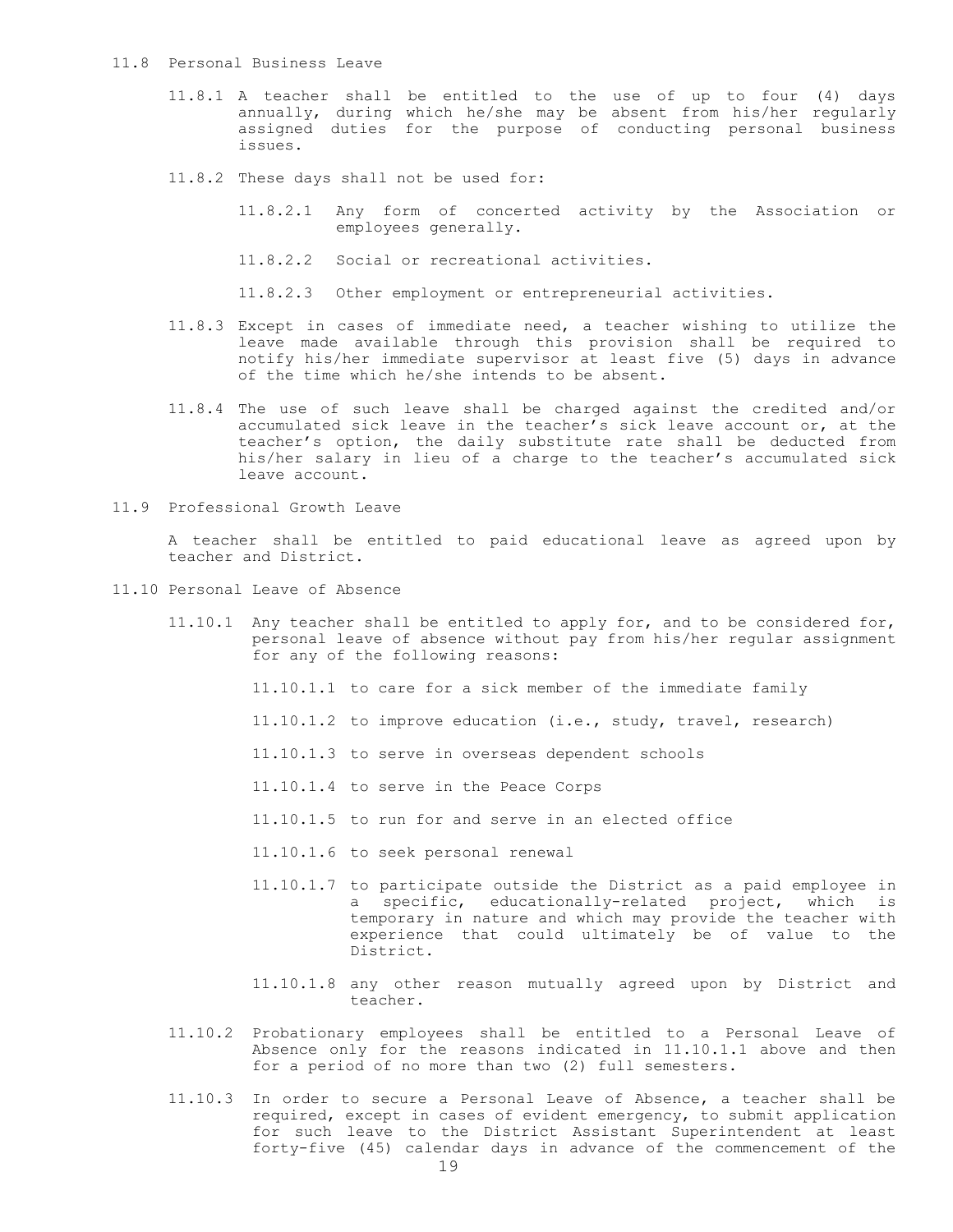leave period. Leave requested in order to care for a sick member of the teacher's immediate family (11.10.1.1 above) may be expected to qualify under the "emergency" category.

- 11.10.4 Except in cases of evident emergency, Personal Leaves of Absence shall commence at the beginning of the regular school year or at the beginning of the second semester.
- 11.10.5 Personal Leaves of Absence shall normally be for a period extending through the end of the current school year (next school year when granted during the summer months). Leaves granted pursuant to 11.10.1.1 above may be for a period extending to the end of the first semester if so specified by the teacher.
- 11.10.6 A one-year (1) extension of leave granted under this paragraph shall be considered, provided that the request for such extension is received by the District Human Resources Office no later than fortyfive (45) calendar days prior to the expiration date of such leave, if the leave expires prior to the end of the school year. If the leave expires at the end of the school year, such notice shall be given prior to May 1.

11.10.6.1 A maximum of two (2) consecutive years of absence per teacher shall be allowed for personal leaves of absence.

- 11.10.7 Years of experience credited for salary schedule advancement and/or seniority purposes shall not accrue to a teacher on such leave, except for leave granted pursuant to 11.10.1.3, 11.10.1.4 and 11.10.1.7 above.
- 11.10.8 Any teacher who has been granted a Personal Leave of Absence for two (2) semesters or less shall, at the conclusion of his/her leave period, be assigned to a position which is substantially equivalent to the one previously held.
- 11.10.9 Teachers on Personal Leaves of Absence may not normally expect to return to active employment prior to the expiration of their leave period, except that such return may be accomplished if all the following conditions exist:
	- 11.10.9.1 Their desire to do so is on file with the District Human Resources Office.
	- 11.10.9.2 A position for which they are qualified is open in the District.
	- 11.10.9.3 No other employee is interested in that position (i.e., either through transfer or return from District authorized leave).
- 11.10.10 If a teacher on Personal Leave of Absence notifies the District of his/her desire to return to active employment at the expiration of a leave that has been extended to include more than two (2) semesters, he/she shall be assigned to an appropriate regular teaching position at the beginning of the next school year.
- 11.10.11 While on a Personal Leave of Absence, a teacher shall have the option to remain an active participant in the fringe benefit programs of the District by contributing to the District the full amount normally paid by the District for those who are actively employed.
- 11.10.12 The granting of a Personal Leave of Absence shall not deprive the Governing Board of its right to dismiss a probationary employee in accordance with Sections 44948-44951 of the California Education Code or any other applicable provisions of the law.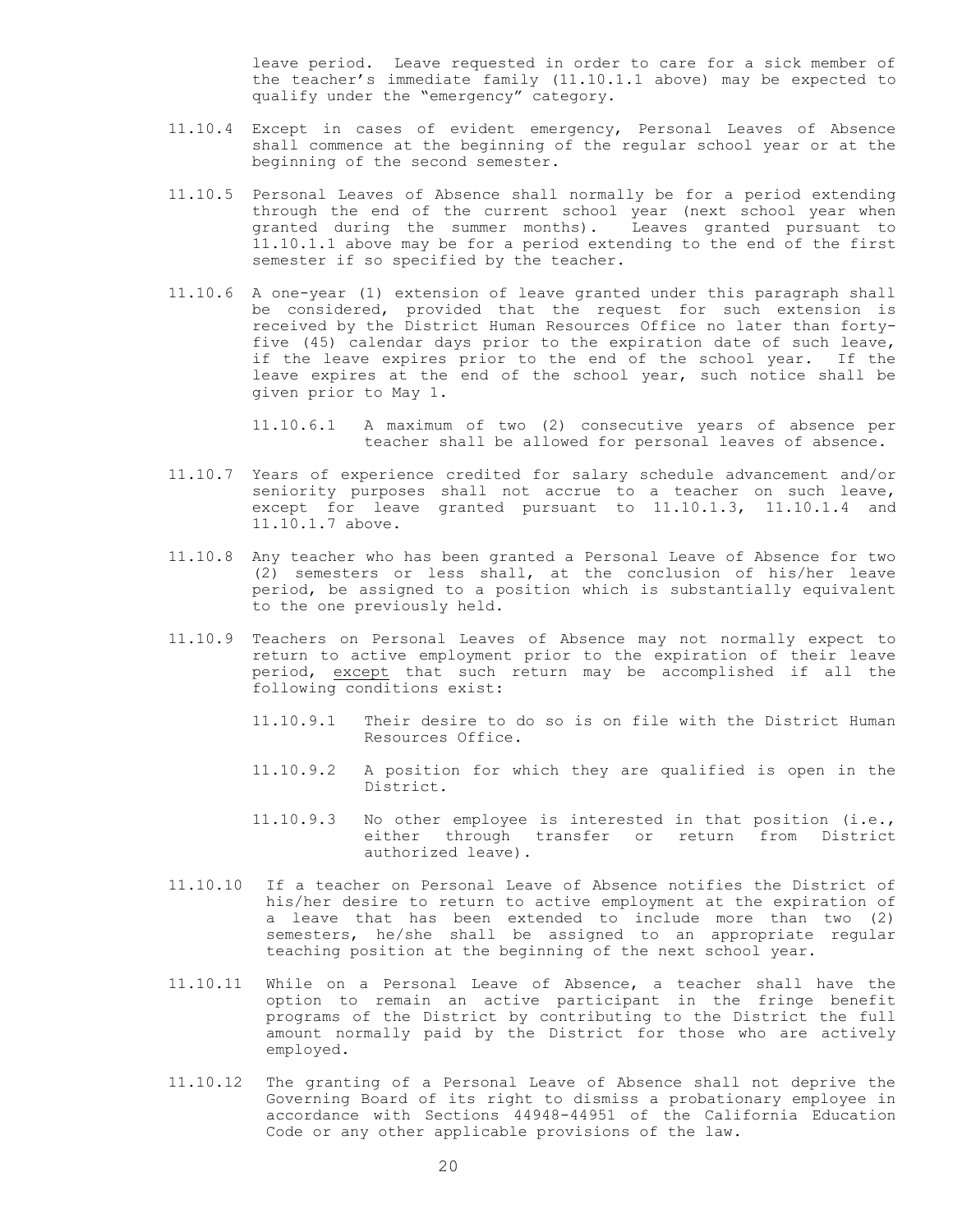- 11.10.13 Sick leave shall not be accumulated by an employee who is on a Personal Leave of Absence.
- 11.11 Industrial Accident and Illness Leave
	- 11.11.1 Teachers shall be entitled to all benefits as established in California Education Code Section 44984, and said benefits shall be as follows:
		- 11.11.1.1 Any certificated employee of the Porterville Unified School District, who shall have rendered one (1) day of service at an assigned duty station, shall be entitled to sixty (60) days leave for industrial accident or illness during any one fiscal year. Sixty (60) days industrial accident or illness leave is construed to mean sixty (60) days during which the schools of the District are required to be in session or when the employee would have been performing work for the District.
		- 11.11.1.2 The total of the teacher's temporary disability indemnity and the portion of salary due him/her during his/her absence shall equal his/her full salary.
		- 11.11.1.3 A teacher shall be deemed to have recovered from industrial accident or illness, and thereby able to return to work, at such time as his/her physician determines that there has been such a recovery.
		- 11.11.1.4 Teachers on industrial accident and illness leave shall continue to be provided with the full range of employee fringe benefits as provided in this Contract.

#### 11.12 Jury Leave

- 11.12.1 A teacher shall be entitled to as many days of paid leave as are necessary when he/she is required to serve on any jury except Grand Jury.
- 11.12.2 Days of absence because of jury duty shall not be charged against the employee's sick leave.
- 11.12.3 Days of absence because of jury duty shall not have an adverse effect on an employee relative to the attainment of tenure or advancement on the District's salary schedule.
- 11.12.4 Stipends, less travel allowances, received by employees as a result of jury duty shall be paid to the District and no reduction in normal pay, fringe benefits or other benefits shall be imposed on the employee in any form.

#### 11.13 Sabbatical Leave

11.13.1 Definition

- 11.13.1.1 Sabbatical leave means permission to be absent from certificated duty with pay for study or travel, granted by the Board, for an extended period of time not more than one (1) year nor less than one (1) semester.
- 11.13.2 Application
	- 11.13.2.1 A formal application of request for sabbatical leave shall be filed with the District Superintendent on or before the first day of January prior to the school year of the intended sabbatical leave. The formal application blank may be procured from the office of the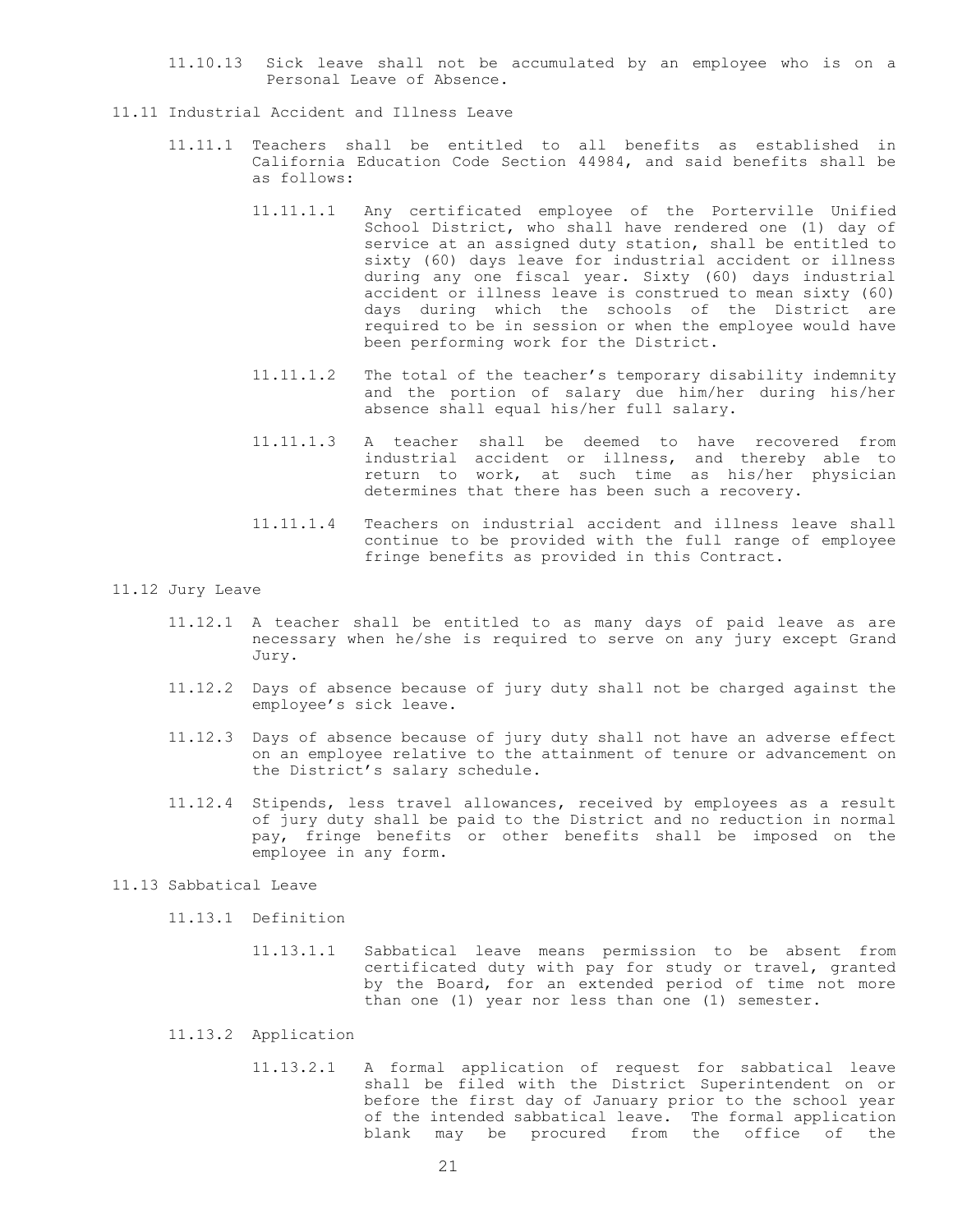superintendent. The decision answer of the Board shall be submitted to the applicant not later than the first official Board meeting in the month of March following the application. If the sabbatical leave is granted, the applicant shall then submit to the Board a formal acceptance or rejection of the sabbatical leave offer within a ten (10) day interval following the Board's approval.

#### 11.13.3 Qualifications

- 11.13.3.1 Each applicant for sabbatical leave of absence must have served in a full-time regularly credentialed capacity with the District not less than seven (7) consecutive years immediately preceding the beginning of the leave period.
- 11.13.3.2 Subsequent leave following the first leave shall be based on seven (7) additional years of service of full-time certificated duty.
- 11.13.3.3 Time spent in military service or leave for pregnancy shall not be counted in computing the seven (7) consecutive years. However, leave for pregnancy and military service shall not be considered as a break in the continuity of service.
- 11.13.3.4 Sabbatical leave may be granted only on condition that the applicant must fulfill one of the following:
	- 11.13.3.4.1 Engage in collegiate study that will improve the professional background of the employee. This program shall constitute the equivalent of full-time study.
	- 11.13.3.4.2 Travel of such a nature that it will improve the professional background of the employee and thereby benefit the schools and the pupils in the District. Travel shall be done during the time school is actually in session, with a minimum of twothirds (2/3) of the school time spent outside Tulare County. Summer travel shall not fulfill sabbatical requirements. A preliminary itinerary shall be approved by the Superintendent when submitted with the application.
- 11.13.3.5 Each applicant who has been granted leave shall file a written report with the Superintendent immediately upon returning to certificated duty. The report shall not only include the program pursued (travel or study) but should, also, contain an appraisal of the professional value of the leave activities and the manner which the knowledge and experience may be applied for the benefit of the school and its pupils.
- 11.13.3.6 Assurance must be given that the employee returning from sabbatical leave shall give the District at least two (2) years of service immediately following such leave.
- 11.13.3.7 Assurance must be given that the employee shall complete the approved plan during the sabbatical leave.
- 11.13.4 Reinstatement After Sabbatical Leave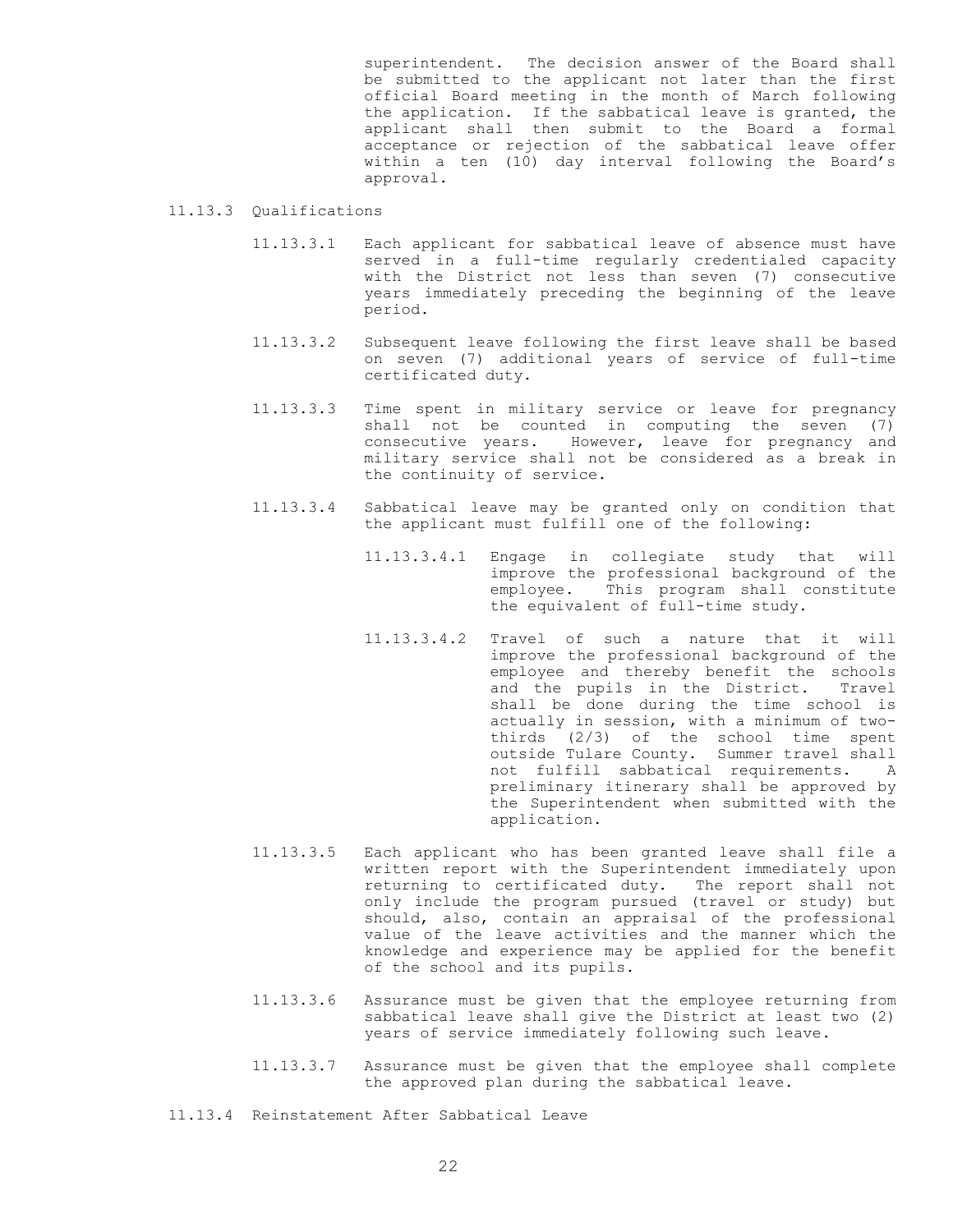- 11.13.4.1 Upon the expiration of leave, the employee shall be reinstated in a position substantially equivalent to the one held by the employee at the time leave was granted, unless mutual agreement is reached regarding another assignment.
- 11.13.4.2 Employees who have been granted leave shall follow the normal progression on the salary schedule in the same manner as though they had been on active certificated duty.

#### 11.13.5 Compensation

- 11.13.5.1 The arrangement for payment of compensation to an employee on sabbatical leave shall be subject to Governing Board decision and shall not be less than fifty (50) per cent of the employee's salary.
- 11.13.5.2 The employee on sabbatical leave shall continue to receive the fringe benefits received by other regular teachers of the District.
- 11.13.5.3 At the option of the teacher, the District will make a contribution to STRS based upon the total earnable salary for the employee, provided the employee, also, makes a contribution to STRS based upon the total earnable salary. If this option is not elected, both parties shall make a contribution to STRS based upon the amount of the stipend awarded to the employee on sabbatical leave.
- 11.13.6 Other Factors of Sabbatical Leave Regulations
	- 11.13.6.1 A Review Committee, which shall include at least two (2) representatives from the Association, shall be called by the Superintendent. The Committee shall serve as an application reviewing committee and shall make recommendations on sabbatical leave requests. Recommendations on sabbaticals shall be determined on the merits of each request by the reviewing committee.
	- 11.13.6.2 The number of certificated persons on sabbatical leave shall not exceed two (2) per cent of the entire District certificated staff during any one school year.
	- 11.13.6.3 The Board and the applicant may mutually agree to modify the recommended sabbatical leave plan or to waive the procedures or rules and regulations in specific cases when it is determined that such waiver is justified.
	- 11.13.6.4 Bond Approval The employee shall obtain a bond equal to the stipend paid while on leave, which guarantees to the District he/she shall complete the approved sabbatical plan and provide a minimum of two (2) years service to the District immediately following the completion of the sabbatical leave.
	- 11.13.6.5 The applicant and District Superintendent shall jointly sign a closing agreement which gives the specifications for the leave.
	- 11.13.6.6 In all matters not herein mentioned, the Education Code shall govern sabbatical leave, and amendments to the present Education Code shall automatically become a part of these rules and regulations.

11.14 Partial Day Leave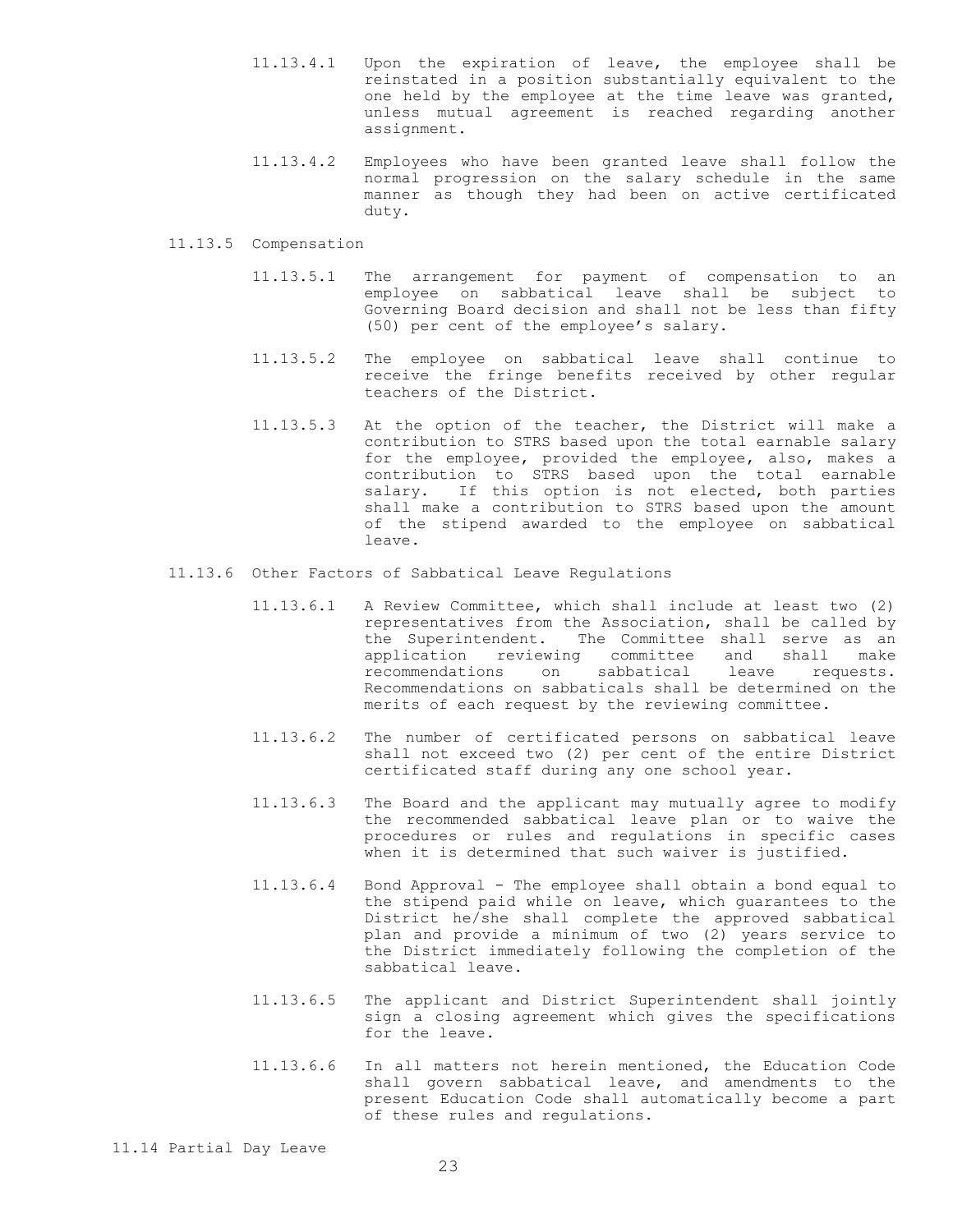- 11.14.1 The administratively approved absence of a teacher for intervals not more than two (2) hours for which a paid substitute is not employed will not be reported by campus principals, and no deductions from sick leave or salary will be made.
- 11.14.2 When a unit member voluntarily substitutes during his/her prep period at the request of another unit member (as distinguished from administrative assignment), and such activity is for the purpose of providing coverage for Partial Day Leave, such prep period substitution shall not restrict the District's right to assign a teacher during his/her prep period.
- 11.15 Association Leave

Association representatives shall have a total of forty (40) days per school year of paid leave to utilize for local, state or national conferences. These representatives shall be excused from school duties upon five (5) days advance notification to the Superintendent by the Association President. Substitute teachers for Association Leave shall be selected by the District.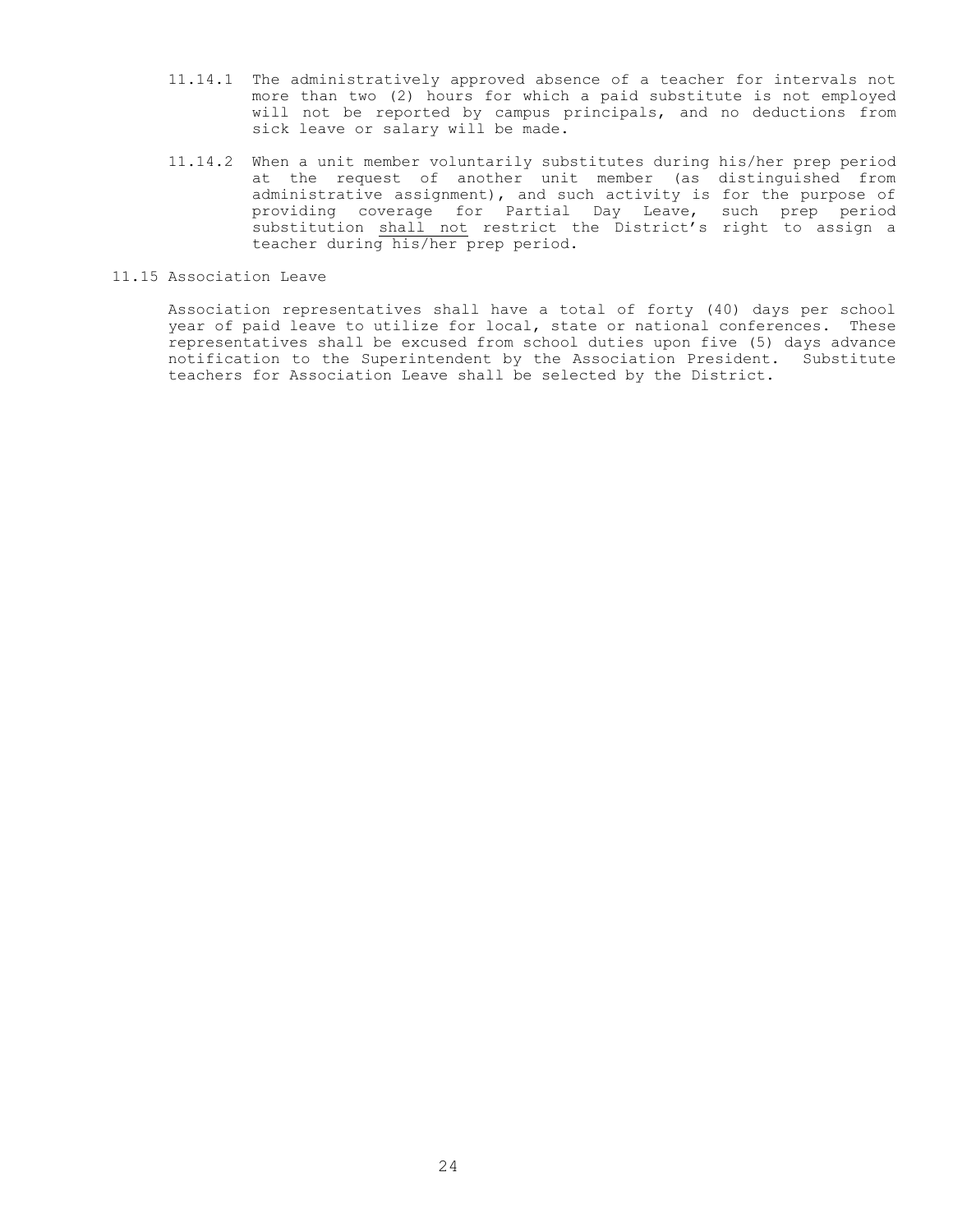#### **ARTICLE XII: SUMMER SCHOOL, ADULT SCHOOL**

- <span id="page-26-0"></span>12.1 Notice of anticipated summer school teaching vacancies shall be distributed to all unit members no later than May 1, if such vacancies are known to the District at that time.
- 12.2 Notice of anticipated adult school vacancies for positions with elementary or high school equivalents shall be distributed to all unit members at the earliest date possible.
- 12.3 Seniority within the District will be a consideration when making assignments to summer school and adult school teaching vacancies.
- 12.4 Notification of assignment to summer school and adult school shall be in writing and shall include the location of the assignment and the subject to be taught. This shall be done at the earliest date possible.
- 12.5 Summer school or adult school teaching shall be voluntary extra-pay service.
- 12.6 If a class is cancelled after a teacher has been assigned, the teacher will be offered an assignment to any unfilled assignment for which the teacher is qualified to teach.
- 12.7 Summer school hourly pay shall be based upon the total time a teacher is required to report to duty until his/her class is dismissed and include 1/2 hour of paid preparation time per four (4) hours of teaching time. Summer school teachers shall be paid at the hourly rate of .0007 of Range A-1 of the current salary schedule.
- 12.8 All summer school teachers shall be (1) credentialed in the content area they teach; (2) approved by the Governing Board and teach the course during the school year; (3) approved by Committee on Assignment; or (4) approved by Subject Matter Verification.
- 12.9 Summer school classes shall have a maximum class size of 38 students. Class size will be determined at the end of the second week of summer school operation. Classes in excess of 38 students after the second week shall result in an overage payment of \$3.00 per student per day to the classroom teacher.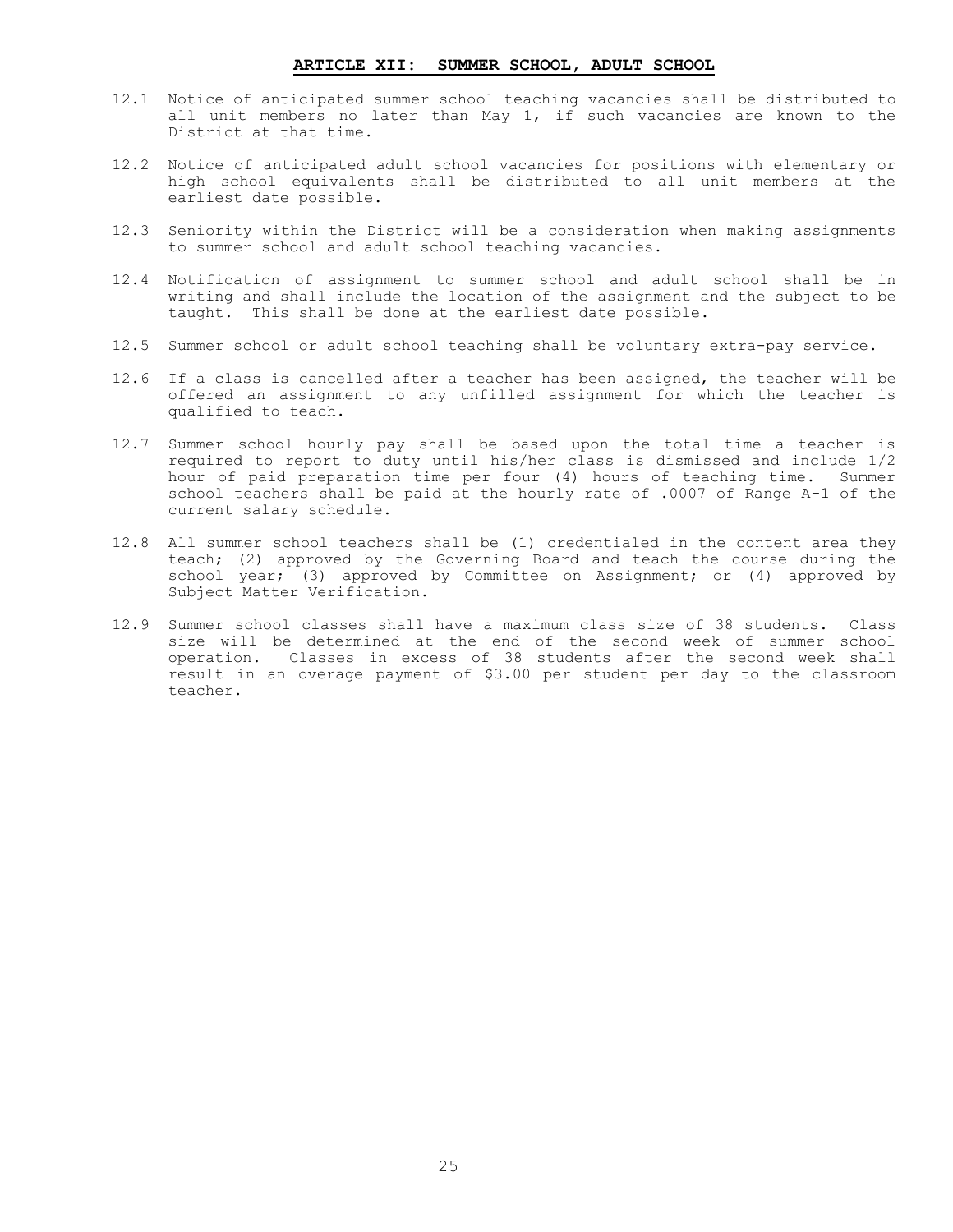#### **ARTICLE XIII: TRANSFERS AND REASSIGNMENTS**

- <span id="page-27-0"></span>13.1 A transfer refers to any District action, which results in the movement of a unit member from one school site to another.
	- 13.1.1 Transfers may be teacher initiated (voluntary) or Board initiated (involuntary).
	- 13.1.2 Surplus classes and/or the elimination of programs shall be closed on the basis of District seniority of the teachers at that grade level at that site.
- 13.2 Voluntary Transfers
	- 13.2.1 The administration shall post notice of all known certificated vacancies as they come to the attention of the District. Such notices shall be posted on the District's website at least five (5) calendar days prior to a closing date for applications, with an exception of three (3) days for a District-determined emergency, if such exception is approved in writing by the Association President. The closing dates for applications shall be specified on the notices of vacancies. Notices shall include the position, description and location, grade level or subject matter assignment and credential requirement.
	- 13.2.2 A unit member's request for transfer shall be submitted on the appropriate District form, available on the District website.
	- 13.2.3 The transfer request form shall be filed with the District Human Resources Office.
	- 13.2.4 All transfer request forms received by the District Human Resources Office by the closing date contained in the vacancy announcement shall be considered for that opening.
	- 13.2.5 Prior to April 15, voluntary transfers shall be given consideration in filling vacant positions for the subsequent school year within the District before outside candidates are considered.
	- 13.2.6 Prior to April 15, placement of voluntary transfers, who are found acceptable through the selection process, shall be determined by seniority within the District.
	- 13.2.7 Vacancies shall normally be filled within ten (10) days after the closing date for applications, and each applicant shall be informed in writing as to the disposition of his/her application relative to the position under consideration. Upon request, applicants shall receive an explanation for denial.
	- 13.2.8 No position shall be filled until after the closing date for application specified on the notice of vacancy.
- 13.3 Involuntary Transfer
	- 13.3.1 A meeting between the teacher and his/her immediate supervisor (principal) shall be held before a new assignment is made, at which time the teacher will be notified in writing as to the reasons for the proposed transfer.
	- 13.3.2 Teacher shall be given notification in writing of any administrative request that they be transferred for the coming school year at the earliest possible date.
	- 13.3.3 All involuntary transfers shall be for good and sufficient reason based on the needs of the District. Such transfers may be appealed through grievance procedure should the employee have doubts as to the existence of such needs.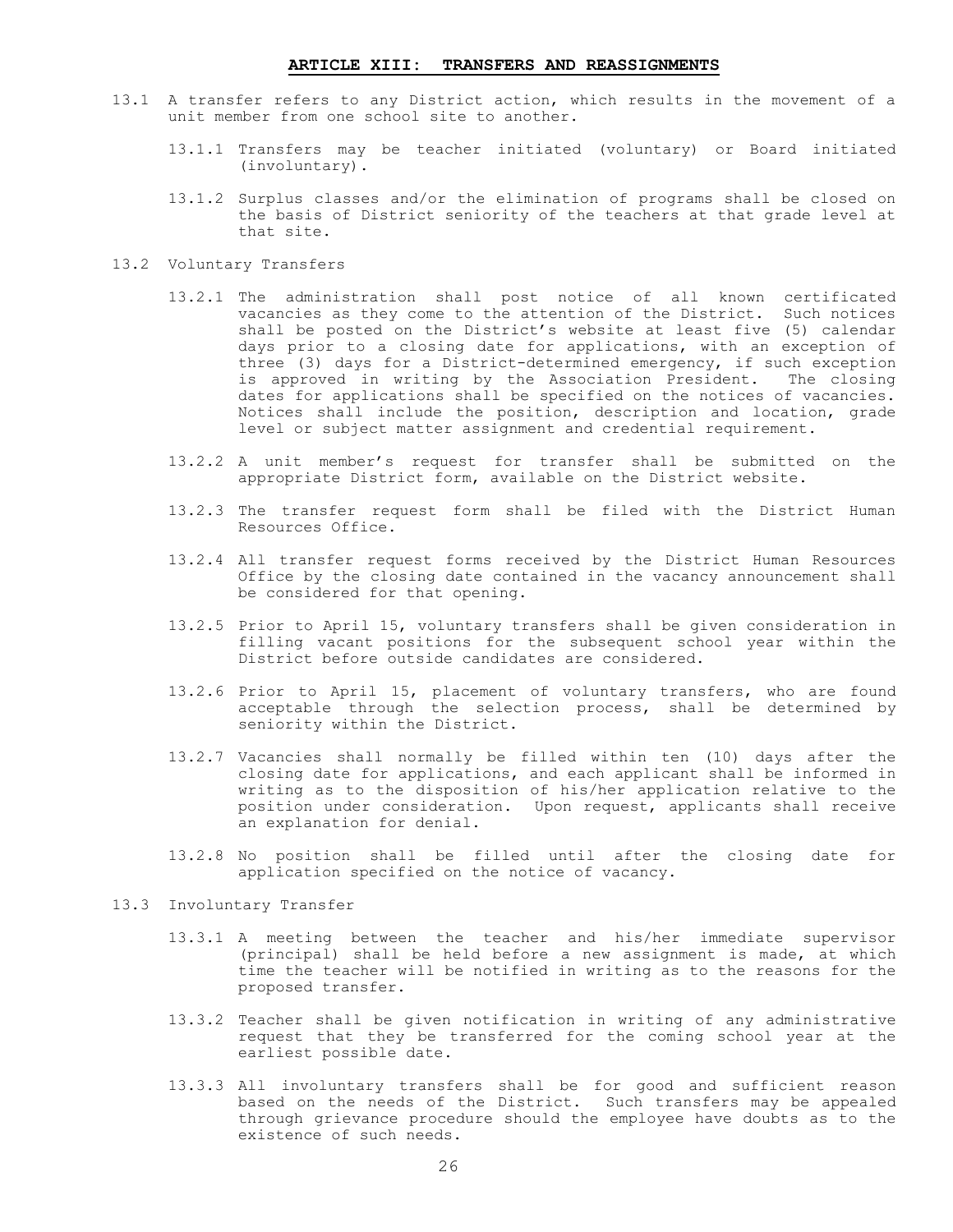- 13.3.4 Teachers, who must be involuntarily transferred from their current positions because of declining enrollment at a particular school site or for other similar reasons, shall have the right to indicate their preference for placement from among any bargaining unit vacancies that exist within the District of employment at the time or that become existent prior to July 1. This choice may be exercised a maximum of three (3) times before July 1. If the teacher possesses the proper credential for a position and if no other displaced teacher with greater District seniority has indicated his/her preference for that position, the teacher shall be given that assignment by the Board or shall be given good and sufficient reasons for denial as per section 13.3.3.
	- 13.3.4.1 Vacancy shall be defined as a certificated assignment, which is being advertised for applicants by the District.
	- 13.3.4.2 Reassignment of existing site members shall be made before vacancies are announced.
- 13.3.5 An involuntary transfer shall not result in the loss of salary schedule placement exclusive of extra-pay compensation, seniority or any fringe benefit to a teacher.
- 13.4 A reassignment shall be defined as a change in a unit member's major assignment from one department to another department at one's school site for grades 7-12. A reassignment shall be defined as a change in a unit member's track and/or grade level to another track and/or grade level at one's school site for grades K-6.
	- 13.4.1 Reassignments may be teacher initiated (voluntary) or Board initiated (involuntary).
- 13.5 Voluntary Reassignments
	- 13.5.1 The campus administration shall post and distribute notification to all site teachers of all known certificated vacancies on site as they come to the attention of the campus administration. Notification by telephone or mail shall be made to all off-track teachers at that site who have requested it. Such notifications shall be made or mailed at least three (3) calendar days before the opportunity for voluntary reassignment is considered closed.
	- 13.5.2 A unit member's request for reassignment shall be submitted on the appropriate District form, available on the District website.
	- 13.5.3 The reassignment request form shall be filed with both the site administrator and the District Human Resources Office.
	- 13.5.4 All reassignment request forms received by the site administrator by the closing date (three (3) calendar days after date of notification) will be considered for that opening.
	- 13.5.5 Voluntary reassignments will be given priority consideration based on seniority in filling vacant positions within the site before offcampus candidates are considered.
		- 13.5.5.1 Seniority for K-6 teachers on a traditional schedule shall be defined in the following order: 1st - at grade level 2nd - at school site
		- 13.5.5.2 Seniority for 7-12 teachers shall be defined in the following order: 1st - in department 2nd - at school site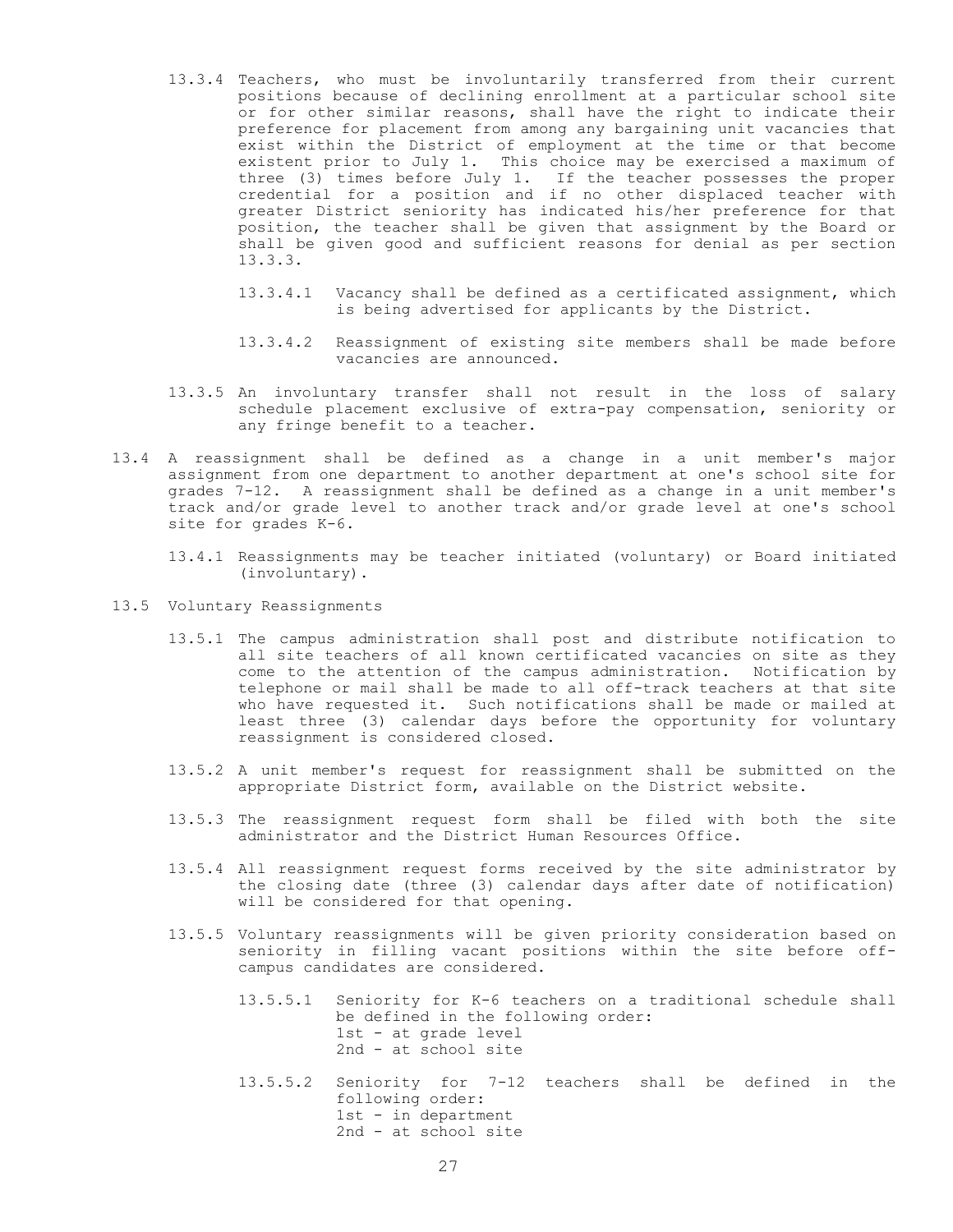- 13.5.6 Upon request, applicants shall receive in writing an explanation for denial of voluntary reassignment.
- 13.6 Involuntary Reassignments
	- 13.6.1 Teachers shall be given notification in writing of any administrative request that they be reassigned for the coming school year at the earliest possible date.
	- 13.6.2 A meeting between the teacher and the site administrator will be held at least five (5) working days before a new assignment is made, at which time the teacher shall be notified in writing as to the reasons for the proposed reassignment.
	- 13.6.3 All involuntary reassignments shall be for good and sufficient reason based on the needs of the District.
	- 13.6.4 Teachers who must be involuntarily reassigned shall have the right to indicate their preference for placement from among any bargaining unit vacancies for which they are credentialed that exist within the school site at the time or become existent prior to July 1. This choice may be exercised a maximum of three (3) times before July 1. If no other displaced teacher on that campus with greater District seniority has indicated preference for that position, the teacher shall be given that assignment or shall be given good and sufficient reason in writing for denial as per section 13.6.3.
		- 13.6.4.1 A vacancy shall be defined as an unfilled certificated assignment.
		- 13.6.4.2 Upon request, applicants shall receive in writing an explanation of the reasons for the involuntary reassignment.
	- 13.6.5 An involuntary reassignment shall not result in the loss of salary schedule placement exclusive of extra-pay compensation, seniority or any fringe benefit to a unit member.
	- 13.6.6 Seniority for involuntary reassignments shall be the same as for voluntary reassignments (13.5.5.1, 13.5.5.2, 13.5.5.3).
- 13.7 Opening of New School
	- 13.7.1 The New School shall be initially open to voluntary transfers. The administration shall distribute to all teachers or post notices of all known certificated vacancies at the New School. Such notices shall be posted in all employee lounges and posted on the District's website at least ten (10) calendar days prior to a closing date for applications, with letters to off-track teachers who have requested notification of such vacancies. The closing dates for applications shall be specified on the notices of vacancies. Notices shall include the position, description, location, grade level or subject matter assignment and credential requirement. Articles 13.2.2 through 13.2.10 shall apply to New School voluntary transfers.
	- 13.7.2 After voluntary transfers occur, voluntary reassignments shall be assigned as per Article 13.5.
	- 13.7.3 Involuntary transfers (displaced teachers) resulting from the opening of the New School shall be added to the District's displaced teacher list and shall be assigned as per procedures in Article 13.3.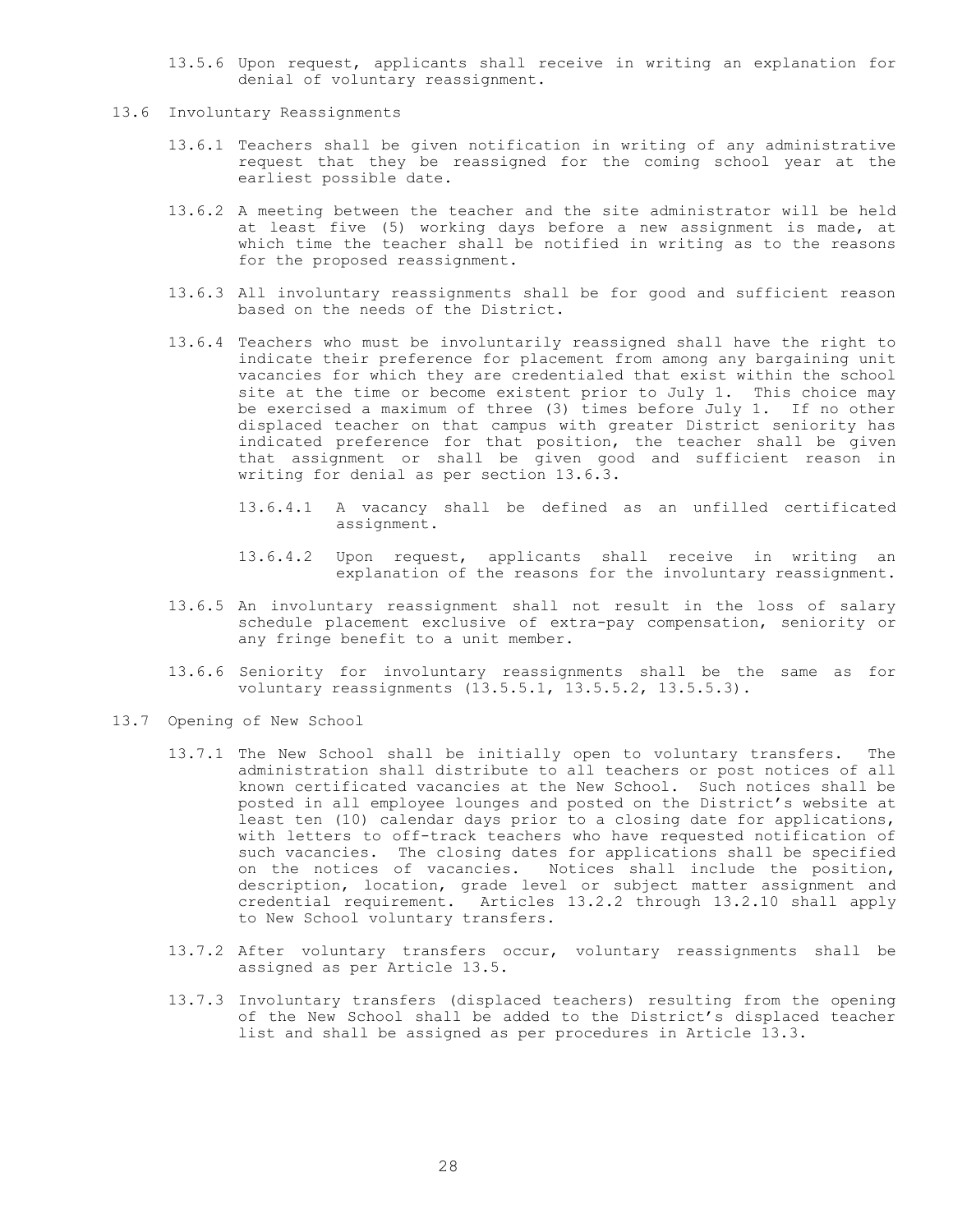- <span id="page-30-0"></span>14.1 The Board agrees to class sizes of twenty-eight (28) for first grade, twenty nine (29) for Kindergarten, second and third grades, thirty (30) for grades four, five and six, and an average class load of twenty-eight (28) at the middle and high schools in the math, English, social science, science, business, art, health and foreign language departments.
	- 14.1.1 For grades K-6, if average class size is exceeded by one (1) for a period of twenty (20) days, the District may elect to transfer students, pay a penalty of \$6.00 per pupil per day in the elementary level or reorganize a class. For grades 7-12, if average class size is exceeded by one (1) for a period of fifteen (15) days, the District may elect to transfer students, pay a penalty of \$1.25 per pupil per period at the secondary level or reorganize a class.
	- 14.1.2 Payments for class size penalty shall be calculated and made as soon as practicable. All overage claims shall be received by the District Office no later than July 31 of the academic year for which the claim is submitted. Any disagreement between the person filing the overage claim and the District shall be subject to the grievance procedure in this Agreement.
	- 14.1.3 Claim forms shall be standardized and available at the school office upon request. The claim form shall state the specific documentation format that shall be utilized to show class enrollment on a daily basis. The District shall provide forms that may be completed electronically using data from the District's student attendance system.
	- 14.1.4 Middle and high school average class loads are determined by dividing the number of students assigned to a teacher in the above subjects by the number of assigned teaching periods, pursuant to 14.5. Example: 168 students/6 periods = 28 class load average.
- 14.2 Thirty-two (32) student maximum class size for math, English, social science, science, business, art, health and foreign language departments. Classes in excess of thirty-two (32) students for fifteen (15) days shall be handled as per the other class size penalties. Students cannot be included in the penalty phase in both class size average and class size maximum. They shall be counted in one or the other.
	- 14.2.1 A full-time assignment for 7-12 teachers shall consist of a six-period teaching assignment in a seven-period student day.
	- 14.2.2 At continuation schools, the student class size maximums shall be twenty-five and shall be determined based on actual attendance, not enrollment. If attendance exceeds this limit in the subjects listed in Article 14.2 then class size penalties shall be paid as per Article 14.1.1.
- 14.3 Physical education department classes shall be subject to forty-five (45) maximum class size or forty (40) class size average. If forty-five (45) maximum or forty (40) averages are exceeded for a period of fifteen (15) days, the District may elect to transfer students or pay \$1.25 per pupil per period at grades 7-12 or reorganize. Effective July 1, 2005, grades 4-6 physical education class size shall be forty-five (45) maximum per teacher. If fortyfive (45) maximum is exceeded for a period of twenty (20) days, the District may elect to transfer students or pay \$1.00 per pupil per period.
	- 14.3.1 The following physical education department classes are excluded from the forty (40) class size average and the forty-five (45) class size maximum:
		- Athletic Weight Conditioning, Combatives, Basketball, Drill Team (first semester).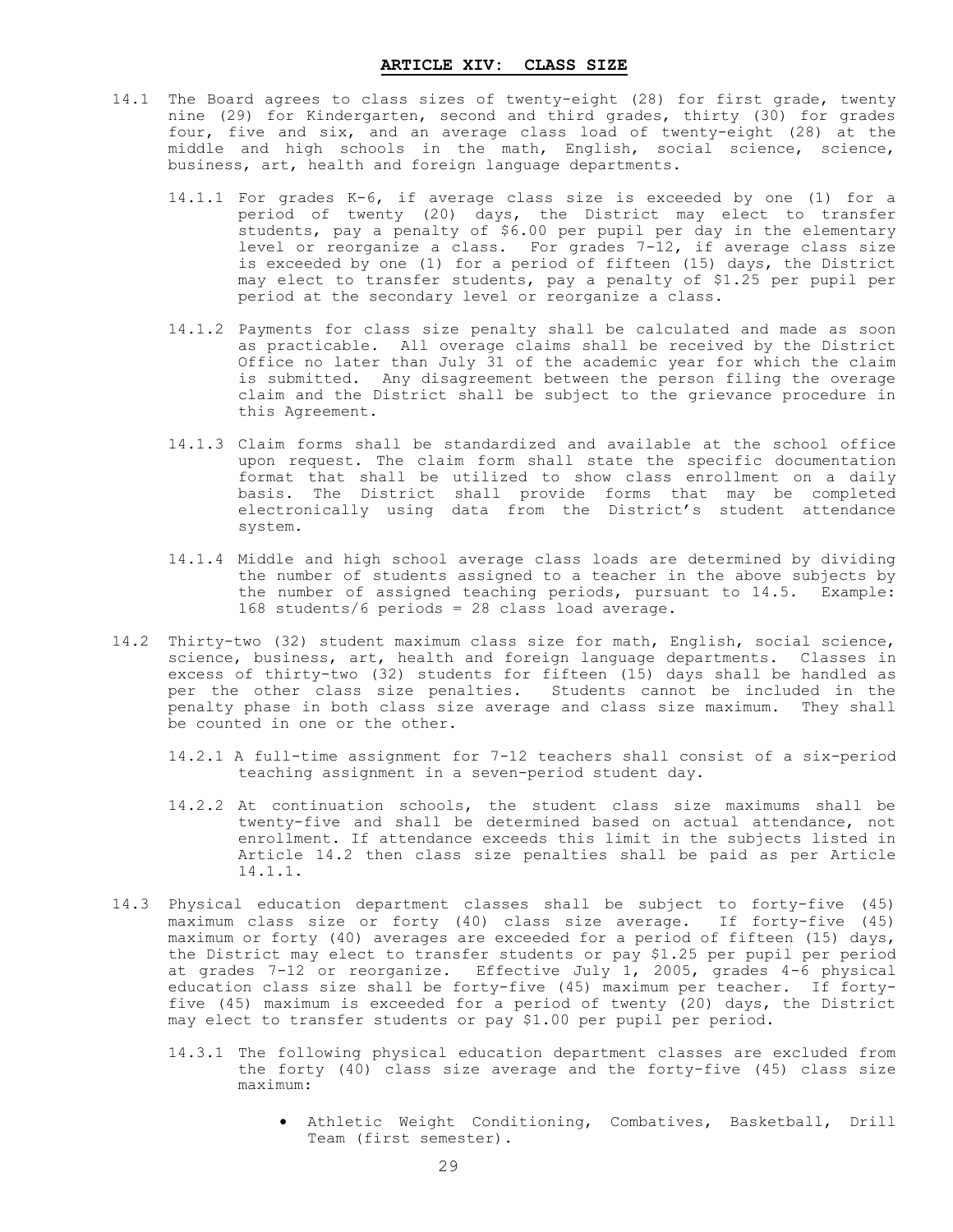The Association and the District shall meet to determine whether any future class, which might be established in physical education, shall be included or excluded in the class size calculation.

14.4 Physically disabled students mainstreamed for one (1) class period or more shall be counted as two (2) students. Physically disabled means one of the following: a) wheelchair; b) cerebral palsy; c) blind; d) deaf; e) designated by the I.E.P. as physically disabled.

Class size for special education day classes:

- $\bullet$  Primary 14 students
- Intermediate 16 students
- Grades 7-12 17 students per S.D.C.

14.4.1 Overage penalty as per 14.1.

- 14.5 Mainstreamed special education day class students: The District will provide educational and behavioral support for special needs students. This support will include direct services to students, as well as consulting services for staff. The process to access support will be multi-level and begin with a site referral to a Student Study Team (SST). The SST will provide a response, including an action plan, within three weeks. Teachers will participate in the SST. Teachers and support staff will implement action plans. Action plans shall be monitored and revised as necessary by the site administration and SST.
- 14.6 School counselors shall receive a lump-sum payment of \$500.00 each year if the average number of students for whom they are responsible exceeds the following:
	- Middle School Counselor 600 students
	- High School Counselor 400 students
- 14.7 The Board and the Association recognize that class size is a major factor in determining the quality of education received by students; therefore, as soon as possible, efforts shall be made to reduce the number of students in classes of six in excess of the above-mentioned maximums.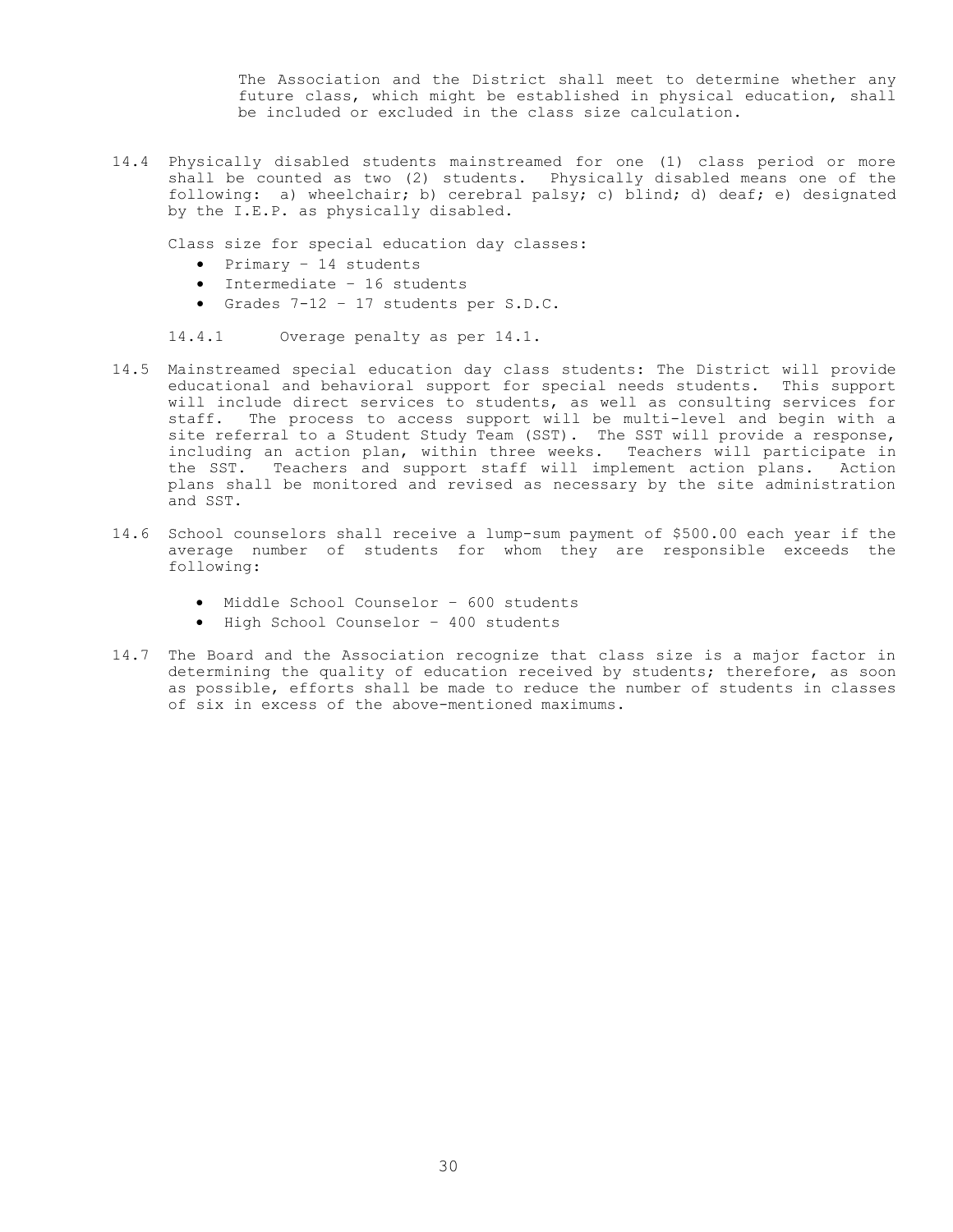#### **ARTICLE XV: LEARNING ENVIRONMENT**

- <span id="page-32-0"></span>15.1 The District and the Association recognize that teaching and learning efficiency are dependent upon the total environmental factors present in a classroom. In an effort to resolve conditions that inhibit the learning progress of students, the following process shall be incorporated into the Agreement:
	- 15.1.1 Issues that can be addressed through the learning environment process include:
		- Student placement
		- Number of subject area preparations
		- Physical conditions
		- Environmental conditions
		- Assignments

The issues for the referral shall exist for a minimum of 15 consecutive duty days.

- 15.1.2 Composition of Learning Environment Committee (LEC):
	- a. One K-6 teacher, one 7-8 teacher and one 9-12 teacher, each selected by the Association
	- b. One K-8 administrator and one 9-12 administrator, each selected by the District
	- c. The Committee will select a Chairperson.
	- d. Members of the Committee shall serve a one-year term but may serve more than one term.
- 15.2 Process for addressing issues through the learning environment:
	- 15.2.1 Use all resources, including contractual procedures that address the issue, in an effort to resolve the concern.
	- 15.2.2 Consult with the site administration regarding concerns related to learning environment.
	- 15.2.3 If there is no acceptable resolution or rationale within three duty days after consulting with the site administration, the certificated staff member may request a review of the issue by the Learning Environment Committee.
	- 15.2.4 The request for a review is originated, within five (5) duty days of no acceptable resolution or rationale, when a Learning Environment Referral Form is completed by a certificated staff member and presented to the Human Resources Department.
	- 15.2.5 The referral shall be forwarded to the Chairperson of the LEC within three duty days. The chairperson will convene the LEC and have ten (10) working days to investigate and recommend solutions to the appropriate persons. During this time, the advice and counsel of all parties involved shall be sought. If an acceptable solution is reached, the process ends.
	- 15.2.6 If the recommendations are rejected by either the certificated employee or administration, within five (5) duty days, the LEC shall forward its recommendations to the Superintendent. The Superintendent shall have five (5) duty days to respond. The LEC shall have the right to meet with the Superintendent during this period to discuss possible resolutions. The Association shall have the right to appeal the decision of the Superintendent to the Governing Board, and said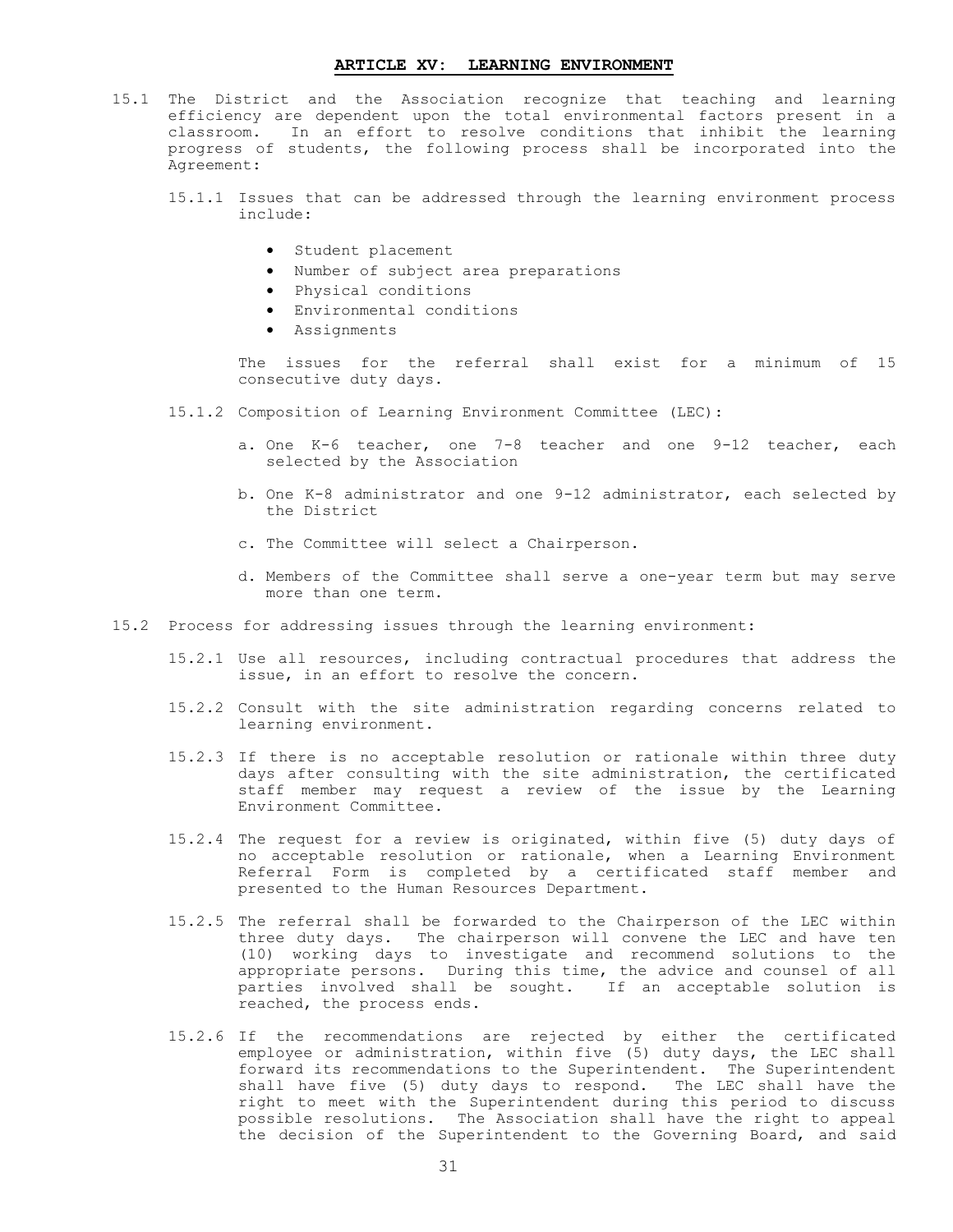appeal shall appear as an agenda item at the next regularly scheduled Board meeting.

15.3 Copies of recommendations of the Committee shall be forwarded to the Association President, the Superintendent, the site administrator and the certificated employee initiating the referral.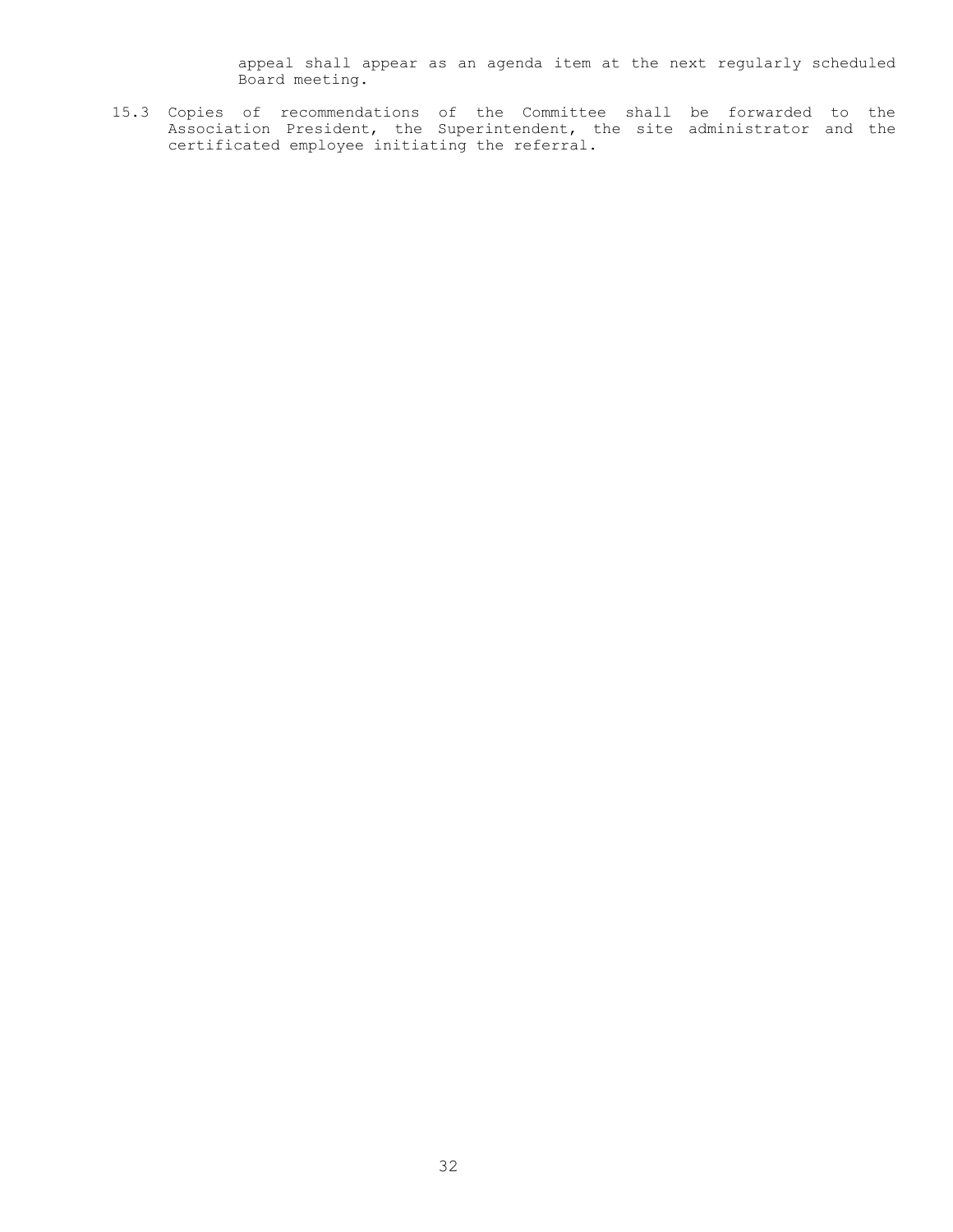- <span id="page-34-0"></span>16.1 The District shall, upon recommendation of the student's teacher, consider excluding from a class any student who acts in such a way that the teacher believes good cause exists for such student's exclusion.
	- 16.1.1 The District shall act upon the teacher's recommendation within five (5) days.
	- 16.1.2 Should the District fail to follow the teacher's recommendation, it shall provide the teacher its reasons in writing.
- 16.2 A student expelled or suspended under paragraph 16.1 above shall not be entitled to return to any classroom until such time that the District determines that the conditions that prompted the expulsion or suspension no longer exist.
- 16.3 A teacher may suspend a student from his/her class for the day of the suspension and the day following for good cause. He/she shall report the suspension to his/her principal and send the student to the principal for appropriate action.
- 16.4 Good cause is defined as assault or battery upon school personnel or any threat of force of violence directed toward school personnel at any time or place and shall constitute a basis for suspension or expulsion from school; however, no pupil shall be suspended or expelled unless the conduct for which he/she is to be disciplined is related to school activity or school attendance.
- 16.5 If criminal or civil proceedings are brought against the teacher alleging that he/she committed an assault in connection with his/her employment, such teacher will be entitled to be reimbursed for reasonable counsel fees incurred by him in his/her own defense up to a maximum of \$1,000, provided such teacher prevails in subsequent court proceedings or the charges are withdrawn.
- 16.6 Teacher shall immediately report cases of assault suffered by their in connection with their employment to their principal or other immediate supervisor, who shall immediately report the incident to the police.
	- 16.6.1 Such notification shall be immediately forwarded to the Superintendent, who shall act in appropriate ways as liaison between all parties involved.
- 16.7 The Board shall carry an aggregate total of \$5,000,000 of liability insurance, which shall cover teachers against personal liability for damage, death or an injury to a person, or damage or loss of property caused by the negligence of the teacher acting within the scope of his/her employment.
- 16.8 As used in this article, "within the scope of his/her employment", shall include any voluntary activities, which have been given specific approval by the principal or the District.
- 16.9 At all evening school activities, all classroom lights shall be turned on. YRS principals shall schedule evening activities to include at least two (2) tracks.
- 16.10 Within one (1) year of E-Rate funding specifically for classroom telephones, every classroom shall have a working telephone with direct access to outside lines.
- 16.11 Incoming telephone calls shall be answered at the office or by voice mail during instructional time.
- 16.12 Notice of criminal history of a student shall be provided to the extent allowed by law, including, but not limited to, Education Code Section 49079.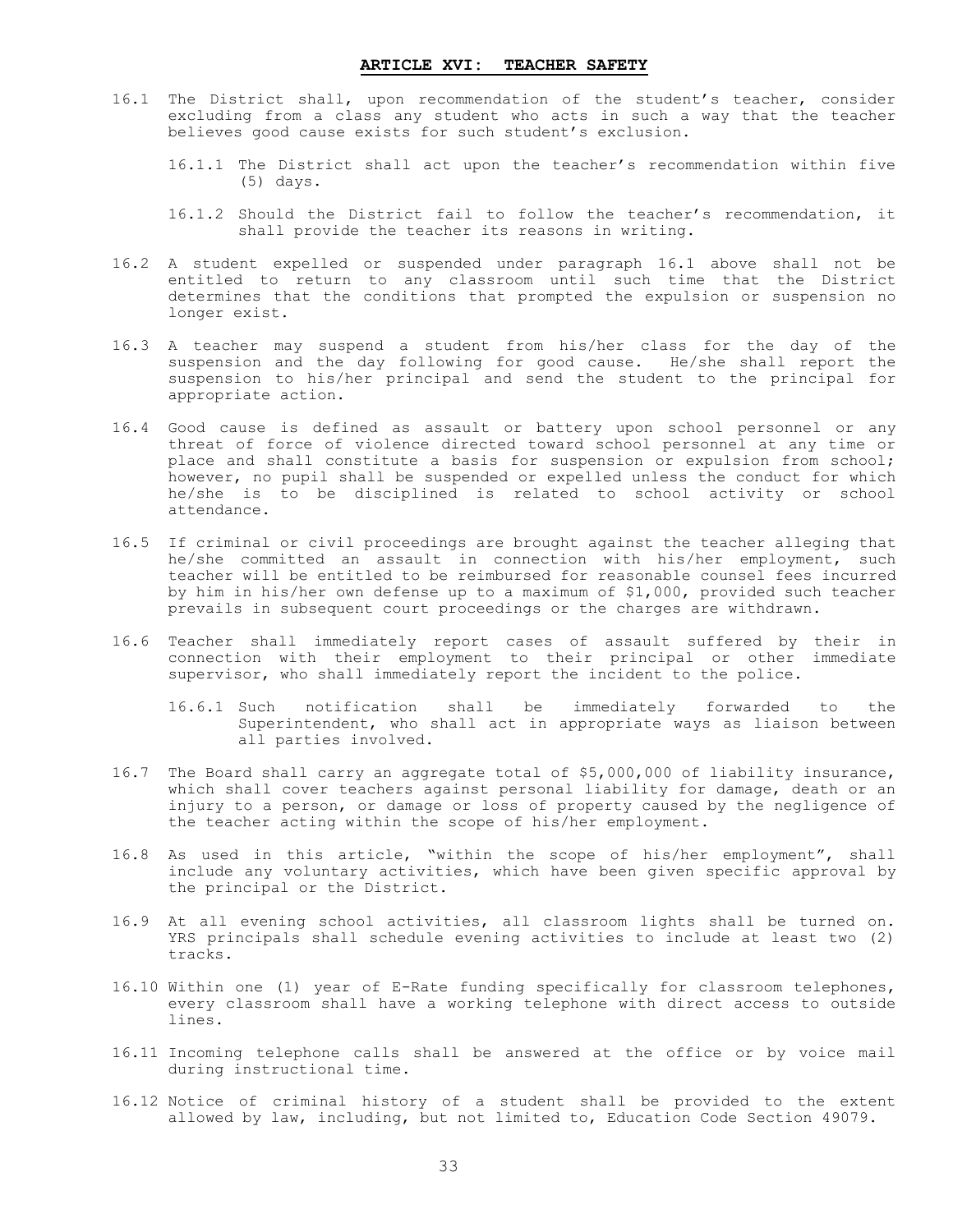- 16.12.1 A teacher shall be informed in writing, within a reasonable timeline, when a student is enrolled in his/her class or administration becomes aware of a student's history of violent behavior or conduct, which caused, or was a threat to cause, bodily injury to another person.
- 16.12.2 The site administrator shall inform other unit members who, in the judgment of the administrator and as allowed by law, should, also, be aware of a particular student's history.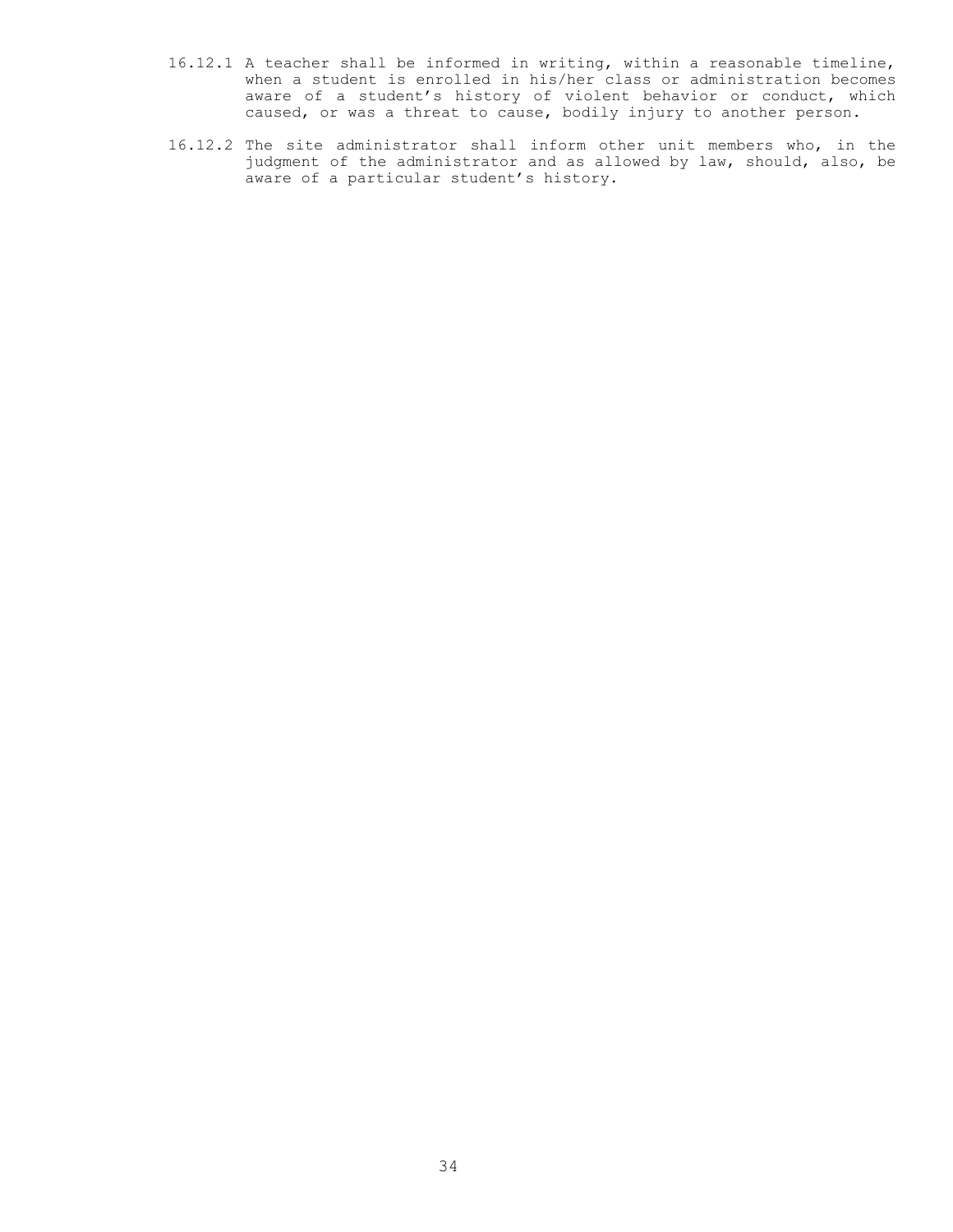- 17.1 Health Insurance
	- 17.1.1 The Board shall make available to all represented teachers on contract a health insurance plan. The Board agrees to contribute, as in the past, toward the cost of the basic health insurance plan for employees who elect to subscribe to a family plan. The Board agrees to contribute, as in the past, toward the cost of the health insurance plan for the subscriber only plan. Mutual agreement of the Board and the Association shall be required for change of the claims administrator. In all cases, such administrator shall be external and separate from the District.
	- 17.1.2 Effective with the January 2014 payroll, bargaining unit members, who elect to participate in the health insurance plan, shall contribute toward the cost of the plan the following monthly amounts:

| Periods<br>Worked | 2<br>$40 - 59%$ | $60 - 79%$ | $80 - 99%$ | 5<br>100% | 100%    |
|-------------------|-----------------|------------|------------|-----------|---------|
| % Contract        |                 |            |            |           |         |
| Family Plan       | \$147.18        | \$118.98   | \$90.08    | \$60.00   | \$60.00 |
| Single Plan       | \$64.55         | \$54.71    | \$44.86    | \$35.00   | \$35.00 |

Should two or more employees share one assignment, only one health benefit package shall be made available. Employees assigned for less than 40% contract shall not be eligible for participation in the District's medical plan.

17.1.3 The Medical Plan Benefits shall be handled on a co-payment basis, with the District paying 80% and the employee paying 20% of eligible charges on the first \$2,000. The maximum cost per year to an individual shall be \$400, and the maximum cost per family unit shall be \$700. These amounts are not deductibles but are co-payments. (Example: A doctor's bill of \$30 would result in the District paying \$24 and the employee paying \$6.)

 If the amount of co-payment in one family during a policy year amounts to \$700, the District shall pay 100% of remaining eligible costs, as provided in the current medical coverage.

- 17.1.4 The health benefits booklet approved by the District and the Association shall be, by reference, made a part of this Agreement and shall be subject to the provisions of Article X.
- 17.1.5 Effective January 1, 2011, each medical office visit shall have a copayment of \$20.00 per covered individual per day. Each emergency room visit that does not result in hospital admission shall have a copayment of \$75.00 per visit.

# 17.2 Dental Insurance

- 17.2.1 The Board shall make available to all bargaining unit members who teach twenty (20) hours or more per week a dental insurance plan equivalent to the 1978-79 California Dental Service; CTA incentive plan (excluding orthodontia). This plan shall cover the employee and his/her eligible dependents. Effective July 1, 2006, the Board shall make available the DELTA Preferred Option as an alternative to that dental coverage listed elsewhere in this Article.
- 17.2.2 Effective January 1, 2014, the dental cap shall be \$2,000.00 per year.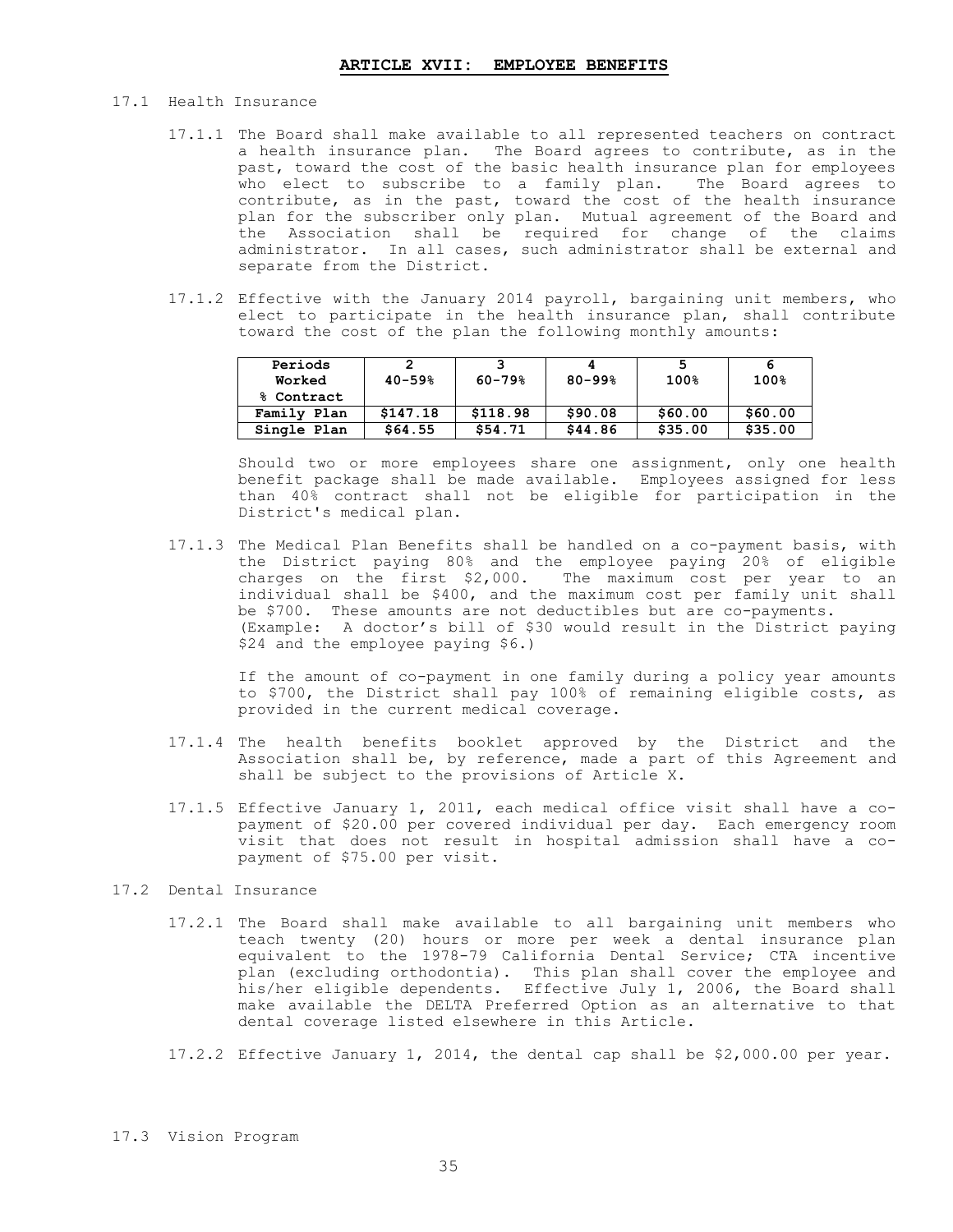- 17.3.1 The Board shall make available to all bargaining unit members who teach twenty (20) hours or more per week a vision care program equivalent to the 1984-85 Vision Service Plan, Plan B-10 (Examinations and lenses every twelve (12) months; frames every twenty-four (24) months - Ten Dollars (\$10.00) deductible). Effective January 1, 2014, frames shall be every twelve months (12).
- 17.3.2 The above-described program shall cover the employee and his/her eligible dependents.
- 17.4 The Board shall contribute to the premiums above in a manner as described above for any teacher who is absent due to illness and who has exhausted his/her accumulated paid leave. The period of time for this continued contribution by the Board shall not exceed twelve (12) months following exhaustion of said leave.
- 17.5 Retiree Benefits
	- 17.5.1 The Board shall provide insurance for teachers retiring after reaching their fifty-fifth (55th) birthday until their sixty-fifth (65th) birthday, provided said teacher has served fifteen (15) years in the District prior to retirement. A Board-approved leave shall constitute a year of service for the purpose of eligibility for this benefit. The amount of Board contribution shall be the same as the amount contributed toward the insurance cost of regular full-time employees.
	- 17.5.2 Any unit member employed by the District before January 1, 2008 and retiring from the District after the effective date of this Agreement, who is sixty-five (65) years of age or older, shall be entitled to receive from the District reimbursement for his/her premium cost of supplemental health insurance. The retiree shall enroll in Medicare A & B at his/her own expense and purchase a Medicare supplement plan. Effective for those retiring through June 30, 2010, the District shall reimburse the employee, upon receipt of proof of payment, for eighty (80) percent of the paid premium to a maximum of eighty (80) percent of the Blue Cross premium for supplemental coverage. Effective July 1, 2010, the percentage shall become seventy-five (75) percent. A unit member who retires from the District after the effective date of this Agreement, prior to his/her sixty-fifth (65th) birthday, shall, upon reaching age sixty-five (65) and being covered under Medicare A & B, be entitled to the same benefit.
- 17.6 The benefits provided in this article shall remain in effect during the term of this Agreement. Should a teacher's employment terminate during the school year, he/she shall be entitled to continued coverage under the plan for a period not to exceed six (6) months. Such teacher shall pay the total premium for the continued coverage on a month-to-month basis.
- 17.7 Should a teacher's employment terminate following the last day of the school year and before the commencement of the ensuing school year, such teacher shall be entitled to continued coverage under the plan until October 1 of the ensuing school year.
- 17.8 A full and complete plan document, outlining all specifications of each of the benefit programs described herein, shall be provided to the Association within thirty (30) days of the date upon which this Agreement receives final ratification.
- 17.9 The District shall retain on the health insurance program described herein adequate aggregate "stop-loss" insurance to guarantee that the District's loss shall not exceed the District's budgeted amounts for health insurance.
- 17.10 The health, vision and dental insurance programs shall be subject to the provisions of Article X, Grievance Procedure.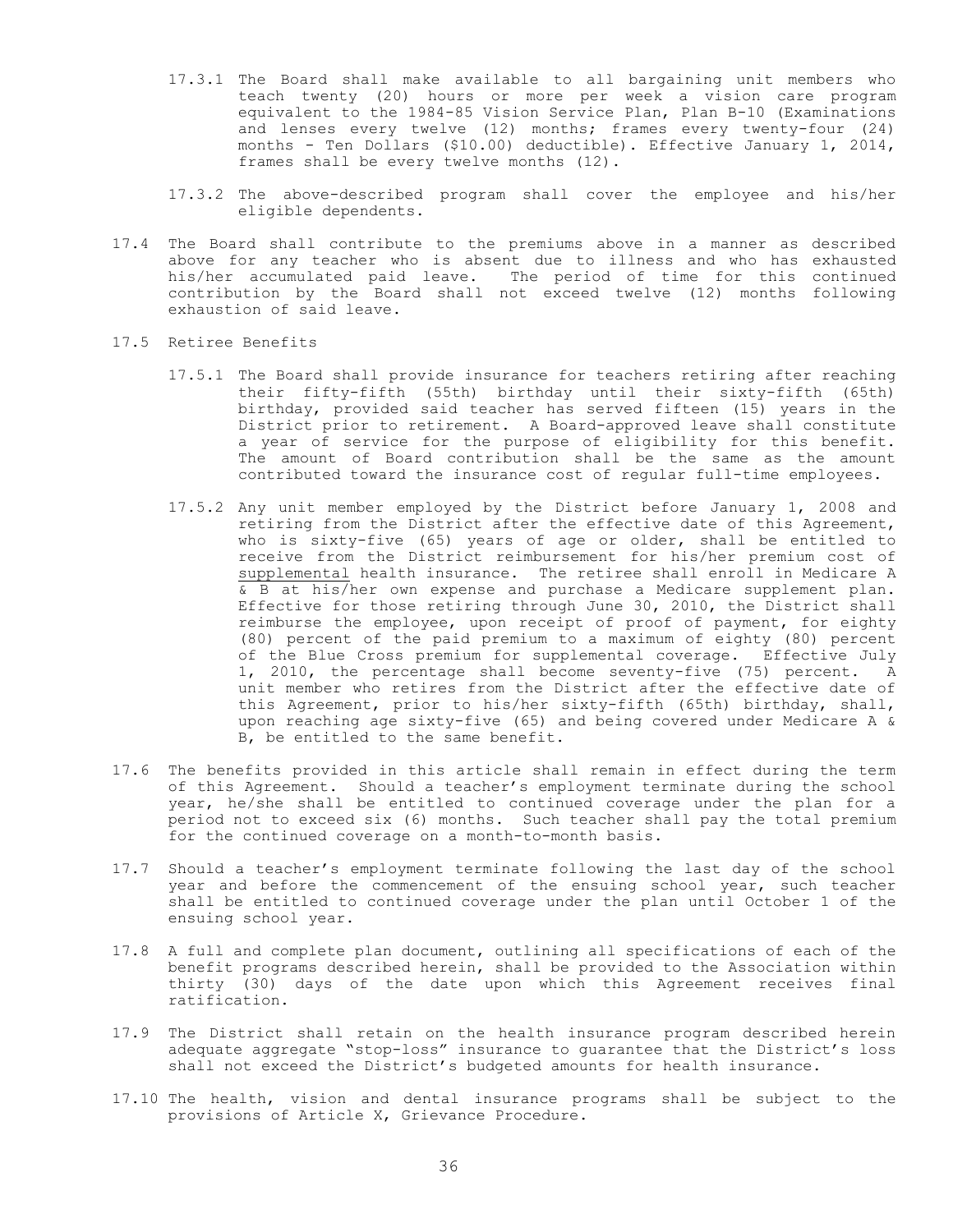- 17.11 The Medical Program shall provide for pre-determination of coverage of nonemergency surgical benefits. Requests for pre-determination made to the plan administrator shall be accompanied by a second confirming opinion from a licensed physician of the unit member's selection.
	- 17.11.1 Specific procedures to be used for requesting pre-determination of coverage and for obtaining and submitting consulting opinions for non-emergency surgery shall be developed by the plan administrator within the terms of this Agreement.
	- 17.11.2 Physicians to be used for obtaining consulting opinions under this provision shall be the choice of the unit member. The physician's fee(s) for the consulting opinion shall be paid in full through the medical program.
- 17.12 Plan benefits subject to change only by mutual agreement.
- 17.13 The following changes in the medical benefits are in effect and shall be incorporated into the health benefits booklet:
	- 17.13.1 PRESCRIPTION DRUG CARD The prescription drug card program shall consist of those pharmacies participating in the national Express Scripts/RxNet Program. Co-payment for prescription drug card users shall be: (1) \$10.00 for generic drugs; (2) \$20.00 for name-brand drugs when no generic drug is available; or (3) \$100.00 or the actual cost of the drug, whichever is less, for name-brand drugs when a generic drug is available, unless medical documentation is submitted and approved by the Insurance Advisory Committee that negative health effects exist from use of the generic drug. All eligible outpatient prescription drugs shall be covered under the drug card plan only, unless not available.
	- 17.13.2 COUNSELING SERVICES Fifty (50) percent of usual, customary, and reasonable fee for counseling care computed and paid according to geographical area where treatment occurs. Maximum number of paid visits per year shall be fifty-two (52).
	- 17.13.3 Newborn baby care covered under mother's benefit.
	- 17.13.4 Effective January 1, 2014, well baby care, including immunizations - \$2,000 total benefit between birth and age six (6).
	- 17.13.5 An Insurance Advisory Committee to be formed composed of representatives from CSEA, PEA and the District. Each group shall have one vote. The District can appeal an Insurance Advisory Committee decision to an arbitrator.
	- 17.13.6 Ambulance costs covered under medical, as per Article 17.15 annual deductible and 80/20 co-payment. (Air ambulance payable to nearest appropriate treatment center. The initial treating physician shall determine the nearest appropriate treatment center.) Air ambulance costs, also, covered under medical (as per Article 17.15 deductible, 80/20 co-payment). The air ambulance benefit outside of the United States is limited to a maximum reimbursement of \$2,500.
	- 17.13.7 Billing errors not caught by utilization review, which result in savings to District, shall be split 50/50 between employee catching error and District.
	- 17.13.8 UTILIZATION REVIEW Utilization review shall be administered by Interplan Corporation and subject to the provisions with Interplan in effect as of October 1, 1994. All required second opinions shall be reimbursed at 100%. When conflicting opinions necessitate a third opinion, the third opinion shall, also, be reimbursed at 100%.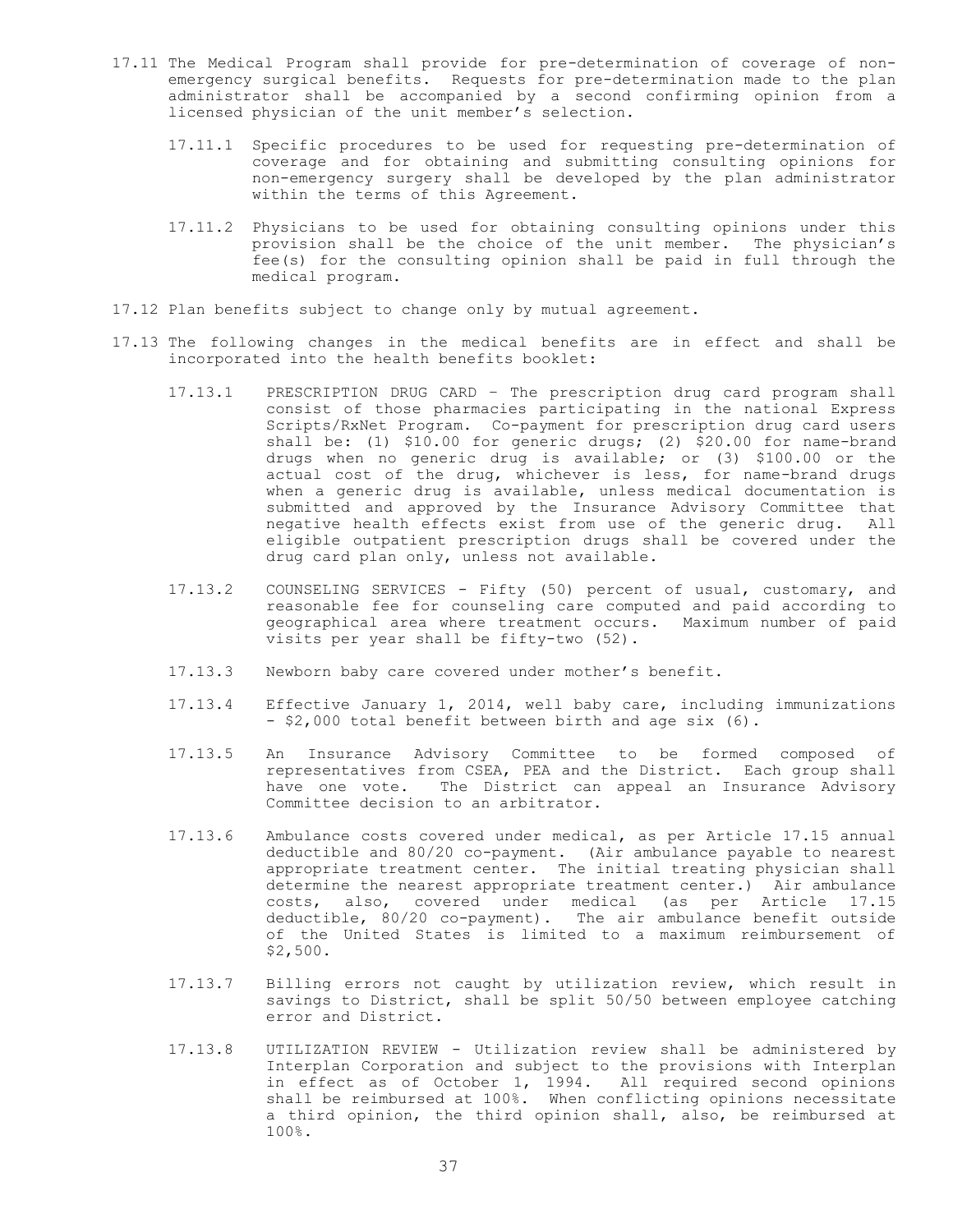- 17.13.9 Acupuncture done by Medical Doctor covered under medical plan (as per Article 17.15 deductible, 80/20 co-payment).
- 17.13.10 Any change in the language of the Medical Plan Document shall be subject to acceptance by the Insurance Advisory Committee.
- 17.13.11 Standard immunizations (flu, pneumonia, hepatitis, tetanus) shall be covered at benefit rate.
- 17.14 The following shall be incorporated into the Health Benefits booklet:
	- 17.14.1 Up to \$200 every two (2) years for employee physical exams shall be included as a benefit in the medical plan.
	- 17.14.2 Weight reduction not associated with illness or injury shall not be a covered benefit.
	- 17.14.3 Temporal Mandibular Joint Dysfunction, unless pre-authorized or an emergency, shall not be a covered benefit.
	- 17.14.4 Radial Keratonomy for cosmetic purposes (for getting rid of glasses) shall not be a covered benefit.
	- 17.14.5 Reversal of sterilization shall not be a covered benefit.
	- 17.14.6 Pre-existing conditions clause deleted.
	- 17.14.7 Sigmoidoscopy for preventative purposes after the age of 50 performed every five (5) years shall be a covered benefit.
	- 17.14.8 Effective January 1, 2014, chiropractic care shall be limited to thirty-six (36) visits per calendar year and subject to the following restriction: The Plan shall not cover massage therapy or inversion therapy. This benefit only covers musculoskeletal manipulation (including required X-rays) provided by a licensed chiropractor. Chiropractic care shall be defined as musculoskeletal manipulation provided by a licensed chiropractor (D.C.) to correct vertebral disorders, such as incomplete dislocation, off-centering, misalignment, misplacement, fixation, abnormal spacing, sprain or strain. The plan shall limit payment to \$50 per day.
	- 17.14.9 Effective January 1, 2008, bariatric surgery shall not be a covered benefit.
- 17.15 Effective January 1, 2011, the annual deductible for medical insurance shall be \$300.00 per individual or \$900.00 per family.
- 17.16 Raise lifetime benefits to two (2) million dollars.
- 17.17 The District shall implement a voluntary I.R.S. Section 125 plan. The plan shall have no cost to the employee or the District, unless mutually agreed otherwise.
- 17.18 Effective 2013-2014, the District's annual contribution to the health plan shall not exceed \$15,250.00 per covered employee. In the event that actual costs for health benefits exceed the negotiated maximum District contribution, the following procedure shall be implemented:
	- 1) Costs in excess of the benefit obligation of the District shall be subtracted from any available funded C.O.L.A. of the excess obligation shall be paid by delaying the start date of the C.O.L.A. adjustment to the salary schedule.
	- 2) Should there be insufficient dollars from Item 1) above, costs in excess of negotiated benefit obligation of the District shall be charged to the group members, divided equally by all employees; and a monthly deduction from payroll shall begin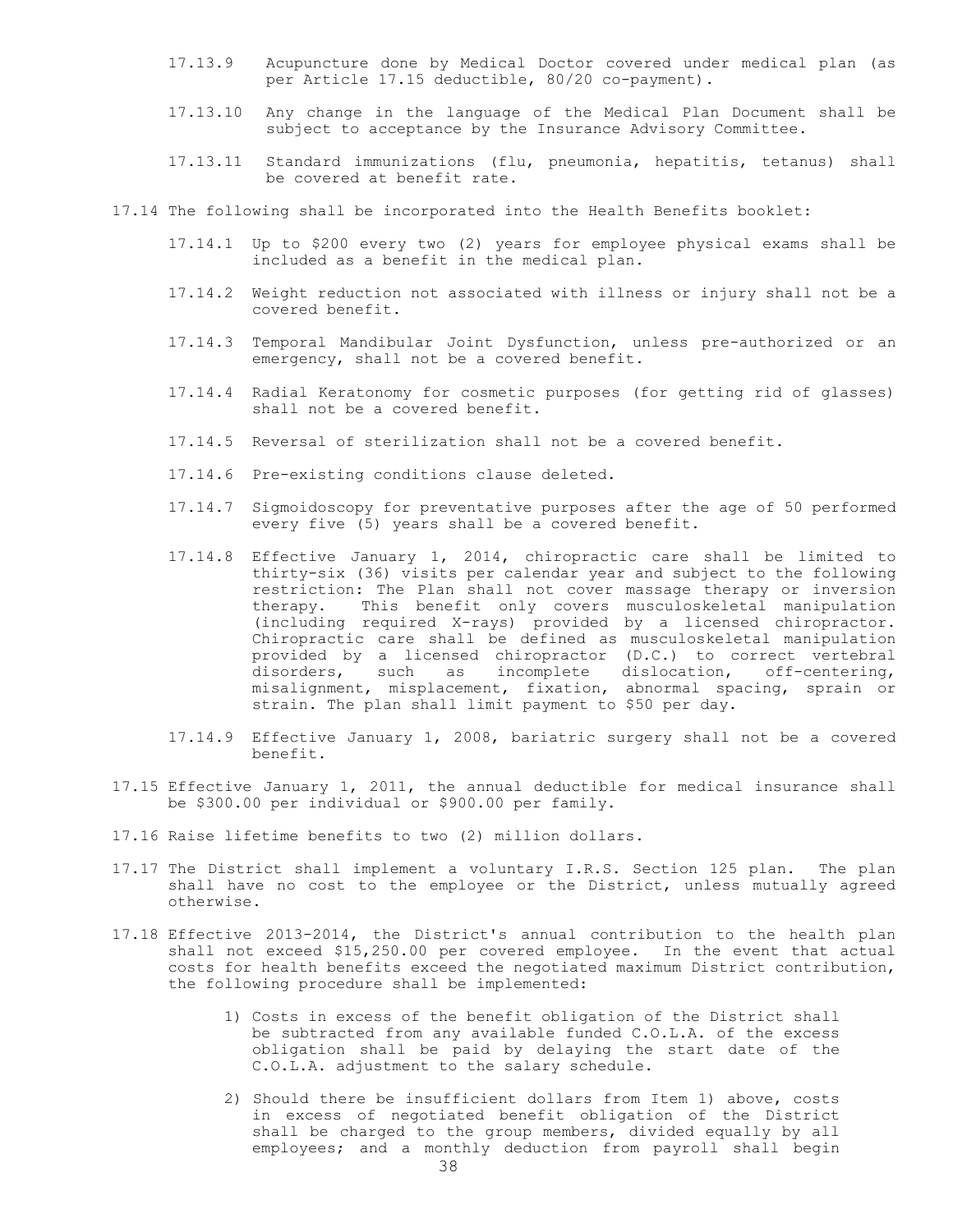October 1 of the subsequent year. The amount deducted shall be calculated to repay the total excess by June 30 of the same fiscal year.

- 17.19 MANDATED SPOUSAL OR DOMESTIC PARTNER COVERAGE REQUIREMENT Working spouses/domestic partners of District employees, who are offered an employersponsored health program(s), shall enroll in that health insurance program in order to be eligible for the District's health plan.
- 17.20 In the event actual benefit costs fall below the negotiated District maximum contribution, the District shall apply seventy-five percent (75%) of the funds to any overage (if there is an overage) that may occur in the next fiscal year.

For the 2009-2010 overage of \$1,407,483, the District shall contribute \$703,742. The balance of the overage for 2009-2010 shall be covered through Plan design changes effective January 1, 2011.

- 17.21 Effective January 1, 2011, a network of providers shall be available through Anthem Blue Cross, which provides coverage as outlined in Article 17.1.3. When non-network providers are used (non-Anthem Blue Cross network providers), benefits for eligible charges shall be paid at fifty percent (50%). If a network provider is not located within fifty (50) miles of delivered services, then the Plan shall pay benefits as per Article 17.1.3.
- 17.22 Effective January 1, 2014, continuous positive airways pressure (CPAP) machines shall be covered benefit once every five years. Coverage is limited to the least expensive device that is adequate for the patient's needs.
- 17.23 Effective January 1, 2014, hearing aids shall be a one-time benefit limited to \$1,000.
- 17.24 Effective January 1, 2014, non-powered wheel chairs for eligible dependents shall be covered benefit. Such coverage shall be limited to replacement no more than every three years to accommodate growth of dependents up to age 18.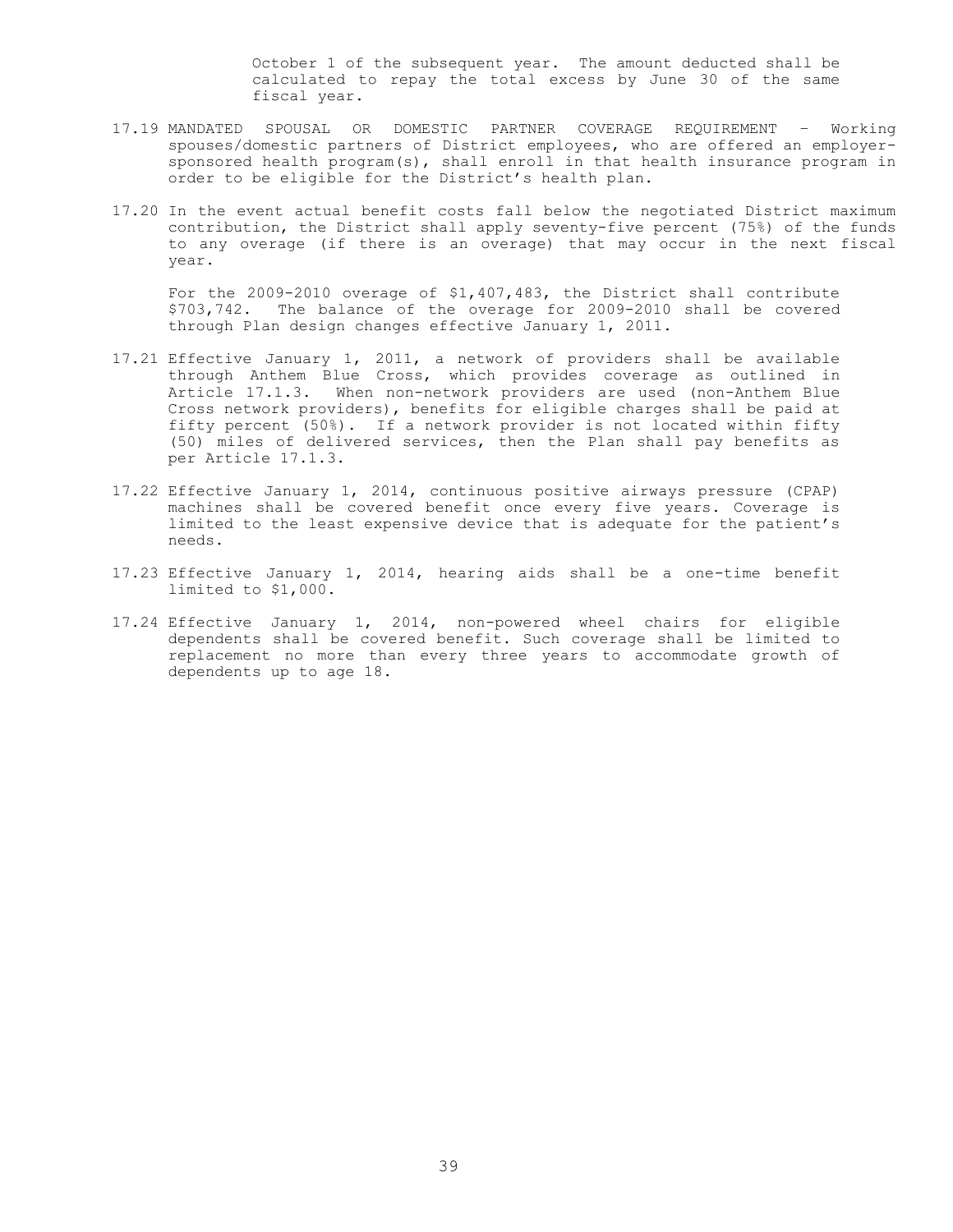# **ARTICLE XVIII: CERTIFICATED EMPLOYEE EVALUATIONS**

- 18.1 All parties within the Porterville Unified School District understand and agree that the principle objective of the teaching profession shall be to improve the quality of the educational process and to establish a positive learning environment that promotes opportunities for success for all students. A qualified, well-trained and highly motivated teaching staff is essential for the success of students. A comprehensive and collaborative evaluation process is a means for achieving that success. The Porterville Unified School District observation and evaluation process applies the California Standards for the Teaching Profession (CSTP), the content standards, and the requirements of Education Code Section 44662 as a means to assist all certificated employees, but especially less experienced professionals, in improving their professional skills.
- 18.2 Evaluation Procedures
	- 18.2.1 Every probationary certificated employee shall receive a written summary evaluation by the administration at least once each school year. The first summary evaluation shall be no later than January 15.
	- 18.2.2 As authorized by Education Code 44664, evaluation and assessment of the performance of each certificated employee shall be made on a continuing basis as follows:
		- 1) At least once each school year for probationary personnel.
		- 2) At least every other year for personnel with permanent status.
			- 3) At least every three (3) years for personnel with permanent status who have been employed at least ten (10) years with the District, are highly qualified, if those personnel occupy positions that are required to be filled by a highly qualified professional by the federal No Child Left Behind Act of 2001 (20 U.S.C. Sec. 6301, et. seq.), as defined in 20 U.S.C. Sec. 7801, and whose previous evaluation rated the employee as meeting or exceeding standards, if the evaluator and certificated employee being evaluated agree. The certificated employee or the evaluator may withdraw consent at any time.
	- 18.2.3 At least one (1) week prior to the first formal observation, the evaluator will notify the certificated employee of the observation. Informal observations may be conducted at any time.
	- 18.2.4 During the course of the evaluation period, mitigating circumstances may arise which require modification of the evaluation parameters. The necessity for review of the selected standards shall be determined by either the employee being evaluated or the evaluator, and the determination of new standards for evaluation shall be decided in accordance with Article 18.2.3.
	- 18.2.5 The summary evaluation shall be based upon at least one (1) formal observation lasting either forty-five (45) minutes or one (1) full period. At least two (2) observations, each being either forty-five (45) minutes or one (1) full period, shall take place prior to any negative comments or judgments that are based upon the observations being included in the summary evaluation. Other negative comments shall involve at least two similar occurrences or as follow up to a previous letter of reprimand issued since the last evaluation.
	- 18.2.6 The summary evaluation shall be based upon and related to standards agreed upon during the pre-observation conference. If the observation reveals additional standards that need attention, additional observation(s) will be scheduled.
	- 18.2.7 Any certificated employee who receives a negative evaluation shall, upon request, be entitled to a subsequent observation by another certificated administrator, mutually agreeable to the bargaining unit member and principal. Such request for a subsequent evaluation shall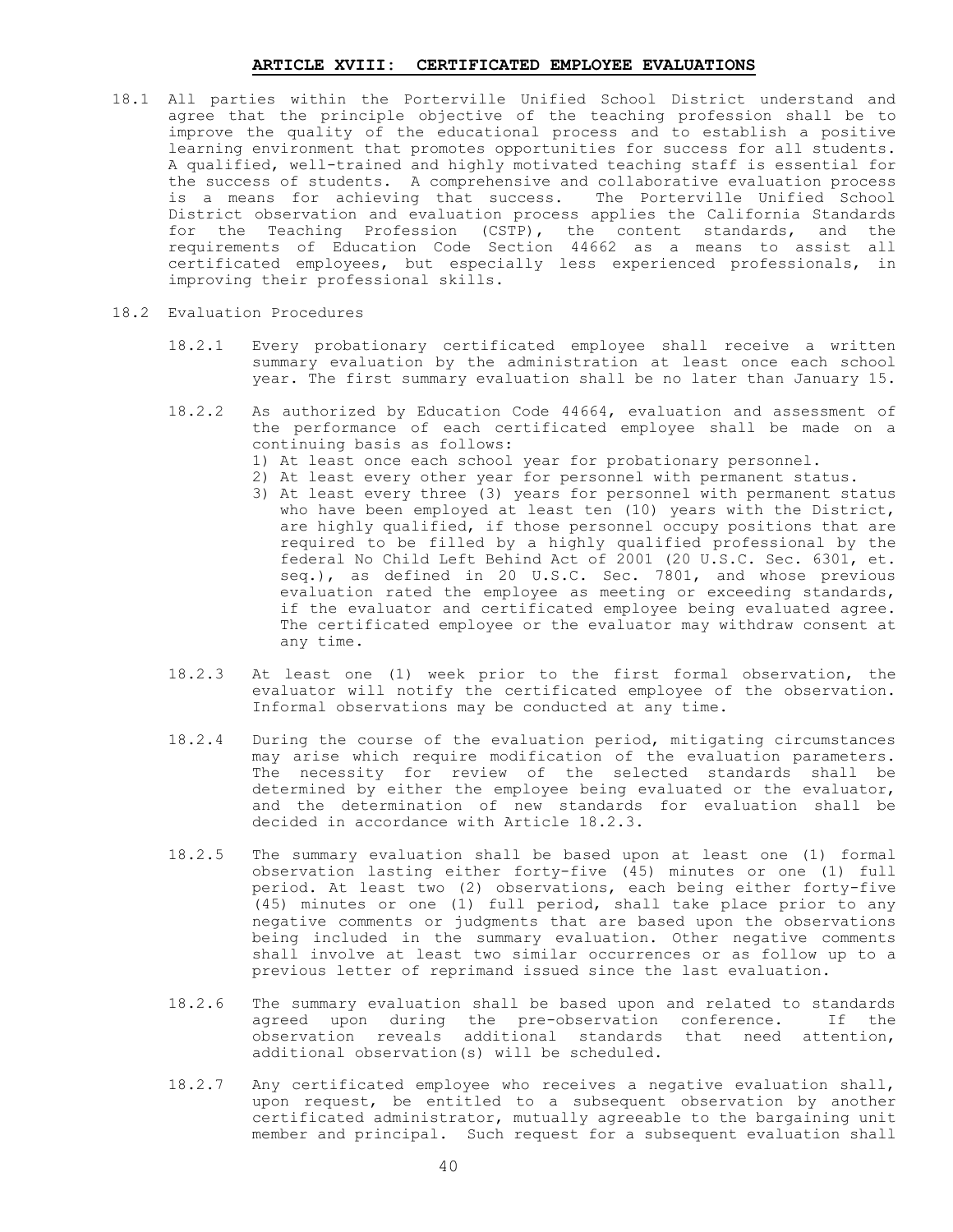not restrict the District in its need to meet the deadline for dismissal procedures.

- 18.2.8 The certificated employee's evaluator shall take affirmative action to assist the teacher in the correction of any cited deficiencies. Such actions shall include specific recommendations for improvement and direct assistance through the development of an assistance plan. The plan may include the use of release time for the certificated employee to visit and observe other similar classes. 18.2.8.1 The employee shall be responsible for implementing the recommendations identified in the corrective action plan and shall strive to correct the cited deficiencies.
- 18.2.9 If subsequent remedial action eliminates the negative evaluation and/or identified deficiencies, the evaluation(s) shall state such improvement. If remedial action outlined in an assistance plan does not eliminate the unsatisfactory evaluation, the certificated employee shall be referred to the Peer Assistance and Review Program.
- 18.2.10 No certificated employee shall be held accountable for any aspect of the educational program over which he/she has no authority to correct deficiencies.
- 18.2.11 Non-administrative certificated personnel, with the exception of a support teacher, may, but shall not be required to, participate in the written evaluation of other unit members, nor shall they be required to assess their own performance beyond the requirements of the Stull Bill.
- 18.2.12 Hearsay statements shall not be used in the written evaluation, either directly or in reaching any conclusion set forth therein.
- 18.2.13 The grievance resolution procedure established herein may be utilized for processing any disputes that arise over the evaluation procedure described herein. In the event that a dispute arises and such dispute is resolved in favor of the evaluatee, the disputed evaluation shall not be kept by the District in any file, office or place. Such evaluations as exist shall be delivered to the evaluatee for disposition.
- 18.2.14 The District shall release certificated employees who are chosen to serve on the Commission on Professional Competence in accordance with Education Code Section 44944. Such service shall be considered a professional responsibility, and the rights and duties of the certificated employee rendering such service shall be those contained in Education Code Sections 44944 and 45047.
- 18.3 A District-wide form shall be used for all observations and summary evaluations.
	- 18.3.1 Form shall include the following:
		- a. Strengths and weaknesses of teacher.
		- b. The teacher's signature indicates the teacher received a copy of the observation or evaluation and does not necessarily agree with the contents.
		- c. Teacher shall receive a copy when signed.
		- d. Any negative comments shall result in a conference that is designed to improve the area of concern.
	- 18.3.2 All observation forms, evaluation forms and letters of reprimand shall state: "A teacher has the right to respond in writing to any observation, evaluation or letter of reprimand within ten (10) working days, and such response shall be attached to the original document."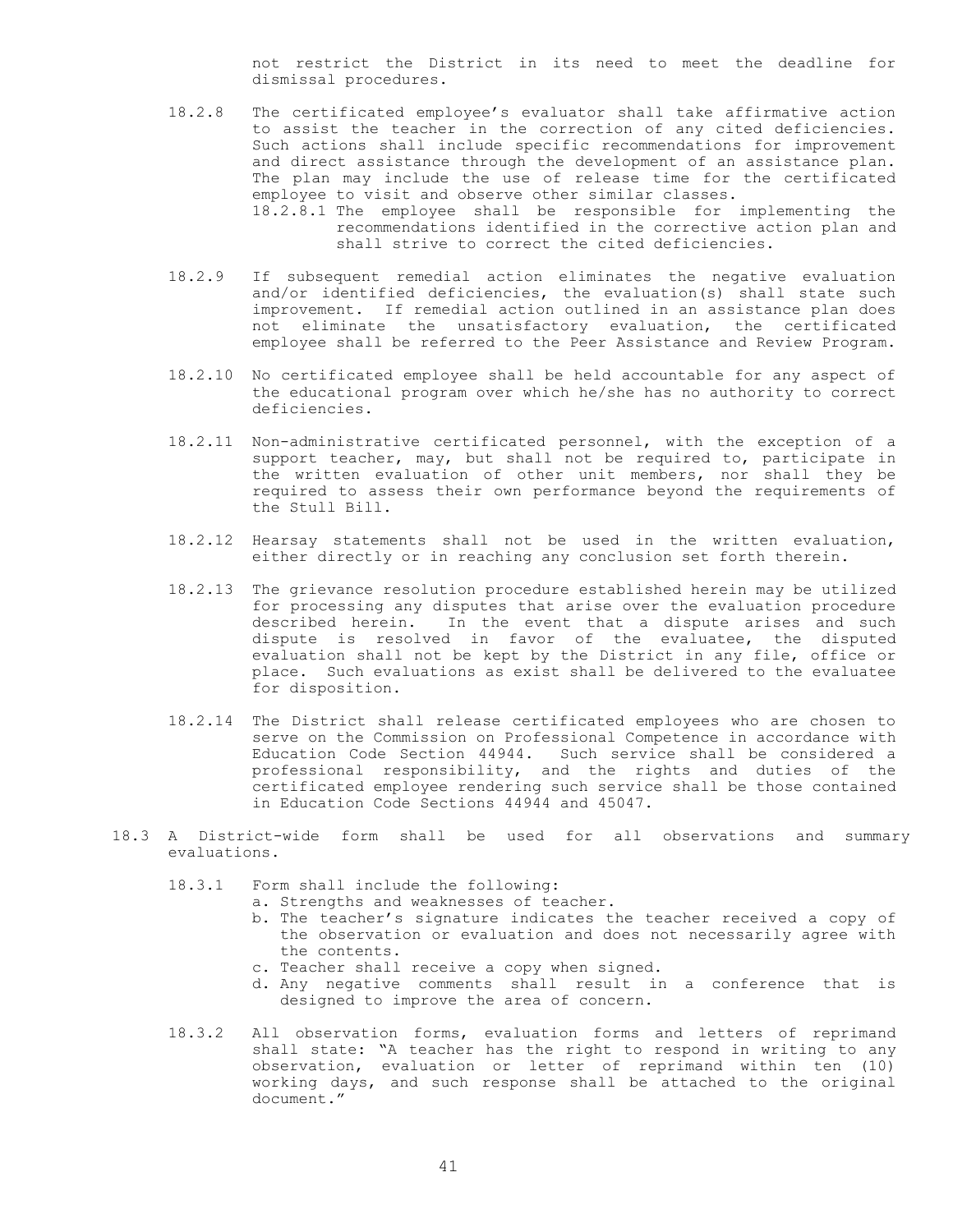- 19.1 Assistants
	- 19.1.1 Assistants for purposes of this section mean instructional assistants, teacher assistants, clerical assistants and volunteer assistants.
		- 19.1.1.1 Teachers shall be involved in the initial employment or selection of assistants assigned to his/her classroom.
		- 19.1.1.2 An assistant shall perform only such duties as, in the judgment of the certificated personnel to whom the assistant is assigned, may be performed by a person not licensed as a classroom teacher. These duties shall not include assignment of grades to pupils. An assistant need not perform such duties in the physical presence of the teacher, but the teacher shall retain his/her responsibility for the instruction and supervision of the pupils in his/her charge. In no case will a teacher be required to supervise assistants in more than one (1) additional classroom other than his/her own.
		- 19.1.1.3 The District shall supply all pertinent background data upon request (e.g., interests, talents, education) of an instructional assistant, teacher assistant or voluntary assistant to the teacher who is being asked to supervise such assistant.
		- 19.1.1.4 A teacher shall be consulted in the evaluation of an assistant who is assigned to his/her classroom.
		- 19.1.1.5 A supervising teacher shall not be required to perform additional assignments outside the classroom while he/she is supervising an assistant, except in 19.1.1.2 above.
	- 19.1.2 Nothing contained in this Article shall prevent the Board from hiring non-bargaining unit personnel to perform the following non-teacher duties: Lunch supervision, ground duty, collection of student monies, mail distribution, bus duty, maintaining student attendance records.
	- 19.1.3 An effort will be made to secure a replacement for an assistant who is absent.
- 19.2 Student Teachers
	- 19.2.1 Bargaining unit members will not be required to accept the assignment to them of a student teacher(s) without the unit member's agreement.
	- 19.2.2 Any stipend received by the District as a result of the assignment of a student teacher to the District shall be forwarded to the receiving master teacher in the same manner as has been the practice of the District. Any cost to the District, which is associated with a student teacher, such as Worker's Compensation expenses, shall be deducted from any stipend prior to payment to the receiving master teacher.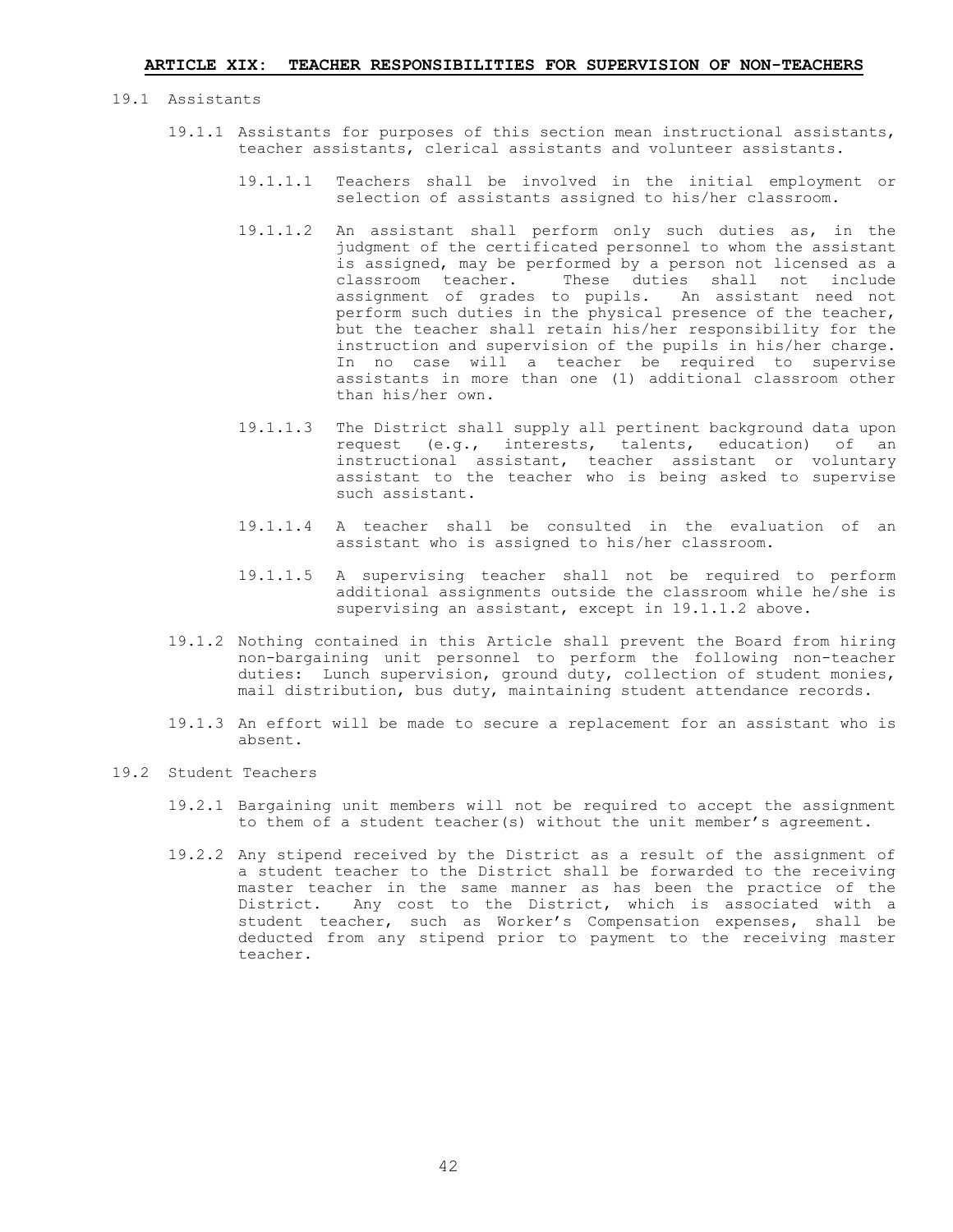# **ARTICLE XX: STATUTORY CHANGE**

20.1 Mandatory changes in teacher benefits, which are included in this Agreement, which are brought about by the amendment of statutory provisions in California or federal law, shall be incorporated into this Agreement.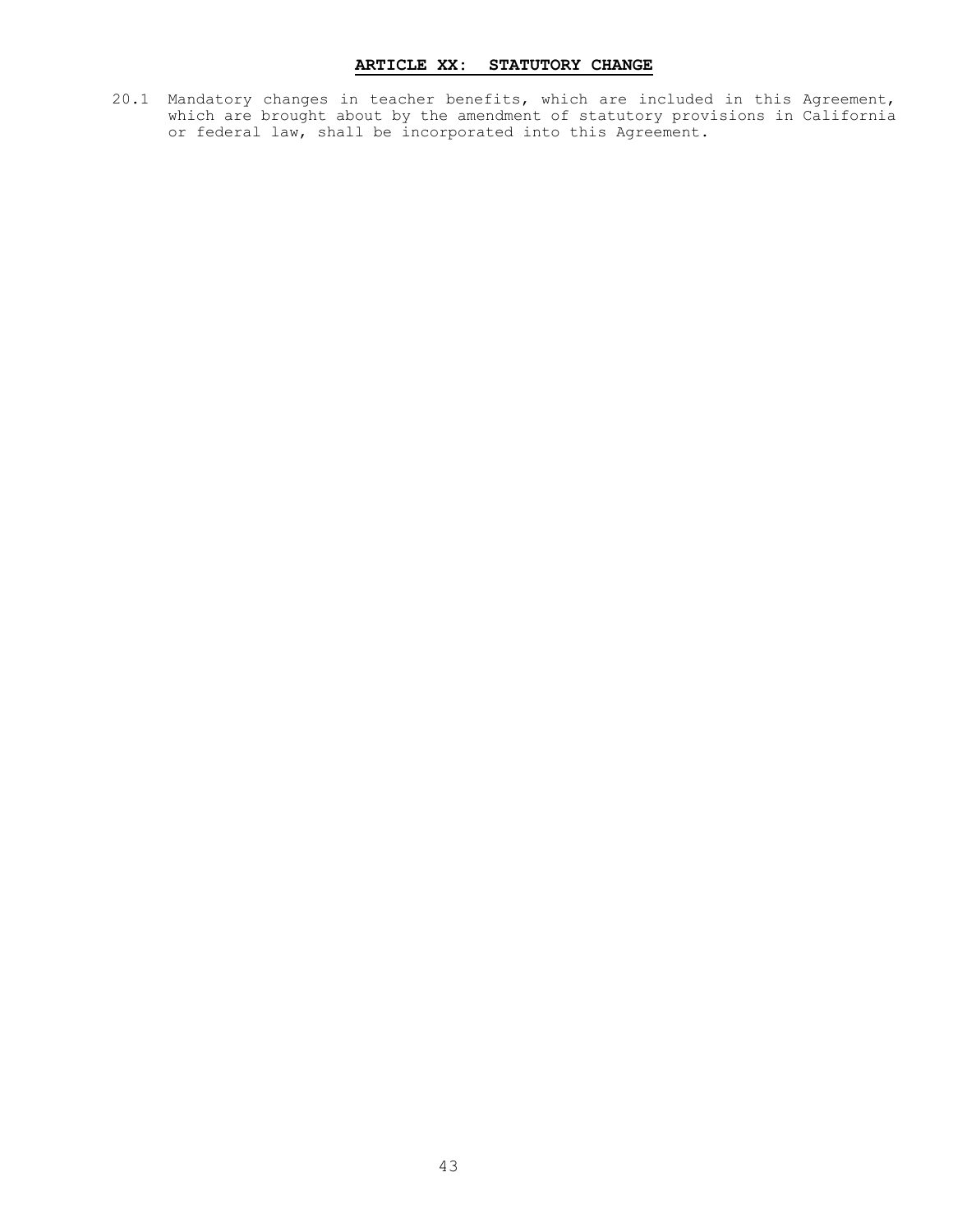- 21.1 All teachers assigned to days/hours other than the required number of days and/or hours as set forth in Article XXIV and XXIX of this Agreement (except as specifically provided for in Appendix A, Special Service Added Pay Schedule), shall receive salary which is not less than that which bears the same ratio to the established annual salary for his/her position as the number of days and/or hours he/she serves bears to the number of working days and/or hours required for his/her job classification.
- 21.2 Notwithstanding Paragraph 21.2 above, teachers who serve for one (1) full school semester shall receive not less than one half (1/2) the annual salary for his/her position.
- 21.3 "Daily rate of pay" means the teacher's regular salary, which is reported for retirement purposes, divided by the number of days he/she is required by the Board to be on duty.
- 21.4 All bargaining unit members shall be paid on a 12-month basis (annual salary paid in 12 payments), except new employees. New employees shall receive his/her first warrant after approximately one month of service. For those members whose regular work year starts in August or later, it is understood that a July salary payment is an advance payment to the school year that runs July through June.
- 21.5 Days of work assigned in addition to the normal work year for teachers shall be included in regular payroll for STRS benefits.
- 21.6 All overpayments shall be repaid on a schedule mutually agreed upon by the teacher and the District; but in all cases, repayment shall be completed by the end of the current fiscal year.
- 21.7 All teachers new to education shall have \$1,000 allocated in his/her school budget accounts for use in equipping his/her classroom with supplies or equipment.
- 21.8 Effective January 1, 2014, or as soon thereafter as practical, all employees will receive their paychecks via direct deposit to a checking or other similar account at a financial institution of their choice.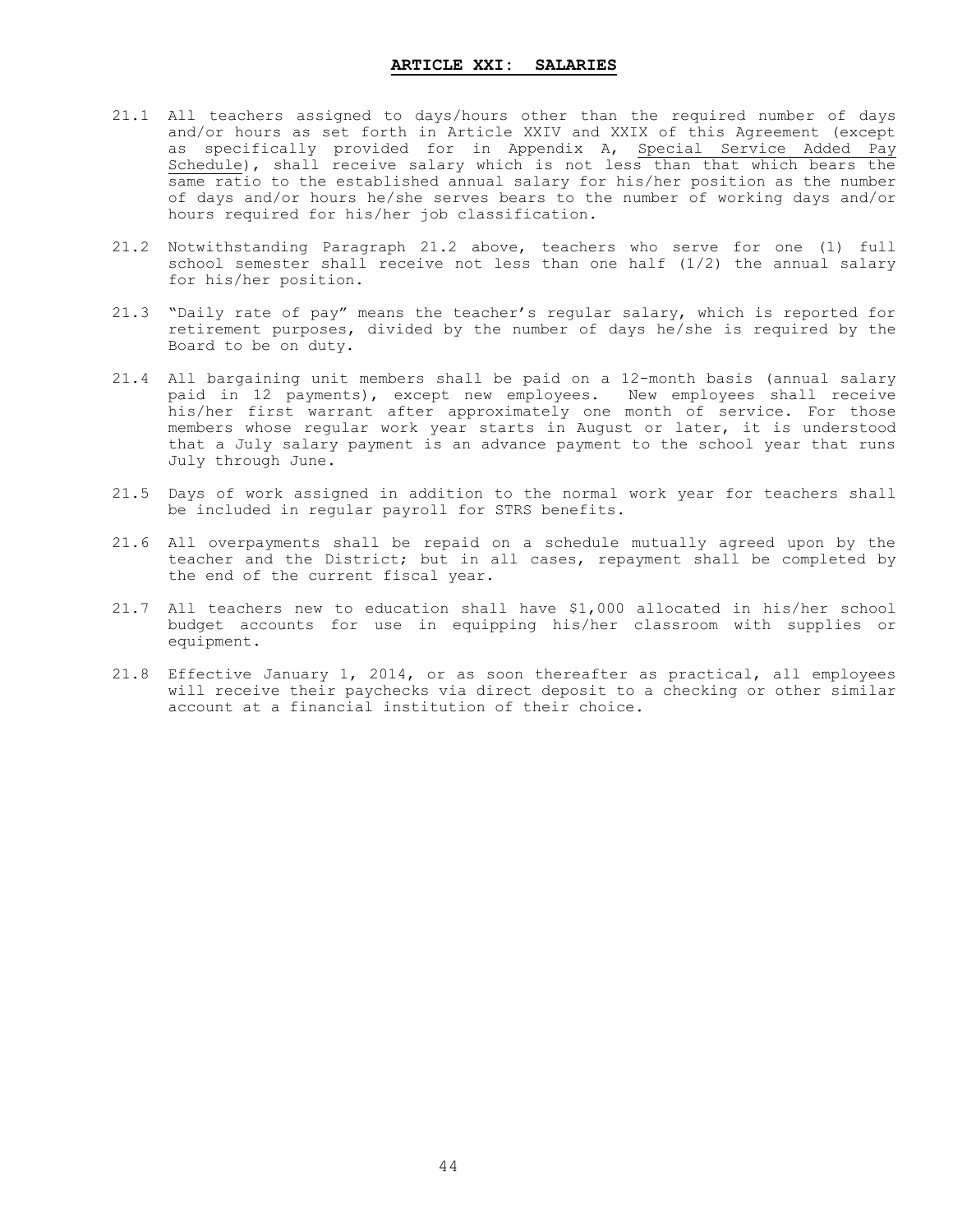#### **ARTICLE XXII: TEACHER TRAVEL**

- 22.1 Teachers who may be requested to use their own automobile in the performance of their duties and teachers who are assigned to more than (1) school per day shall be reimbursed for all such travel at the rate of not less than fortyeight point nine (48.9) cents per mile for all driving done between arrival at the first location at the beginning of his/her work day and departure from their last location at the end of their work day. This rate shall become effective upon ratification by the Board. Effective July 1, 2008, the rate shall be adjusted annually to the rate established by the Internal Revenue Service.
- 22.2 Teachers who are authorized by the District to use their personal car for field trips or other business of the District shall receive the mileage allowance provided in 22.1 above or have the option of using a District credit card.
- 22.3 Travel assignments shall not be made to discipline teachers.
- 22.4 Teachers who do not own or have access to an automobile and who are required to travel in order to perform their duties shall be entitled to use school transportation if it is available.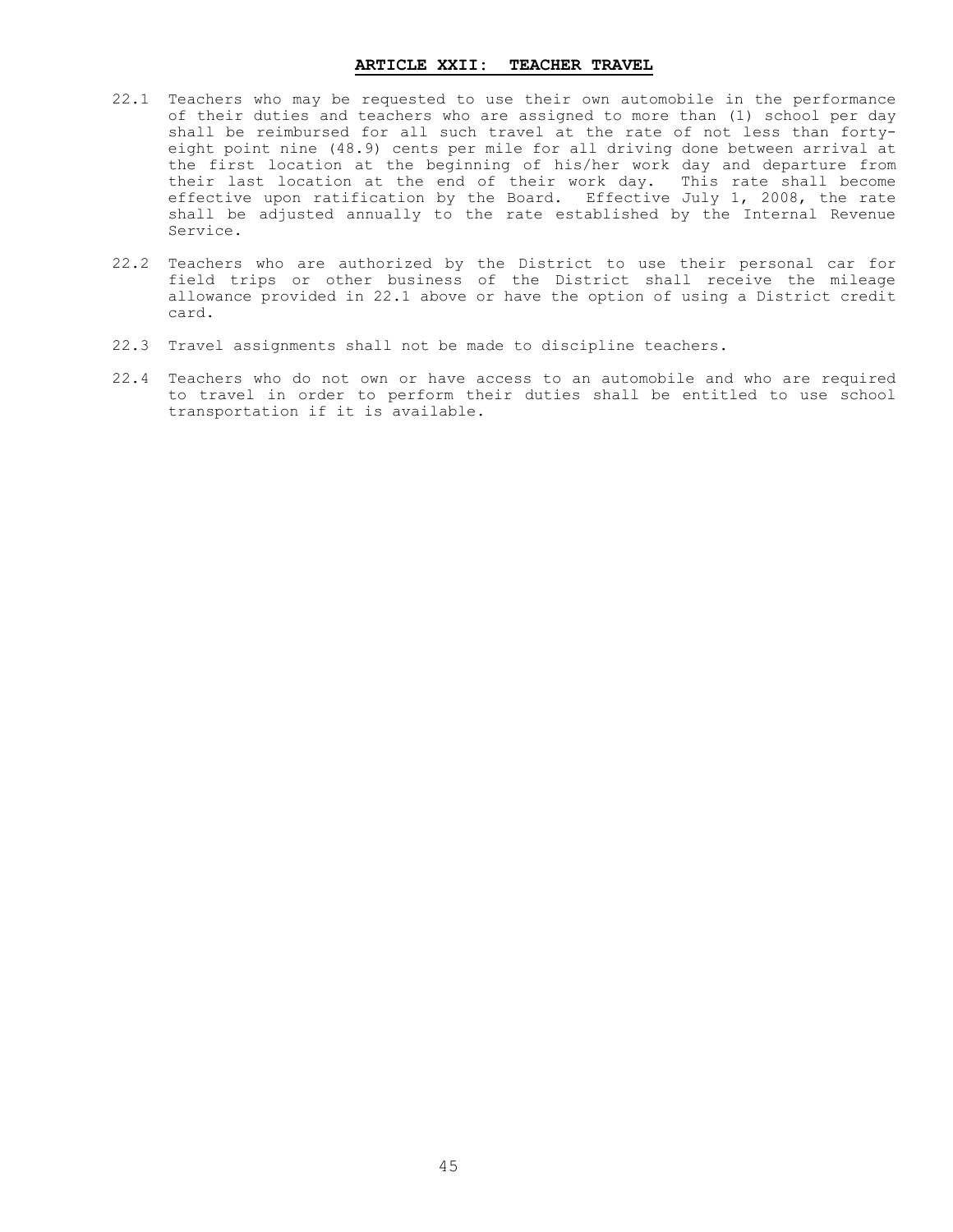# **ARTICLE XXIII: PHYSICAL EXAMINATIONS**

23.1 All required examinations for continuing employment shall be provided by the Board. No physical or mental examinations shall be required of any teacher, unless such exams are paid for by the District.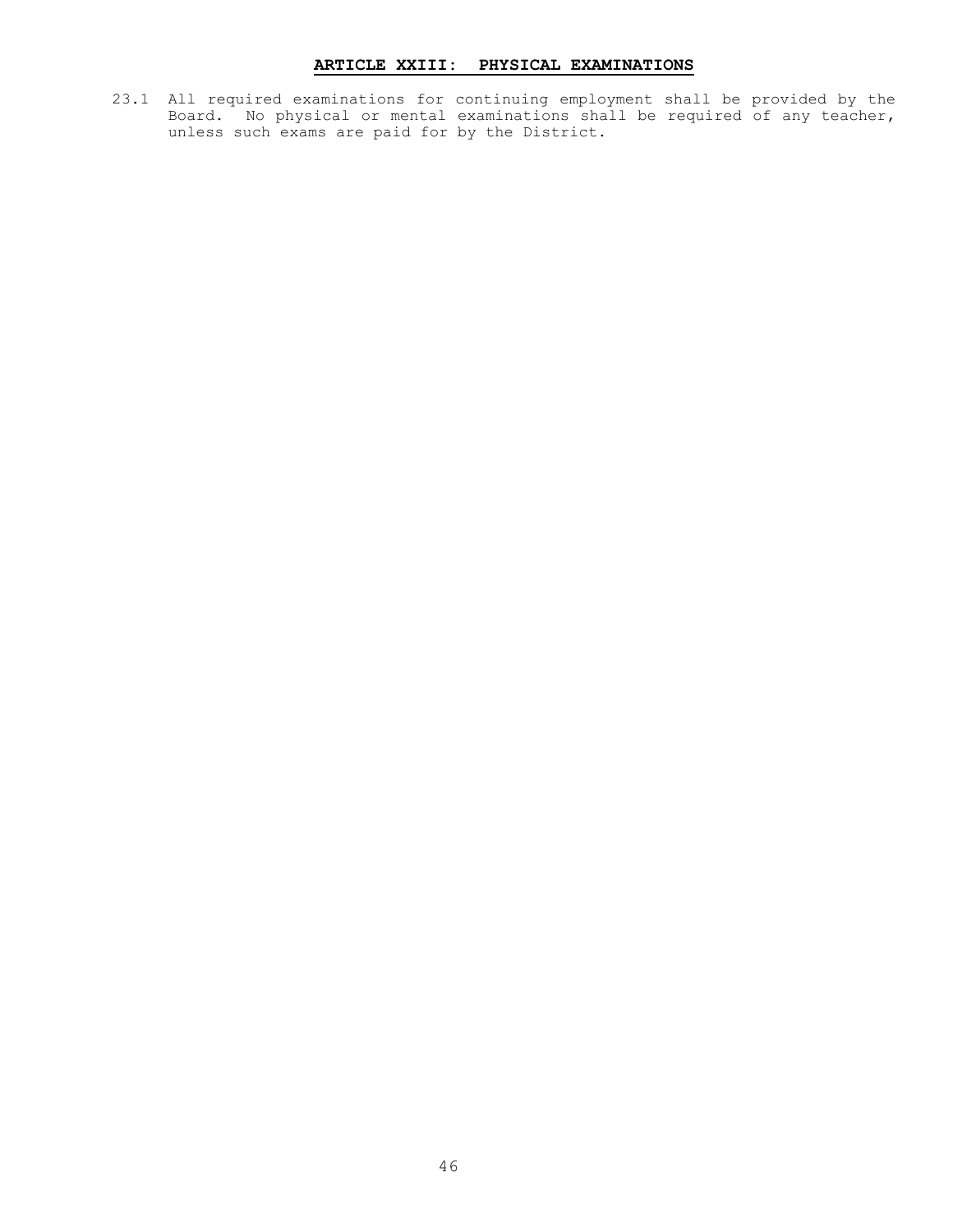- 24.1 Traditional Calendar Schools
	- 24.1.1 Effective July 1, 2014, the length of each school year during the terms of the Agreement for traditional calendar schools shall be one hundred eighty (180) days.
	- 24.1.2 Effective July 1, 2014, the length of the school work year shall be one hundred eighty-five (185) days, except for new employees, who shall work one hundred eighty-six (186) days, and except for those teachers under contract for service beyond the one hundred eightyfive (185) duty days work year.
	- 24.1.3 The one hundred eighty-five (185) days referenced in paragraph 24.1.2 are specified in the teacher calendars.
	- 24.1.4 By April 1 of each year, the District will have adopted calendars two (2) years ahead.
- 24.2 Year-Round Calendar Schools
	- 24.2.1 The year-round school work year shall include one hundred seventyfive (175) instructional days adjusted to typically provide approximately sixty (60) days of on-track instruction and approximately twenty (20) days of off-track time.
	- 24.2.2 A minimum day at the beginning of each track shall be provided to permit the setting up and taking down of classroom materials.
	- 24.2.3 The year-round school work year shall, also, provide for one (1) day of institute or parent conference time. Unit members will not be required to attend such if they are in an off-track session (intersession).
	- 24.2.4 Holidays will be provided in compliance with adopted calendars.
	- 24.2.5 The work year for teachers assigned to a year-round school shall be one hundred eighty (180) days, as specified in the teacher calendars.
	- 24.2.6 Teaching hours for year-round school teachers shall be in conformance with the provisions set forth in Article XXIX: TEACHING HOURS.
	- 24.2.7 By April 1 of each year, the District will have adopted calendars for the following two (2) years.
- 24.3 There shall be up to four (4) minimum days for the purpose of parent conferencing at grades 1-8. The school day may be adjusted at District's option to make up lost minutes. The District shall determine the dates following input from the Association.
- 24.4 The day (as defined in Article 3.2) before Thanksgiving, Christmas break and spring break shall be student attendance minimum days. On these three (3) days, teachers shall be released from duty fifteen (15) minutes following the release of students at each site.
- 24.5 Effective July 1, 2014, seven (7) minimum days shall be added to the school calendar. For these seven (7) minimum days, five (5) instructional minutes shall be added to each non-minimum instructional day as per Article 28.4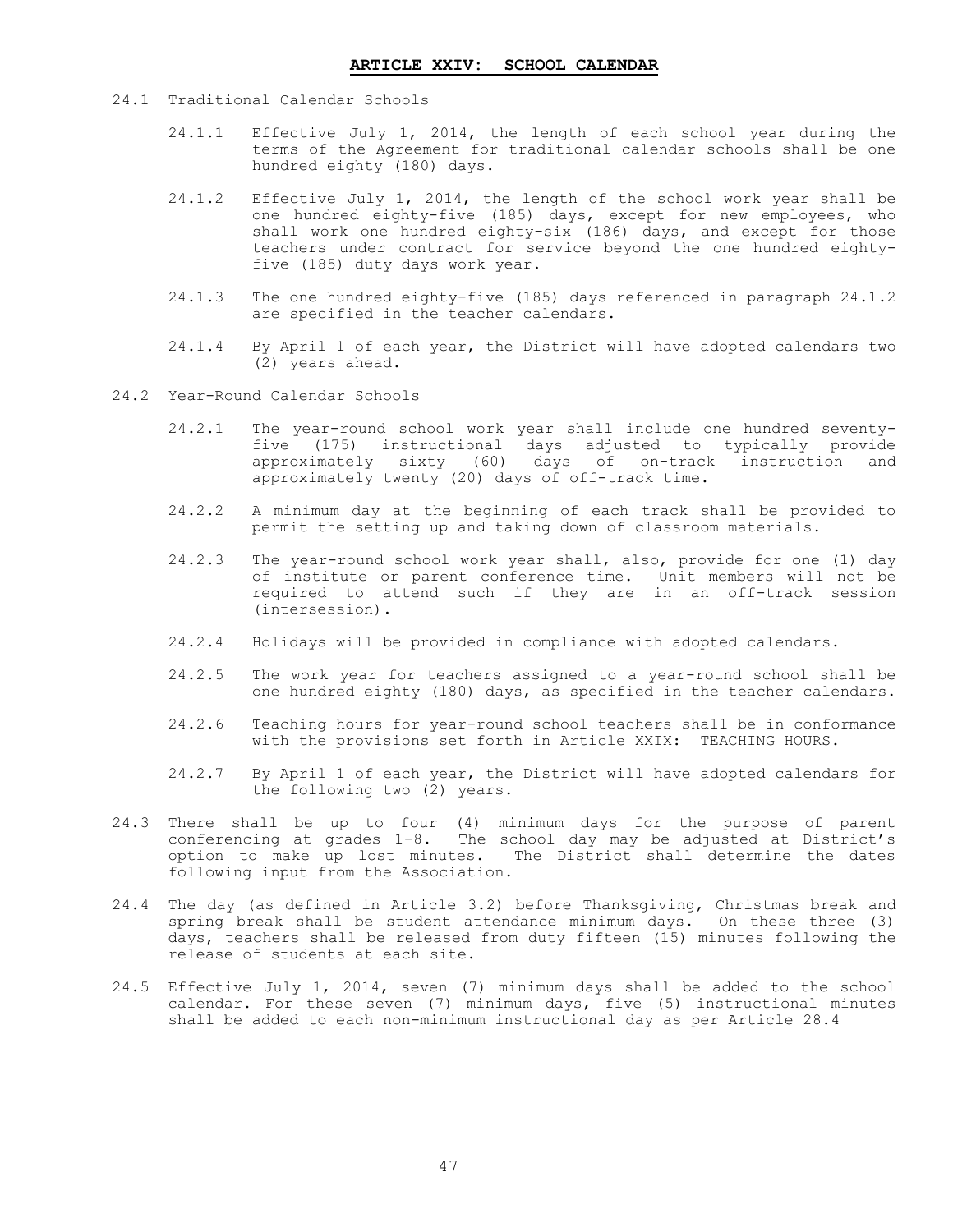#### **ARTICLE XXV: TEACHER ORIENTATION**

- 25.1 The Board shall supply the Association with a list of the names and addresses of all such teachers no later than August 15. Names and addresses of teachers hired thereafter shall be transmitted immediately to the Association President.
- 25.2 New teachers shall not be required to perform services for the Board, including attendance at Board workshops, tours of civic meetings, until the four (4) working days before the first day of required student attendance, except those teachers under contract for service beyond the 185 day work year.
- 25.3 Teachers who have been previously employed in the District ("returning teachers") shall not be required to perform services until three (3) working days before the first day of required student attendance, except those teachers under contract for service beyond the one hundred eighty-five (185) day work year.
- 25.4 Up to three (3) hours as requested shall be set aside for Association meeting(s) during these three (3) working days. Such meetings shall be listed as a pre-school activity on the pre-school calendar.
- 25.5 Extra-duty days may be added annually if mutually agreed upon by the District and unit member.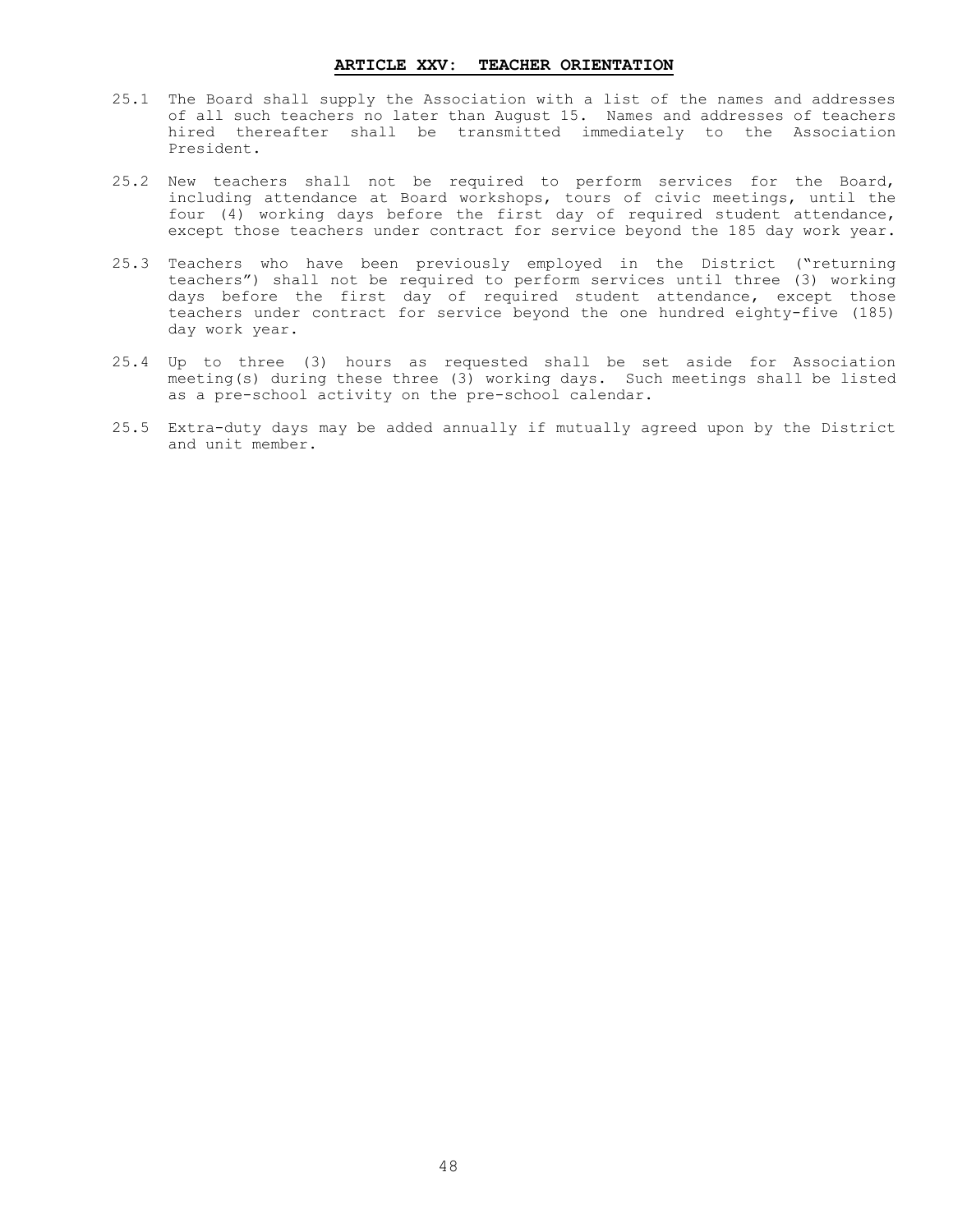#### **ARTICLE XXVI: PART-TIME EMPLOYMENT WITH FULL RETIREMENT CREDIT**

- 26.1 Education Code Sections 44922 and 22724 are incorporated into this Agreement and supplemented as follows:
	- 26.1.1 On or before January 1, the Board shall notify each teacher regarding eligibility for part-time employment as of the commencement of the ensuing school year. Such notification shall include the following:
		- 26.1.1.1 Eligibility requirements for the program.
		- 26.1.1.2 A clear explanation of the benefits and duties which attach to an enrollee in such program.
		- 26.1.1.3 A statement to the effect that the teacher should not enroll in such program until he/she and the Board mutually agree on his/her job descriptions, his/her duties, his/her hours, the location or locations at which he/she is required to perform his/her services and the duration of his/her participation in the program.
- 26.2 The agreement entered into between a teacher and the Board pursuant to this Article shall incorporate the matters contained in 26.1.1.3 above.
- 26.3 Any teacher who is interested in participating in the program shall notify the District Human Resources Office no later than March 15. The Board or designate shall schedule a meeting with each such teacher on or before April 30 to develop a mutually agreeable program for such teacher. The Association shall be notified as to the applicants for this program.
- 26.4 The agreement between the Board and the participating teacher shall be consummated on or before May 15. The teacher may be accompanied by an Association representative in any meeting he/she attends with the Board pursuant to this Article.
- 26.5 No teacher shall be pressured overtly or indirectly to participate in this program.
- 26.6 On or before May 18, the Board shall provide the Association with a list of the teachers who will be participating in the part-time employment program in the coming school year.
- 26.7 A teacher who has entered into an agreement with the Board to participate in the part-time employment program shall have five (5) days from the date of his/her signing the agreement to revoke such agreement.
- 26.8 The teacher must notify the Board in writing of his/her desire to terminate the existing agreement no later than March 15. When an agreement is terminated by the mutual consent of the teacher and the district, the teacher shall be eligible to return to employment in conformity with 11.5.5.
- 26.9 A teacher who participates in the part-time employment program shall be paid on the last day of each month for all services under agreement performed during such month.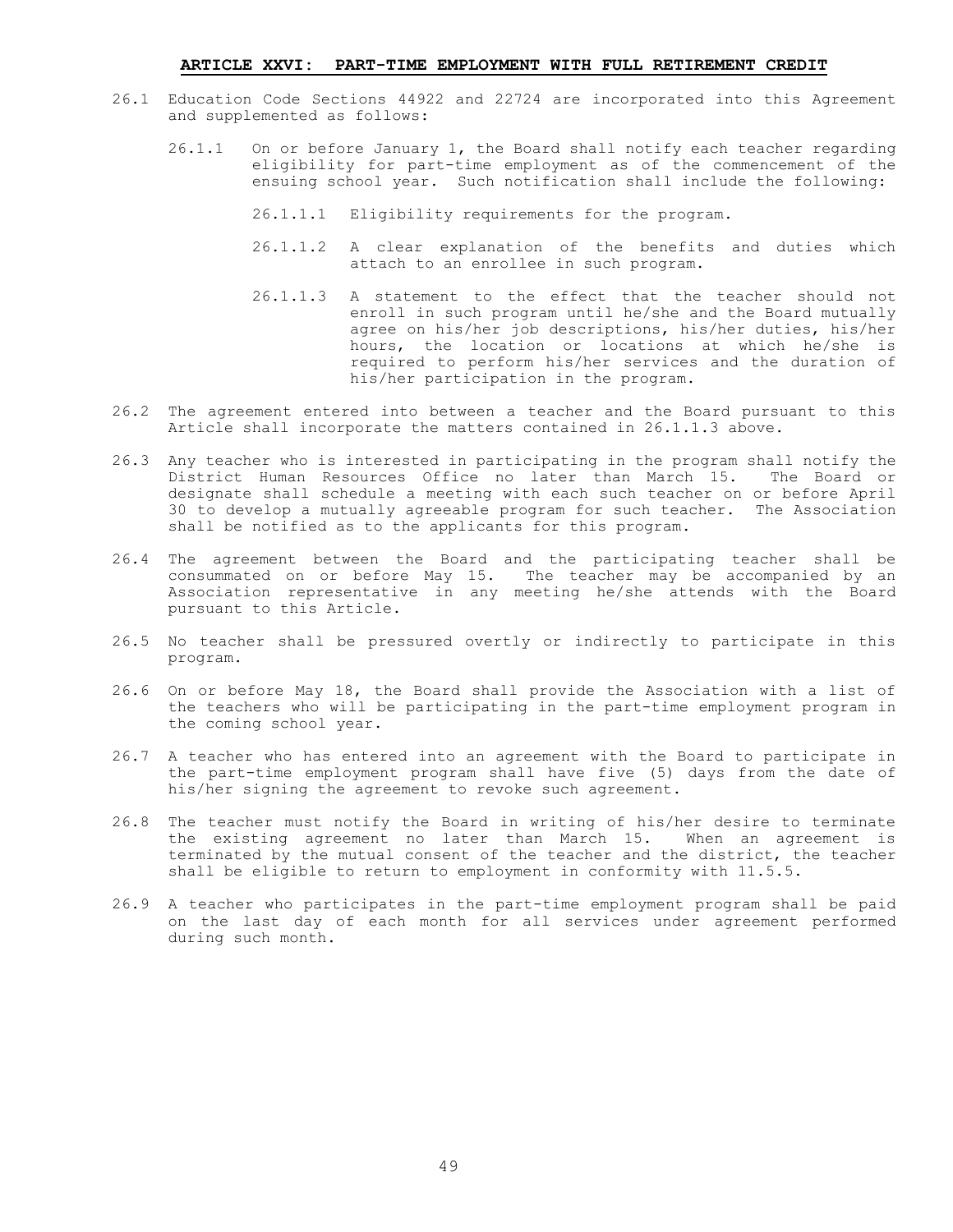#### **ARTICLE XXVII: SAVINGS**

27.1 If any provision of this Agreement or any application thereof to any teacher is held by the court of appropriate jurisdiction or by a State or Federal or Administrative Agency to be contrary to law, then such provision or application will be deemed invalid to the extent required by such decision. All other provisions or application shall be deemed invalid to the extent required by such decision. All other provisions or applications shall continue in full force and effect.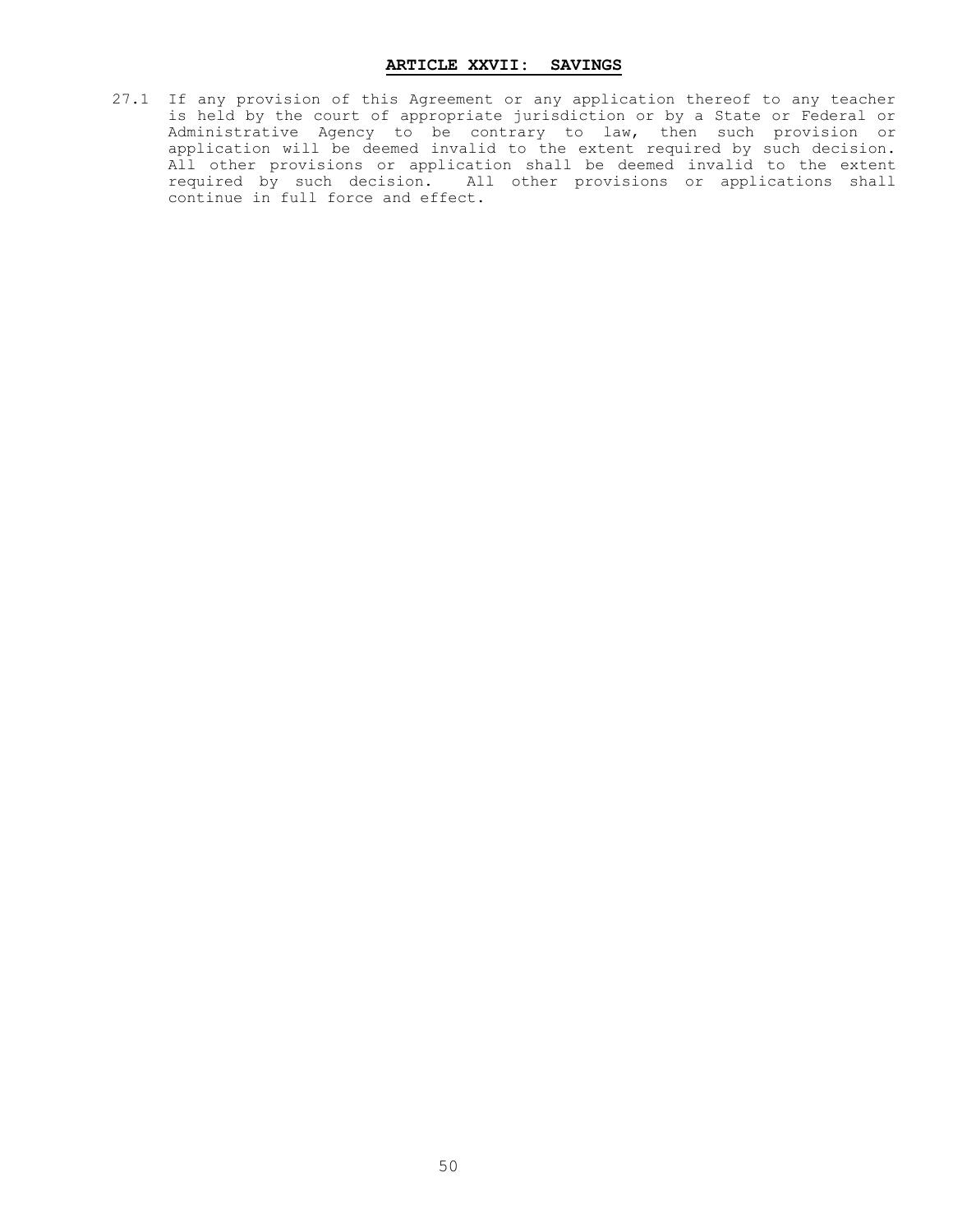#### **ARTICLE XXVIII: TEACHING HOURS**

- 28.1 The length of the teacher work day, including preparation time, lunch, relief periods and time required before and after school, shall not exceed seven and one-half (7 1/2) hours, provided, however, that the Board may require teachers to attend an equivalent of one sixty-minute (60), beyond-the-workday faculty meeting every nine (9) weeks, except for emergency purposes. An accurate record of emergency meetings shall be kept.
- 28.2 Effective July 1, 2014, no teacher shall be required to report for duty before 8:10 a.m. or to remain on duty beyond 3:50 p.m., except to attend the faculty meetings referenced in paragraph 28.1 above. On Fridays or the day preceding a holiday or on P.T.A. days, teachers may leave after 3:30 p.m., except on minimum days. Friday assigned bus duty after 3:30 p.m. and up to 3:45 p.m. shall be paid at the hourly rate  $(.00067 \times A-1$  on salary schedule).

Monday extended day 8:10 a.m. – 4:20 p.m. Non-student contact time If administration calls for a meeting during teacher prep-time, the following Monday workday shall be 8:10 a.m. – 3:50 p.m. If extended-day time is not needed for meetings, flex-time option is available.

- 28.2.1 Should the Board of the Porterville Unified School District implement double or split sessions to accommodate student enrollment, the reporting and departure times for high school employees in 28.2 shall be suspended. Double or split session time schedules shall be determined by committee(s) that includes representation from PEA. Teacher assignments shall be made as per Article XIII and considered as reassignments.
	- 28.2.1.1 The teacher day shall continue to be 7 1/2 continuous hours unless the teacher voluntarily agrees to an alternative schedule.
- 28.3 Teachers are entitled to a flexible work-day schedule with the consent of the site principal. Approval for an individual's use of a flexible schedule may be withdrawn for documented abuse or need for conferences, inservices, etc. The intent of use of a flexible work-day schedule is for temporary and sporadic use and is not be used on a regular or ongoing basis.
- 28.4 Effective July 1, 2014, except as otherwise provided herein, teacher instructional time, including both preparation periods and passing times at the middle school and senior high school levels, shall not exceed the instructional time limits listed below for any given school day, as described in 3.5 and 28.12 of this Agreement:

|        |                                                                  | Traditional<br>Calendar |
|--------|------------------------------------------------------------------|-------------------------|
| 28.4.1 | Kindergarten:                                                    |                         |
|        | Assigned classroom minutes                                       | 215                     |
|        | Additional instructional time to be                              | 85                      |
|        | used for professional duties, such                               | 300                     |
|        | as teaming, primary remediation and                              |                         |
|        | primary testing. (Teaming in Kinder-                             |                         |
|        | garten classrooms is a District priority.)                       |                         |
| 28.4.2 | Elementary:                                                      |                         |
|        | $28.4.2.1$ Primary (Grades 1-3)                                  | 300                     |
|        | 28.4.2.2 Intermediate (Grades 4-6)                               | 330                     |
| 28.4.3 | Middle School (Grades 7-8)                                       | 355                     |
| 28.4.4 | Senior High School (Grades 9-12)                                 | 385                     |
| 28.4.5 | Should the state eliminate passing times in calculating minimum  |                         |
|        | minutes of instruction, the Association agrees to reopen 28.4.4. |                         |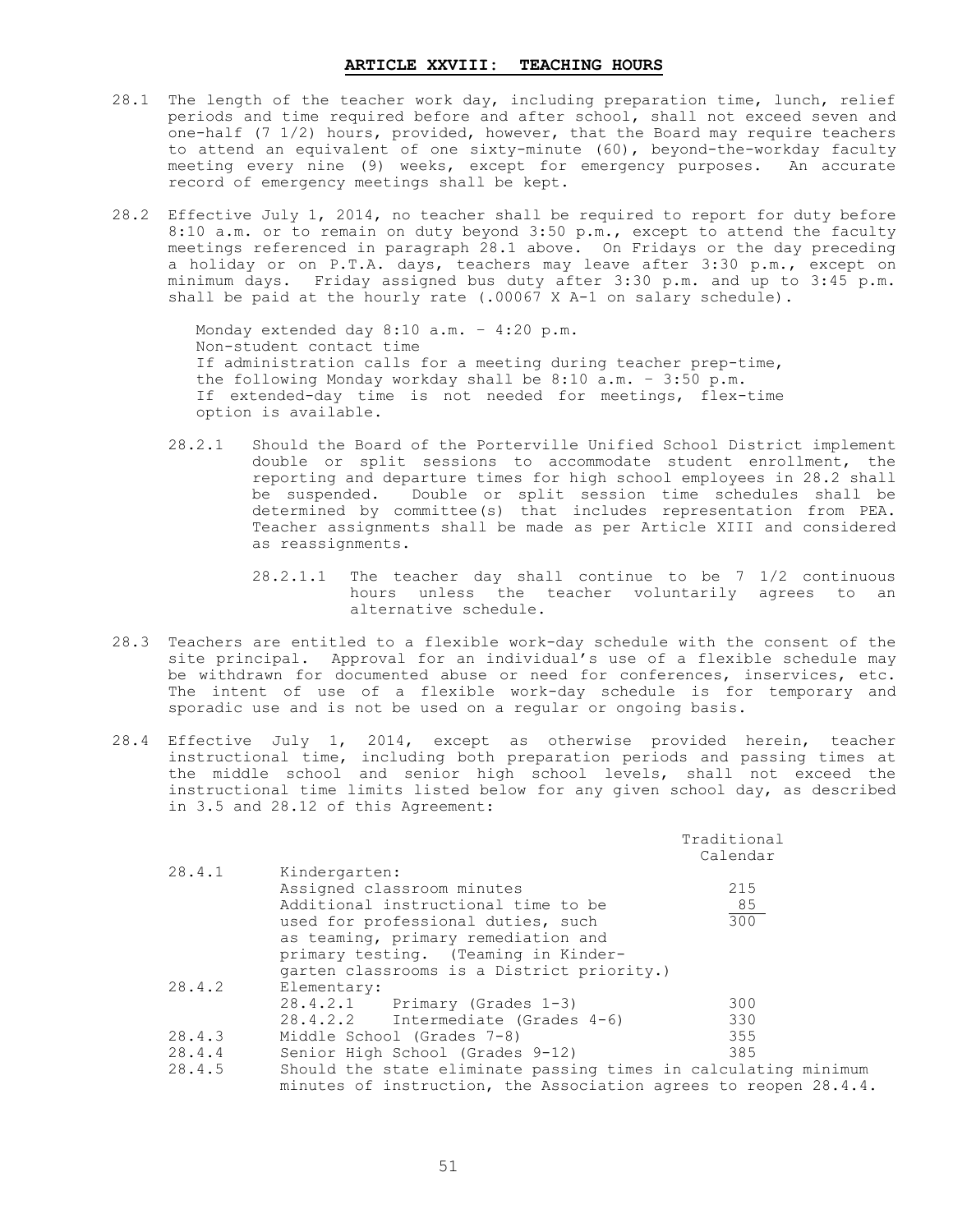- 28.5 Teachers shall be available from the end of the student day to the end of the working day for school-related matters as directed by the administration. Any teacher who agrees to teach a class after the end of the normal student day or who is required to supervise detention shall be compensated at the rate of .00067 X A-1 on salary schedule per hour, except for those activities covered by the added pay schedule during this time period.
	- 28.5.1 Every effort shall be made to schedule required parent conferences during the teacher's regular work day.
- 28.6 Any unit member who teaches full time in the middle or high school classroom shall have ten (10) single periods for preparation within each ten school day period. All teachers in grades 4-12 may be required to substitute during his/her preparation period, and such substitutions shall not exceed two (2) times per year. Pay for period substitutions in excess of two (2) times per year, shall be as per 28.5 per period.
	- 28.6.1 Pathway/Linked Learning stipends shall be for teachers in core subject and CTE courses for each designated open choice pathway and shall be prorated for the number of periods taught. Teachers who receive a full or partial high school teacher Pathway stipend (as per Appendix A-Special Services Added Pay Schedule), are required to utilize a minimum of one (1) preparation period every two (2) weeks for collaboration and development of integrated lessons supportive of Porterville Unified School District graduate and Pathway outcomes. Teachers who obtain a Linked Learning credential and/or certificate, as approved by the District, shall be eligible for placement on the next column (Column C) of Appendix A – Special Services Added Pay Schedule.
- 28.7 Full-time classroom teachers who are under contract to provide daily classroom instruction throughout the school year in place of their preparation period shall receive the added compensation of one-sixth (1/6) of Step A-1 of current salary schedule. A one (1) quarter or semester contract will be pro-rated.
- 28.8 Elementary (4-6) school teachers shall have three and three-fourths (3 3/4) hours per week set aside for preparation and planning during the duty day. K-3 classroom teachers shall have forty-five (45) minutes per K-6 school day set aside for preparation and planning.
- 28.9 Any unit member who provides assigned services to the District outside the regular school day shall receive added compensation as indicated on the Special Services Added Pay Schedule (See Appendix A).
- 28.10 Every teacher shall be entitled to at least a thirty-minute (30) duty-free lunch period and a five-minute (5) relief period each morning.
- 28.11 The Association, in its capacity as the unit representative, shall, upon request, be permitted the following times for conducting Association business.
	- 28.11.1 One (1) hour on each Professional Development Day, as long as day meets minimum time required by state.
	- 28.11.2 Insofar as there is no conflict with District plans, the time following the end of the school day.
- 28.12 "Days" shall mean school days during which students are required to be in attendance.
- 28.13 "School Day" means the amount of time in a regularly scheduled student attendance day which students are required to be in school, unless otherwise provided for in this Agreement.
- 28.14 "Duty Day" means days when teachers are required to be working regardless of whether or not students are required to be in school.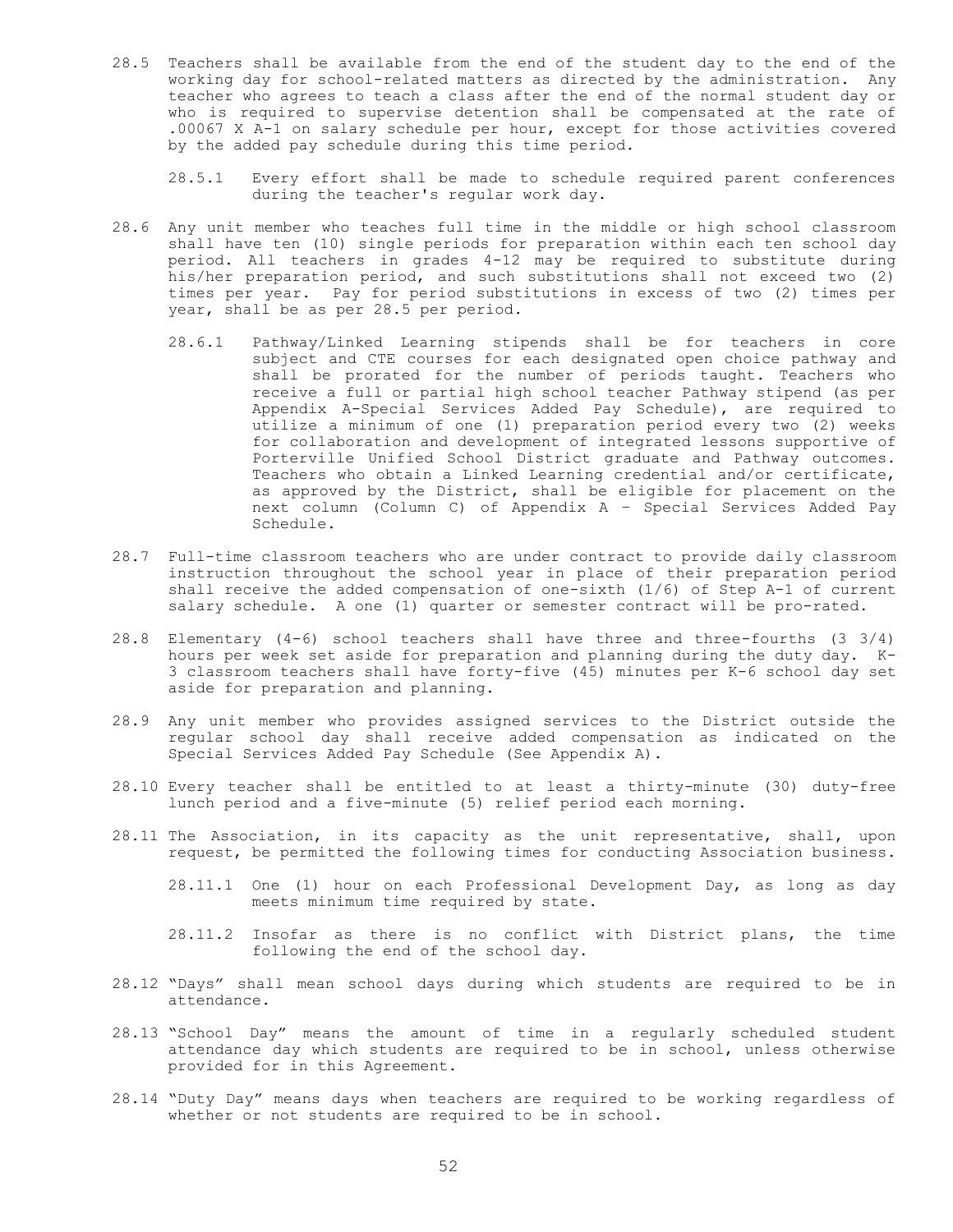28.15 Teachers who are responsible to submit grades for students shall submit all information for progress reports and grades within three (3) days of the reporting period except in the case of end of year grades which shall be due on or before the last day of school.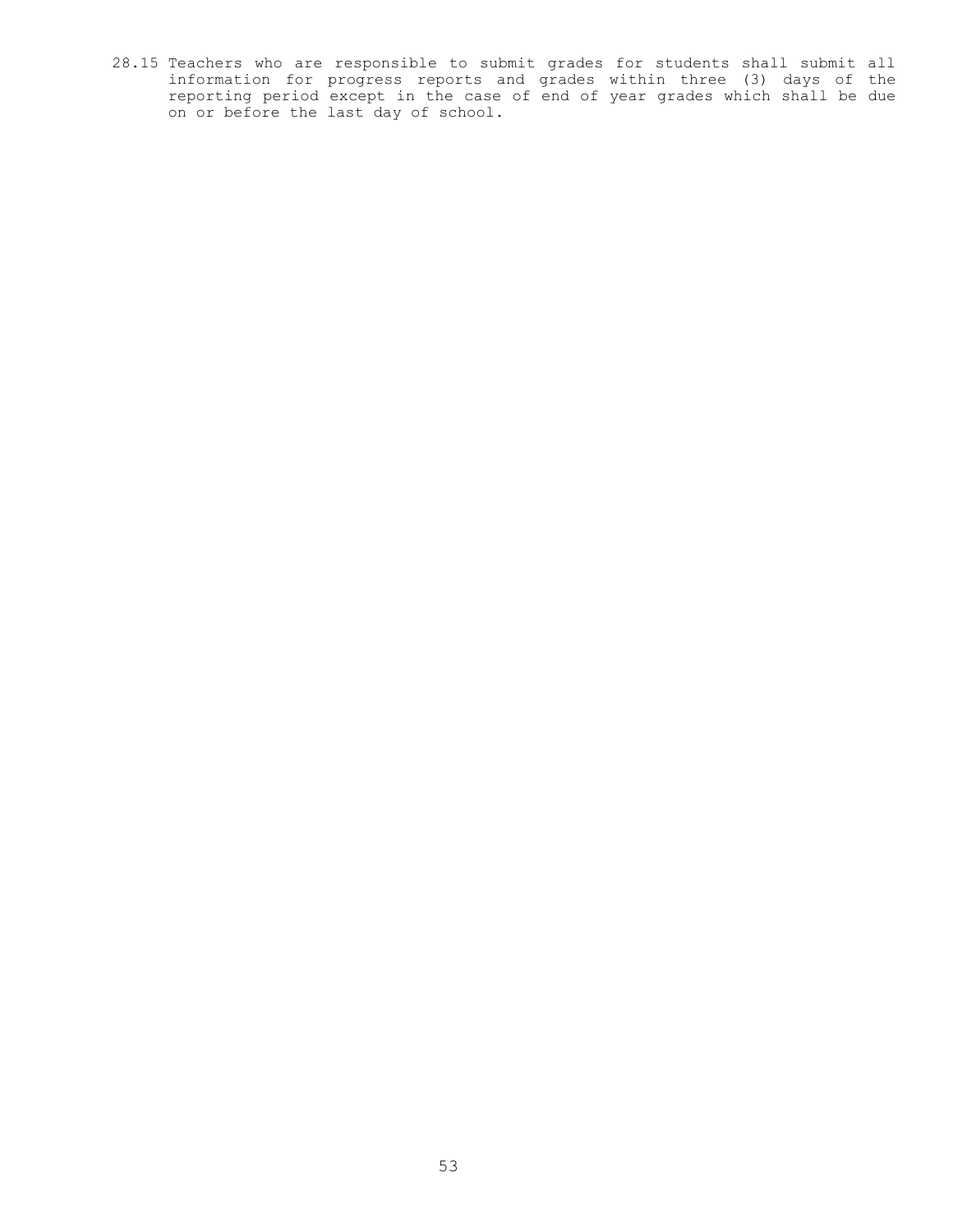# **ARTICLE XXIX: EFFECTS AND IMPACT OF LAYOFFS**

- 29.1 No later than March 1, prior to the issuance of any layoff notices, the District shall notify the Association of its intent to layoff bargaining unit members.
- 29.2 Within five (5) days of the notification to the Association of the contemplated layoffs, the District and the Association shall meet to negotiate the effects and impact of the proposed layoffs to the extent that such effects and impact are mandatorily negotiable by law.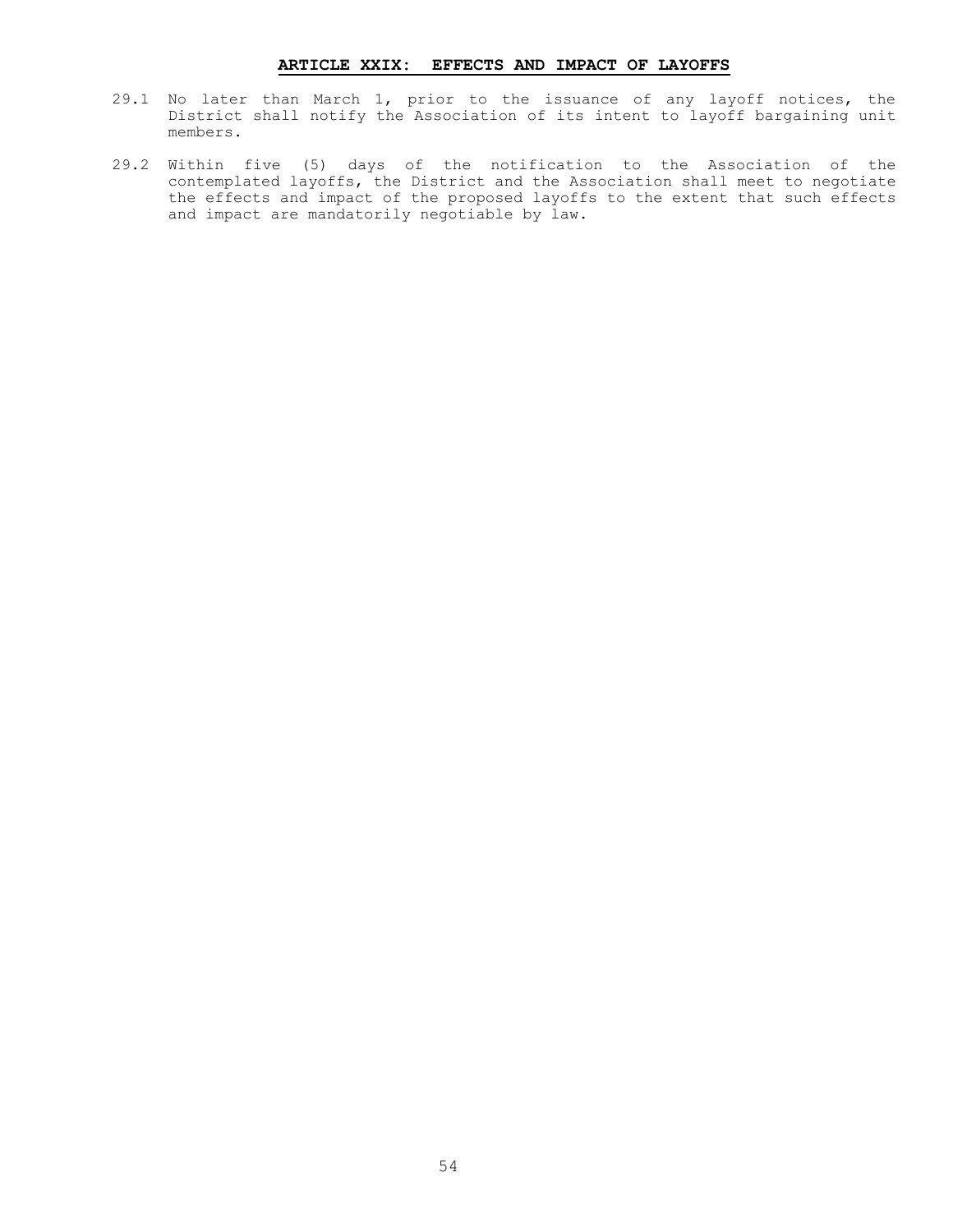#### **ARTICLE XXX: MISCELLANEOUS PROVISIONS**

- 30.1 Any individual contract between the Board and an individual teacher hereafter executed shall be subject to and consistent with the terms and conditions of this Agreement.
- 30.2 All teachers who, at their own expense and time, produce tapes, publications or other educational material shall retain complete rights should they be copywritten or sold by the Board.
- 30.3 Within thirty (30) days of ratification of the Agreement by both parties herein, the Board shall have copies of this Agreement prepared and delivered to the Association for distribution to each teacher in the District.
- 30.4 A teacher's written notification to the Board that he/she intends to resign shall become effective and irrevocable at the time received by the Human Resources office.
- 30.5 The inclusion within this Agreement of any matter not within the scope of representation pursuant to California Government Code Section 3543.2 is without precedent as to any future position by the District concerning the negotiability or non-negotiability of such matter, and the District expressly reserves the right to refuse to negotiate or renegotiate any written agreement on matters determined to not be within the scope of representation pursuant to California Government Code Section 3543.2.
- 30.6 The parties agree that it is to their mutual benefit to encourage the resolution of differences through the processes provided by this Agreement. Therefore, it is agreed that the Association and the District shall support this Agreement for its term and shall not appear before any public body or bodies to seek change in the existing Agreement, except by mutual written agreement of the District and the Association.
- 30.7 Bargaining unit members, with the exception of nurses, shall not be required to provide and conduct specialized health care procedures, including but not limited to dispensing medication, catheterizations, crede', diapering, toileting, injections, ileostomies, colostomies, gastrostomies, tracheostomy, suction, oxygen administration, gavage feeding and draining.
- 30.8 The District shall carry \$5,000,000 (five million dollars) of liability insurance to cover employees for actions taken within the scope of their employment.
- 30.9 Implement dress code as per Appendix E. Any disciplinary action related to this issue shall be subject to just cause and due process standards and procedures. This section (30.9) shall be subject to Binding Arbitration provisions contained in Article 10 of this Agreement.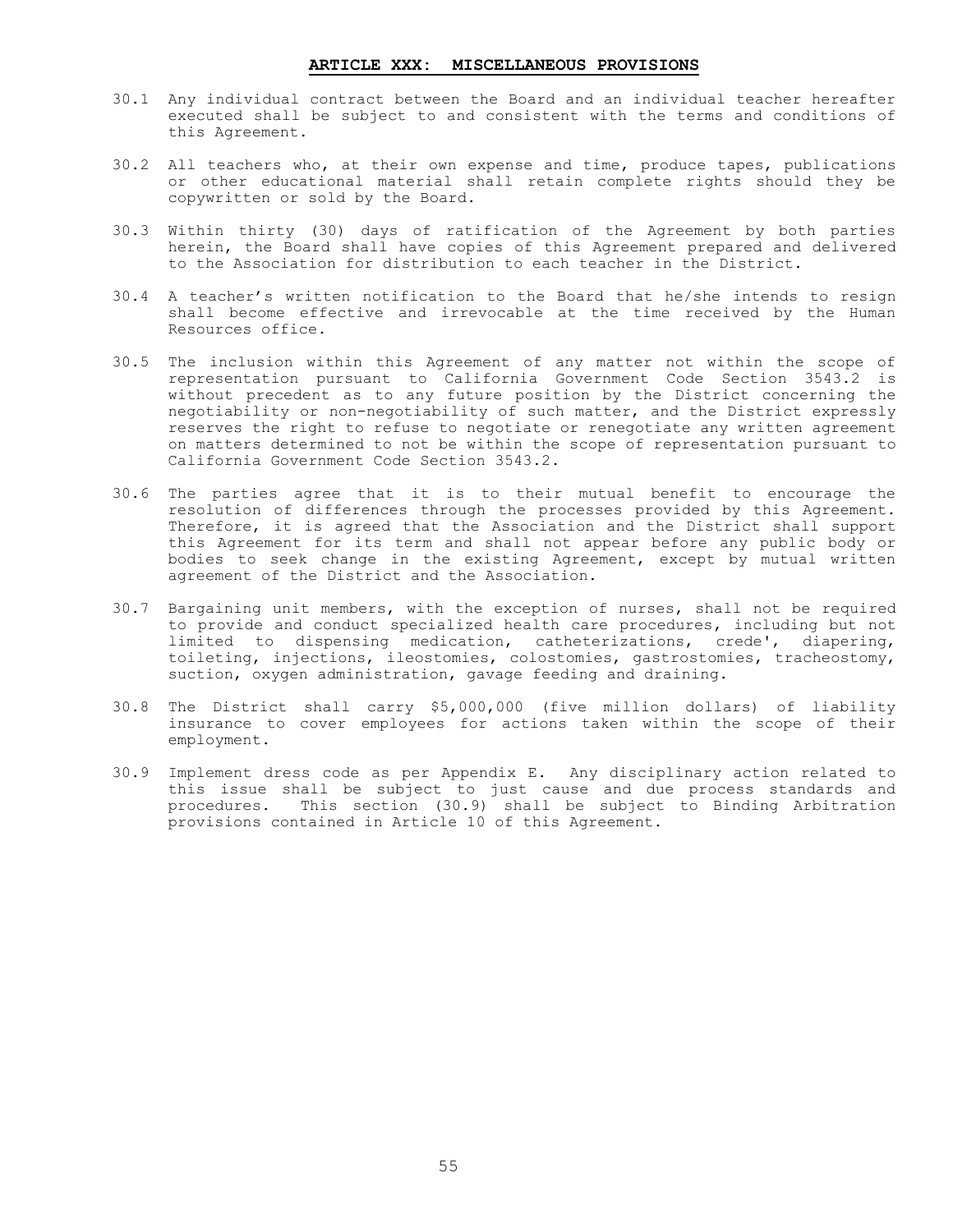#### **ARTICLE XXXI: EFFECT OF AGREEMENT**

- 31.1 It is be the intention of the parties that the specific provisions contained in this Agreement shall prevail over District practices and procedures and over state law to the extent permitted by state law and that, in the absence of specific provision in this Agreement or the Education Code, such practices and procedures shall be discretionary with the District.
- 31.2 Unless otherwise specifically provided herein, it is be agreed and understood that each party hereto voluntarily waives and unqualifiedly relinquishes its right to meet and negotiate and agrees that the other party shall not be required to negotiate with respect to any subject or matter covered herein or with respect to any matter not covered herein, even though such subject or matter may not have been within the knowledge or contemplation of either or both of the parties at the time they met and negotiated this Agreement and even though any such subject or matter was proposed and later withdrawn.
- 31.3 Any agreement, alteration, understanding, variation, waiver or modification of any of the terms or provisions contained herein shall not be binding upon the parties hereto unless made and executed in writing by all parties hereto.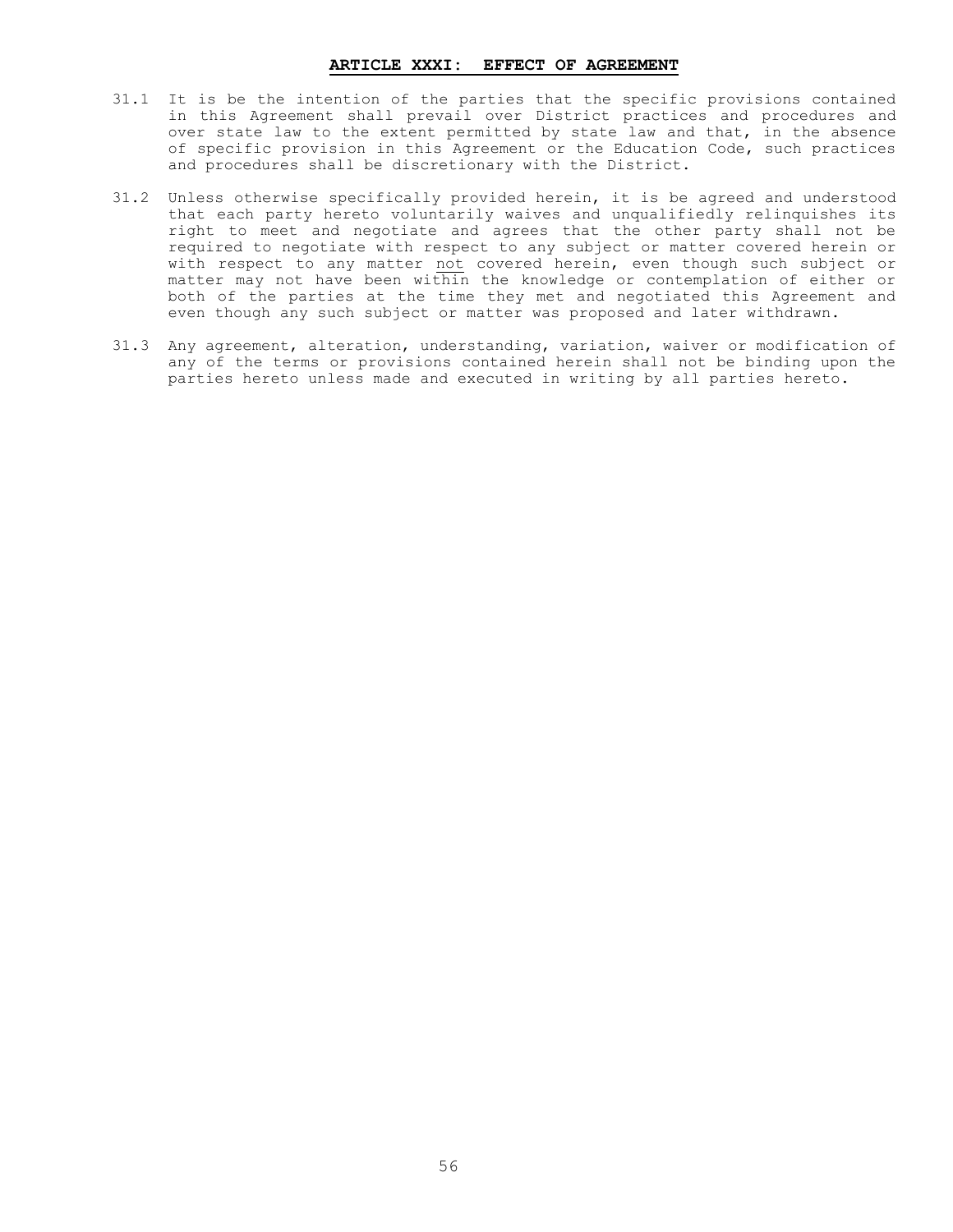#### **ARTICLE XXXII: PROFESSIONAL DUES OR FEES AND PAYROLL DEDUCTIONS**

- 32.1 Any teacher who is a member of the Association or who has applied for membership may sign and deliver to the Board an assignment authorizing deduction of unified membership dues, initiation fees and general assessments in the Association. Pursuant to such authorization, the Board shall deduct one twelfth (1/12) of such dues from the regular salary check of the teacher each month for twelve (12) months. Deductions for teachers who sign such authorization after the commencement of the school year shall be appropriately prorated to complete payments by the end of the school year. All employees in the bargaining unit who are members of CTA on the effective date of this Agreement and employees who hereafter come into the bargaining unit and join CTA shall remain as members of CTA for the life of the Agreement, with the exception that any member may withdraw from CTA between July 1 and July 30 of each calendar year. Members who desire to withdraw during this time frame may do so by notifying the District and CTA in writing of his/her decision.
- 32.2 If conscience prevents a member of the unit from joining the Association, he or she may contribute the amount of the fee to the Porterville Unified School District Memorial Scholarship Fund for the use of Porterville Unified School District students. An alphabetized list crediting those unit members with payment into the Scholarship fund shall be included with the remittance list described in paragraph 32.3 below.
- 32.3 With respect to all sums deducted by the Board pursuant to authorization of the employee, the Board agrees promptly to remit such monies to the Association at its membership processing office, Post Office Box 4178, Burlingame, California 94010, accompanied by an alphabetical list of teachers for whom such deductions have been made and indicating any changes in personnel from the list previously furnished.
- 32.4 The Association agrees to furnish any information needed by the Board to fulfill the provisions of this Article.
- 32.5 Upon appropriate written authorization from the teacher, the Board may deduct from the salary of any teacher and make appropriate remittance for annuities, credit union, savings bonds, charitable donations or any other plans or programs jointly approved by the Association and the Board.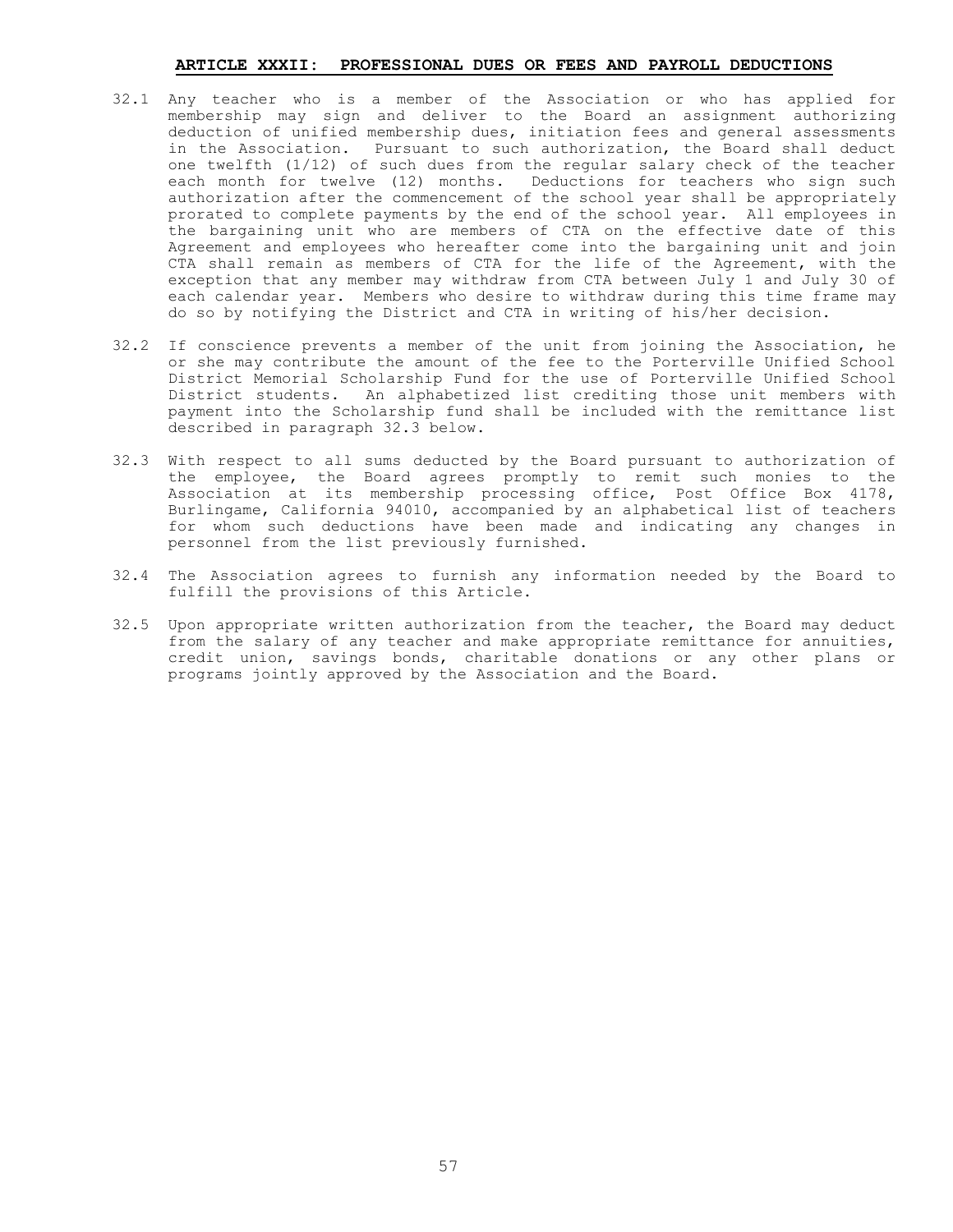# 33.1 Purpose

- 33.1.1 Porterville Unified School District and Porterville Educators Association (PEA/CTA/NEA) continuously strive to provide the highest quality of education for students. In order for students to succeed in learning, teachers must succeed in teaching. Therefore, the parties agree to cooperate in the design and implementation of programs to improve the quality of instruction through expanded and improved professional development and peer assistance. This shall be accomplished by selecting staff development programs and consulting teachers to provide professional staff development for new and experienced teachers or to work on curriculum development. Teachers participating in the programs are viewed as valuable professionals, who deserve to have the best resources available provided to them in the interest of improving performance to a successful standard.
- 33.1.2 Definitions
	- 33.1.2.1 Peer Assistance and Review (PAR) All programs relating to professional staff development for new and experienced teachers and the program assisting experienced teachers through Peer Assistance and Peer Review.
	- 33.1.2.2 Joint Committee (JC) The governance body for all programs affiliated with PAR.
	- 33.1.2.3 Consulting Teacher (CT) A teacher selected by the Joint Committee, who provides assistance to new or experienced teachers in the form of staff development and/or classroom review. These teachers shall be designated as one of the following:
		- 33.1.2.3.1 New Teacher Coach A teacher assigned by the JC to provide peer assistance to a non-tenured teacher.
		- 33.1.2.3.2 Staff Developer (SD) A teacher assigned by the JC to research, develop and/or present topics to staff for professional growth or curricular development.
		- 33.1.2.3.3 Support Teacher (ST) A teacher assigned by the JC to review and assist an experienced teacher who has been referred by an administrator or volunteers for the PAR program.
	- 33.1.2.4 Participating Teacher (PT) A teacher who, after being referred to the program by an administrator or who volunteers for the program, is assigned a Support Teacher to review and assist them in any area of teaching.
		- 33.1.2.4.1 Referred Participating Teacher (RPT) A teacher with permanent status, who receives assistance to improve his/her instructional skills, classroom management, knowledge of subject and/or related aspects of his/her teaching performance from a ST assigned by the JC as a result of an overall unsatisfactory final evaluation. This teacher is referred to the PAR program by his/her administrator.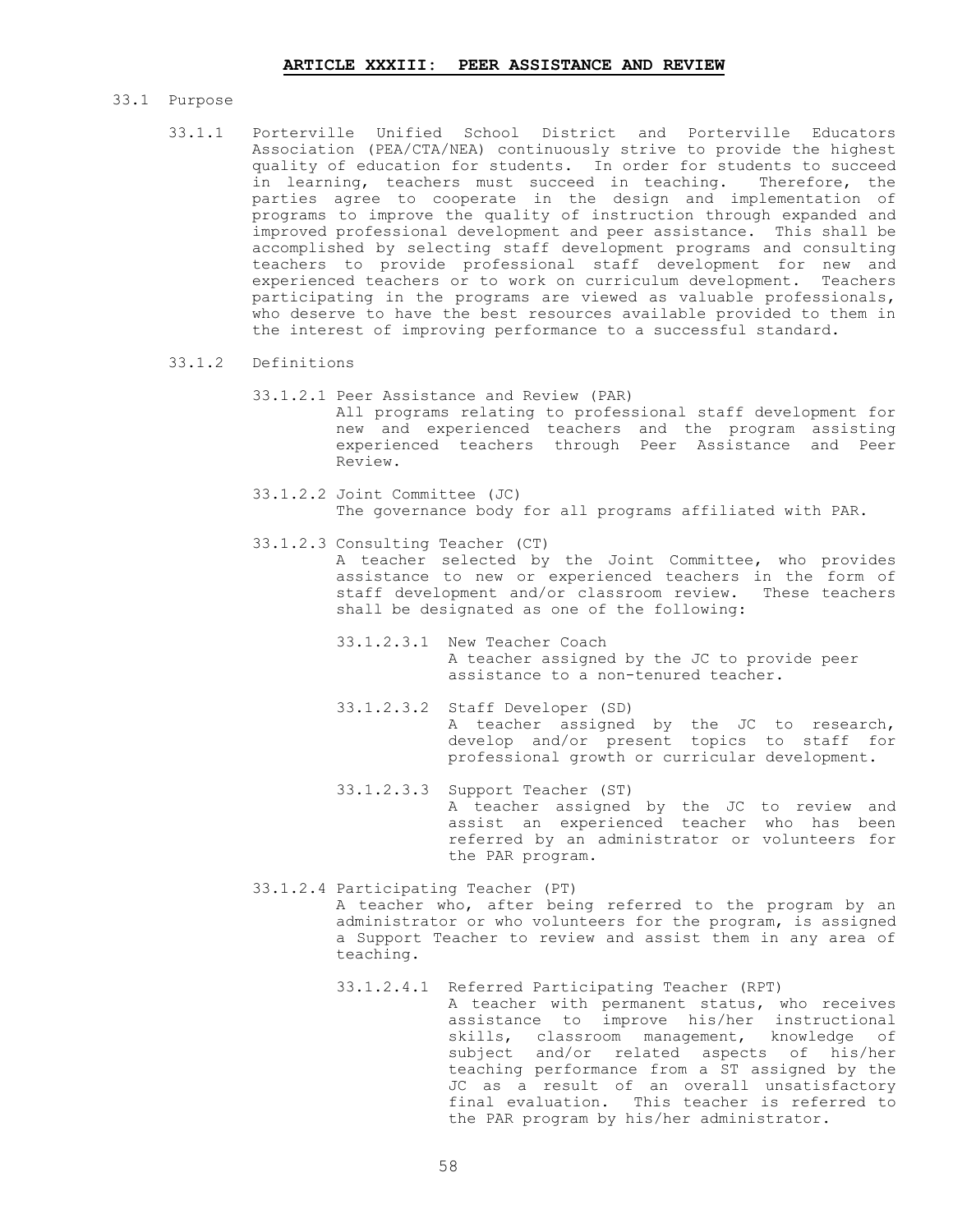33.1.2.4.2 Volunteer Participating Teacher (VPT) A teacher with permanent status, who receives assistance to improve his/her instructional skills, classroom management, knowledge of subject and/or related aspects of his/her teaching performance from a ST assigned by the JC and who volunteers to participate in the PAR program.

# 33.2 Funding

No additional costs of these programs shall be paid from the general fund monies. It shall be implemented only to the extent that special funding from the state is provided. This stipulation shall apply to the consulting teacher stipend, release time costs, administrative costs and all other costs created by the Peer Assistance and Review Program (PAR). If the funding is decreased at any time during the term of this Agreement, the program shall be decreased proportionately. All participating teachers (as defined by Article 33.1.2.4) required to participate in staff development outside the school day shall be compensated by time card. Such staff development shall not infringe upon teacher prep time.

# 33.3 Joint Committee

- 33.3.1 The Joint Committee shall consist of seven (7) members, the majority of whom shall be certificated classroom teachers who are chosen by the Association. The District shall choose the administration members of the Joint Committee. A District administrator shall be available to assist with facilitation. (clerical services, communication, facilities, logistics).
	- 33.3.1.1 The Joint Committee shall establish its own meeting schedule. Five (5) of the members, the majority of which shall be certificated teachers of the Joint Committee, shall be present for action to be taken. Such meetings shall take place during the regular teacher workday. Teachers, who are members of the Joint Committee, shall be released from his/her regular duties to attend meetings without loss of pay or benefits.
	- 33.3.1.2 The term of office for Joint Committee members shall be for two (2) school years, with the terms beginning July 1, 2001.
	- 33.3.1.3 Joint Committee Members shall receive a stipend of \$350.00 per year.
	- 33.3.1.4 The District agrees to indemnify and hold harmless and provide a defense to the Association and any Associationselected member of the Joint Committee against any claims, causes of action, damages, grievances, administrative proceedings or any other litigation arising from the Association's participation in Peer Assistance and Peer Review. The District retains the right to select its own attorney to represent it in such actions and shall maintain complete control of the litigation. The District shall pay legal costs and fees in such actions.
- 33.3.2 The Joint committee shall be responsible for the following:
	- 33.3.2.1 Establishing Joint Committee Rules and Procedures, including the method for selection of a Chairperson. Said Rules and Procedures shall be consistent with the provisions of this Agreement; and to the extent there is an inconsistency, the Agreement shall prevail.
	- 33.3.2.2 Selecting Consulting Teachers and staff development programs supported by PAR funding.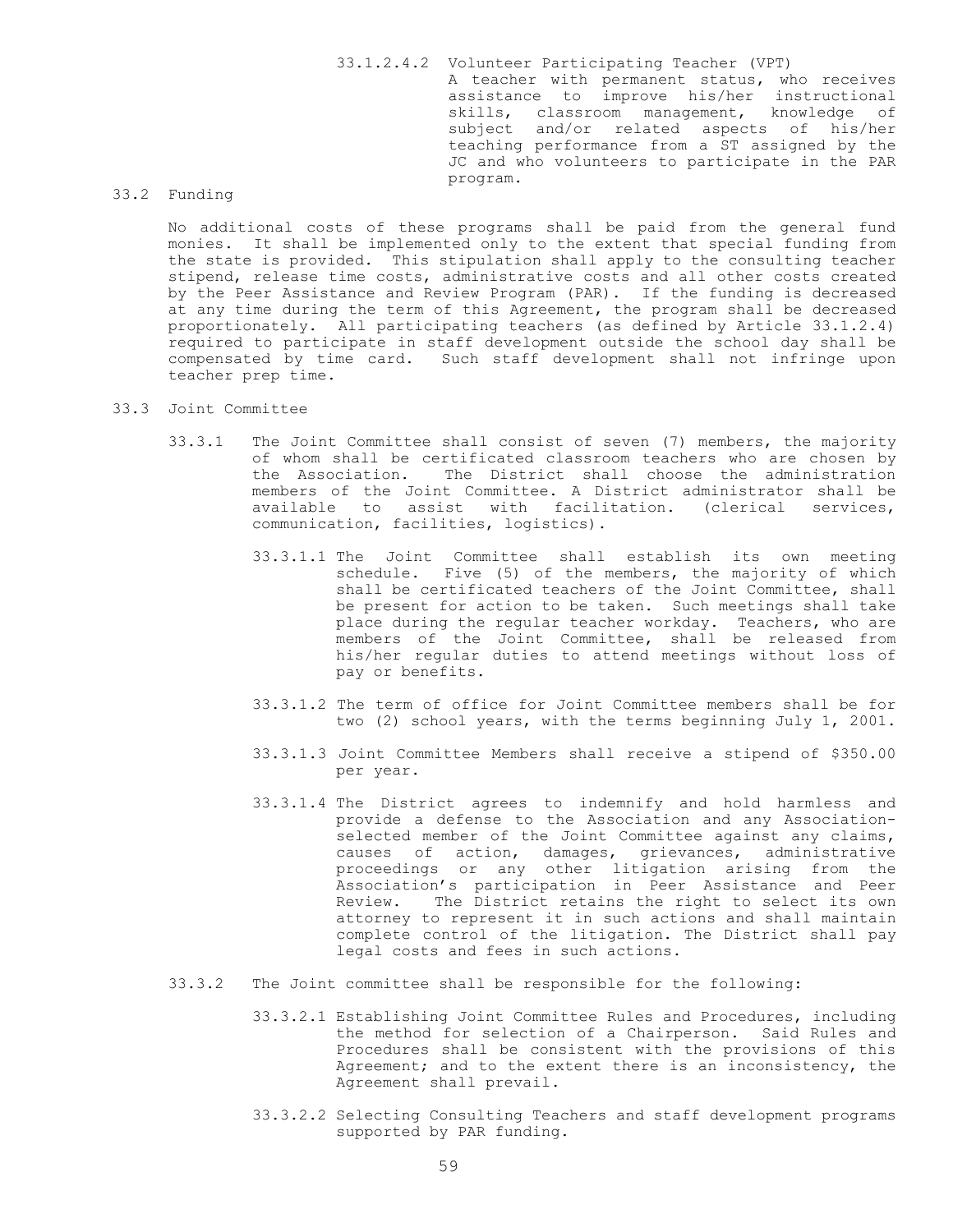- 33.3.2.3 Establishing a procedure for application as a Consulting Teacher.
- 33.3.2.4 Determining the number of Consulting Teachers in any school year based upon projected need for peer assistance, the budget available and other relevant considerations.
- 33.3.2.5 Reviewing the final report prepared by each Consulting Teacher to determine completion of project prior to receipt of stipend.
- 33.3.2.6 Providing annual training for Joint Committee members.
- 33.3.2.7 Distributing, at the beginning of each school year, a copy of the adopted Rules and Procedures to all bargaining unit members and administrators.
- 33.3.2.8 Providing training for Support Teachers prior to the Support Teacher's participation in the program.
- 33.3.2.9 Sending written notification of participation in the PAR program to the Referred Participating Teacher, the Support Teacher and the site principal.
- 33.3.2.10 Reviewing assistance plan of site administrator for Referred Participating Teachers.
- 33.3.2.11 Reviewing the final report prepared by a Support Teacher regarding a teacher referred to the PAR program and making recommendations to the Superintendent regarding the Referred Participating Teacher's progress in the PAR program.
- 33.3.2.12 Evaluating annually the impact of the PAR program and submitting recommendations for the improvement of the program to the Superintendent of the Porterville Unified School District and to PEA.
- 33.4 Application of Individual Teachers for Consulting Teacher Designation
	- 33.4.1 Consulting Teachers shall meet the following minimum qualifications:
		- 33.4.1.1 Full-time classroom teacher
		- 33.4.1.2 Valid California teaching credential
		- 33.4.1.3 Permanent status
		- 33.4.1.4 Substantial recent experience in classroom instruction (five [5] of last seven [7] years)
		- 33.4.1.5 Demonstrate exemplary teaching ability, as indicated by recent evaluations showing effective communication skills, subject matter knowledge and mastery of a range of teaching strategies necessary to meet the needs of different pupils in different contexts.
	- 33.4.2 Written application for participation as a Support Teacher shall be submitted to the Joint Committee prior to a reasonable deadline set by the Joint Committee.
	- 33.4.3 An application shall include written consent from the applicant to release his/her last evaluation relating to teaching performance to the Joint Committee.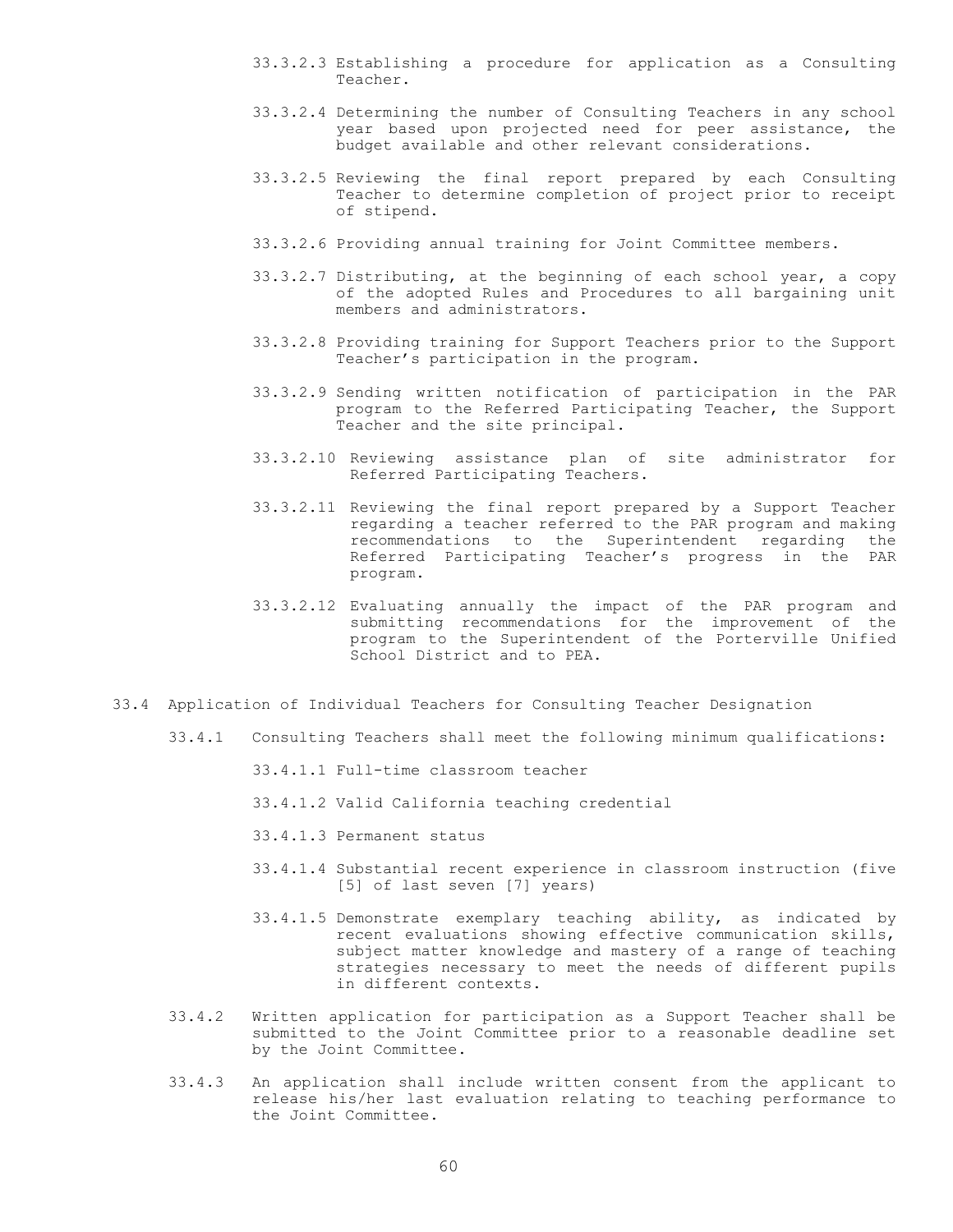- 33.4.4 All applications and evaluations shall be treated with confidentiality.
- 33.4.5 An application shall include a written proposal to provide services in one of the following areas:

 New Teacher Coach Designation New Teacher Support Intern and Pre-intern Programs

 Staff Developer Designation Subject Area Staff Development Grade Level Staff Development Curriculum Development Curriculum Leadership

 Support Teacher Designation Peer Assistance and Review Program

- 33.4.6 Consulting Teachers shall receive an annual stipend determined by the state; or if no stipend is stipulated, the District and Association shall meet to negotiate an annual stipend and that amount agreed upon by both sides before a Consulting Teacher is appointed by the Joint Committee.
- 33.5 Review of Applications & Nominations by Joint Committee
	- 33.5.1 Before nominating any candidate for Consulting Teacher, the Joint Committee shall review the applicant's most recent evaluation.
	- 33.5.2 Classroom observation of candidates may be conducted by representatives of the Joint Committee for purposes of aiding in the selection procedure.
	- 33.5.3 Each nominee shall receive the vote of at least four of the seven members of the Joint Committee.
	- 33.5.4 Special circumstances, such as the need for a mentor to work with new/experienced teachers in specific areas of student or the need for curriculum development in a particular area, shall be given consideration by the Joint Committee as they decide on nominees.
	- 33.5.5 The Governing Board may determine a date by which nomination must be made in order to allow a reasonable time prior to the commencement of the succeeding fiscal year for the Board to review nominations.
- 33.6 Review and Nominees and Designation of Consulting Teachers
	- 33.6.1 The Governing Board may meet in closed session to consider the appointment of any nominee to be a Consulting Teacher in the same manner that it may consider the appointment of employment of other employees.
	- 33.6.2 The Governing Board shall designate as Consulting Teachers only teachers who have been nominated by the Joint Committee.
	- 33.6.3 Each Consulting Teacher shall serve until the next June 30 after appointment.
- 33.7 Duties and Responsibilities of Consulting Teachers
	- 33.7.1 The duties and responsibilities of each Consulting Teacher shall be determined on an individual basis and may include, but not be limited to, the following:
		- 33.7.1.1 Providing assistance and guidance to new and probationary teachers.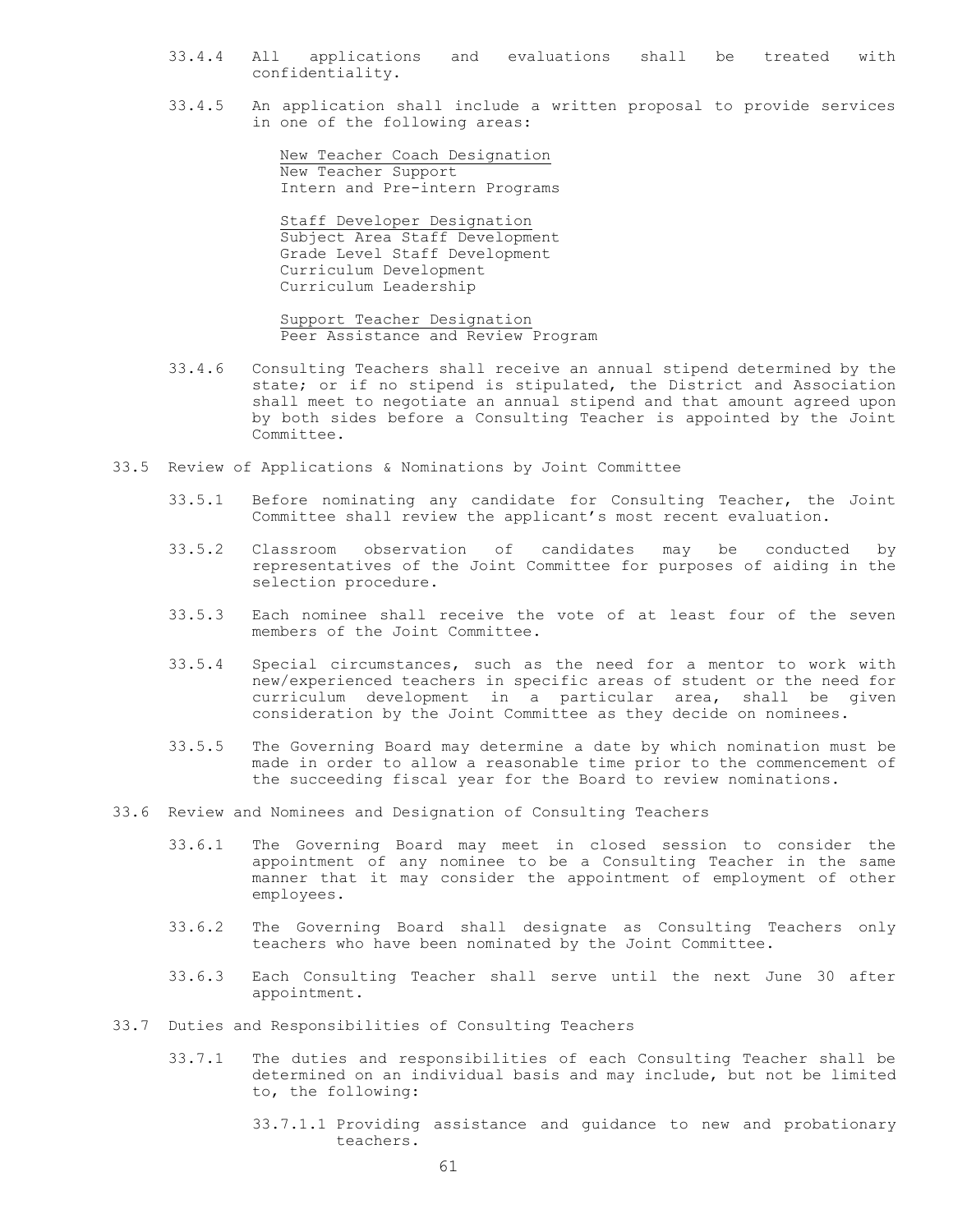33.7.1.2 Providing peer assistance and review to Volunteer Participating Teachers and Referred Participating Teachers.

33.7.1.3 Providing staff development.

33.7.1.4 Providing curriculum leadership, research and development.

- 33.7.2 The time and manner in which each Consulting Teacher shall render service in the program shall be determined on an individual basis subject to the following:
	- 33.7.2.1 Consulting services may be provided during regular school hours and/or during assigned time beyond the regular work day or year.
	- 33.7.2.2 Consulting Teachers may be assigned to perform services at more than one school site.
	- 33.7.2.3 After designation, a Consulting Teacher shall work with administration to develop a comprehensive timeframe, budget and evaluation process.
	- 33.7.2.4 Consulting Teachers shall be responsible to their regular school principal, unless otherwise assigned by the Superintendent.
	- 33.7.2.5 Either the District or the individual Consulting Teacher may terminate his/her participation in the program by giving the other party a ten-day (10) notice.
- 33.8 Referred Participating Teachers (RPT)
	- 33.8.1 The RPT has the right to be represented throughout these procedures by the Association representative of his/her choice.
	- 33.8.2 When any permanent, certificated employee has received, for the first time, an overall unsatisfactory evaluation, the supervising administrator shall develop an assistance plan.
	- 33.8.3 The plan shall include opportunities for appropriate staff development activities to assist the employee in achieving a positive evaluation.
	- 33.8.4 If the permanent, certificated employee again receives an overall unsatisfactory final evaluation, the employee shall be referred to the PAR Program with a report from the administrator, including the assistance plan used and description of how that plan failed to resolve the situation.
	- 33.8.5 All proceedings and materials related to evaluations, reports and other personnel matters shall be strictly confidential. Therefore, Joint Committee members and Support Teachers may disclose such information only as necessary to administer this Article.
	- 33.8.6 The RPT shall receive assistance to improve his/her instructional skills, classroom management, knowledge of subject and/or related aspects of his/her teaching performance by a Support Teacher chosen by the RPT from the list of current Support Teachers.
- 33.9 Volunteer Participating Teachers (VPT)
	- 33.9.1 Participation is for peer assistance only, and the Support Teacher shall not participate in a performance review of the Volunteer Participating Teacher. The VPT may terminate his/her participation in the PAR Program at any time.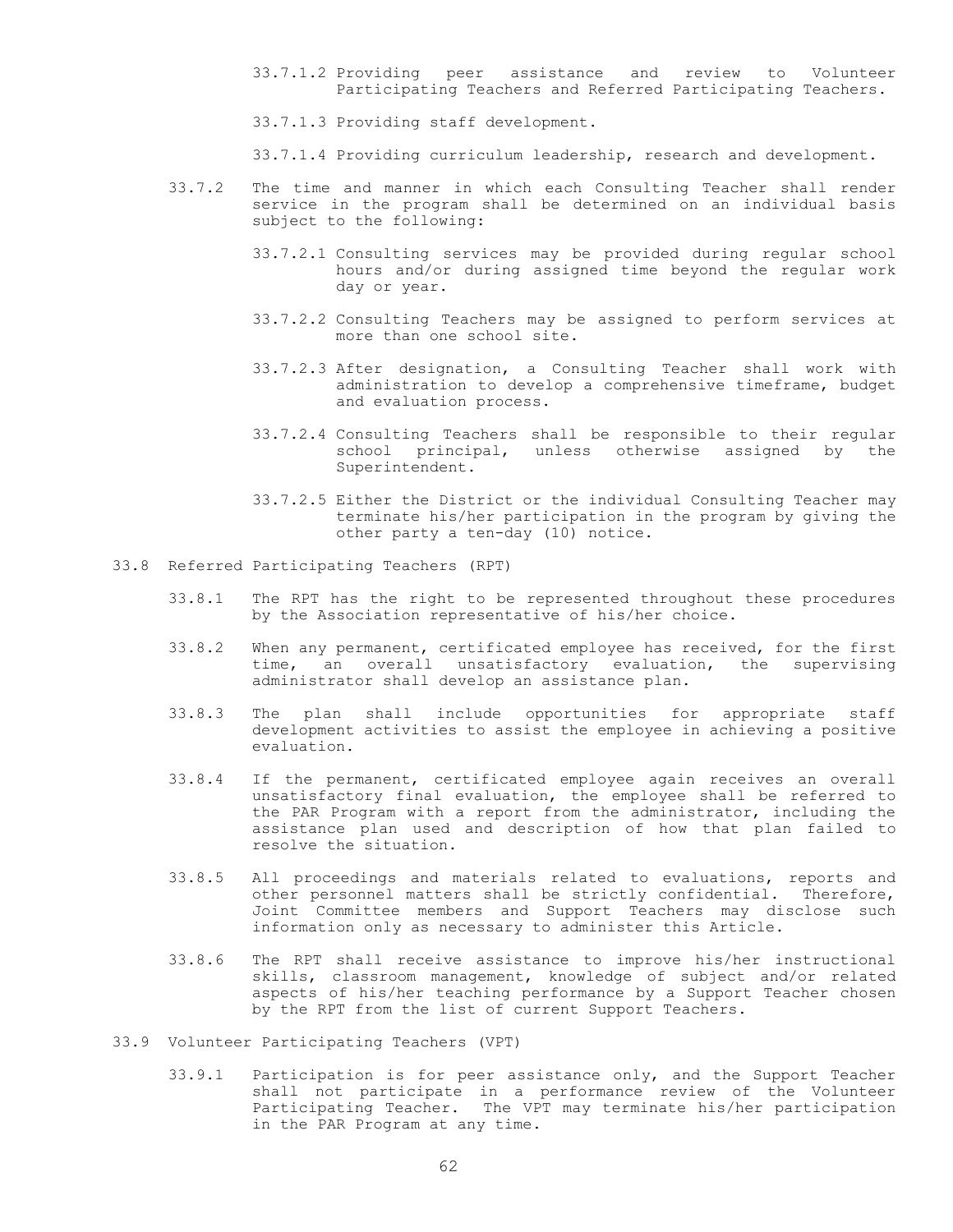- 33.9.2 All communication between the Support Teacher and a VPT shall be confidential and, without the written consent of the VPT, shall not be shared with others, including the principal, the evaluator or the Joint Committee.
- 33.10 Support Teachers Assigned to Referred Participating Teacher
	- 33.10.1 The RPT shall select a ST from the list of ST's currently serving appointments by the JC. The JC shall assign the ST of choice after reviewing the referral and failed assistance plan submitted by the RPT's site principal.
	- 33.10.2 The ST shall meet with the RPT to discuss the PAR Program, to establish mutually agreed upon written performance goals, develop the written assistance plan and develop a process for determining successful completion of the PAR Program.
	- 33.10.3 The ST shall have the responsibility for no more than two (2) RPT's. Each RPT shall receive no less than twenty-five (25) hours of assistance per semester from the ST. ST shall assist the RPT by demonstrating, observing, coaching, conferencing, referring or by other activities, which, in his/her professional judgment, will assist the RPT.
	- 33.10.4 The ST shall conduct multiple observations of the RPT during classroom instruction and shall have both pre-observation and postobservation conferences with the RPT.
	- 33.10.5 The program shall expect and encourage a cooperative relationship between the Support Teacher and the site principal with respect to the process of the PAR Program.
	- 33.10.6 The ST shall monitor the progress of the RPT and shall provide periodic written reports to the RPT for discussion and review.
	- 33.10.7 The ST shall continue to provide assistance to the RPT until he/she concludes that the teaching performance of the RPT is satisfactory or that further assistance shall not be productive. A copy of the ST report shall be submitted to and discussed with the RPT to receive his/her input and signature before it is submitted to the Joint Committee. The RPT's signature shall not necessarily mean agreement but rather that he/she has received a copy of the report. The ST shall submit a final report to the Joint Committee. The RPT shall have the right to submit a written response within twenty (20) days and have it attached to the final report.
	- 33.10.8 The results of the RPT's participation in the PAR program shall be made available for placement in his/her personnel file and may be used in the evaluation of the RPT.
	- 33.10.9 The ST shall have no authority over any other teacher by virtue of his/her position as Support Teacher; however, the ST will participate in the evaluation process of teachers assigned to him/her by the JC to the extent of the Rules and Procedures described in this Article.
	- 33.10.10 The District agrees to indemnify and provide a defense for the Support Teacher against any claims, causes of action, damages, grievances, administrative proceedings or any other litigation arising from the Support Teacher's participation in Peer Assistance and Peer Review. The District retains the right to select its own attorney to represent it in such actions. The District shall pay legal costs and fees in such actions.

33.11 New Teacher Coach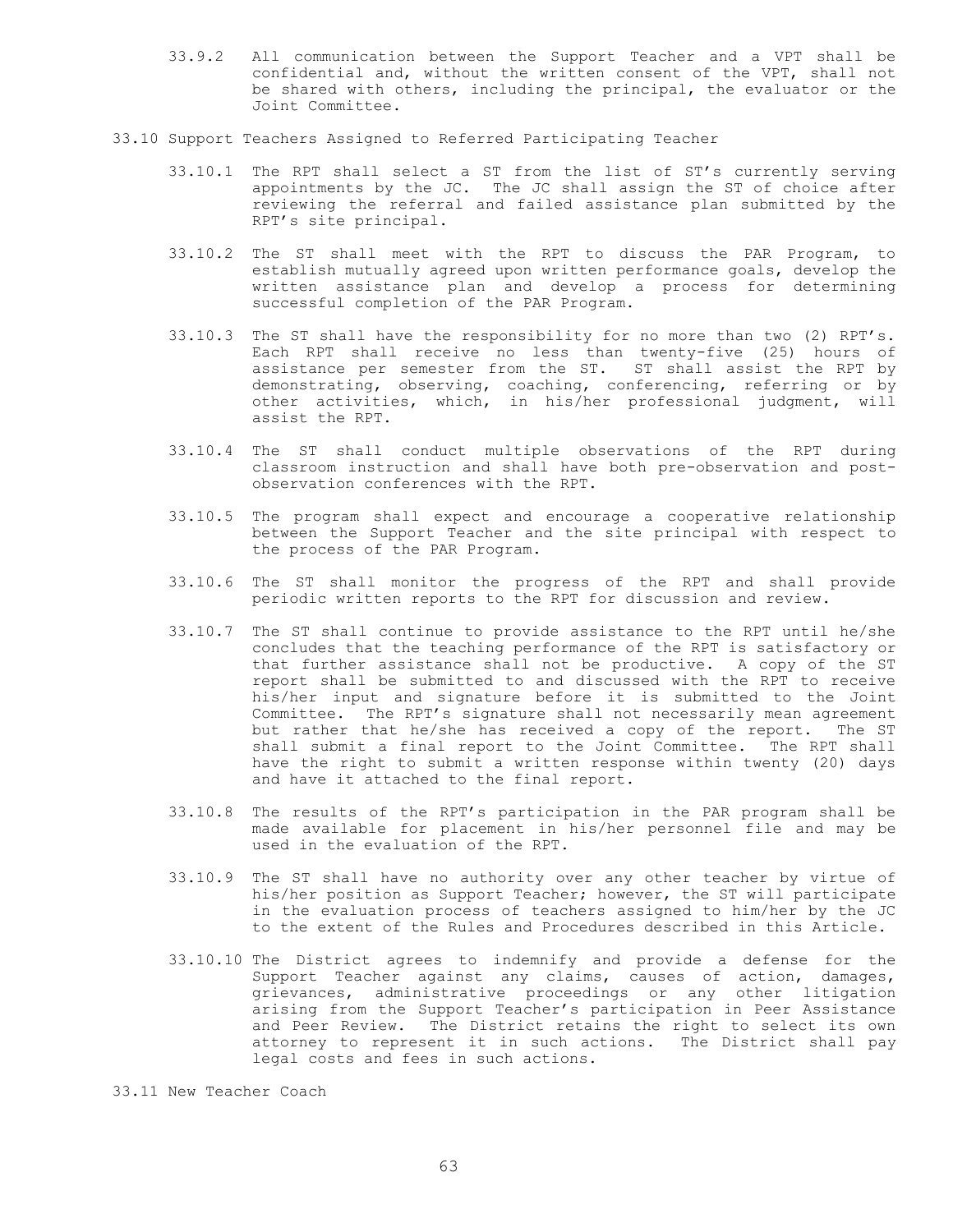- 33.11.1 The duties and responsibilities of a New Teacher Coach shall be determined on an individual basis and may include, but not be limited to, the following:
	- 33.11.1.1 Providing assistance and guidance to new teacher trainees (Interns and Pre-interns) or to temporary, probationary teachers.
	- 33.11.1.2 Providing special curriculum research and development relevant to new teachers.
	- 33.11.1.3 The New Teacher Coach shall have no authority over any other teachers by virtue of his/her position as a New Teacher Coach, nor shall he/she participate in the evaluation of teachers.

### 33.12 Staff Developer

- 33.12.1 The duties and responsibilities of a Staff Developer teacher shall be determined on an individual basis and may include, but not be limited to, the following:
	- 33.12.1.1 Providing general staff development.
	- 33.12.1.2 Providing research and development of curriculum or materials for teacher inservice.
	- 33.12.1.3 The Staff Developer shall have no authority over any other teacher by virtue of his/her position as a Staff Developer, nor shall he/she participate in the evaluation of teachers.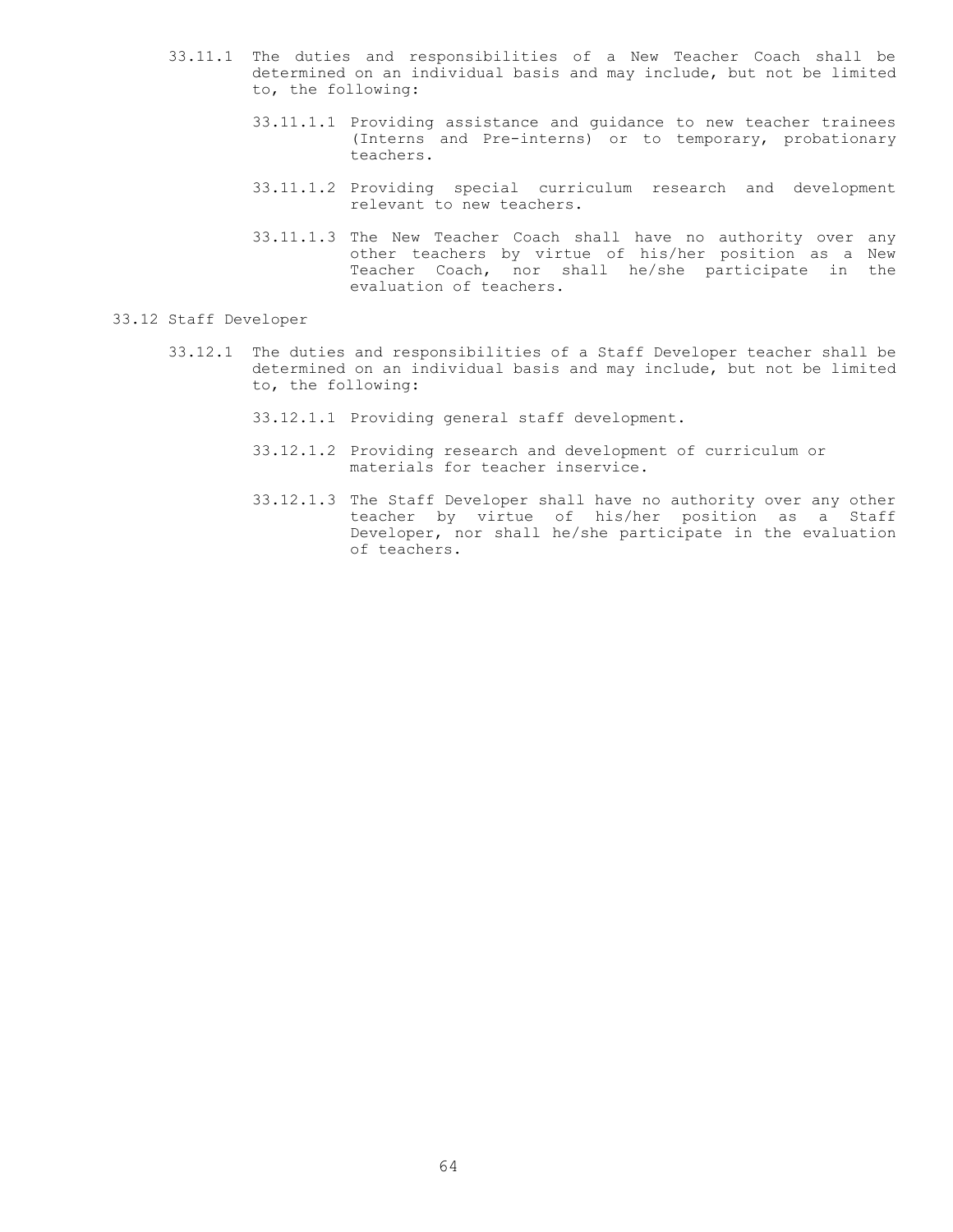#### 34.1 Purpose:

- 34.1.1 The purpose of this article is to establish just cause, due process and progressive discipline procedures and rights for the disciplinary action affecting bargaining unit members. These provisions govern discipline for all bargaining unit members and supersede California Education Code Section 44932, et. al. to the extent those sections would otherwise be deemed applicable.
- 34.1.2 No bargaining unit member will be disciplined, reduced in rank or compensation, nor otherwise subjected to adverse action as a result of alleged misconduct, without just case.
- 34.1.3 Any alleged misconduct, which can be remedied by progressive discipline, must be remedied in accordance with this Agreement.
- 34.2 General Provisions:
	- 34.2.1 Representation: Administration must inform bargaining unit members they have the right to secure and utilize Association representation for any disciplinary considerations.
	- 34.2.2 Right of Rebuttal: Bargaining unit members shall have the right to rebut any written warning or reprimand by submitting a written statement of their position. Such written rebuttal shall be attached to the warning or reprimand.
	- 34.2.3 Acknowledgement of Receipt of Documents: The bargaining unit member shall acknowledge receipt of all documents intended for placement in his/her personnel file. If the bargaining unit member refuses to sign such documents, a witness will be asked to sign that the unit member has received such document but refused to sign for receipt. Receipt of such document(s) does not indicate agreement or admission. Notice may also be documented by utilizing registered mail, Federal Express, etc. to transmit true copies of documents to be filed, return receipt requested.

#### 34.3 Grounds:

- 34.3.1 The grounds for "progressive discipline" under this article shall include those identified in Education Code 44932 et. seq. and other behavior deemed to constitute unprofessional conduct. In every event where a formal charge is made, it shall be in writing and shall specify the instance(s) if the behavior is deemed to warrant discipline. Examples of grounds for "progressive discipline" shall include but are not limited to:
	- Unauthorized absence, including abuse of sick leave provisions;
	- Repeated unauthorized tardiness;
	- Repeated failure to perform regular or other assigned duties;
	- Insubordination;
	- While on duty, used sold/furnished, was under the influence of, or unlawfully possessed any controlled substance and/or alcohol (as defined by California Code);
	- While off duty, unlawfully sold/furnished or possessed any controlled substance (as defined by California Code);
	- · Dishonesty;
	- Illegal behavior or behavior of such an extreme nature as would be judged by a "reasonable person" and agreed to by a majority of the PEA Executive Board, which would cause discredit to the District or his/her employment; and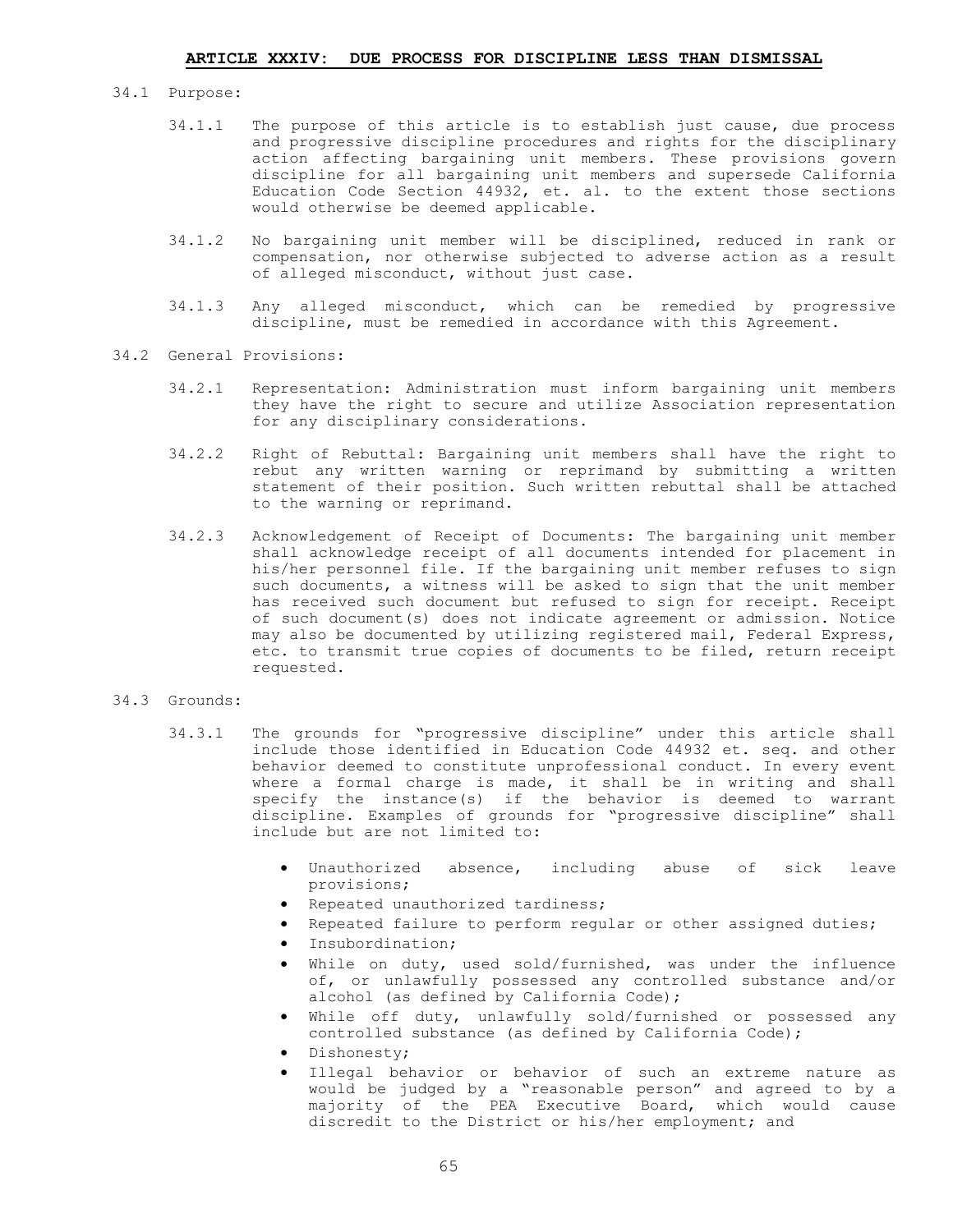- Any cause set forth in section 44932 of the California Education Code.
- 34.3.2 The use of this process shall not violate the intent and the spirit of the "Academic Freedom" article contained in this agreement, nor shall this process violate the right of teachers to assign grades as per the California Education Code.
- 34.4 Levels of Progressive Discipline to be followed:
	- 34.4.1 LEVEL ONE: Discussion between the immediate supervisor and bargaining unit member(s). Whenever possible, questions and/or issues should be resolved by means of objective discussion followed by a conference summary.
	- 34.4.2 LEVEL TWO: Written warning issued to bargaining unit members(s). Written warning will not be used unless the unit member has been verbally warned about similar and/or separate actions within the last forty-eight months. Written warning will be forwarded to Human Resources, but will not be placed in the unit member's personnel file.
	- 34.4.3 LEVEL THREE: Written reprimand for placement into the bargaining unit member's personnel file. The District must append to the reprimand any prior written warnings and/or reprimands which are to be relied upon for any purpose as well as complete copies of all employee responses to those documents.
	- 34.4.4 LEVEL FOUR: A second written reprimand calling for suspension not to exceed three (3) days with differential pay per Article 11.4.1. The District must append to the reprimand any prior written warnings and/or reprimands which are to be relied upon for any purpose as well as complete copies of all employee responses to those documents.
	- 34.4.5 LEVEL FIVE: A written reprimand calling for suspension without pay not to exceed twelve (12) days. The District must append to the reprimand any prior written warnings and/or reprimands which are to be relied upon for any purpose as well as complete copies of all employees' responses to those documents.
	- 34.4.6 Levels may not be bypasses arbitrarily or capriciously, however, it is mutually acknowledged that unusually serious behavior and/exceptional conditions may warrant full or partial bypass of one or more levels. Timelines will follow California Education Code limitations.
- 34.5 Dismissal Proceedings Pursuant to Education Code The District retains the right to implement dismissal proceeding against a bargaining unit member in accordance with the Education Code (section 44932, et. seq.). Additionally, nothing in this Article is intended to preclude the District's right to release probationary bargaining unit members.
- 34.6 Right to Appeal:
	- 34.6.1 Beginning at Level Four (sub-dock), the member has the right of appeal to the next highest supervising level, or his/her designee, above the issuing authority. Such appeal shall be made within ten (10) school days of the issuance of a written warning. Within ten (10) school days upon receiving the appeal, there shall be an appeals conference with the member and his/her immediate supervisor and the appeal authority. The member has the right to have the Association speak on his/her behalf.
	- 34.6.2 The procedures and processes in this article will be subject to the grievance procedure within this Agreement and also will be subject to binding arbitration as contained within the Agreement.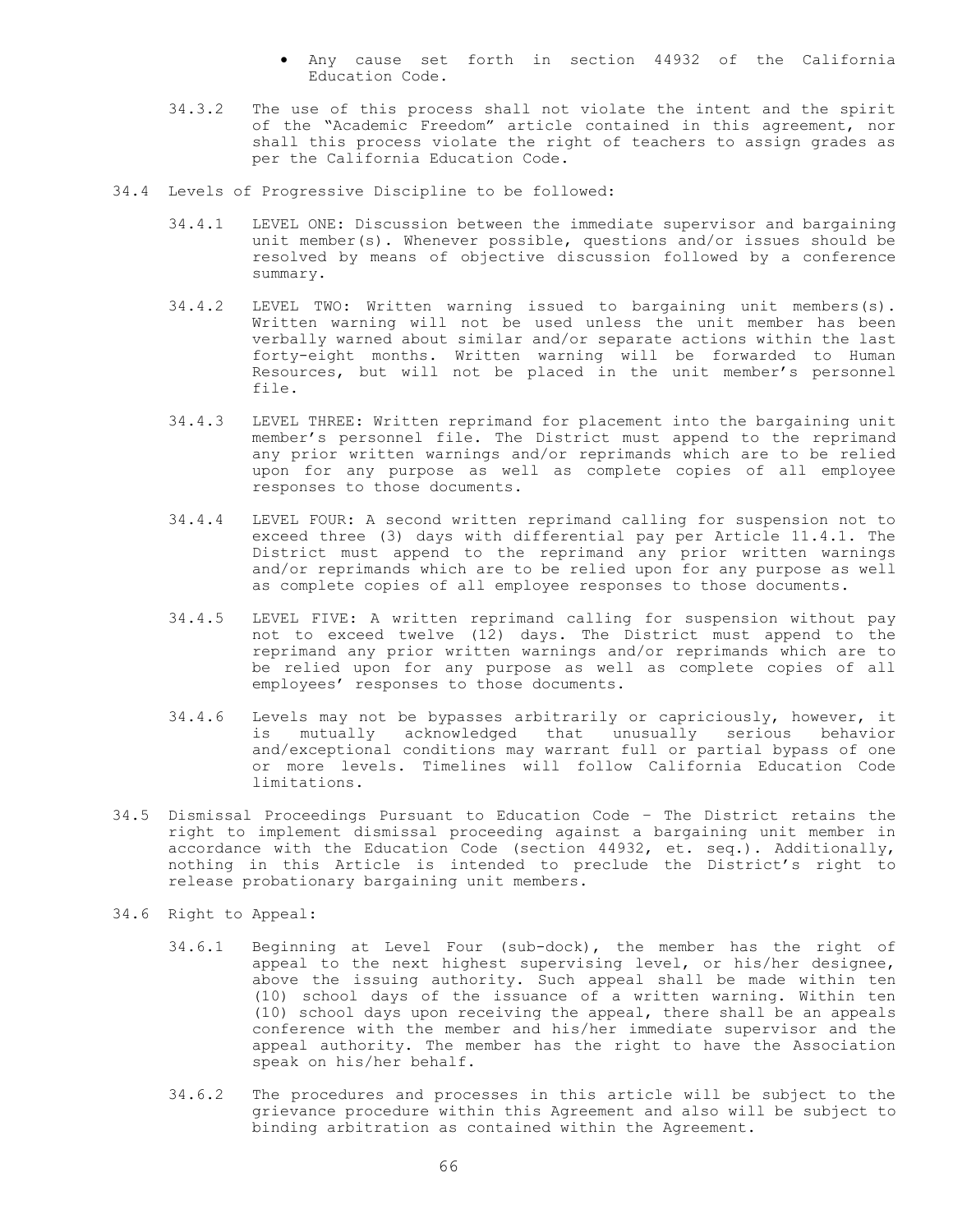- 35.1 The Association and the District agree to year-round schools effective July 1, 1987.
- 35.2 The District agrees to notify the Association one hundred twenty (120) days in advance before increasing the number of year-round schools. The language in agreement will apply to all subsequent schools which are converted or made into year-round programs. The District will include the Association on any study committees formed to convert or start year-round schools in the District.
- 35.3 Bargaining unit members' participation in year-round school shall be, whenever possible, voluntary.

35.3.1 Seniority for K-6 teachers on a Year-Round schedule shall be defined in the following order: 1st - at grade level 2nd - on color track 3rd - at school site

- 35.4 Assignment of unit members to the year-round school site shall be on the following basis:
	- 35.4.1 Unit members working on a site designated for year-round school shall be given first priority to remain at that site. In a school going YR, teachers at that site have first choice for track selection based on seniority in the district. This selection is only for the grade level in which they are currently serving.
	- 35.4.2 Unit members from other sites in the District volunteering for vacancies at the year-round school site shall be given consideration before recruiting from outside the District.
	- 35.4.3 Unit members working on a site designated for year-round school shall be given an opportunity to transfer to a traditional school within the limits of this agreement.
- 35.5 Substitutes
	- 35.5.1 Unit members who are off-track (intersession) at the time will be permitted to substitute for on-track teachers.
	- 35.5.2 Unless the absent teacher requests a specific qualified person (teacher or sub), substitutes will be called in order from a list constructed by the District, giving priority and the right of first refusal to laid-off teachers and then to off-track teachers expressing desire to be included on the list. Within the list, qualified teachers shall be granted substitute assignments with consideration given to their seniority.
	- 35.5.3 Effective with time cards starting after January 15, 2004, the salary for such assignment for P.U.S.D. teachers shall be a sixty (60) percent of the per diem rate of the teacher substituting, plus District standard substitution pay, the total of which shall be divided by two (2).

#### 35.6 Flexible Scheduling

The unique character of year-round school permits more flexibility in the scheduling of work assignments. The District will permit flexible scheduling including the following:

35.6.1 EXCHANGE DAYS - Bargaining unit members may apply for a paid leave where there is an exchange of days with another bargaining unit member subject to the following conditions: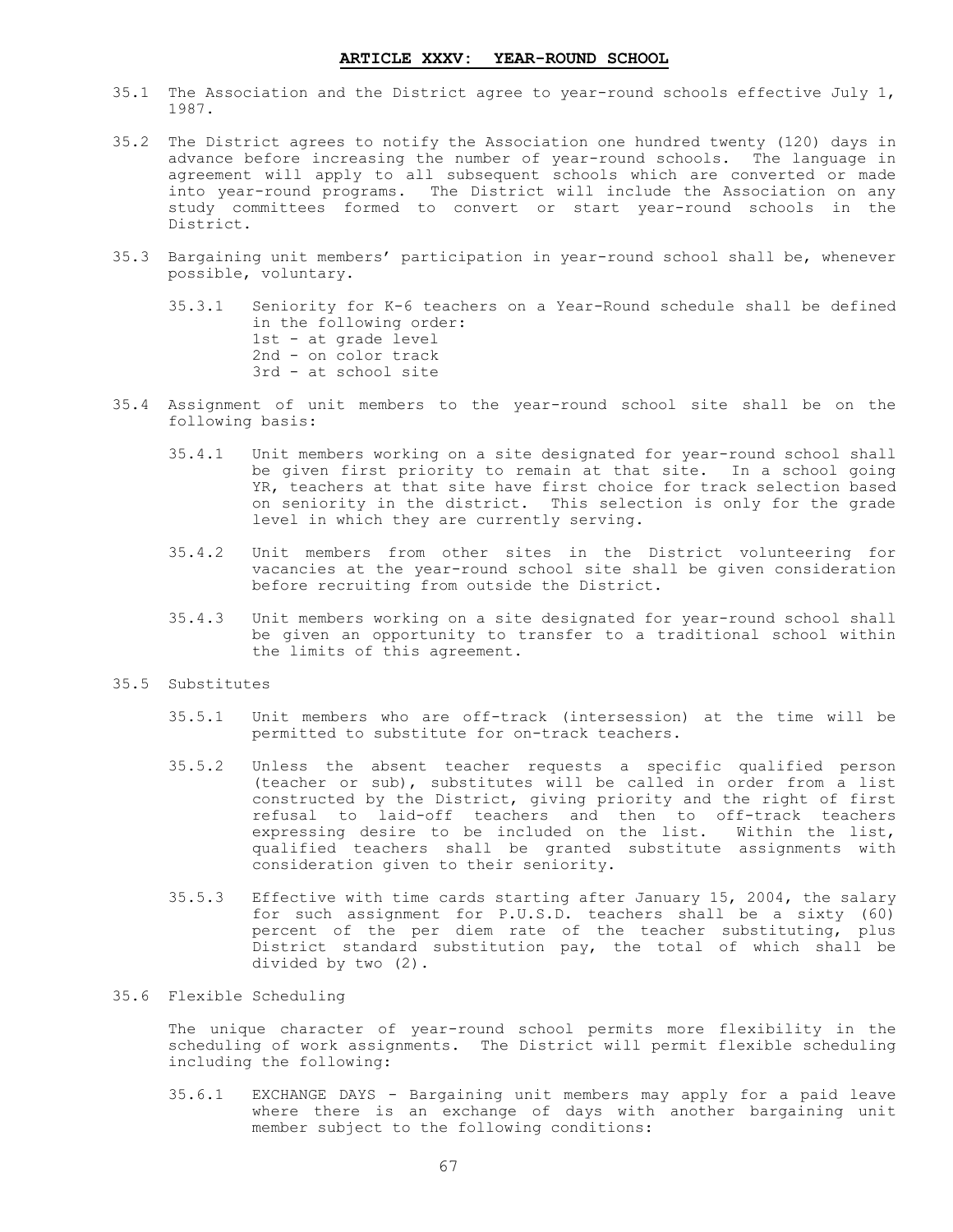- 35.6.1.1 Leave arrangements must be approved by the principals of the schools involved.
- 35.6.1.2 The maximum length of such leave is five (5) consecutive days, unless both teachers have credentials which authorize service in the assignment of the teacher with whom they are exchanging. If they both possess the authorizing credentials, the exchange can be for ten (10) consecutive days.
- 35.6.1.3 A teacher is limited to ten (10) exchange days per year unless approved by the district superintendent and such approval will not establish a precedent for subsequent requests.
- 35.7 Working Conditions

Storage and security of off-track teachers' materials and supplies will be provided by the District.

- 35.8 Room Assignments
	- 35.8.1 Efforts will be made to keep movement of teachers from room-to-room to a minimum.
	- 35.8.2 Should a roving or rotating site (room) become necessary, it shall occur only under the conditions that follow, unless there is good and sufficient reason to vary. Such conditions and reasons are subject to the grievance procedure.
		- 35.8.2.1 The Districts shall first seek volunteers.
		- 35.8.2.2 A payment equal to \$1000 shall be paid to unit members in such an assignment.
		- 35.8.2.3 The final decision on such assignment shall be made on the basis of least seniority of teachers available.
		- 35.8.2.4 A full-time 7-12 teacher who must change rooms three (3) or more times for an entire year will receive a payment of \$1000 annually. Extra periods (6<sup>th</sup> and 7<sup>th</sup> periods taught) shall not count toward this number. The \$1000 can be prorated for a quarter or semester.
	- 35.8.3 Should there be an agreement to have four (4) teachers share three (3) rooms with all rotating during the school year, the payment of \$1000 shall be equally divided among these four (4) teachers in that rotation unit.

35.9 Calendar

- 35.9.1 All regular classroom teachers will be assigned a specific track as per the agreed-upon calendar. All support staff will be able to choose a track yearly for purposes of reassignment. Implementation will begin for the 2000-01 school year.
- 35.9.2 Extra-duty days may be added annually if mutually agreed upon by the District and unit member.
- 35.9.3 The District has the option to designate the work year for any position filled after January 1, 1990. In the event the work year is different from a specific year-round school track or the traditional school calendar, the District will consult with PEA before advertising the position.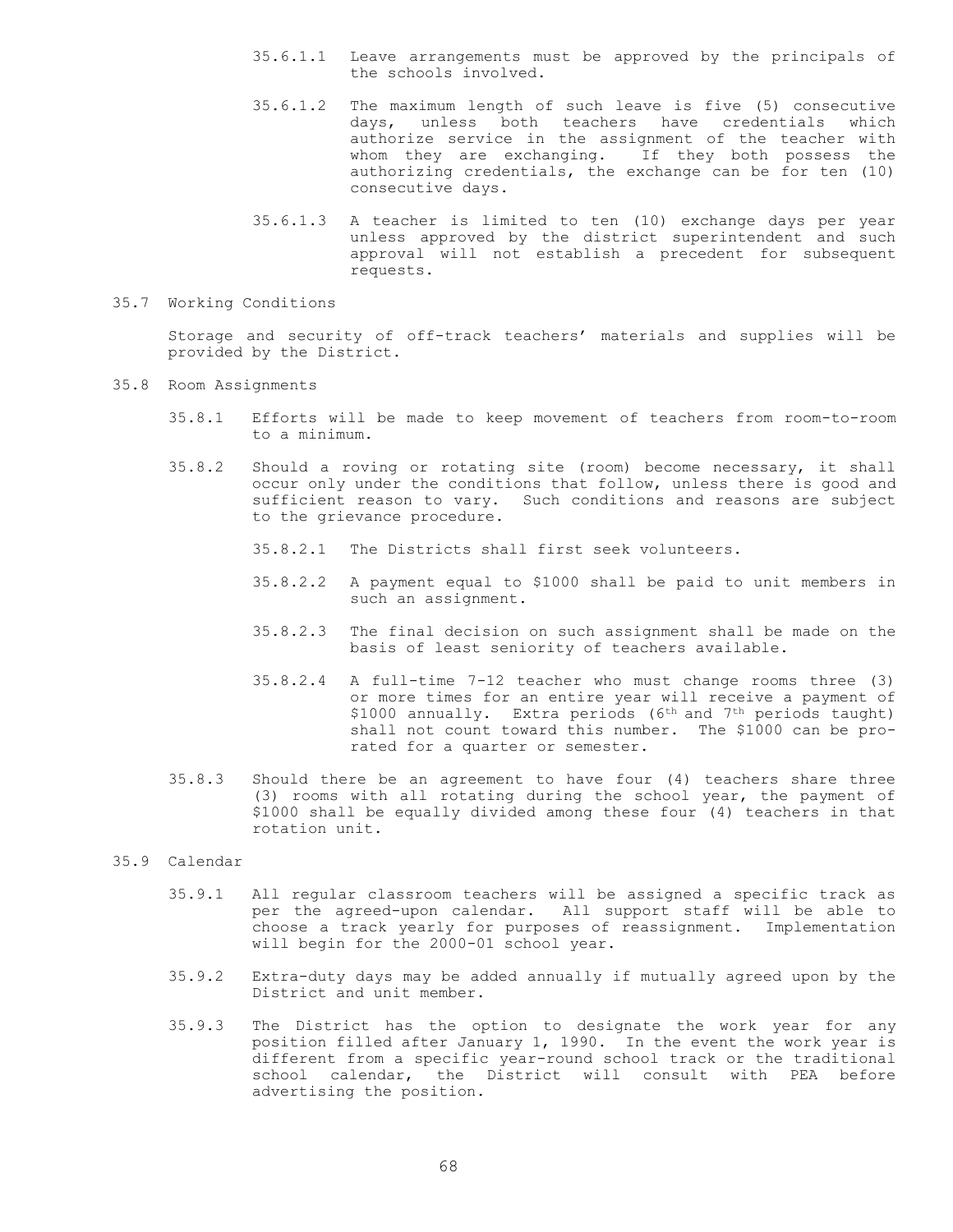#### 35.10 Reassignment

- 35.10.1 Notwithstanding Article 13.4, a reassignment shall be defined as a change in a unit member's track and/or grade level to another track and/or grade level at one's school site for grades K-6.
- 35.10.2 The campus administration shall post and/or distribute notification to all site teachers of all known certificated vacancies on site as they come to the attention of the campus administration. Notification by telephone or mail shall be made to all off-track teachers at that site who have requested it. Such notifications shall be made at least three (3) calendar days before the opportunity for voluntary reassignment is considered closed.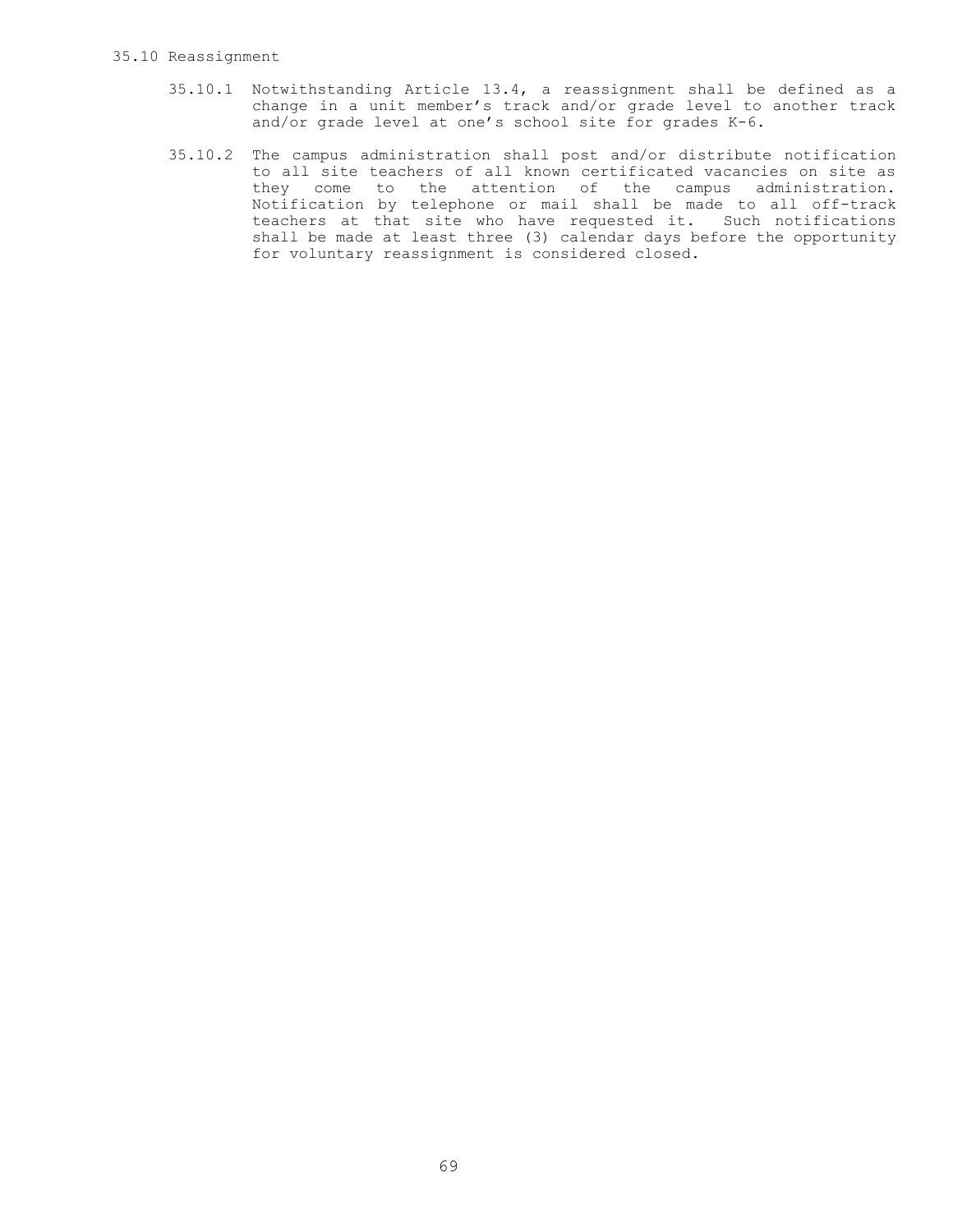# **ARTICLE XXXVI: EMPLOYMENT OF COACHES**

- 36.1 In the employment of coaches, the District shall give consideration in the following order:
	- 36.1.1 Certificated employees at the school site where the vacancy exists.
	- 36.1.2 Certificated employees within the type of school where the vacancy exists.
	- 36.1.3 Certificated employees within the Porterville Unified School District.
	- 36.1.4 Other candidates.
- 36.2 Coaches' Salary:

A coaches' salary shall be phased in starting in the month students begin practice and paid in equal payments for the rest of the fiscal year.

| Fall Sports:   | August through June   |
|----------------|-----------------------|
| Winter Sports: | November through June |
| Spring Sports: | February through June |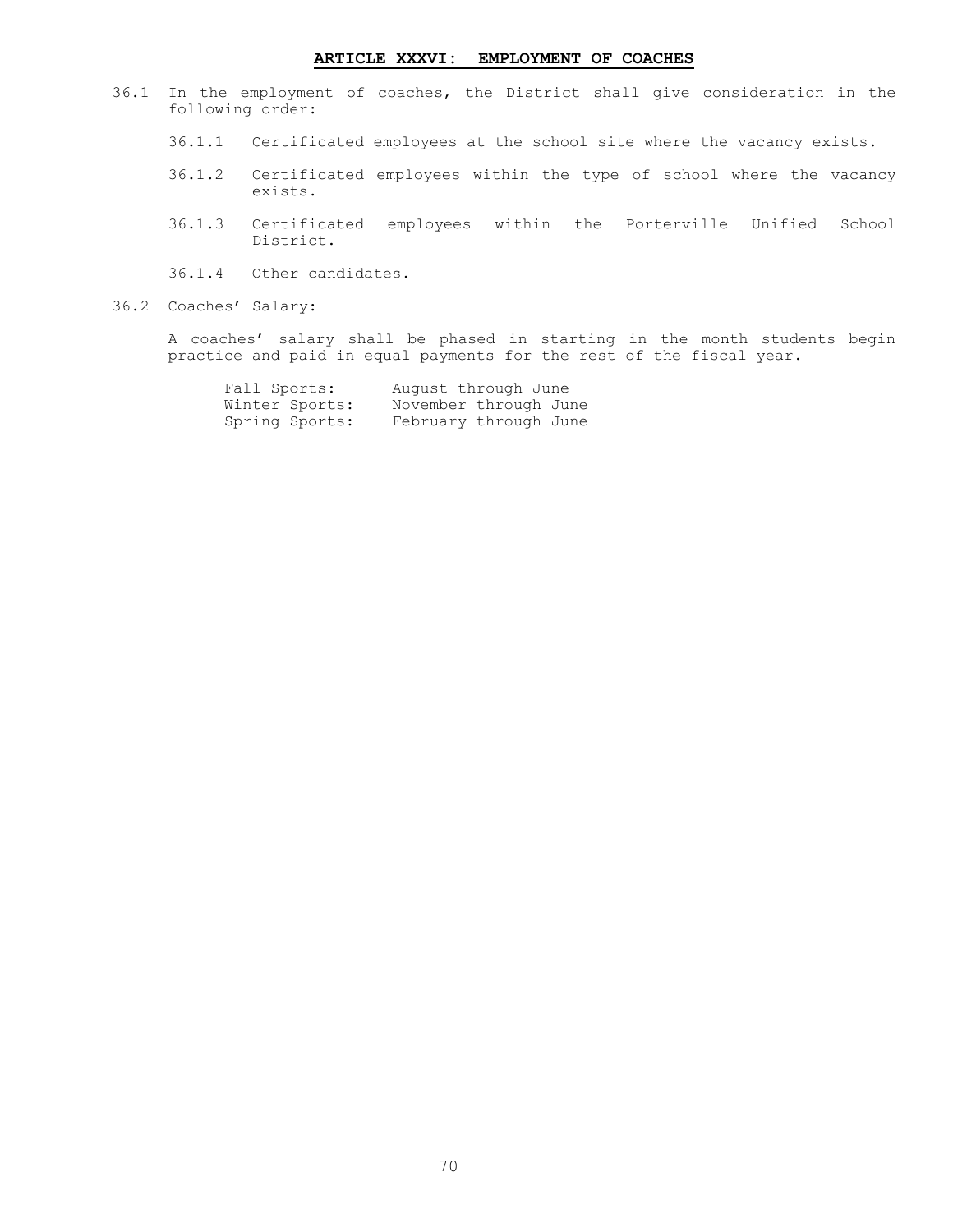IN WITNESS WHEREOF, the parties have caused their authorized representative to approve this Agreement the 26th day of February 2014, between the Porterville Unified School District and the Porterville Educators Association/CTA/NEA.

SIGNATURES:

GOVERNING > BOARD OF TRUSTEES:

John Spavely, Ed.D.

Superintendent/Secretary

Date:  $\frac{118}{2014}$  Date:

PORTERVILLE EDUCATORS ASSOCIATION: l

Henry Franco President e Unified School District Porterville Educators Association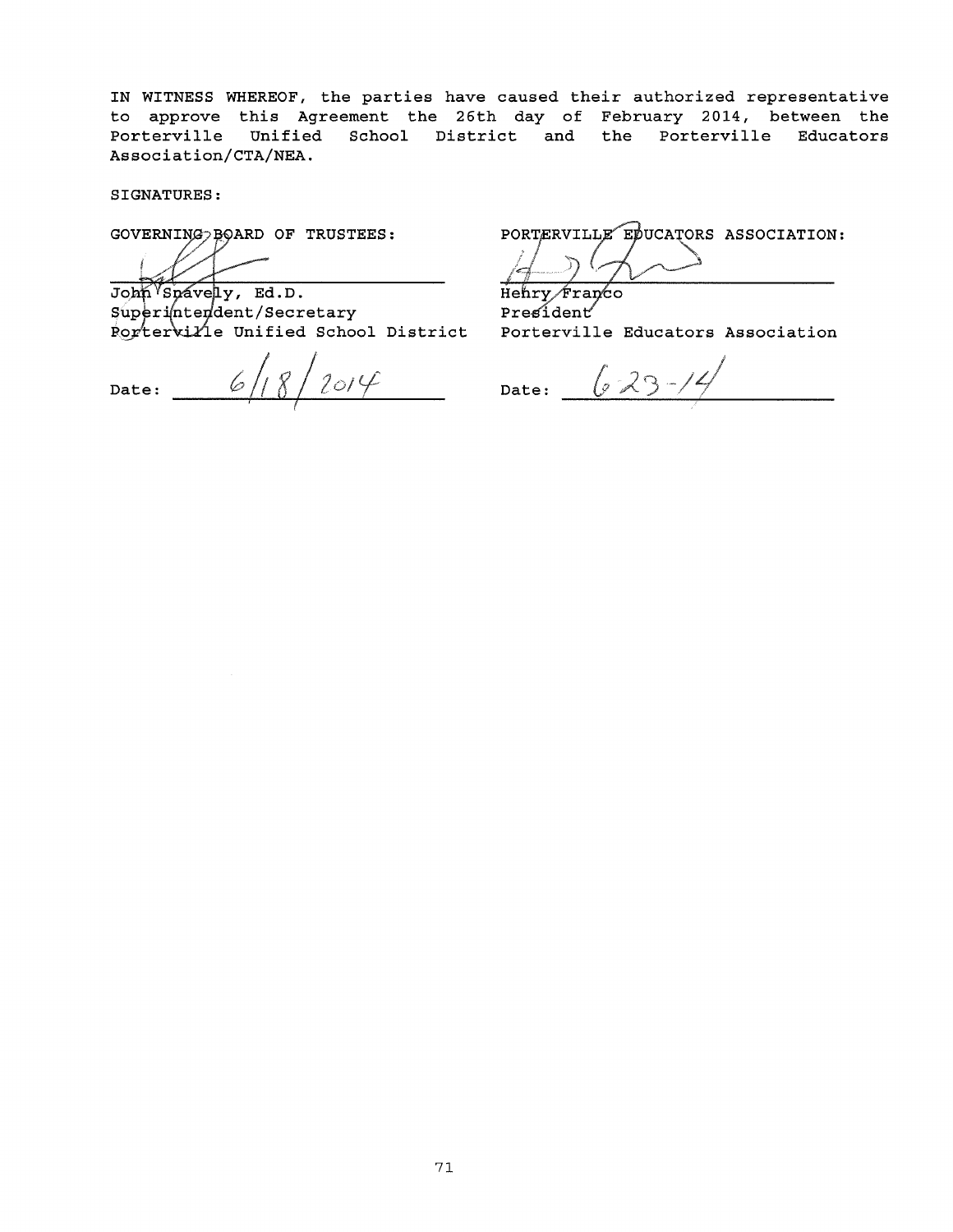### **SPECIAL SERVICE ADDED PAY SCHEDULE**

- **1. Factored pay (variable base): The base figure used in calculations is the salary of the teacher determined according to the teachers' placement on the Porterville Unified School District Salary Schedule. The calculation formula is as follows: Base x factor = added pay High School Counselor - Base x .1000 = added pay for ten (10) extra days of service Middle School Counselor - Base x .1000 = added pay for ten (10) extra days of service High School Head Counselor - Base x .1250 = added pay for ten (10) extra days of service High School Title I Resource Teacher - Base x .1000 = added pay for ten (10) extra days of service District/Magnet Pathway Lead (one per Pathway) – Base x .1000 = added pay for ten (10) extra days of service and Pathway Lead responsibilities.**
- **2. Factored pay (fixed base): The base used in all the following assignments is the value assigned to Group A, Step 1, of the Porterville Unified School District Salary Schedule.**
	- **2.1 Factor and experience (11 or 5 year step schedule) used in calculation:**

**The calculation formula is as follows: Base x step factor = added pay**

 **2.1.1 Coaches shall be typed GROUP A-D.**

### **COACHING SCHEDULE**

|    | A     | в     | с     | D     |
|----|-------|-------|-------|-------|
| 1  | .0600 | .0420 | .0360 | .0252 |
| 2  | .0660 | .0462 | .0396 | .0288 |
| 3  | .0720 | .0504 | .0432 | .0324 |
| 4  | .0780 | .0546 | .0468 | .0369 |
| 5  | .0840 | .0588 | .0504 | .0396 |
| 6  | .0900 | .0630 | .0540 |       |
| 7  | .0960 | .0672 | .0576 |       |
| 8  | .1020 | .0714 | .0612 |       |
| 9  | .1080 | .0756 | .0648 |       |
| 10 | .1140 | .0798 | .0684 |       |
| 11 | .1200 | .0840 | .0720 |       |

| Group A: | Head varsity coaches for all sports: football, basketball,   |
|----------|--------------------------------------------------------------|
|          | wrestling, baseball, track, softball, golf, cross country,   |
|          | swimming, water polo, tennis, volleyball, and soccer         |
| Group B: | Assistants to Group A, Head JV, Head frosh-soph coaches, and |
|          | Motor Sports Coach                                           |

- **Group C: Assistant coaches to JV and frosh-soph**
- **Group D: Middle School coaches for all sports (Athletic Director Step 5)**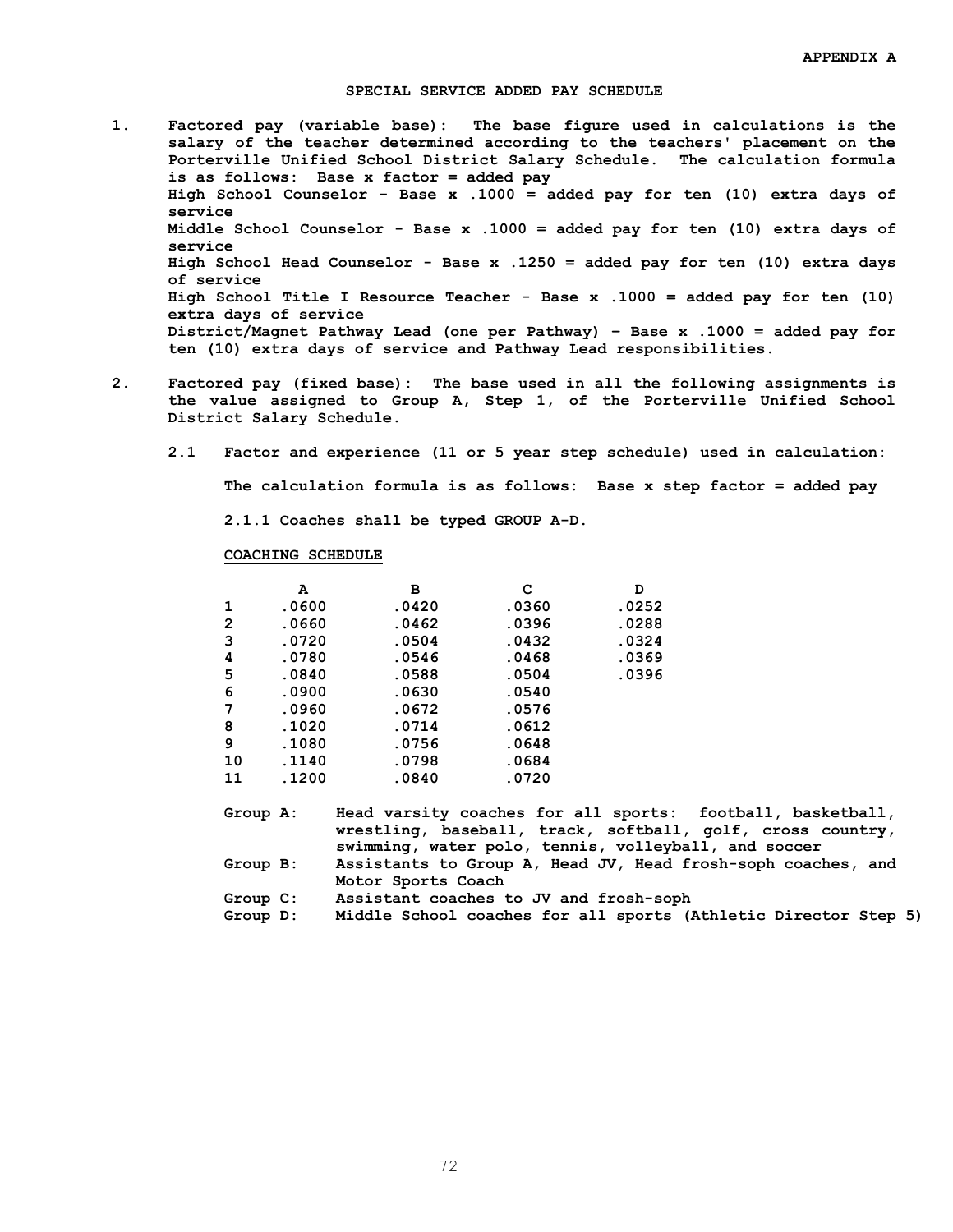### **3. Other assignments using a factor and experience in calculation. Changes effective January 1, 2014.**

| Step           | Δ                       | $\overline{\mathbf{B}}$ | $\subseteq$       | $\overline{\mathbf{D}}$ | Е                |
|----------------|-------------------------|-------------------------|-------------------|-------------------------|------------------|
|                | $\overline{\textbf{r}}$ | MS Chorus,              | <b>HS Student</b> | HS Chorus,              | FFA, HS Band,    |
|                |                         | Pathway                 | Council,          | MS Band                 | Yearbook,        |
|                |                         | Teacher,                | AVID & Link       |                         | Journalism,      |
|                |                         | $K-6$ Dual              | Leaders,          |                         | Video Yearbook,  |
|                |                         | Immersion               | Pathway           |                         | Cadet Leader, HS |
|                |                         | Spanish**               | Teacher w/LL      |                         | Orchestra        |
|                |                         |                         | credential,       |                         |                  |
|                |                         |                         | MS Orchestra      |                         |                  |
| 1              | .0250                   | .0350                   | .0450             | .0500                   | .0600            |
| $\overline{2}$ | .0275                   | .0385                   | .0500             | .0550                   | .0660            |
| 3              | .0300                   | .0420                   | .0550             | .0600                   | .0720            |
| 4              | .0325                   | .0455                   | .0600             | .0650                   | .0780            |
| 5              | .0350                   | .0490                   | .0650             | .0700                   | .0840            |
| 6              | .0375                   | .0525                   | .0700             | .0750                   | .0900            |
| 7              | .0400                   | .0560                   | .0750             | .0800                   | .0960            |
| 8              | .0425                   | .0595                   | .0800             | .0850                   | .1020            |
| 9              | .0450                   | .0630                   | .0850             | .0900                   | .1080            |
| 10             | .0475                   | .0665                   | .0900             | .0950                   | .1140            |
| 11             | .0500                   | .0700                   | .0950             | .1000                   | .1200            |

#### **OTHER ASSIGNMENT SCHEDULE**

**\*HS Librarian, HS & Middle School Drama, HS Speech & Debate, HS Stagecraft, HS Pep Squad, HS Band Aux., HS Speech, Master Plan Special Education Teachers, 1-6 Designated Gate Teachers, K-6 Teachers in Dual Immersion English class, 7-8 Math Super Bowl Teachers.** 

**\*\*This stipend for the K-6 teachers in Dual Immersion Spanish class shall revert to Column A on June 30, 2016. It will be at the District's discretion should this increased stipend continue beyond that point.**

**(MS Chorus, MS Orchestra and MS Band teachers as of 12-31-2013, shall maintain current stipend until schedule catches up to their current rate.)** 

**Factor and periods used in calculation: The calculation formula is as follows: Factor x Base (Step 1 of Group A)**

- **4. HS Department Chairperson: (No. of periods x .001 x Group A, Step 1 of Salary Schedule) + (.01 x Group A, Step 1 of Salary Schedule)**
- **5. Teachers who accompany classes to SCICON shall receive \$100 per night spent at SCICON.**
- **6. Teachers who coach intermediate grade competitive league sports shall receive \$300 per sport or \$350 per sport if they serve as the Recreation Supervisor.**
- **7. Teachers who coach competitive league sports for Continuation High School shall receive \$400 per sport.**
- **8. Speech Therapists shall receive \$1,000 added pay in lieu of being placed on the added pay schedule.**
- **9. Added pay for Special Education Master Plan teachers shall be pro-rated to the actual time spent in Special Education assignment should the assignment be less than full time.**
- **10. Time card reimbursement for summer school instruction shall be at the rate of .0007 x A-1 of Salary Schedule.**
- **11. Time card reimbursement for all other instruction (including, but not limited to, workshops, home teachers, extended day classes, speech therapists, librarian, etc.) shall be at the rate of .00067 x A-1 of Salary Schedule and shall receive prior approval from site principal and District Office.**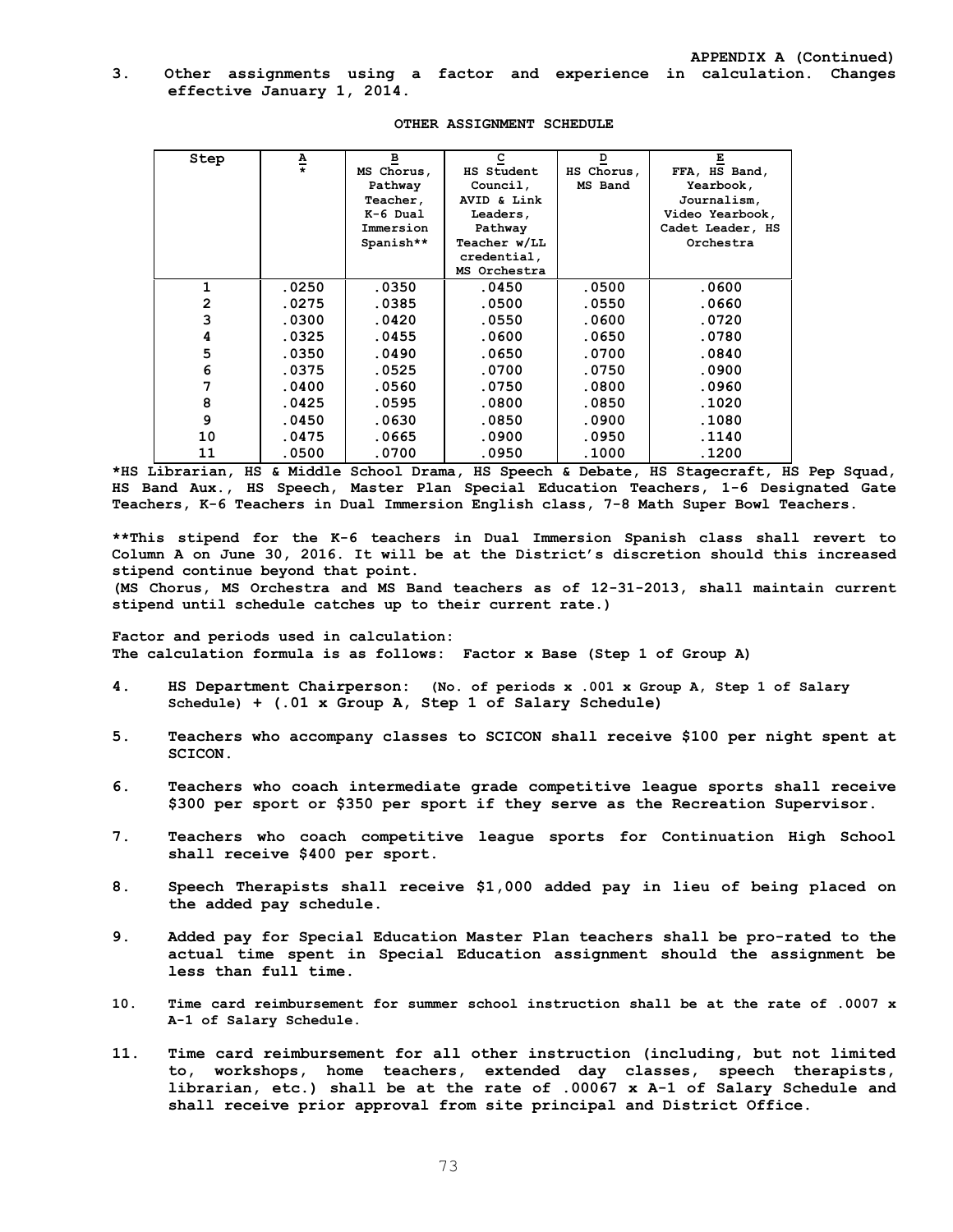#### **1. Classification Requirements**

| Group A:  | Bachelor Degree                                                            |
|-----------|----------------------------------------------------------------------------|
| Group I:  | Bachelor Degree Plus Thirty (30) Semester Units, including                 |
|           | Credential (Clear or Preliminary)                                          |
| Group II: | Bachelor Degree Plus Forty-Five (45) Semester Units, including             |
|           | Clear Credential*                                                          |
|           | Group III: Bachelor Degree Plus Sixty (60) Semester Units, including Clear |
|           | $Credential**$                                                             |

- **Group IV: Bachelor Degree Plus Seventy (70) Semester Units, including Clear Credential\*\*\***
- **\* BA degree plus forty-five (45) units, or BA plus forty (40) with MA degree, or MA degree plus ten (10) units.**
- **\*\* BA degree plus sixty (60) units, or BA plus fifty (50) units with MA degree, or MA degree plus twenty (20) units.**
- **\*\*\* BA degree plus seventy (70) units, or BA degree plus fifty-five (55) units with MA degree, or MA degree plus twenty-five (25) units.**

#### **2. Classification Requirements**

**Teachers shall be placed on the appropriate classification of the salary schedule in accordance with the degrees and advanced preparation they have completed. Reassignment to a higher classification shall become effective at the beginning of each school year after the new classification requirements have been met.**

### **3. Initial Step Placement**

**Teachers shall be given year-for-year credit for out-of-district teaching experience at the time of initial placement on the salary schedule. Teacher experience, for salary schedule placement purposes, shall include all experience in K-12 positions requiring a teaching credential.**

#### **4. Step Requirements**

 **The advancement on the salary schedule shall be at the rate of one (1) step for one (1) year of teaching experience. If a teacher has served for at least seventy-five percent (75%) of a school year, he/she shall be given credit for that year's experience for salary schedule advancement placement.**

### **5. Unit Conversion**

**Quarter units are converted to semester units by multiplying the quarter units by two-thirds (2/3).**

**6. Adult school education teachers teaching eighteen (18) hours per week or more who are not partially compensated by another agency for the teaching function shall be placed on the regular salary schedule according to their training and experience. The salary they receive shall be in the same ratio to the total salary as the number of hours they teach is to the length of the regular school day. For example, four (4) teaching periods shall be counted as foursixths (4/6) of the school day. He/she shall receive full fringe benefits afforded all other members of the unit.**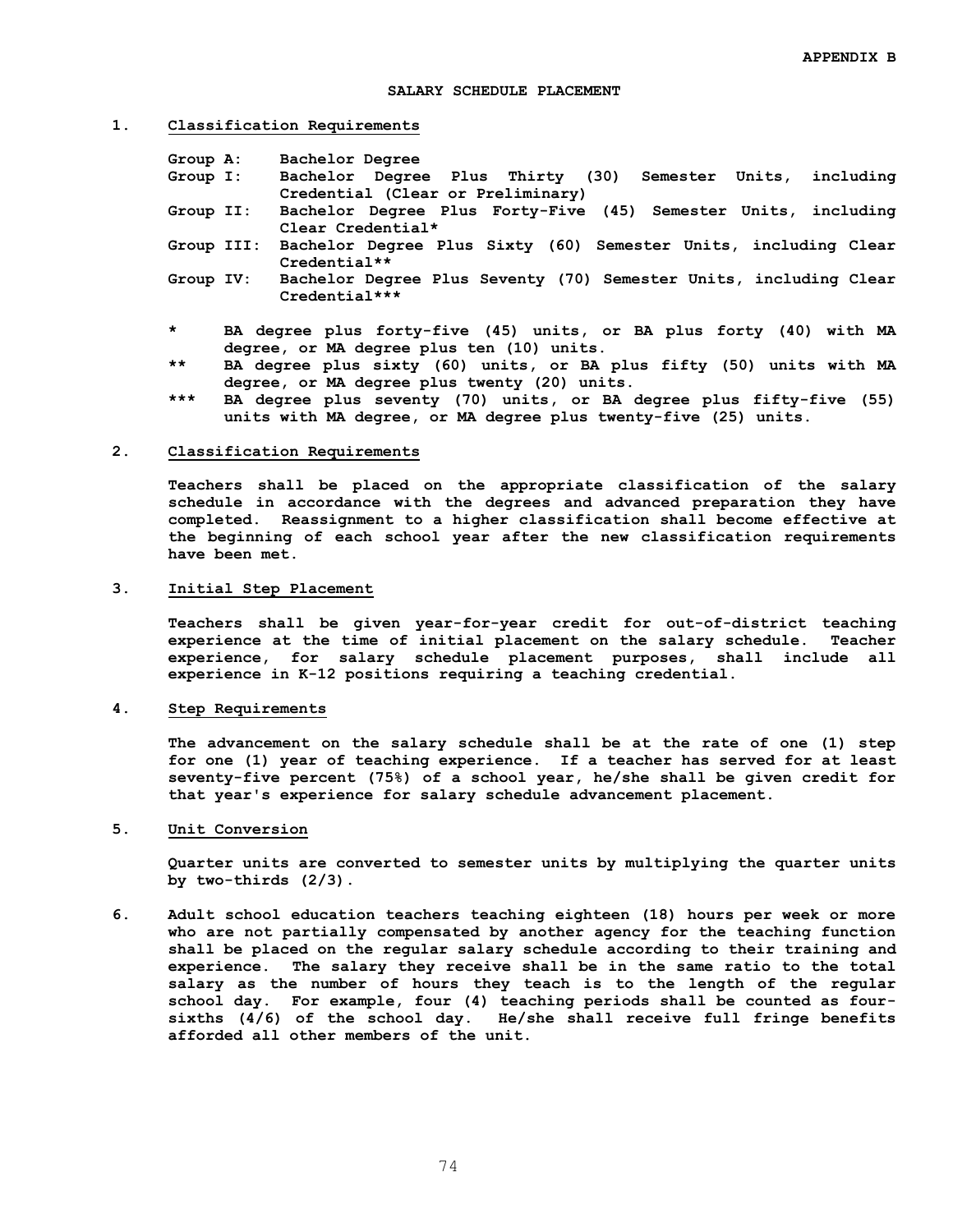### PORTERVILLE UNIFIED SCHOOL DISTRICT

# **CERTIFICATED**

# SALARY SCHEDULE

### 2013-2014 (effective January 1, 2014)

| Step/Years | Group A | Group I | Group II | Group III | Group IV |
|------------|---------|---------|----------|-----------|----------|
|            |         |         |          |           |          |
| 1          | 43,580  | 45,759  | 48,047   | 50,449    | 52,971   |
| 2          | 44,887  | 47,131  | 49,488   | 51,962    | 54,561   |
| 3          | 46,234  | 48,545  | 50,973   | 53,521    | 56,197   |
| 4          | 47,621  | 50,002  | 52,502   | 55,127    | 57,883   |
| 5          | 49,049  | 51,502  | 54,077   | 56,781    | 59,620   |
| 6          | 50,521  | 53,047  | 55,699   | 58,484    | 61,408   |
| 7          | 52,036  | 54,638  | 57,370   | 60,239    | 63,251   |
| 8          | 53,598  | 56,277  | 59,091   | 62,046    | 65,148   |
| 9          | 55,205  | 57,966  | 60,864   | 63,907    | 67,103   |
| 10         | 56,862  | 59,705  | 62,690   | 65,824    | 69,116   |
| 11         |         | 61,496  | 64,571   | 67,799    | 71,189   |
| 12         |         | 63,341  | 66,508   | 69,833    | 73,325   |
| 13         |         |         | 68,503   | 71,928    | 75,525   |
| 14         |         |         |          | 74,086    | 77,790   |
| 15         |         |         |          | 76,309    | 80,124   |
| 20         |         |         |          | 78,598    | 82,528   |
| 25         |         |         |          | 80,956    | 85,004   |
|            |         |         |          |           |          |

 $COLA = 3.50%$ 

| Group A   | <b>Bachelor's Degree</b>                                                                                                                                                                                                                |
|-----------|-----------------------------------------------------------------------------------------------------------------------------------------------------------------------------------------------------------------------------------------|
| Group I   | Bachelor's Degree plus Thirty (30) semester units, including Credential                                                                                                                                                                 |
|           | (Clear or Preliminary)                                                                                                                                                                                                                  |
| Group II  | Bachelor's Degree plus Forty-five (45) semester units, including Clear Credential<br>Includes Bachelor's Degree plus forty-five (45) units or BA Degree plus forty (40) units with MA Degree or<br>MA Degree plus ten (10) units        |
| Group III | Bachelor's Degree plus Sixty (60) semester units, including Clear Credential<br>Includes Bachelor's Degree plus sixty (60) units or BA Degree plus fifty (50) units with MA Degree or MA<br>Degree plus twenty (20) units               |
| Group IV  | Bachelor's Degree plus Seventy (70) semester units, including Clear Credential<br>Includes Bachelor's Degree plus seventy (70) units or BA Degree plus fifty-five (55) units with MA Degree<br>or MA Degree plus twenty-five (25) units |

Effective January 1, 2014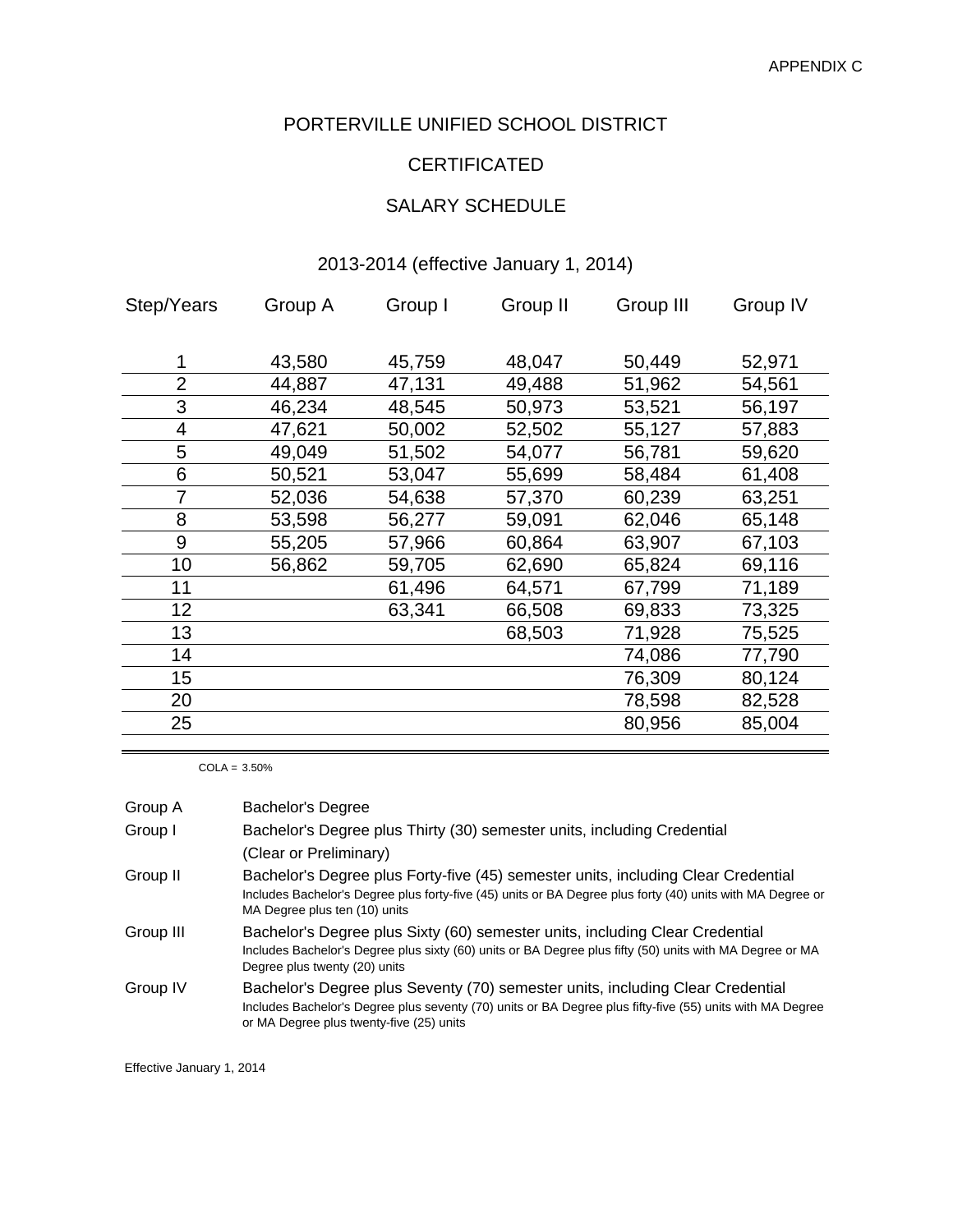# PORTERVILLE UNIFIED SCHOOL DISTRICT

### CERTIFICATED

# SALARY SCHEDULE

### 2014-2015 (with COLA and five additional days)

| Step/Years     | Group A | Group I | Group II | Group III | Group IV |
|----------------|---------|---------|----------|-----------|----------|
|                |         |         |          |           |          |
| 1              | 46,592  | 48,922  | 51,368   | 53,936    | 56,633   |
| $\overline{2}$ | 47,990  | 50,389  | 52,909   | 55,554    | 58,332   |
| 3              | 49,429  | 51,901  | 54,496   | 57,221    | 60,082   |
| $\overline{4}$ | 50,912  | 53,458  | 56,131   | 58,937    | 61,884   |
| 5              | 52,440  | 55,062  | 57,815   | 60,706    | 63,741   |
| 6              | 54,013  | 56,714  | 59,549   | 62,527    | 65,653   |
| 7              | 55,633  | 58,415  | 61,336   | 64,403    | 67,623   |
| 8              | 57,302  | 60,167  | 63,176   | 66,335    | 69,651   |
| 9              | 59,021  | 61,972  | 65,071   | 68,325    | 71,741   |
| 10             | 60,792  | 63,832  | 67,023   | 70,374    | 73,893   |
| 11             |         | 65,747  | 69,034   | 72,486    | 76,110   |
| 12             |         | 67,719  | 71,105   | 74,660    | 78,393   |
| 13             |         |         | 73,238   | 76,900    | 80,745   |
| 14             |         |         |          | 79,207    | 83,167   |
| 15             |         |         |          | 81,583    | 85,662   |
| 20             |         |         |          | 84,031    | 88,232   |
| 25             |         |         |          | 86,552    | 90,879   |
|                |         |         |          |           |          |

5 added days = 2.80%

 $COLA = 4.00%$ 

| Group A   | <b>Bachelor's Degree</b>                                                                                                                                                                                                                |
|-----------|-----------------------------------------------------------------------------------------------------------------------------------------------------------------------------------------------------------------------------------------|
| Group I   | Bachelor's Degree plus Thirty (30) semester units, including Credential                                                                                                                                                                 |
|           | (Clear or Preliminary)                                                                                                                                                                                                                  |
| Group II  | Bachelor's Degree plus Forty-five (45) semester units, including Clear Credential<br>Includes Bachelor's Degree plus forty-five (45) units or BA Degree plus forty (40) units with MA Degree or<br>MA Degree plus ten (10) units        |
| Group III | Bachelor's Degree plus Sixty (60) semester units, including Clear Credential<br>Includes Bachelor's Degree plus sixty (60) units or BA Degree plus fifty (50) units with MA Degree or MA<br>Degree plus twenty (20) units               |
| Group IV  | Bachelor's Degree plus Seventy (70) semester units, including Clear Credential<br>Includes Bachelor's Degree plus seventy (70) units or BA Degree plus fifty-five (55) units with MA Degree<br>or MA Degree plus twenty-five (25) units |

Effective July 1, 2014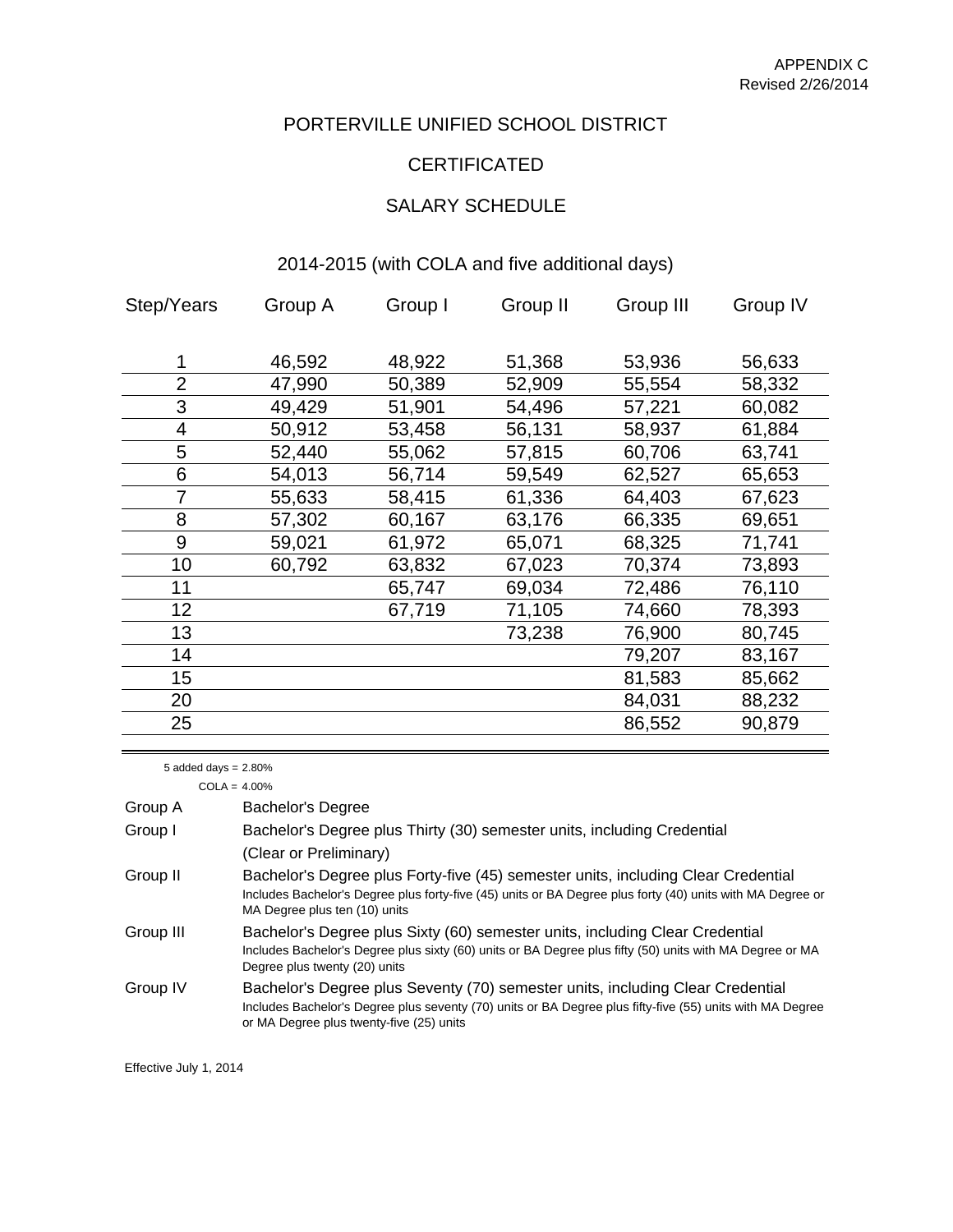#### **PORTERVILLE UNIFIED SCHOOL DISTRICT SALARY SCHEDULE ADMINISTRATIVE REGULATIONS**

#### **I. CREDIT FOR TEACHING AND/OR RELATED EXPERIENCE**

**A. Full-Time Equivalency Seventy-five percent (75%) of full-time service shall be required for a one-year advancement on the salary schedule.**

#### **B. Placement Upon Return From Leave**

**Year-to-year credit for full-time teaching experience shall be granted for salary schedule placement for teachers returning to employment in the District who have been granted leaves of absence by the Board and who return to service in the District in the next succeeding school year following the leave of absence. All other local service shall be the same as out-of-District experience.**

- **C. Related Vocational Experience Teachers employed in vocational assignments requiring vocational credentials shall be granted year-for-year credit up to a maximum of three (3) years on salary schedule placement for full-time employment experience in the area of teaching assignment**
- **D. Out-of-District Experience Year-for-year credit for out-of-district teaching experience shall be granted at the time of initial placement on the salary schedule.**

### **II. VERTICAL ADVANCEMENT**

**Vertical advancement on the salary schedule shall be at the rate of one (1) step for one (1) year of teaching experience. If a teacher has served for at least seventy-five (75%) of a school year, he/she shall be given credit for that year's experience for salary schedule advancement placement.**

### **III. HORIZONTAL MOVEMENT**

- **A. A written statement of intent to complete units for horizontal movement on the salary schedule shall be filed in the District Office by May 1 preceding the school year of horizontal group change. The statement shall contain the course description. The Assistant Superintendent for Human Resources shall review all written statements of intent. The certificated employee shall receive approval or denial of his/her proposed course work within thirty (30) days of submission of intent. Denials may be appealed to a committee of three (3) teachers (appointed by the bargaining unit) and two (2) administrators. Appeals shall be decided within ten (10) working days after submission to the committee.**
- **B. Credits presented for horizontal movement on the salary schedule shall be collegiate upper division or graduate units and satisfy at least one of the following conditions:**
	- **1. Increase subject area competency in the certificated employee's credential area or employee's teaching assignment.**
	- **2. Increase certificated employee's competency in teaching core subjects of writing, reading or mathematics.**
	- **3. Meet requirements for an advanced degree program related to the employee's teaching assignment.**
	- **4. Meet requirements for additional credentials or subject area authorizations.**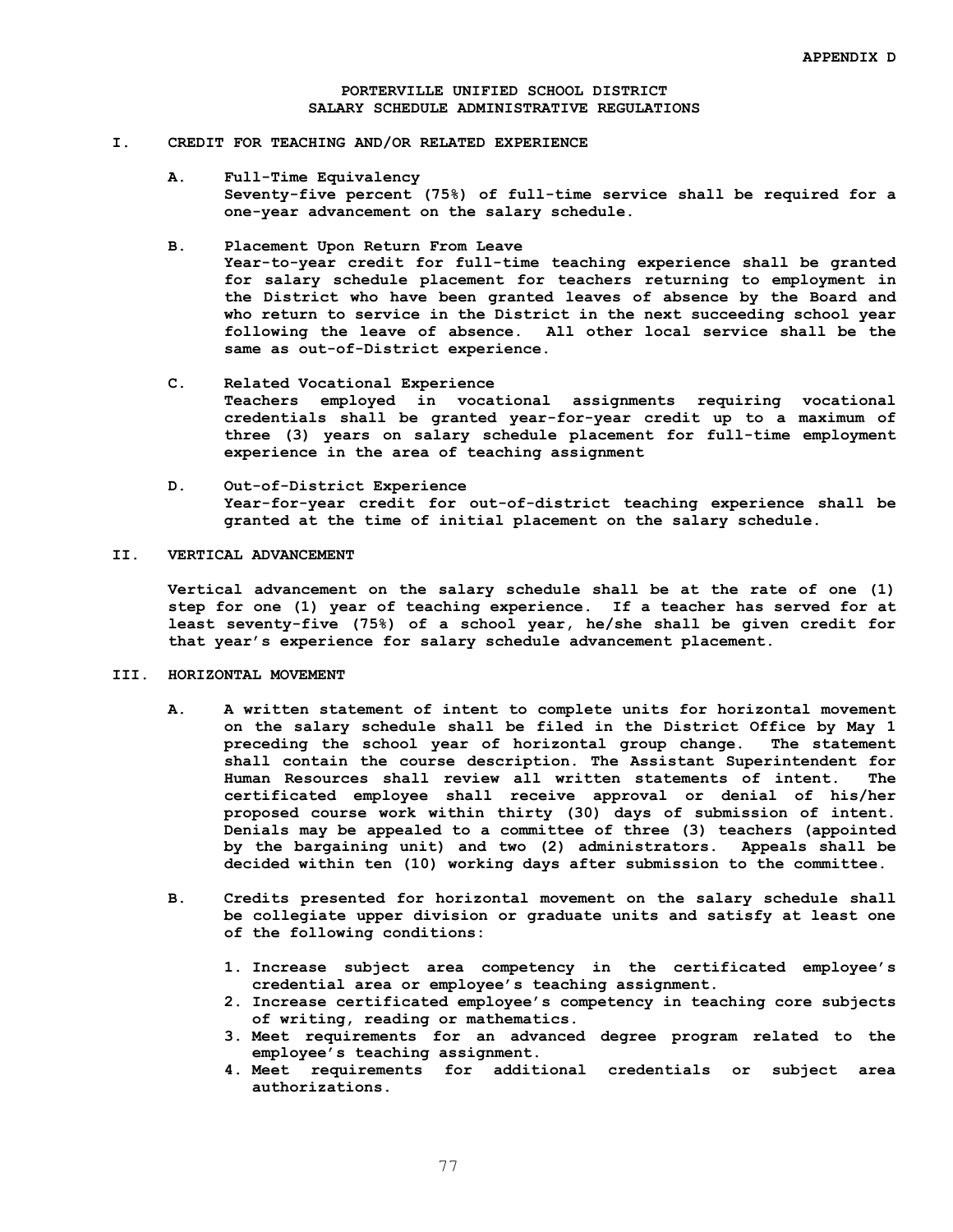- **5. The written statement of intent shall include a justification for the need for a lower division course on the basis of assignment. Lower division coursework shall be approved prior to enrollment. Repeat courses shall not be approved.**
- **C. Written evidence of credits earned shall be required by September 1 of year in which salary change is expected. Evidence of credits earned may be in the form of grade cards, transcripts or a statement signed by the course instructor.**
- **D. Graduate units completed prior to the date of receipt of the baccalaureate degree may be utilized for salary schedule placement, only if the institution awarding that baccalaureate degree provides a written statement to the effect that the graduate units in question would have been credited as graduate units if the student had requested same prior to the awarding of the degree.**
- **E. Teachers assigned to teach vocational subjects requiring work employment experience for vocational credentials shall be granted credits for horizontal salary schedule movement on the basis of one hundred (100) hours of full-time work for each unit of credit up to a maximum of fifteen (15) credits.**
- **F. There shall be no horizontal movement from Group A until a teacher obtains a preliminary or clear credential.**